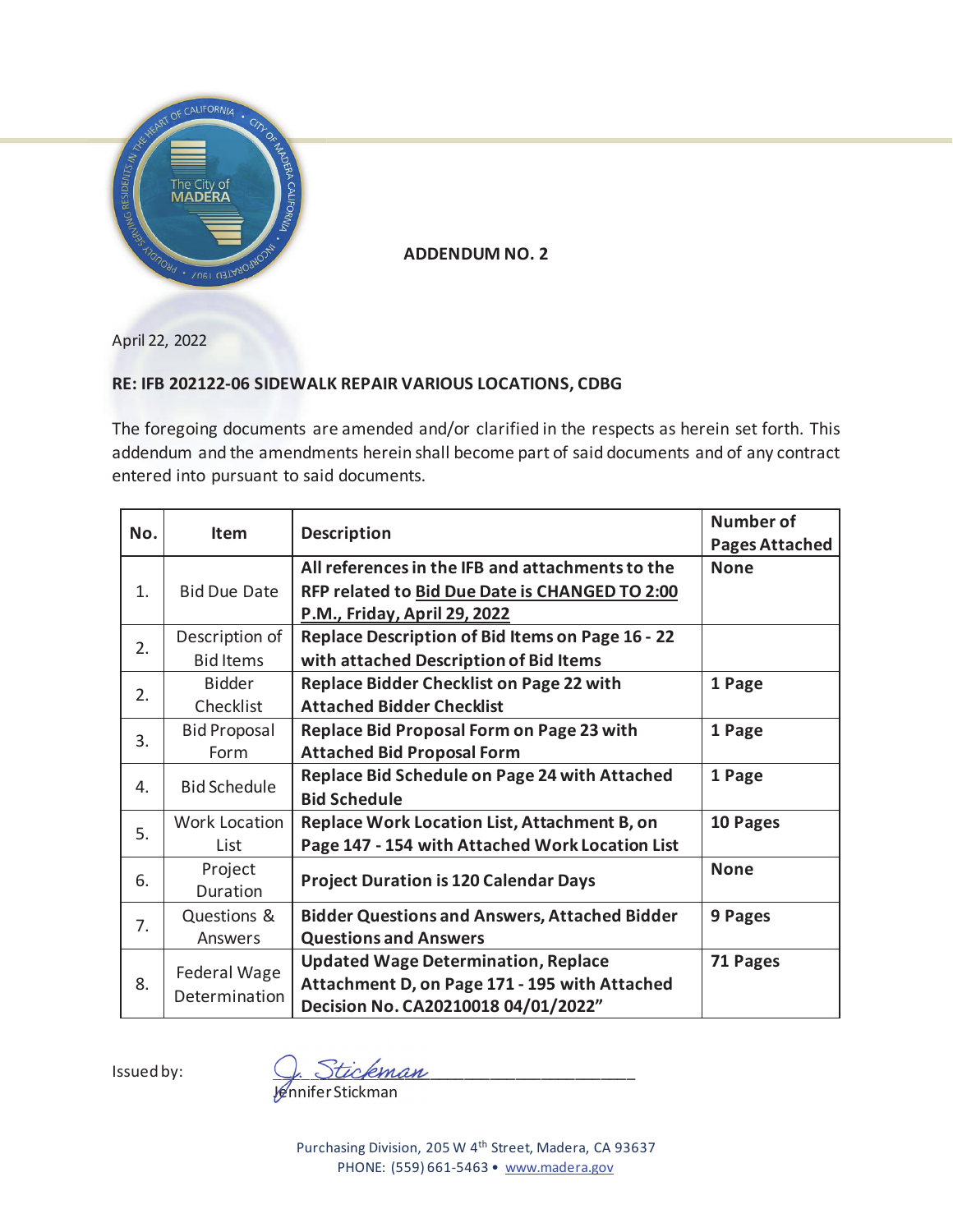#### Procurement Services Manager

To verify receipt of this Addendum No. 2, please email this sheet to Jennifer Stickman at istickman@madera.gov before the proposal due date.

Name of Firm: \_\_\_\_\_\_\_\_\_\_\_\_\_\_\_\_\_\_\_\_\_\_\_\_\_\_\_

Acknowledged by: \_\_\_\_\_\_\_\_\_\_\_\_\_\_\_\_\_\_\_\_\_\_\_\_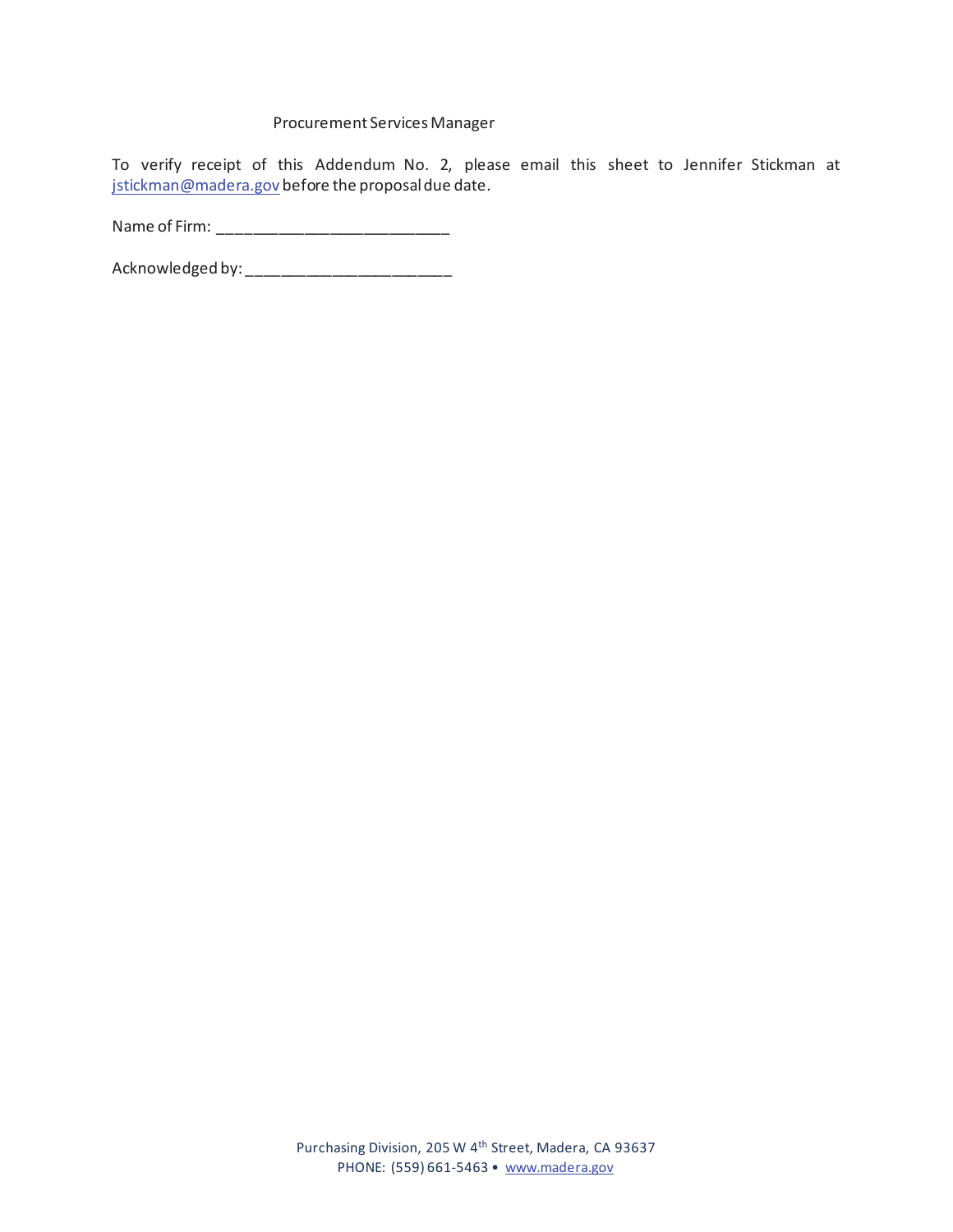#### **DESCRIPTION OF BID ITEMS**

### **BID ITEM 1 – MOBILIZATION, BONDS, INSURANCE & PERMITS (NOT TO EXCEED \$15,000)**

This is a lump sum bid item for Mobilization. This item shall consist of the movement of personnel, equipment, supplies, and incidentals to the project site, including any remobilization necessary because of the required construction schedule or sequencing.

This item shall be bid on a lump sum basis and shall include cost of mobilization, demobilization, necessary bonds, insurance, permits, licenses, and fees required during the performance of the work. The Contractor's lump sum bid for bid item 1 shall not exceed **\$15,000.** Should the actual cost exceed this amount, the excess cost shall be spread over the various bid items. No additional payment will be made should actual cost exceed this amount.

### **BID ITEM 2 –TRAFFIC CONTROL, SIGNAGE, AND DETOURS**

This is a lump sum bid item for Traffic Control, Signage and Detours. This item shall provide traffic control, signage, and detours as may be required for the project as a whole and inclusive of approved detours. Traffic Control, Signage and Detours shall be Subject to the plans, specifications, MUTCD (latest edition) compliance, and Caltrans specifications.

Traffic Control, Signage, and Detours shall consist of constructing, maintaining, and removing temporary detours; establishing, maintaining, and discontinuing temporary alternate route detours; providing and maintaining traffic control; providing access to properties in the vicinity of the work; and providing for the convenience and safety of the public and public traffic, as necessary for construction, in conformance with the provisions in the Specifications, and as directed by the Streets and Storm Drainage Operations Manager.

This item shall be bid on a lump sum basis and shall include full compensation for furnishing all labor (including flaggers), materials, tools, equipment, and incidentals, and for doing all work involved for the sole convenience, direction, and safety of public traffic and pedestrians shall be included in this bid item. All costs associated with this item shall be included in the lump sum price and no additional payment will be made. Payments shall be prorated over the term of the contract.

### **BID ITEM 3 – DUST CONTROL & WATER POLLUTION CONTROL PLAN (DUST CONTROL/WPCP)**

This is a lump-sum bid item which shall include all costs for preparing a WPCP as required to comply with City of Madera NPDES Phase II Permit issued by the Department of Water Resources on file with the City and compliance to the San Joaquin Valley Air Pollution Control District requirements.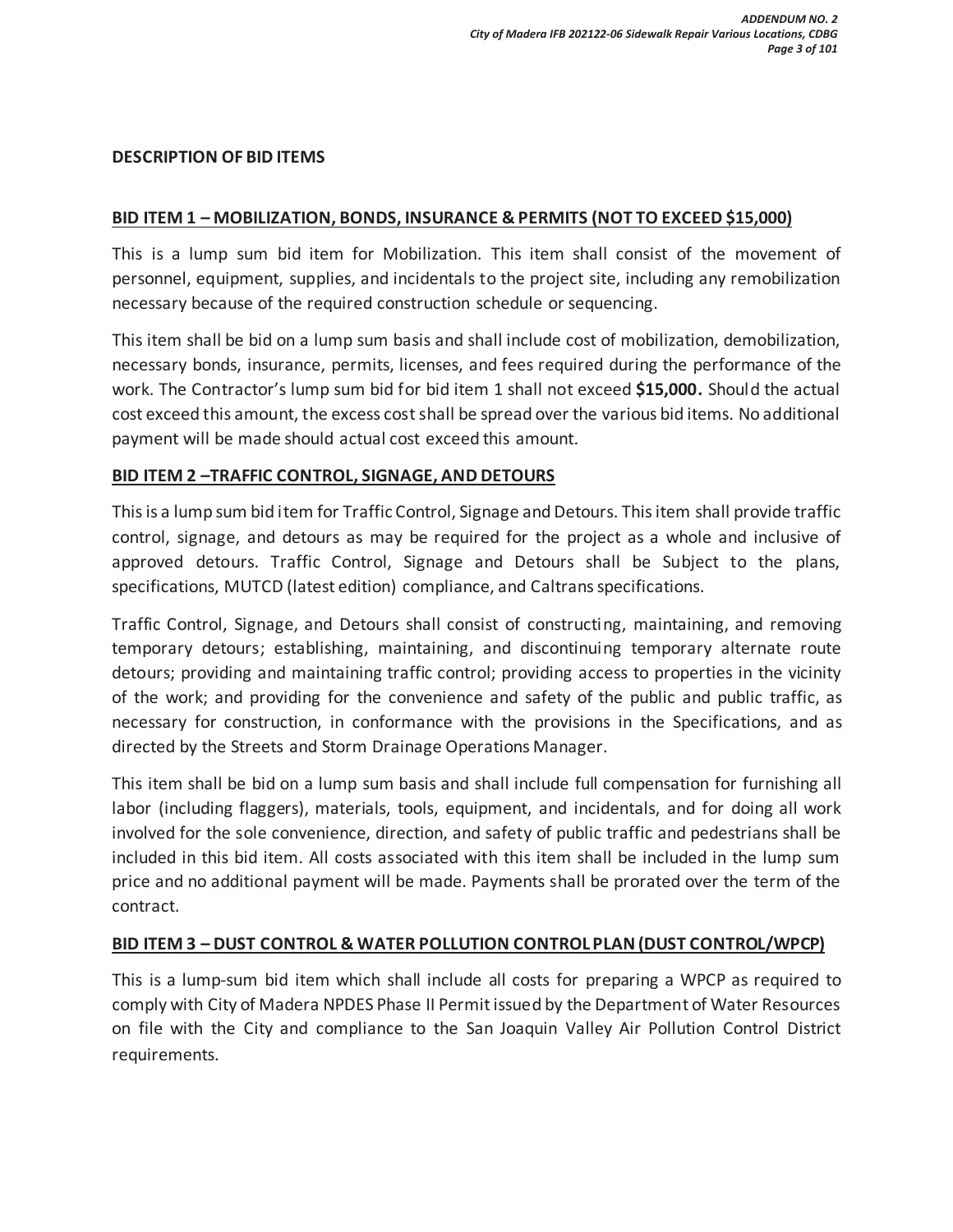The Contractor shall prepare and provide a dust control plan and water pollution control plans in accordance with San Joaquin Valley Unified Air Pollution Control District and State Water Resource Control Board requirements respectively.

Dust control shall be accomplished by maintaining affected City streets in a swept condition, approved street sweepers shall be in use at all times of construction. A water truck with adequate water and dispensing equipment shall be provided and shall remain on the project throughout the construction of project. Rack-out shall also be controlled from the project site. Failure to provide street sweeping shall be cause for City to hire others or use its own forces to provide the dust control and deduct such costs from this item. Full compensation for Dust Control shall be included in the Lump Sum price for Dust Control & WPCP.

WPCP shall be prepared by the Contractor and obtain City's approval of the WPCP prior to the start of Construction. The Contractor shall be responsible for implementing WPCP during the course of construction, including making adjustments or modifications of Best Management Practice (BMP's) which can or will improve the efficiency of the operations. Any changes made to the original WPCP shall be approved by the Streets and Storm Drainage Operations Manager prior to making the modifications. The contractor shall be responsible for inspecting the control measures and replacing when required or as deemed necessary by the Streets and Storm Drainage Operations Manager. Full compensation for WPCP shall be included in the Lump Sum price for Dust Control & Water Pollution Control Plan (WPCP).

### **BID ITEM 4 –CLEARING & GRUBBING, DEMOLITION REMOVAL, AND DISPOSAL**

This is a lump sum bid item for Clearing and Grubbing, Demolition, Removal, and Disposal in accordance with the Plans and Specifications, City Standard Plans and City Standard Specifications, and as directed by the Streets and Storm Drainage Operations Manager.

Contractor shall remove and dispose of vegetation as required to construct improvements including but not limited to the removal of turf down to 1 ft below subgrade, bushes, shrubs, landscaping and relocating any rocks or boulders in landscaped areas. The Contractor shall repair any damaged irrigation and sprinkler systems.

Portions of existing sidewalks, curbs, gutters, and grouted rock which interfere with construction shall be removed.

Where no joint exists between concrete to be removed and concrete to remain in place, the concrete shall be saw-cut in a neat, true line to a minimum of 0.17 foot or two (2) inches before concrete is removed. The location of cut lines will be determined by the Streets and Storm Drainage Operations Manager.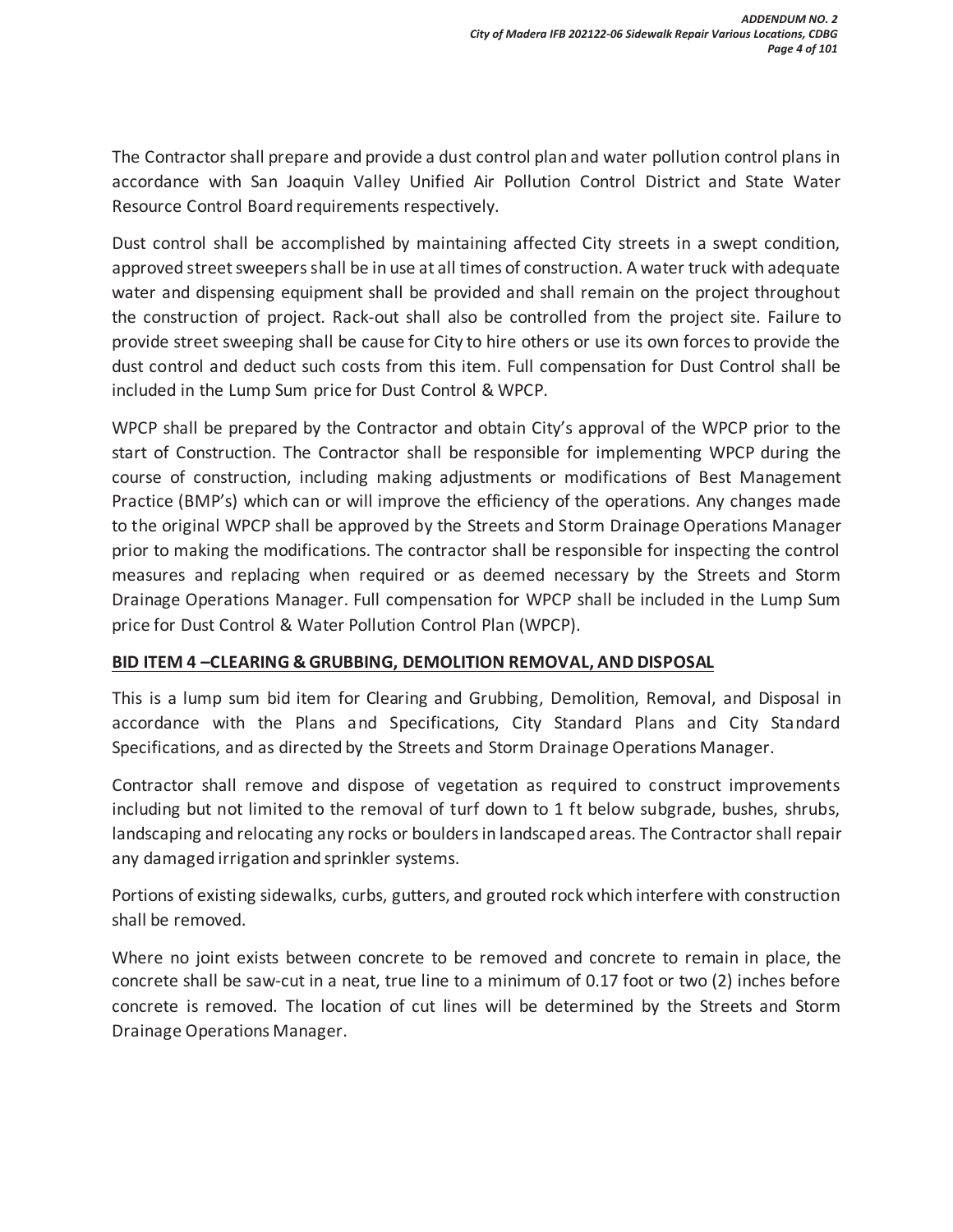All materials removed shall be lawfully disposed of by the Contractor from the project site to an approved location designated by the City. The Contractor shall endeavor to recycle material as may be required by local, State and Federal requirements.

The contract lump sum price paid for Clearing and Grubbing shall include full compensation for furnishing all labor, materials, tools, equipment and incidentals, and for doing all the work involved in Clearing and Grubbing including protection of adjacent improvements, trees and plants, disposal of removed concrete materials, concrete curb and gutter, asphalt materials, brick materials, vegetation, excavation, backfill, compaction, and grading, as shown on the Drawings, in conformance with the provisions in the Specifications, and as directed by the Streets and Storm Drainage Operations Manager and no additional payment will be made therefore.

### **BID ITEM 5 – CONCRETE SIDEWALK (6 SACK)**

This is a unit price bid item per square foot, for Concrete Sidewalk (6 Sack), shall conform to City Standard Drawing ST-13B, and as directed by the Streets and Storm Drainage Operations Manager. The concrete shall contain a minimum of 6 sacks of cement per cubic yard.

The contract unit price paid per square foot for Concrete Sidewalk (6 Sack) shall include full compensation for furnishing all labor, materials, tools, equipment and incidentals and for doing all the work involved complete in place, including saw cutting existing concrete facilities, construction of standard concrete sidewalk (6 sack), forming, joint construction, finishing, curing and testing, as shown on the Plans, in conformance with the special provisions and Specifications, and as directed by the Streets and Storm Drainage Operations Manager.

### **BID ITEM 6 – ASPHALT CONCRETE TYPE B**

This is a unit price bid item per ton for Asphalt Concrete Type B, in accordance with the project plans and specifications, Section 39 of the State Standard Specifications Asphalt Concrete, City Standard Specifications, Section 5-18 of the special provisions, and as directed by the Streets and Storm Drainage Operations Manager.

Asphalt Concrete – Type B shall consist of saw cutting existing roadway, furnishing, and mixing aggregate and asphalt binder at the central mixing plant, and spreading and compacting mixture as shown on the plans and in accordance with the specifications. The contract unit price per TON shall include full compensation for furnishing all labor, materials, tools, equipment, and incidentals and for doing all of the work involved complete in place, including asphalt binder, prime coat, paint binder (tack coat), spreading, compaction, fog seal coat, in conformance with the provisions in the specifications, and as directed by the Streets and Storm Drainage Operations Manager are included in this bid item.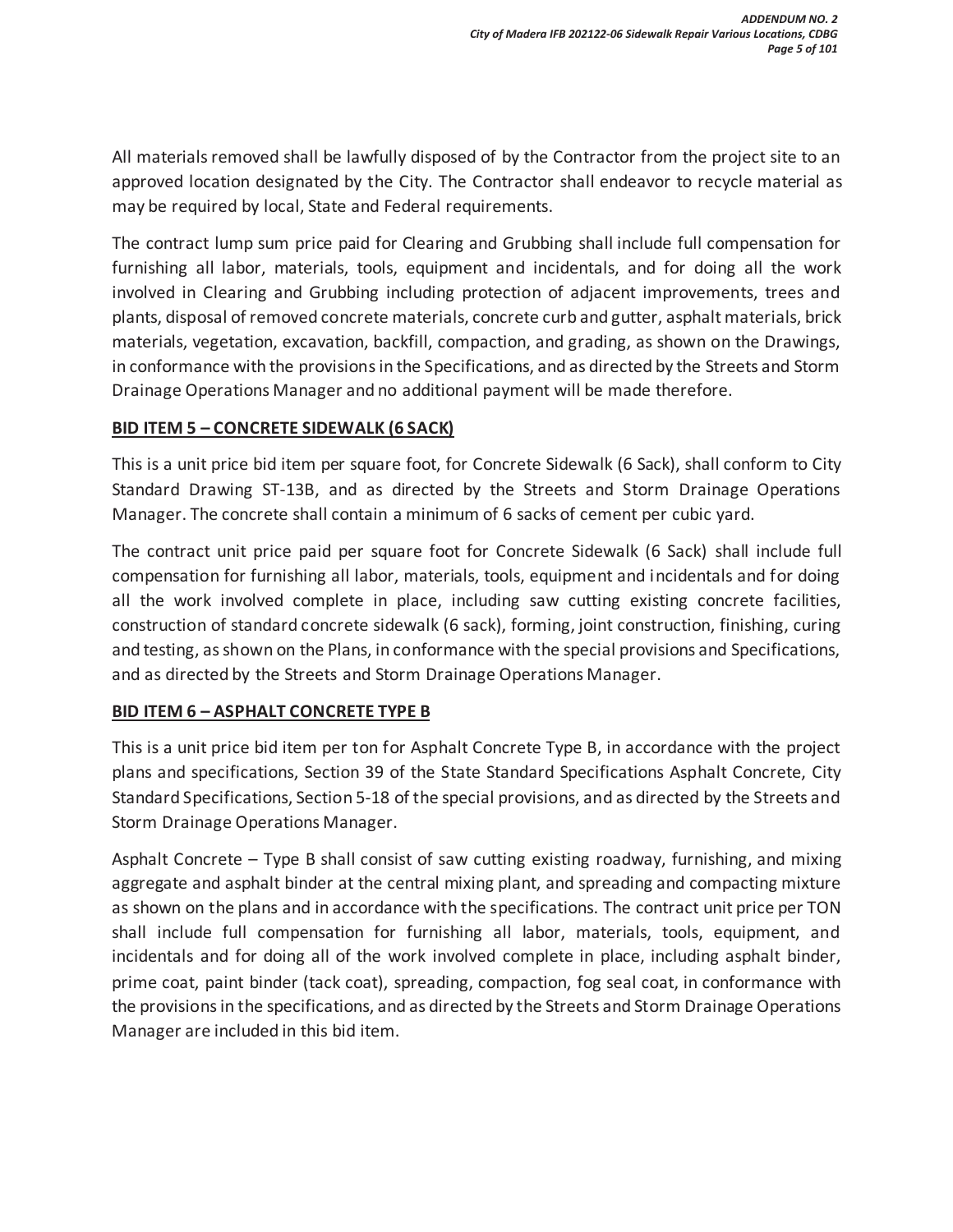### **BID ITEM 7 – 6" CONCRETE CURB AND GUTTER (6 SACK)**

This is a unit price bid item per linear foot for 12"-6" Concrete Curb and Gutter (6 Sack)" in accordance with project plans and specifications, City Standard Drawing ST-12, Section 14 "Concrete Improvements" of the City Standard Specifications, the Special Provisions and as directed by the Streets and Storm Drainage Operations Manager. This contract item shall include the saw cutting of existing curb and gutter, sidewalk, and asphalt as required to construct improvements as shown in the plans and as directed by the Streets and Storm Drainage Operations Manager. The contract unit price paid per linear foot of 12"-6" Concrete Curb and Gutter (6 Sack) shall include full compensation for furnishing all labor, materials, tools, equipment and incidentals and for doing all the work involved complete in place, including saw cutting, construction of standard concrete curb and gutter (6 sack), forming, backfill, grading, compaction, joint construction, finishing, curing and testing, and as shown on the Plans, in conformance with the special provisions and Specifications, and as directed by the Streets and Storm Drainage Operations Manager.

### **BID ITEM 8 – REMOVE EXISTING TREES & STUMP GRIND**

This is a unit price bid item per each for Remove Existing Trees in accordance with the project plans and specifications, City Standard Specifications, Special Provisions, and as directed by the Streets and Storm Drainage Operations Manager.

The contractor shall remove tree roots and stumps to a depth of 2 ft in such a way that no damage to underground facilities occur in accordance with section 10 of the City Standard Specifications. The spaces left by removal of trees shall be backfilled with material free from any deleterious material and compacted to 90% maximum density.

### **BID ITEM 9 – CONCRETE ADA RAMP WITH TRUNCATED DOMES IN NEW CONCRETE (6-SACK)**

This item shall be bid per square feet for Concrete ADA Ramp with Truncated Domes (6 Sack), in accordance with the project plans and specifications, City Standard Drawings ST-16, City Standard Specifications, the Special Provisions, the Americans with Disabilities Act (ADA) requirements, and as directed by the Streets and Storm Drainage Operations Manager. Truncated domes shall be wet set and bolt down.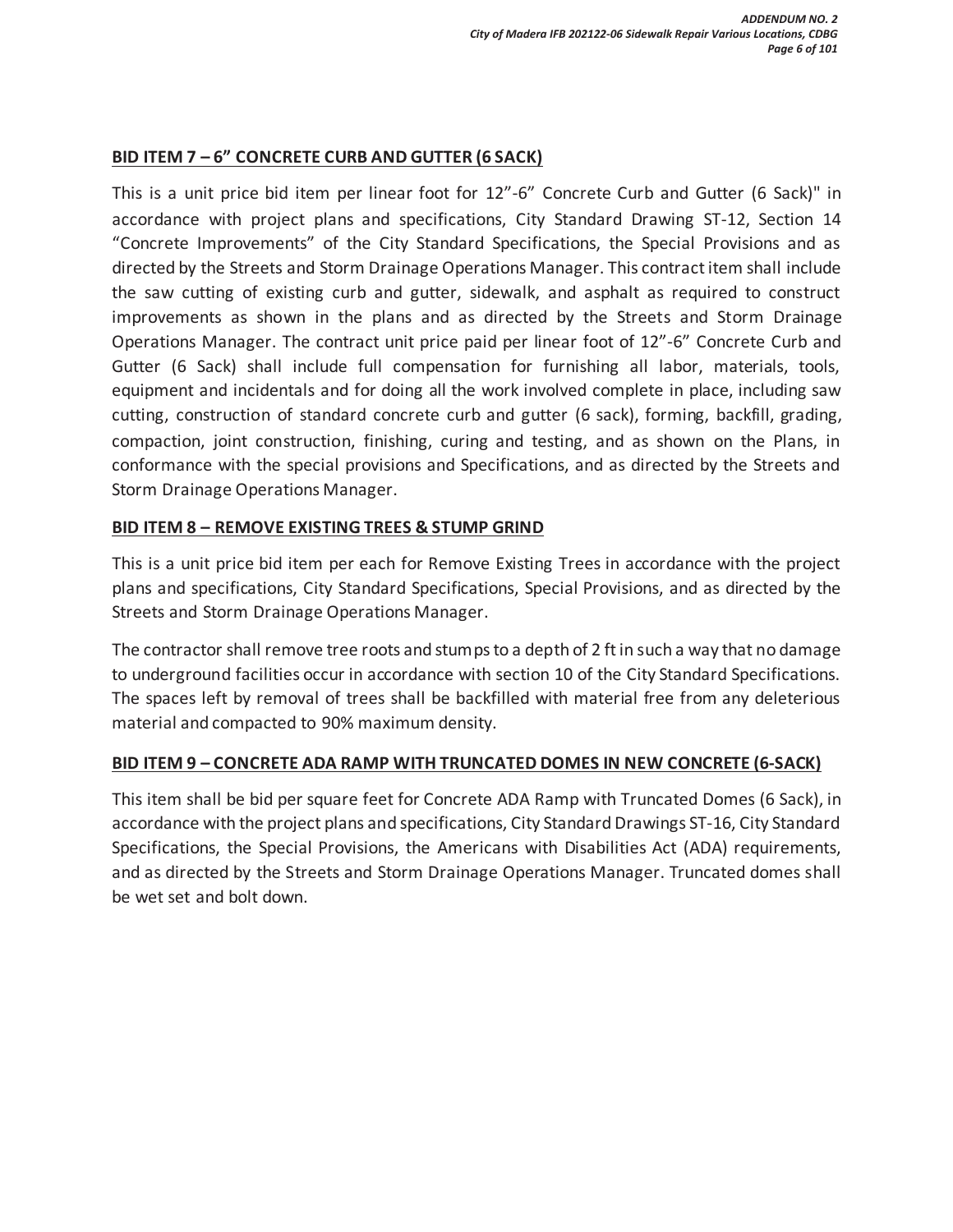The contract unit price paid per square feet for Concrete ADA Ramp with Truncated Domes (6 Sack) shall include full compensation for furnishing all labor, materials, tools, equipment and incidentals and for doing all the work involved, complete in place, including installation of truncated domes, curb & gutter, saw cutting existing concrete facilities, demolition and removal of existing concrete, construction of concrete ADA ramp (6 sack), forming, joint construction, finishing, curing and testing, as shown on the Plans, in conformance with the provisions in the Specifications, and as directed by the Streets and Storm Drainage Operations Manager.

### **BID ITEM 10 – CONCRETE ADA RAMP WITH TRUNCATED DOMES IN EXISTING CONCRETE (6- SACK)**

This item shall be bid per square feet for Concrete ADA Ramp with Truncated Domes (6 Sack), in accordance with the project plans and specifications, City Standard Drawings ST-16, City Standard Specifications, the Special Provisions, the Americans with Disabilities Act (ADA) requirements, and as directed by the Streets and Storm Drainage Operations Manager. Truncated domes shall be wet set and bolt down.

The contract unit price paid per square feet for Concrete ADA Ramp with Truncated Domes (6 Sack) shall include full compensation for furnishing all labor, materials, tools, equipment and incidentals and for doing all the work involved, complete in place, including installation of truncated domes, curb & gutter, saw cutting existing concrete facilities, demolition and removal of existing concrete, construction of concrete ADA ramp (6 sack), forming, joint construction, finishing, curing and testing, as shown on the Plans, in conformance with the provisions in the Specifications, and as directed by the Streets and Storm Drainage Operations Manager.

### **BID ITEM 11 – MISCELLANEOUS FACILITIES AND OPERATIONS (NOT TO EXCEED \$10,000)**

This is a lump sum bid for miscellaneous facilities and operations which includes all miscellaneous facilities or work shown or specified on the plans and specifications or work patently necessary for the completion of the work as specified, and not specifically included in any other bid item. The Contractor's lump sum bid for this bid item shall not exceed **\$10,000.** Should the actual cost exceed this amount, the excess cost shall be spread over the various bid items. No additional payment will be made should actual cost exceed this amount.

This item shall include, but not be limited to the following:

- Demobilization for the work.
- Construction surveying.
- Dewatering/ Erosion Control and Controlling City Drainage System.
- Maintaining access to businesses and/or residences affected by the Work.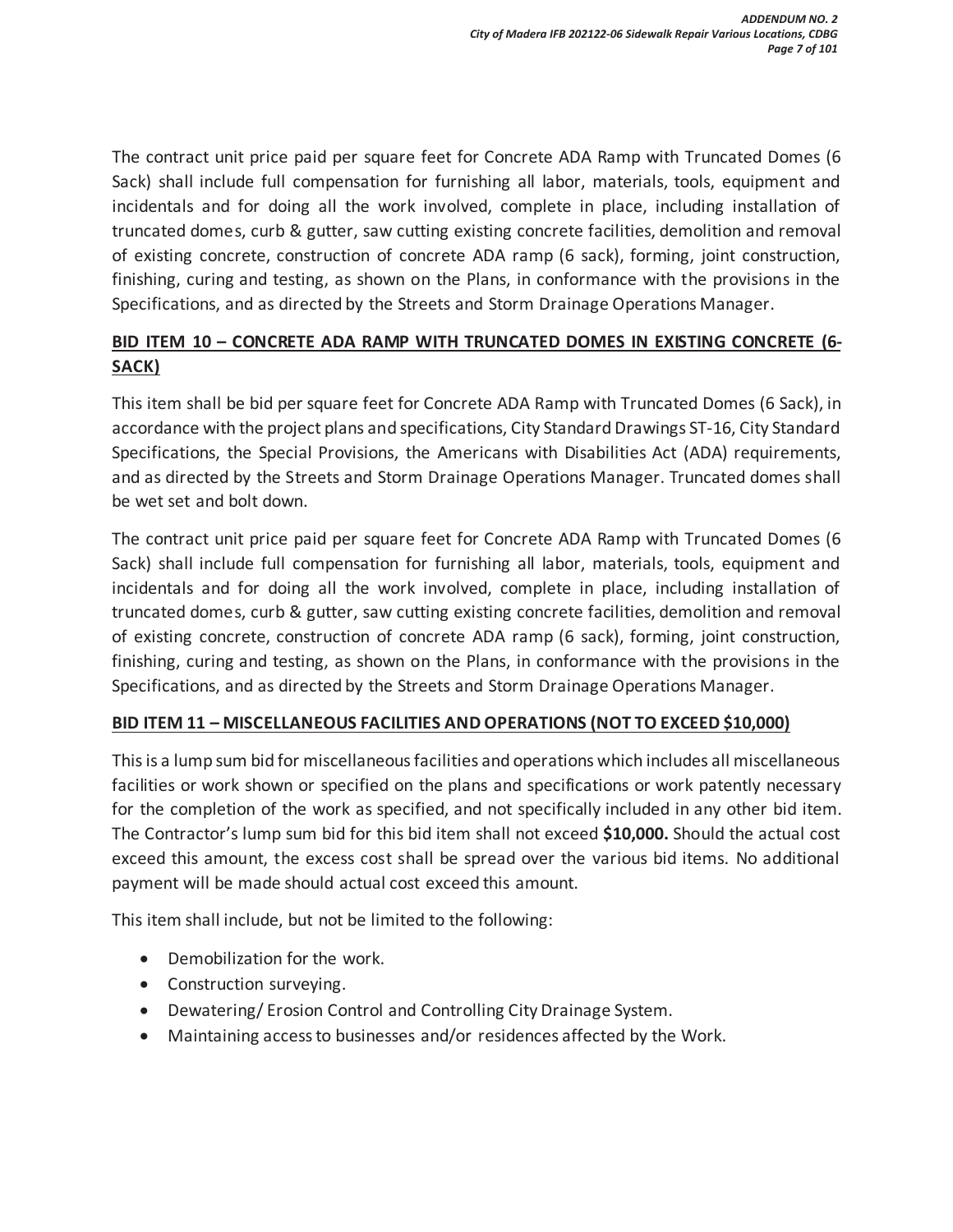- This shall include ramping all drive approach or driveway entrances as necessary and to the satisfaction of the City the Streets and Storm Drainage Operations Manager. A penalty of \$25 per day per approach shall be assessed for each driveway approach or driveway entrance that is not properly ramped to allow appropriate access.
- Necessary trimming of trees and bushes affected by construction equipment.
- Connection to a City fire hydrant for construction water.
- Written notices to residents.
- $\bullet$  No parking signs as required with the appropriate vehicle code section(s) for towing of parked vehicles.
- Notifications will be provided to the School District prior to posting.
- Replacement of existing improvements/facilities damaged during Construction.
- Adjusting water meter boxes to grade.
- **•** Erosion control measures.
- Removal and Replacement and or preservation of existing City Street Signs.
- Demobilization for the work.
- Cleanup.
- Relocation of existing Mailboxes/Replacement of post and notifying the Resident prior to relocation or replacement.
- Adjusting existing sprinkler and irrigation systems as directed by the Streets and Storm Drainage Operations Manager and as approved by the property owner.

\*\*\*\*\*\*\*\*\*\*\*\*\*\*\*\*\*\*\*\*\*\*\*\*\*\*\*\*\*\*\*\*\*\*\*\*\*\*\*\*\*\*\*\*\*\*\*\*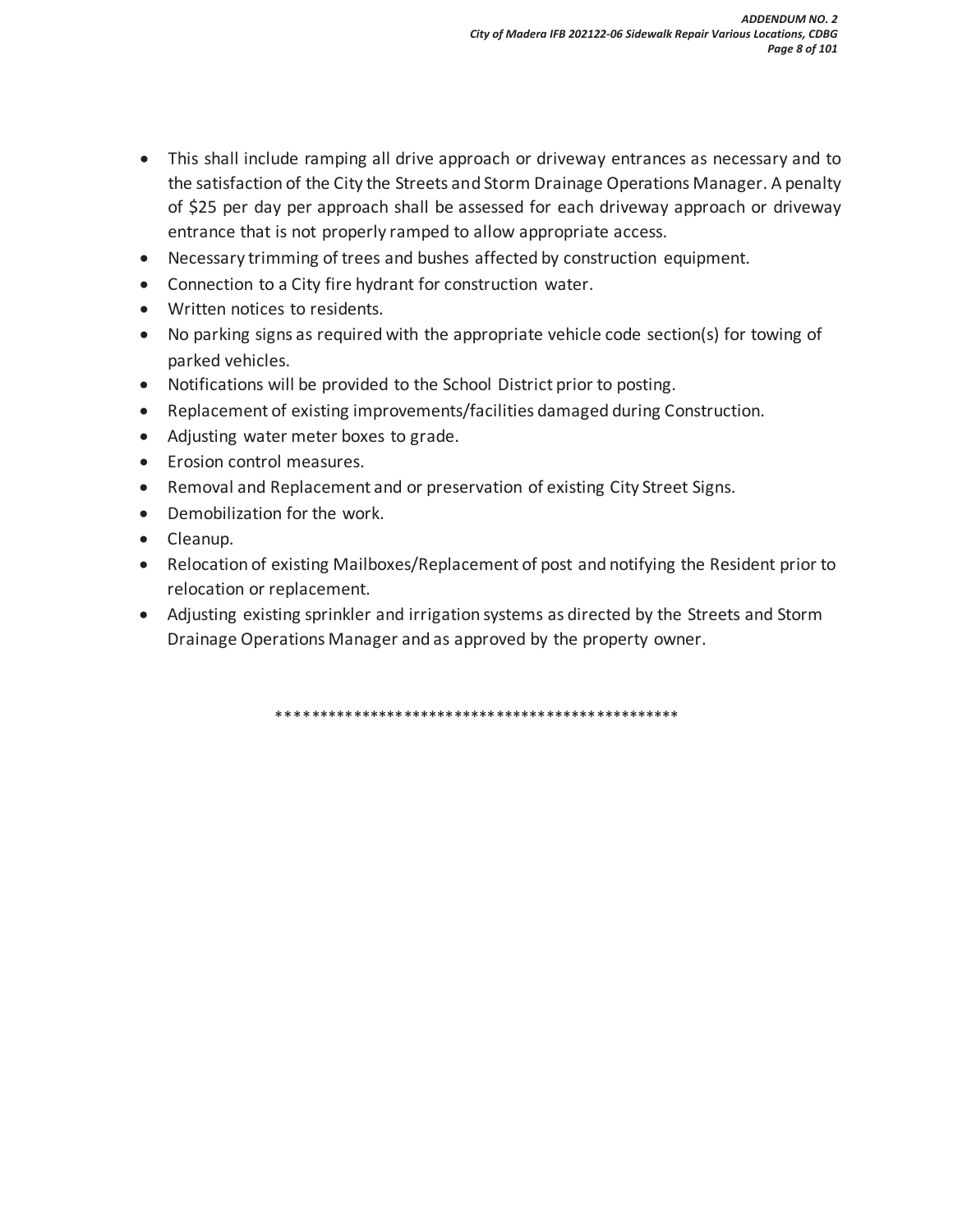### **BIDDER CHECKLIST**

**SUBMIT THIS BIDDER'S CHECKLIST WITH YOUR BID PROPOSAL.** Bidders shall complete and submit all documents marked with an "X" in the "REQUIRED" column for bids to be considered responsive.

#### REQUIRED

- [X] 1. **BID PROPOSAL FORM**
- [X] 2. **BID SCHEDULE**
- [X] 3. **SUBCONTRACTOR LISTING** (In excess of 1/2 of 1%)
- [X] 4. **BID DEPOSIT (ELECTRONIC SCANNED COPY)** attached to front of Proposal in the form of:
	- [ ] Certified Check [ ] Bidder's Bond (submitted on form in this IFB)
	- [ ] Cashier's Check [ ] Irrevocable Letter of Credit
	- [ ] Certificate of Deposit
- [X] 5. **NONCOLLUSION AFFIDAVIT**
- [X] 6. **PUBLIC CONTRACT CODE**
- [X] 10. **FEDERAL REQUIREMENTS FOR FEDERALLY ASSISTED CONSTRUCTION PROJECTS and BUY AMERICA**
- [X] 11. **ADDENDA** Signature page of all Addenda issued

#### **CDBG REQUIRED DOCUMENT SUBMITTALS WITH BID:**

- [X] **CDBG Exhibit A Ethnicity Information**
- [X] **CDBG Exhibit B EQUAL OPPORTUNITY CERTIFICATION**
- [X**] CDBG Exhibit C Certification of Minority Business Sub-Contracting**
- [X] **CDBG Exhibit D Statement of Workforce Needs "Preliminary"**
- [X] **CDBG Exhibit E DEBARMENT AND SUSPENSION CERTIFICATION**
- [X] **CDBG Exhibit F Disclosure of Lobbying Activities**
- [X] **CDBG Exhibit I DBE INFORMATION GOOD FAITH EFFORTS**
- [X] **CDBG Exhibit J Utilization of DBE Form**
- [X] **CDBG Exhibit K Bidders Assurance of Compliance with DBE Participation**
- [X] **CDBG Exhibit L Equal Opportunity Acknowledgement**
- [X] **CDBG Exhibit R GENERAL WAGE DECISION NO.** *CA20210018 04/01/2022*
- [X] **CDBG Exhibit U Contractor's Subcontractor's Certification State Labor Standards and**

**Prevailing Wage**

[X] **CDBG Exhibit V Guaranty** 

#### **Submit no later than 4:00 p.m. on the 3rd business day after bid opening**:

[X] **LETTER FROM BIDDER THAT BIDDER WILL PERFORM NOT LESS THAN 30% OF THE TOTAL NET BID AMOUNT (ORIGINAL CONTRACT PRICE)**, excluding specialty items designated by the City on the bid proposal to be submitted via email to jstickman@madera.gov within three working days from the date of the bid opening.

- [X] **BID DEPOSIT (HARD COPY ORIGINAL)** in the form of:
	- [ ] Certified Check [ ] Bidder's Bond (submitted on form in this IFB)
	- [ ] Cashier's Check [ ] Irrevocable Letter of Credit
	- [ ] Certificate of Deposit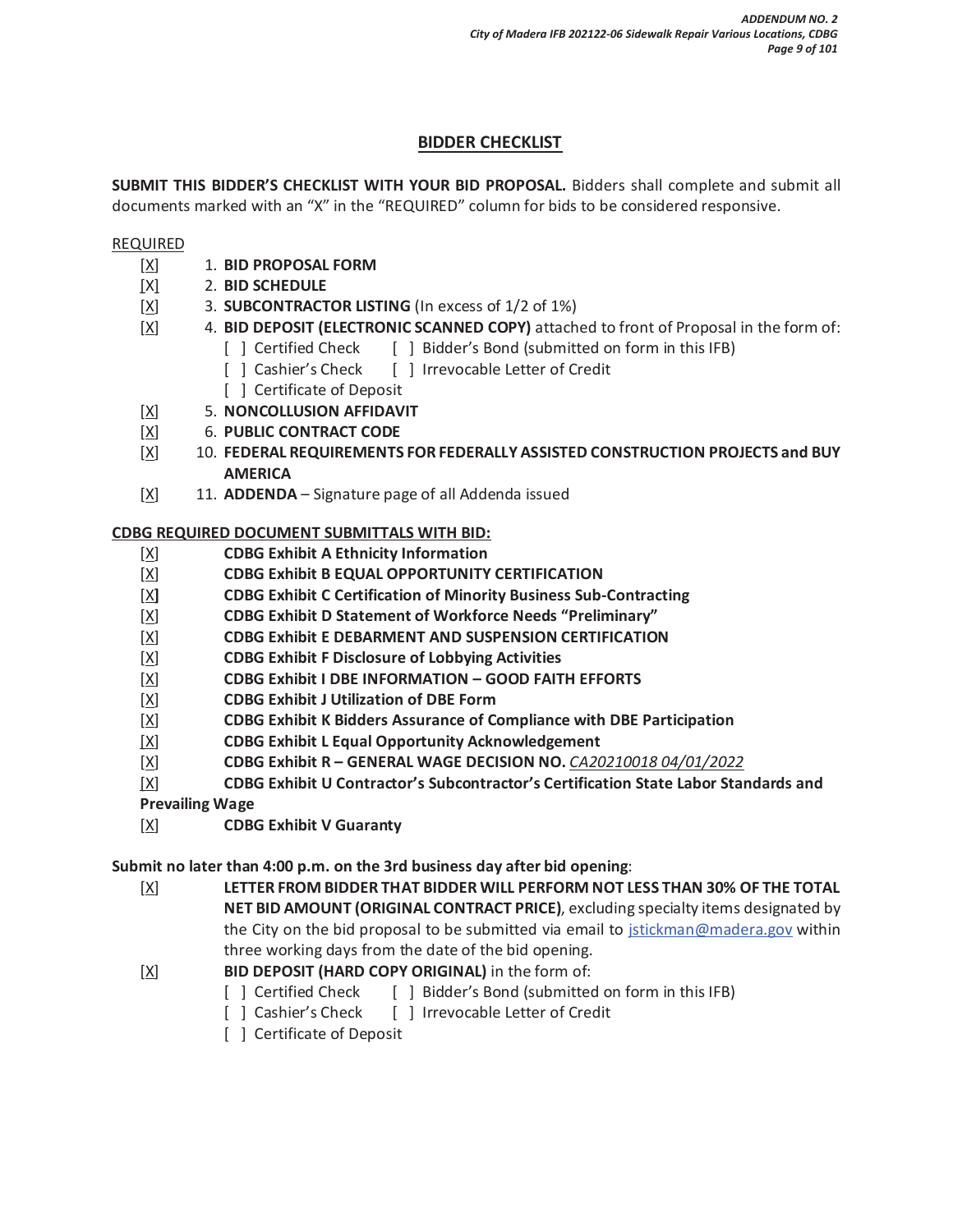### **BID PROPOSAL FORM**

### **SIDEWALK REPAIR VARIOUS LOCATIONS, CDBG IFB #202122-06**

Bid proposal of  $\Box$  (hereinafter called "BIDDER"), organized and existing under the laws of the State of  $\qquad \qquad$ , doing business as (an individual), or (a partnership), or (a corporation), to the City of Madera (hereinafter called "OWNER"):

In compliance with your advertisement for Bids, BIDDER hereby proposes to perform all work required for "**SIDEWALK REPAIR VARIOUS LOCATIONS CDBG, IFB 202122-06**" in strict accordance with the CONTRACT DOCUMENTS, within the time set forth therein, and at the prices stated below.

By submission of this BID, each BIDDER certifies, and in the case of a joint BID, each party thereto certifies as to his own organization, that this BID has been arrived at independently, without consultation, communication, or agreement as to any matter relating to this BID with any other BIDDER or with any competitor.

BIDDER hereby agrees to commence work under this Contract on or before a date to be specified in the NOTICE TO PROCEED and to fully complete the PROJECT in **120 Calendar Days.** 

BIDDER further agrees to pay as liquidated damages, the sum of **\$1,000** for each consecutive calendar day thereafter, as provided in Section 1-17 of the General Conditions.

BIDDER acknowledges receipt of the following ADDENDA:

| No. | dated | 2022 |
|-----|-------|------|
| No. | dated | 2022 |
| No. | dated | 2022 |

The undersigned, as BIDDER, declares that the only persons, or parties interested in this bid proposal as principals are those named herein; that this bid proposal is made without collusion with any other person, firm or corporation; that the BIDDER has carefully examined the location of the proposed work, the annexed proposed form of contract, and the plan therein referred to; and he proposes and agrees if this bid proposal is accepted, that the BIDDER will contract with the City of Madera to provide all necessary machinery, tools, apparatus and other means of construction, and to do all the work and furnish all the materials specified in the contract in the manner and time therein prescribed and according to the requirements of the OWNER as therein set forth, and that he will take in full payment therefor the following prices, to wit: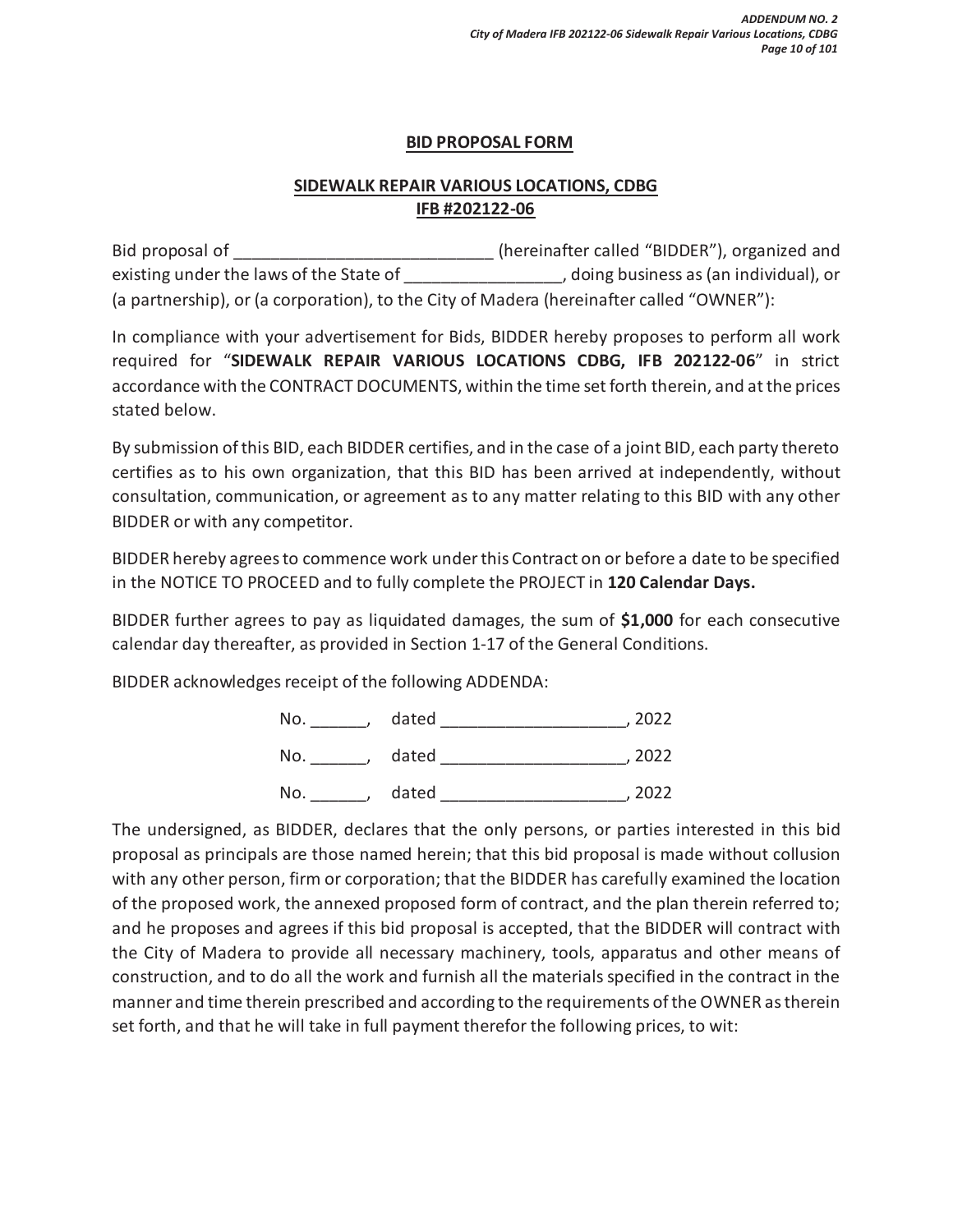#### **BID SCHEDULE**

The following Bid Schedule lists the items necessary to complete the work. Bidder will fully complete the schedule including the total price of each item. If the total cost of any item or the Total Base Bid is inconsistent with the unit cost, the unit cost shall prevail. Payment of each item will be based on the actual quantity, except for those items bid lump sum and those items that are noted as fixed quantities.

| <b>ITEM</b><br>NO. | <b>ITEM DESCRIPTION</b>                                               | <b>UNIT OF</b><br><b>MEASURE</b> | <b>APPROX</b><br>QTY | <b>UNIT</b><br><b>PRICE</b> | <b>TOTAL</b><br><b>ITEM</b><br><b>PRICE</b> |
|--------------------|-----------------------------------------------------------------------|----------------------------------|----------------------|-----------------------------|---------------------------------------------|
| 1.                 | Mobilization, Bonds, Insurance, &<br>Permits (Not to exceed \$15,000) | LS.                              | 1                    |                             |                                             |
| 2.                 | Traffic Control, Signage, & Detours                                   | LS.                              | $\mathbf{1}$         |                             |                                             |
| 3.                 | <b>WPCP/Dust Control</b>                                              | <b>LS</b>                        | $\mathbf{1}$         |                             |                                             |
| 4.                 | Clearing & Grubbing, Demolition,<br>Removal, & Disposal               | LS.                              | 1                    |                             |                                             |
| 5.                 | Concrete Sidewalk (6 Sack)                                            | <b>SF</b>                        | 18,569.5             |                             |                                             |
| 6.                 | Asphalt (Type B)                                                      | <b>TON</b>                       | 60                   |                             |                                             |
| 7.                 | Concrete Curb & Gutter (6 Sack)                                       | LF                               | 1,364                |                             |                                             |
| 8.                 | Tree Removal & Stump Grind                                            | EA                               | 82                   |                             |                                             |
| 9.                 | Concrete ADA Truncated Domes (In<br>New Concrete - 6 Sack)            | EA                               | 102                  |                             |                                             |
| 10.                | Concrete ADA Truncated Domes (In<br>Existing Concrete - 6 Sack)       | EA                               | 7                    |                             |                                             |
| 11.                | Miscellaneous Facilities &<br>Operations (Not to exceed \$10,000)     | LS                               | 1                    |                             |                                             |

### TOTAL BASE BID 1 THROUGH 13, INCLUSIVE: \$

| Total Amount of Bid (in words) is | Dollars and | Cents. |
|-----------------------------------|-------------|--------|
|-----------------------------------|-------------|--------|

In case of discrepancy between words and figures, the words shall prevail.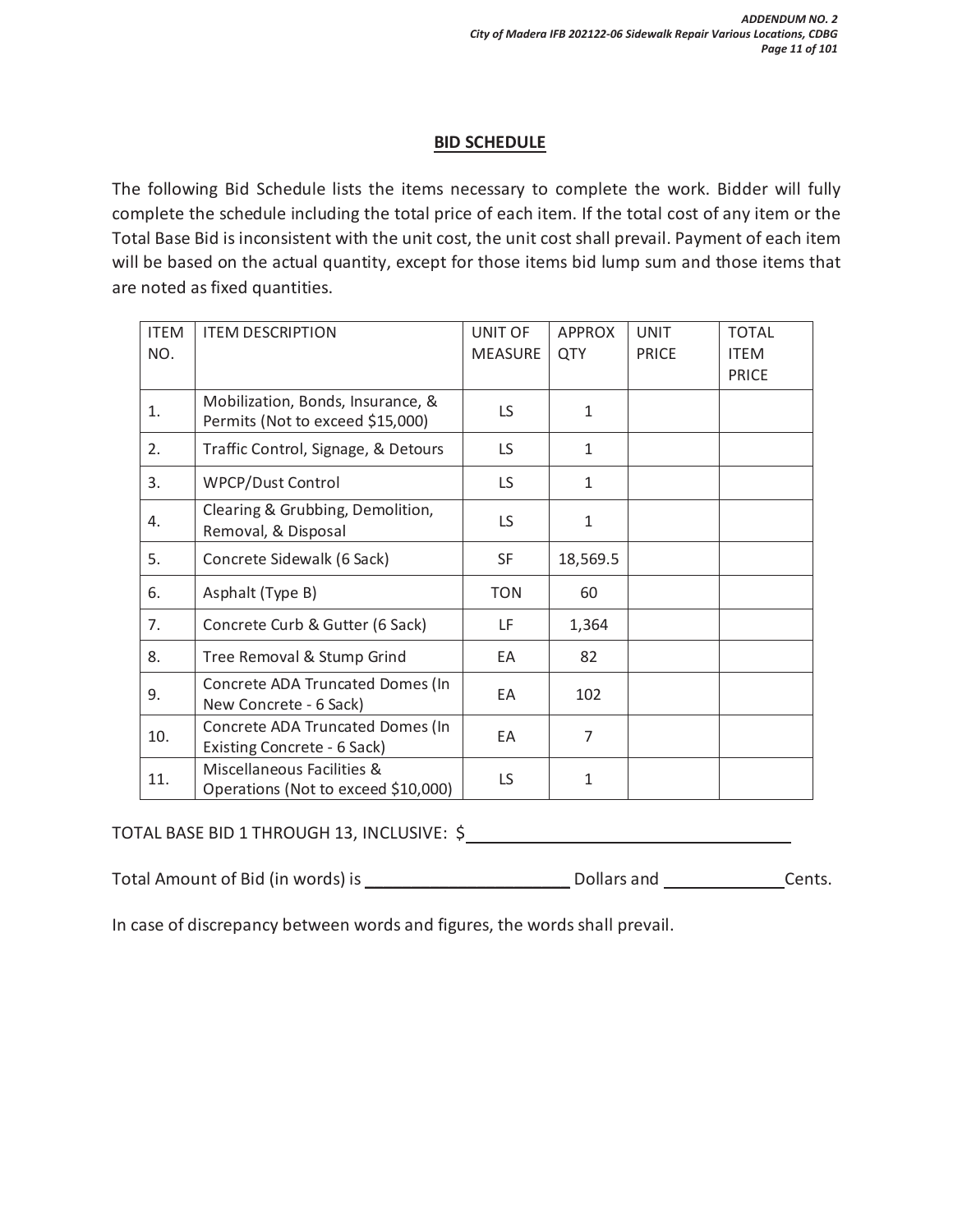| Location:                                             | <b>QTY</b> | <b>UNIT</b> |
|-------------------------------------------------------|------------|-------------|
| 1398 San Sebastian Sidewalk                           | 105        | <b>SF</b>   |
| <b>Tree Removal</b>                                   | 1          | EA          |
| 1478 San Sebastian Sidewalk                           | 50         | <b>SF</b>   |
| 1347 Toledo Sidewalk                                  | 180        | <b>SF</b>   |
| Curb & Gutter                                         | 36         | LF          |
| <b>Tree Removal</b>                                   | 1          | EA          |
| 1370 Laguna Sidewalk                                  | 110        | <b>SF</b>   |
| 1323 Fountain Way Sidewalk                            | 450        | <b>SF</b>   |
| <b>Tree Removal</b>                                   | 4          | EA          |
| 1401 Fountain Way Sidewalk                            | 465        | <b>SF</b>   |
| Curb & Gutter                                         | 93         | LF          |
| <b>Tree Removal</b>                                   | 4          | EA          |
| 1106 Tulare St Sidewalk                               | 330        | <b>SF</b>   |
| Curb & Gutter                                         | 66         | LF          |
| <b>Tree Removal</b>                                   | 1          | EA          |
| 1302 Tulare St Sidewalk                               | 190        | <b>SF</b>   |
| <b>Tree Removal</b>                                   | 1          | EA          |
| 1401 Tulare St Sidewalk                               | 265        | <b>SF</b>   |
| Curb & Gutter                                         | 53         | LF          |
| <b>Tree Removal</b>                                   | 3          | EA          |
| Bridgeview Apartments 1725 E. Cleveland #105 Sidewalk | 80         | <b>SF</b>   |
| Bridgeview Apartments 1725 E. Cleveland #105 Sidewalk | 80         | <b>SF</b>   |
| Bridgeview Apartments 1725 E. Cleveland #102 Sidewalk | 570        | <b>SF</b>   |
| 1412 East Wrenwood Sidewalk                           | 115        | <b>SF</b>   |
| <b>Tree Removal</b>                                   | 1          | EA          |
| 1504 East Wrenwood Sidewalk                           | 130        | <b>SF</b>   |
| <b>Tree Removal</b>                                   | 1          | EA          |
| 1508 East Wrenwood Sidewalk                           | 185        | <b>SF</b>   |
| <b>Tree Removal</b>                                   | 1          | EA          |
| 1404 East Wessmith Sidewalk                           | 230        | <b>SF</b>   |
| 1400 East Wessmith Sidewalk                           | 135        | SF          |
| 1308 East Wessmith Sidewalk                           | 190        | <b>SF</b>   |
| <b>Tree Removal</b>                                   | 1          | EA          |
| 1309 East Wessmith Sidewalk                           | 175        | <b>SF</b>   |
| <b>Tree Removal</b>                                   | 1          | EA          |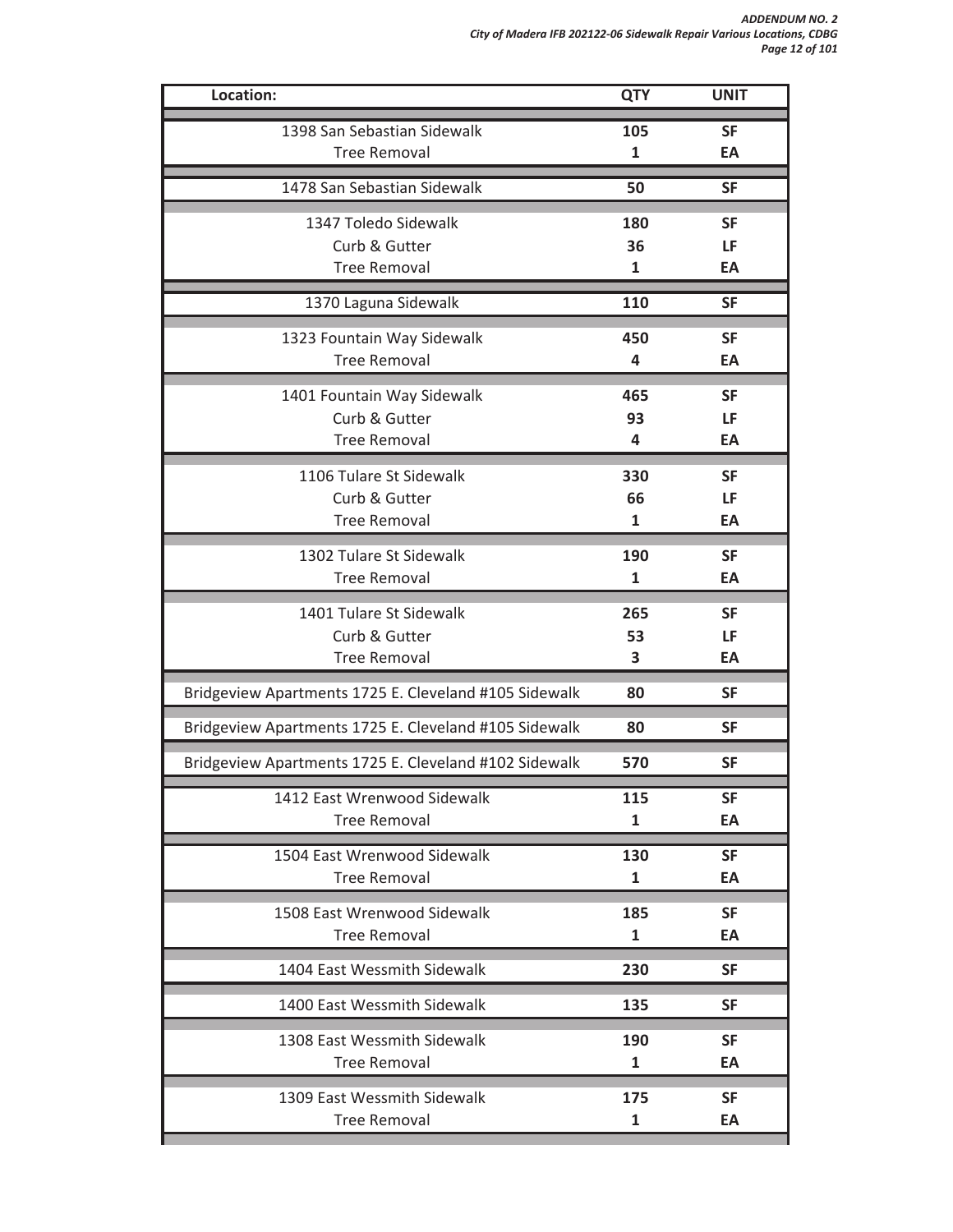| 1301 East Wessmith Sidewalk       | 75                      | <b>SF</b> |
|-----------------------------------|-------------------------|-----------|
| 1301 East Wessmith Sidewalk       | 90                      | <b>SF</b> |
| 1212 East Wessmith Sidewalk       | 210                     | <b>SF</b> |
| <b>Tree Removal</b>               | $\overline{\mathbf{2}}$ | EA        |
| 1204 East Wessmith Sidewalk       | 105                     | <b>SF</b> |
| <b>Tree Removal</b>               | $\mathbf{1}$            | EA        |
| 1200 East Wessmith Sidewalk       | 100                     | <b>SF</b> |
| Curb & Gutter                     | 20                      | LF        |
| <b>Tree Removal</b>               | $\mathbf{1}$            | EA        |
| 1601 North Lake St Sidewalk       | 205                     | <b>SF</b> |
| Curb & Gutter                     | 41                      | LF        |
| <b>Tree Removal</b>               | 1                       | EA        |
| 1525 North Lake St. Sidewalk      | 205                     | <b>SF</b> |
| Curb & Gutter                     | 41                      | LF        |
| 1306 & 1302 Merced St Sidewalk    | 280                     | <b>SF</b> |
| Curb & Gutter                     | 70                      | LF        |
| 1126 Merced St Sidewalk           | 572                     | <b>SF</b> |
| <b>Tree Removal</b>               | 5                       | EA        |
| 1109 Rogers St Sidewalk           | 164                     | <b>SF</b> |
| Curb & Gutter                     | 41                      | LF        |
| 1114 Rogers St Sidewalk           | 200                     | <b>SF</b> |
| Curb & Gutter                     | 50                      | LF        |
| <b>Tree Removal</b>               | 1                       | EA        |
| 1117 Rogers St Sidewalk           | 160                     | <b>SF</b> |
| Curb & Gutter                     | 40                      | LF        |
| <b>Tree Removal</b>               | 1                       | EA        |
| 241 E St. & 7th St. Sidewalk      | 256                     | <b>SF</b> |
| Curb & Gutter                     | 34                      | LF        |
| Add ADA Ramp in Existing Concrete | 1                       | EA        |
| 209 7th St & D St. Sidewalk       | 80                      | <b>SF</b> |
| Curb & Gutter                     | 16                      | LF        |
| <b>Tree Removal</b>               | $\mathbf{1}$            | EA        |
| 7th St. & D St. / C St. Sidewalk  | 195                     | <b>SF</b> |
| Curb & Gutter                     | 34                      | LF        |
| <b>Tree Removal</b>               | 1                       | EA        |
| 7th St. & D St. / C St. Sidewalk  | 55                      | <b>SF</b> |
| Clinton & D St. Sidewalk          | 55                      | <b>SF</b> |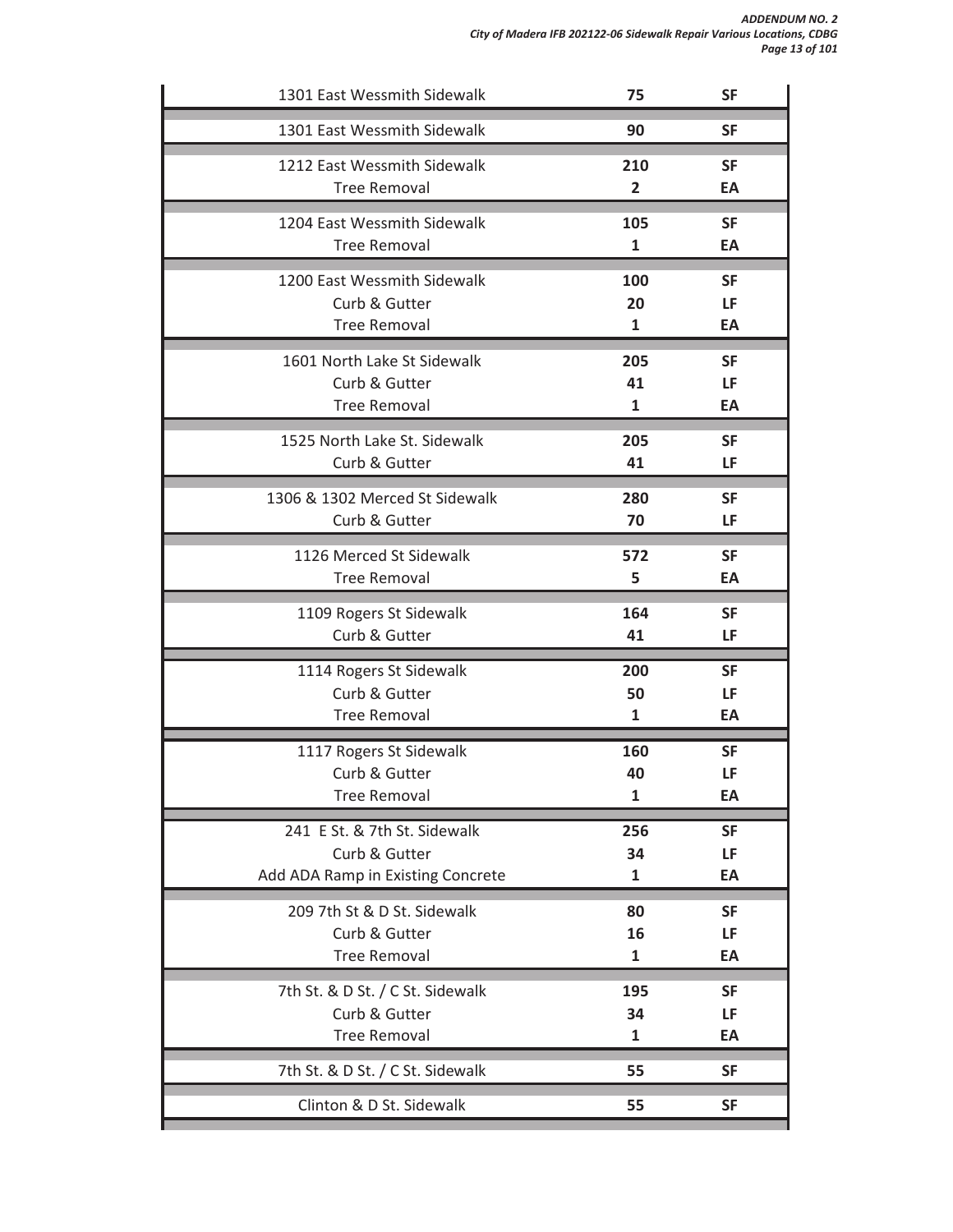| 211 9th St. Sidewalk                 | 120                     | <b>SF</b> |
|--------------------------------------|-------------------------|-----------|
| <b>Tree Removal</b>                  | 1                       | EA        |
| 211 9th St. Sidewalk                 | 170                     | <b>SF</b> |
| Add ADA Ramp in Existing Concrete    | 2                       | EA        |
| 9th St. & E St. Sidewalk             | $\mathbf 0$             | <b>SF</b> |
| Curb & Gutter                        | 38                      | LF        |
| 208 6th St. & C St. Sidewalk         | 35                      | <b>SF</b> |
| 213 S. C St. Sidewalk                | 105                     | <b>SF</b> |
| 409 S. C St. Sidewalk                | 45                      | <b>SF</b> |
| 405 S. C St. Sidewalk                | 40                      | <b>SF</b> |
| B St. & 6th St. (NE corner) Sidewalk | 85                      | <b>SF</b> |
| 222 S. B St. Sidewalk                | 100                     | <b>SF</b> |
| 224 S. B St. Sidewalk                | 130                     | <b>SF</b> |
| 300 S. B St. Sidewalk                | 245                     | <b>SF</b> |
| 318 S. B St Sidewalk                 | 25                      | <b>SF</b> |
| 324 S. B St. Sidewalk                | 130                     | <b>SF</b> |
| <b>Tree Removal</b>                  | 1                       | EA        |
| 402 & 404 S. B St. Sidewalk          | 216                     | <b>SF</b> |
| 313 9th St. & B St. Sidewalk         | 115                     | <b>SF</b> |
| Add ADA Ramp in Existing Concrete    | 2                       | EA        |
| 328 1/2 S. B St. Sidewalk            | 25                      | <b>SF</b> |
| <b>Tree Removal</b>                  | 1                       | EA        |
| 328 1/2 S. B St. Sidewalk            | 65                      | <b>SF</b> |
| <b>Tree Removal</b>                  | 1                       | EA        |
| 423 S. B St. Sidewalk                | 85                      | <b>SF</b> |
| Curb & Gutter                        | 20                      | LF        |
| <b>Tree Removal</b>                  | $\overline{\mathbf{2}}$ | EA        |
| 409 S. B St. Sidewalk                | $\bf{0}$                | <b>SF</b> |
| Curb & Gutter                        | 60                      | LF        |
| <b>Tree Removal</b>                  | 1                       | EA        |
| 415 S. B St. Sidewalk                | 0                       | <b>SF</b> |
| Curb & Gutter                        | 51                      | LF        |
| <b>Tree Removal</b>                  | 1                       | EA        |
| 401 S. B St. Sidewalk                | 105                     | <b>SF</b> |
| Curb & Gutter                        | 21                      | LF        |
| <b>Tree Removal</b>                  | 1                       | EA        |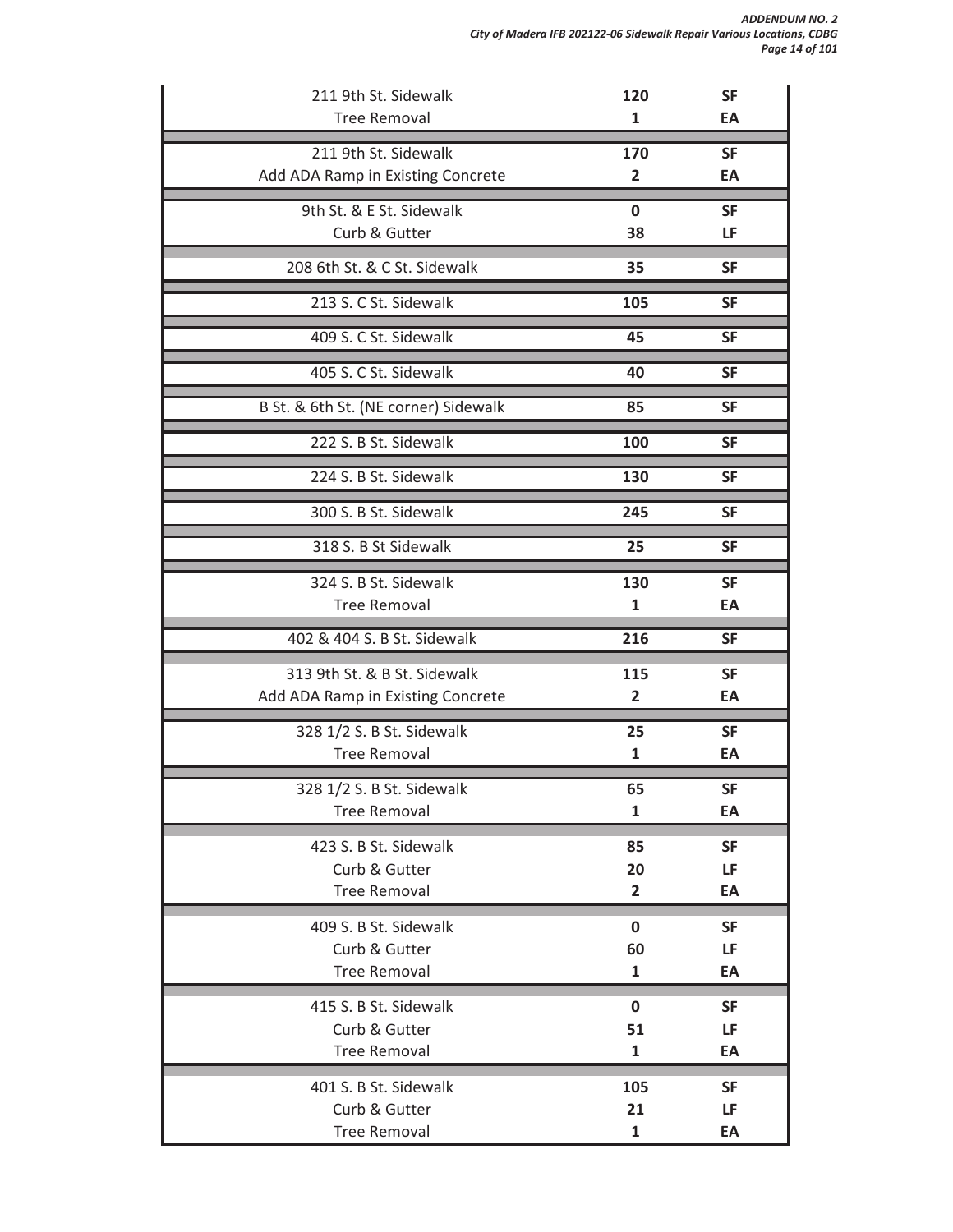*ADDENDUM NO. 2 City of Madera IFB 202122-06 Sidewalk Repair Various Locations, CDBG Page 15 of 101*

| 401 S. B St. & Clinton Sidewalk       | 105          | <b>SF</b> |
|---------------------------------------|--------------|-----------|
| <b>Tree Removal</b>                   | 1            | EA        |
| 401 Clinton & B St. Sidewalk          | 288          | <b>SF</b> |
| 301 S. B St. (apt #18 & #19) Sidewalk | <b>100</b>   | <b>SF</b> |
| 301 S. B St. (apt #2 & #12) Sidewalk  | 80           | <b>SF</b> |
| <b>Tree Removal</b>                   | 1            | EA        |
| 201 S. B St. Sidewalk                 | 80           | <b>SF</b> |
| Curb & Gutter                         | 26           | LF        |
| <b>Tree Removal</b>                   | 1            | EA        |
| 210 S. B St. & 6th St. Sidewalk       | 60           | <b>SF</b> |
| 210 S. B St. & 6th St. Sidewalk       | 70           | <b>SF</b> |
| <b>Tree Removal</b>                   | 2            | EA        |
| 125 S. B St. & 6th St. Sidewalk       | 15           | <b>SF</b> |
| 125 S. B St. & 6th St. Sidewalk       | 35           | <b>SF</b> |
| <b>Tree Removal</b>                   | 2            | EA        |
| 125 S. B St. & 6th St. Sidewalk       | 30           | <b>SF</b> |
| 125 S. B St. & 6th St. Sidewalk       | 55           | <b>SF</b> |
| 125 S. B St. & 6th St. Sidewalk       | 50           | <b>SF</b> |
| 125 S. B St. & 6th St. Sidewalk       | 80           | <b>SF</b> |
| <b>Tree Removal</b>                   | 2            | EA        |
| 204 S. A St. Sidewalk                 | 185          | <b>SF</b> |
| Curb & Gutter                         | 11           | EA        |
| 210 S. A St. Sidewalk                 | 80           | <b>SF</b> |
| Curb & Gutter                         | 50           | LF        |
| <b>Tree Removal</b>                   | 6            | EA        |
| 216 S. A St. Sidewalk                 | 155          | <b>SF</b> |
| Curb & Gutter                         | 31           | LF        |
| <b>Tree Removal</b>                   | 2            | EA        |
| 216 S. A St. Sidewalk                 | 0            | <b>SF</b> |
| Curb & Gutter                         | 7            | LF        |
| <b>Tree Removal</b>                   | 1            | EA        |
| 208 S A St. Sidewalk                  | $\mathbf 0$  | <b>SF</b> |
| Curb & Gutter                         | 28           | LF        |
| 213 & 217 S. A St.                    | 264          | <b>SF</b> |
| 213 S. A St. Sidewalk                 | 75           | <b>SF</b> |
| <b>Tree Removal</b>                   | $\mathbf{1}$ | EA        |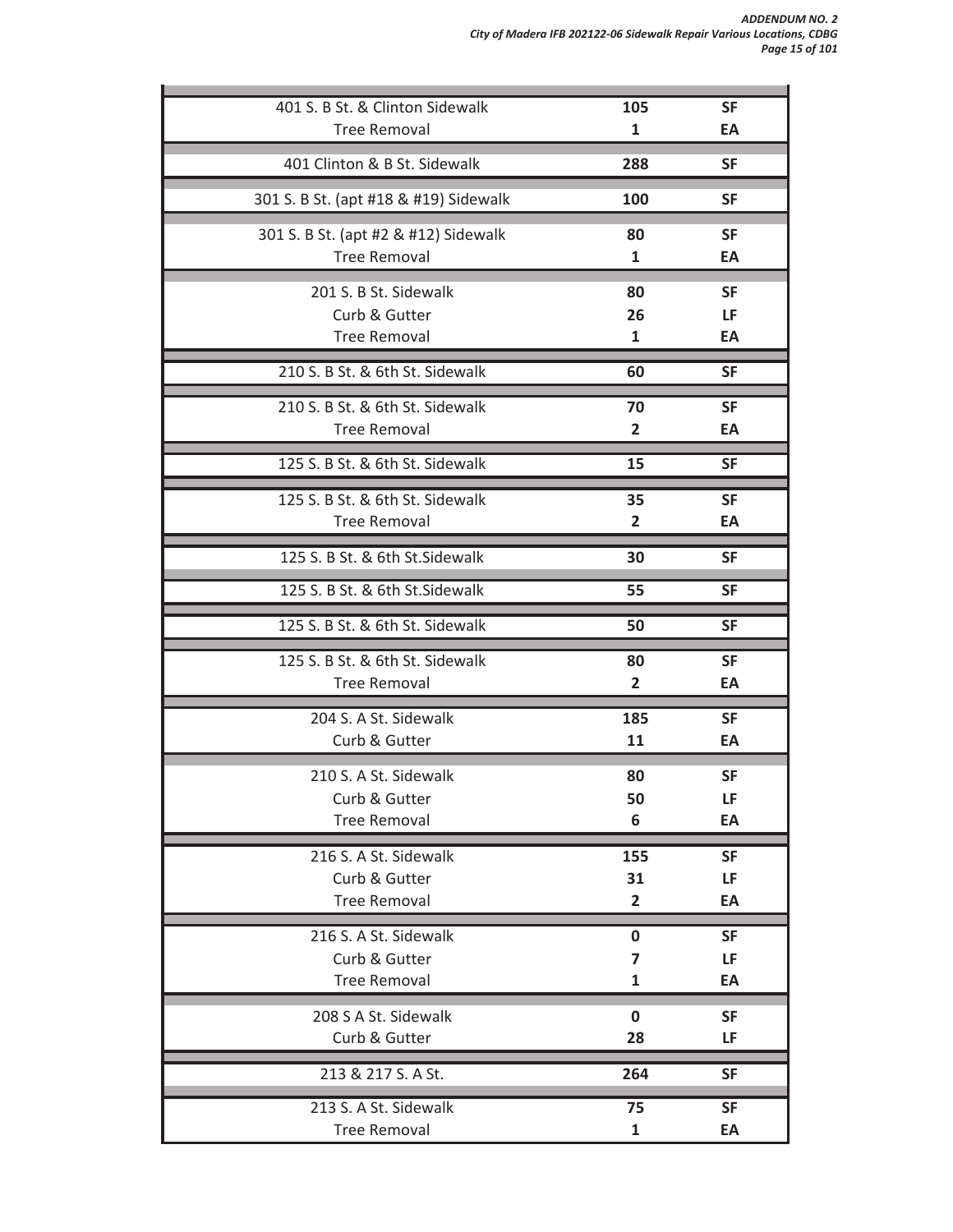| 217 S A St. Sidewalk                                              | 15             | <b>SF</b>       |
|-------------------------------------------------------------------|----------------|-----------------|
| 217 S. A St. Sidewalk                                             | 225            | <b>SF</b>       |
| 305 S. A St. Sidewalk                                             | 90             | <b>SF</b>       |
| 305 S. A St. Sidewalk                                             | 60             | <b>SF</b>       |
| <b>Tree Removal</b>                                               | 3              | EA              |
| 305 S. A St. Sidewalk                                             | 280            | <b>SF</b>       |
| Curb & Gutter                                                     | 64             | LF              |
| 222 S. A St. Sidewalk<br>Curb & Gutter                            | 65             | <b>SF</b>       |
|                                                                   | 48             | LF              |
| 220 S. A St. Sidewalk<br>Curb & Gutter                            | $\bf{0}$<br>22 | <b>SF</b><br>LF |
| 419 Clinton & A St. Sidewalk                                      | 240            | <b>SF</b>       |
|                                                                   |                |                 |
| 419 Clinton & A St. Sidewalk                                      | 130            | <b>SF</b>       |
| 419 Clinton & A St. Sidewalk<br>Curb & Gutter                     | 170<br>25      | <b>SF</b><br>LF |
|                                                                   |                |                 |
| 505 Clinton & A St. Sidewalk<br>Add ADA Ramp in Existing Concrete | $\bf{0}$<br>1  | <b>SF</b><br>EA |
| 406 S. A St. Sidewalk                                             | 45             | <b>SF</b>       |
| 412 S. A St. Sidewalk                                             | 200            | <b>SF</b>       |
| <b>Tree Removal</b>                                               | $\overline{2}$ | EA              |
| 418 S. A St. Sidewalk                                             | 80             | <b>SF</b>       |
| Curb & Gutter                                                     | 25             | LF              |
| 426 S. A St. Sidewalk                                             | 175            | SF              |
| Curb & Gutter                                                     | 25             | LF              |
| 428 S. A St. Sidewalk                                             | 175            | <b>SF</b>       |
| 512 S. A St. Sidewalk                                             | 260            | <b>SF</b>       |
| 518 S. A St. Sidewalk                                             | 470            | <b>SF</b>       |
| 421 S. A St. Sidewalk                                             | 80             | <b>SF</b>       |
| <b>Tree Removal</b>                                               | $\mathbf{1}$   | EA              |
| 413 S. A St. Sidewalk                                             | 190            | SF              |
| <b>Tree Removal</b>                                               | $\mathbf{1}$   | EA              |
| 409 S. A St. Sidewalk                                             | 280            | <b>SF</b>       |
| 405 S. A St. Sidewalk                                             | 215            | <b>SF</b>       |
| 401 S. A St. Sidewalk                                             | 225            | <b>SF</b>       |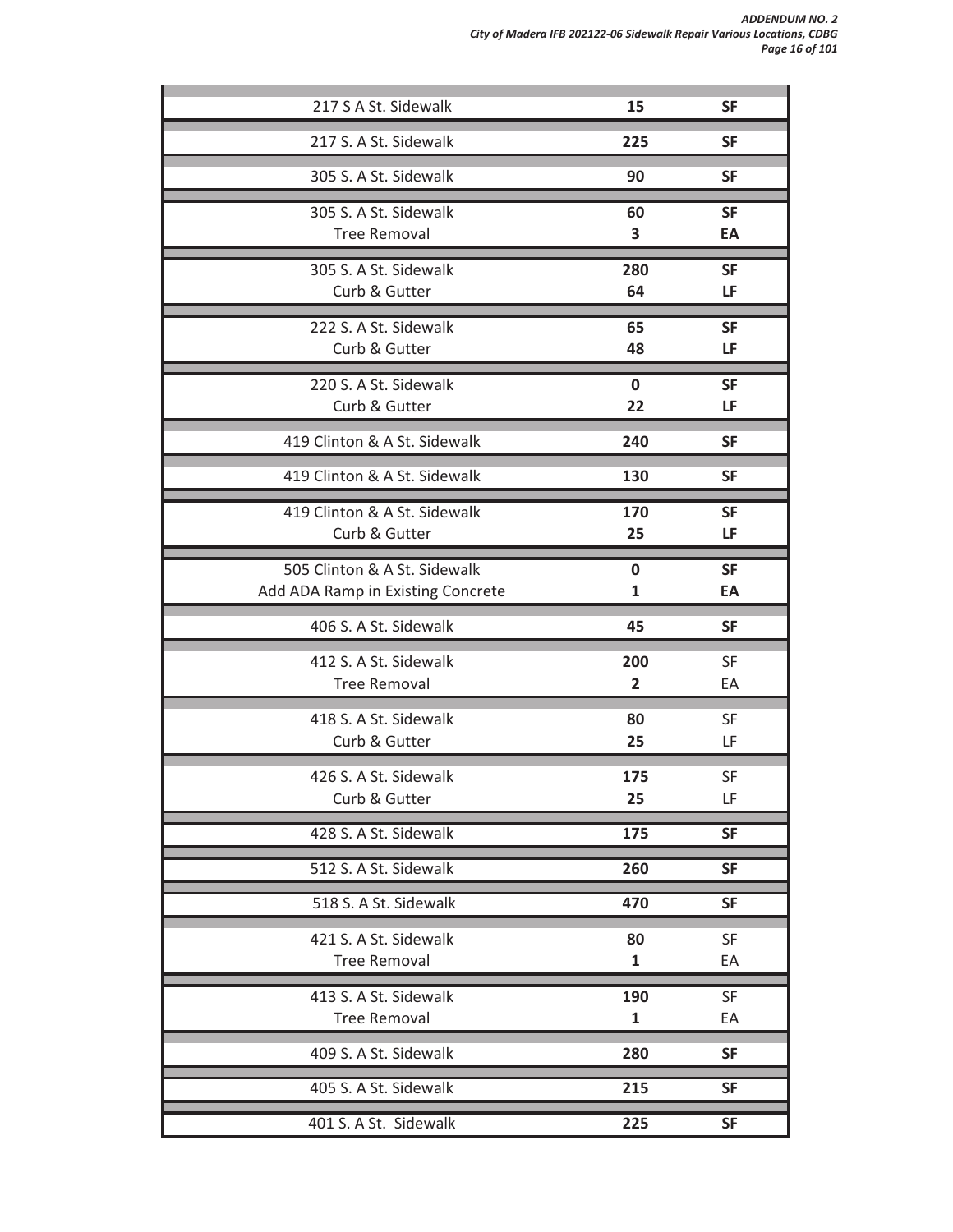| Corner of A St. & Clinton Sidewalk   | 240            | <b>SF</b> |
|--------------------------------------|----------------|-----------|
| Add ADA Ramp in Existing Concrete    | 1              | EA        |
| 401 S A St. Sidewalk                 | 600            | <b>SF</b> |
| <b>Tree Removal</b>                  | 1              | EA        |
| Lake & Sunrise Sidewalk              | $\mathbf 0$    | <b>SF</b> |
| Add ADA Ramp in New Concrete         | 2              | EA        |
| 7th St. & Sycamore Sidewalk          | 0              | <b>SF</b> |
| Add ADA Ramp in New Concrete         | 1              | EA        |
| A St & Clinton Sidewalk              | 0              | <b>SF</b> |
| Add ADA Ramp in New Concrete         | 1              | EA        |
| A St & Sunrise Sidewalk              | 0              | <b>SF</b> |
| Add ADA Ramp in New Concrete         | 1              | EA        |
| B St. & 9th St. Sidewalk             | 0              | <b>SF</b> |
| Add ADA Ramp in New Concrete         | 4              | EA        |
| <b>B St. &amp; Clintion Sidewalk</b> | 0              | <b>SF</b> |
| Add ADA Ramp in New Concrete         | 4              | EA        |
| B St. & 6th St. Sidewalk             | 0              | <b>SF</b> |
| Add ADA Ramp in New Concrete         | 4              | EA        |
| C St. & 6th St. Sidewalk             | 0              | <b>SF</b> |
| Add ADA Ramp in New Concrete         | 1              | EA        |
| C St. & 7th St. Sidewalk             | 0              | <b>SF</b> |
| Add ADA Ramp in New Concrete         | $\overline{2}$ | EA        |
| C St. & Clinton Sidewalk             | 0              | <b>SF</b> |
| Add ADA Ramp in New Concrete         | $\overline{2}$ | EA        |
| C St. & 9th St. Sidewalk             | 0              | <b>SF</b> |
| Add ADA Ramp in New Concrete         | $\overline{2}$ | EA        |
| D St. & 7th St. Sidewalk             | $\bf{0}$       | <b>SF</b> |
| Add ADA Ramp in New Concrete         | $\overline{2}$ | EA        |
| E St. & 6th St. Sidewalk             | 0              | SF        |
| Add ADA Ramp in New Concrete         | 4              | EA        |
| 325 S. A St. Sidewalk                | 25             | <b>SF</b> |
| 317 S. A St. Sidewalk                | 50             | <b>SF</b> |
| 315 S. A St. Sidewalk                | 55             | <b>SF</b> |
| 201 S. Lake St. Sidewalk             | 125            | <b>SF</b> |
| Curb & Gutter                        | 26             | LF        |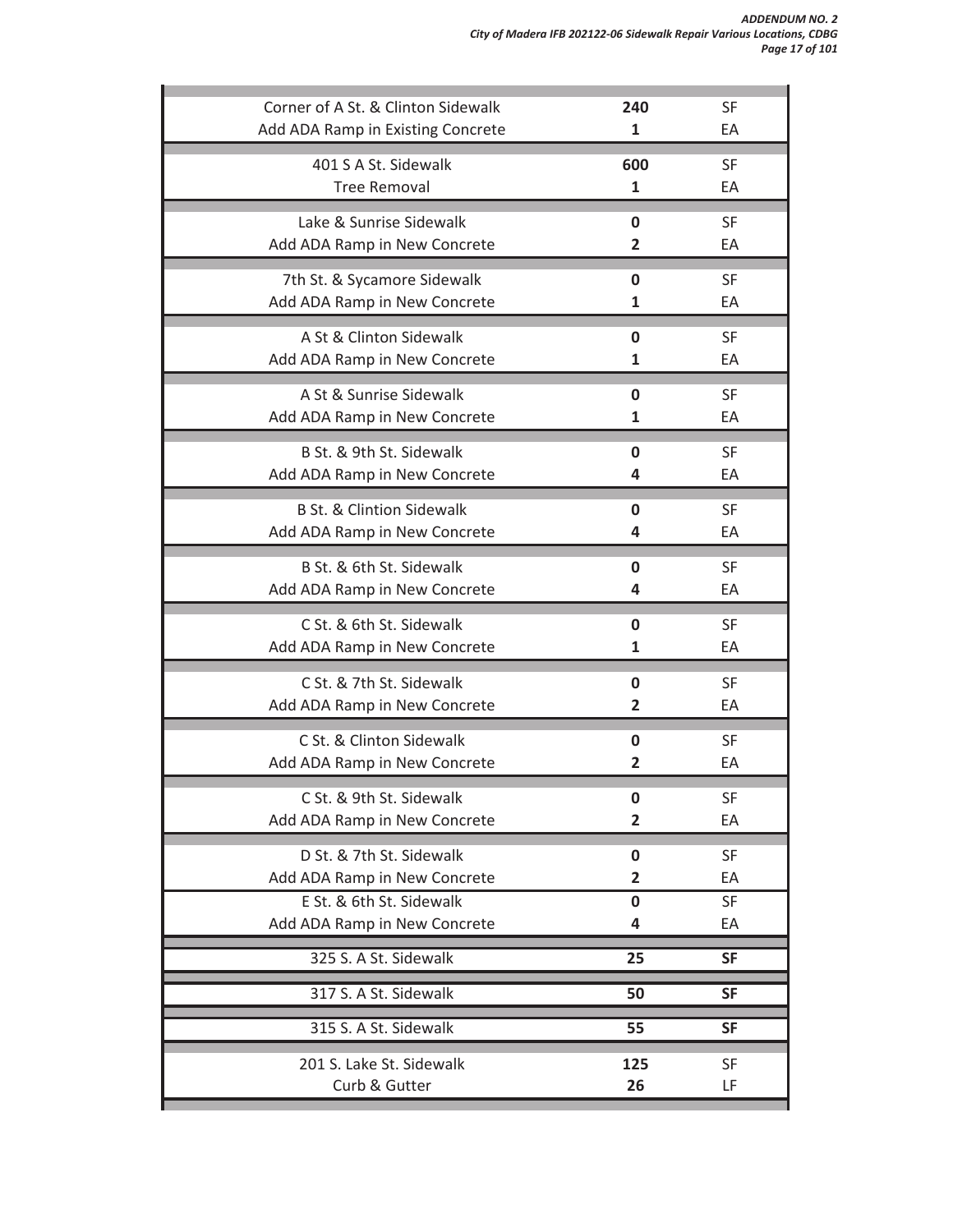| 200 S. Lake St. Sidewalk<br><b>Tree Removal</b> | 55<br>1      | <b>SF</b><br>EA |
|-------------------------------------------------|--------------|-----------------|
|                                                 |              |                 |
| 121 S. Lake St. Sidewalk<br>Curb & Gutter       | 380<br>35    | <b>SF</b><br>LF |
| 515 6th St. Sidewalk                            | 65           | SF              |
| <b>Tree Removal</b>                             | $\mathbf{1}$ | EA              |
| 220 S. Lake St Sidewalk                         | 65           | <b>SF</b>       |
| 394 S. Lake St. Sidewalk                        | 155          | <b>SF</b>       |
| Curb & Gutter                                   | 28           | LF              |
| <b>Tree Removal</b>                             | 1            | EA              |
| 390 S. Lake St. Sidewalk                        | 140          | <b>SF</b>       |
| 1003 D St. & 7th St. Sidewalk                   | 165          | <b>SF</b>       |
| 225 14th St. & C St. Sidewalk                   | 50           | <b>SF</b>       |
| 909 S. D St. Sidewalk                           | 40           | <b>SF</b>       |
| 701 S. D St. Sidewalk                           | 60           | <b>SF</b>       |
| 529 S. D St. Sidewalk                           | 55           | <b>SF</b>       |
| 529 S. D St. (10th St. Side) Sidewalk           | 60           | <b>SF</b>       |
| 529 S. D St. Sidewalk                           | 45           | <b>SF</b>       |
| 525 S. D St. Sidewalk                           | 50           | <b>SF</b>       |
| 517 S. D St Sidewalk                            | 75           | <b>SF</b>       |
| 612 S. C St. Sidewalk                           | 50           | <b>SF</b>       |
| 610 S. C St Sidewalk                            | 0            | SF              |
| Curb & Gutter                                   | 21           | LF              |
| <b>Tree Removal</b>                             | $\mathbf{1}$ | EA              |
| 706 S. C St. Sidewalk                           | 50           | SF              |
| Curb & Gutter                                   | 6            | LF              |
| 728 C St. & 12th St. Sidewalk                   | 24           | <b>SF</b>       |
| 728 1/2 S. C St. Sidewalk                       | 40           | <b>SF</b>       |
| 804 S. C St. & 12th st. Sidewalk                | 45           | <b>SF</b>       |
| 920 S. C St. Sidewalk                           | 45           | <b>SF</b>       |
| 901 S. C St. & 13th St. Sidewalk                | 45           | <b>SF</b>       |
| 901 S. C St. & 13th St Sidewalk                 | 100          | <b>SF</b>       |
| 809 S. C St. Sidewalk                           | 45           | <b>SF</b>       |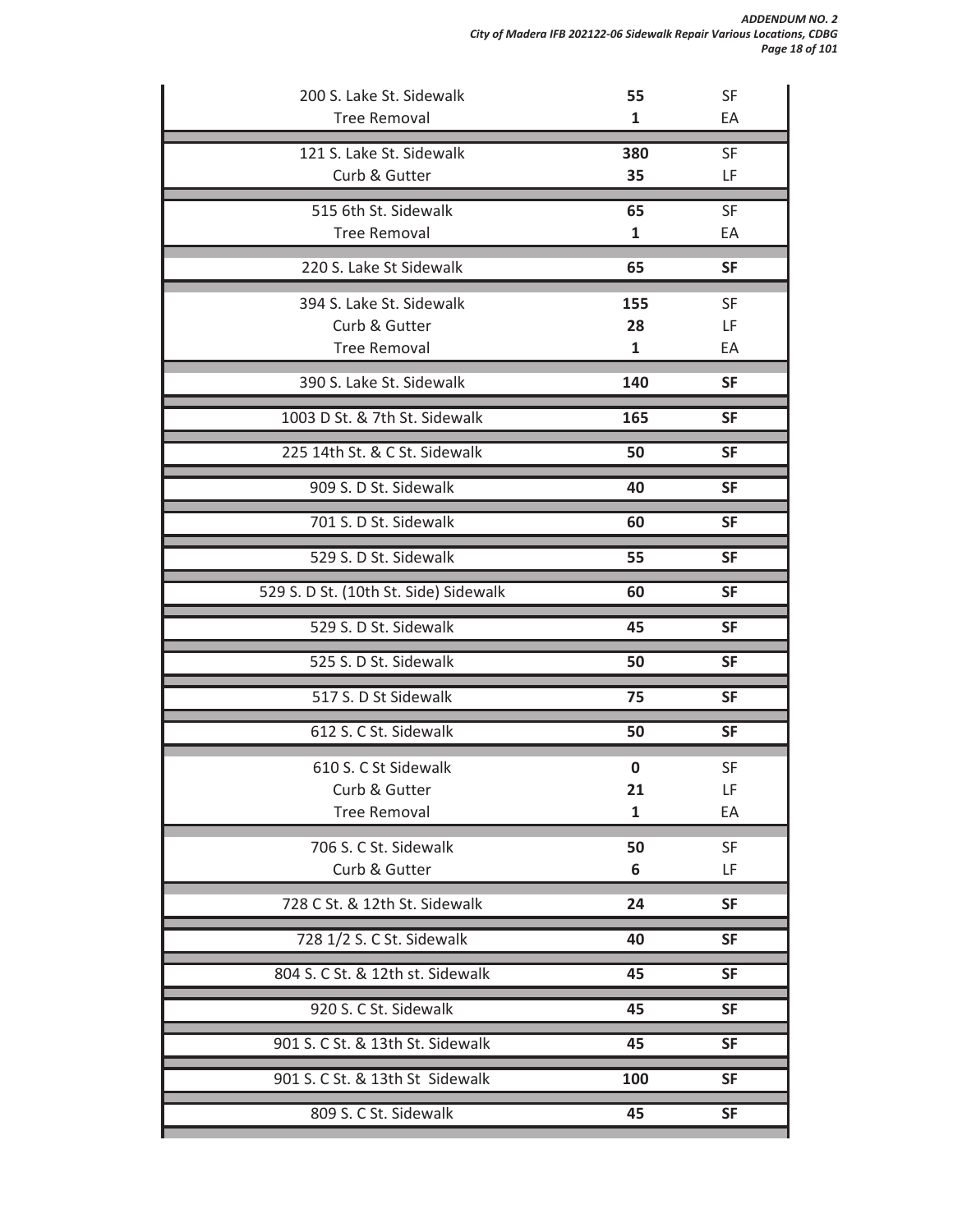*ADDENDUM NO. 2 City of Madera IFB 202122-06 Sidewalk Repair Various Locations, CDBG Page 19 of 101*

| 701 S. C st. & 11th St. Sidewalk    | 40             | <b>SF</b> |
|-------------------------------------|----------------|-----------|
| 701 S. C st. & 11th St. Sidewalk    | 45             | <b>SF</b> |
| 500 B St. & 9th St Sidewalk         | 12.5           | <b>SF</b> |
| 10th St. between C & D St. Sidewalk | 30             | <b>SF</b> |
| <b>Tree Removal</b>                 | 1              | EA        |
| 320 13th St.                        | 75             | <b>SF</b> |
| 901 S. B St. Sidewalk               | 130            | <b>SF</b> |
| Curb & Gutter                       | 30             | LF        |
| <b>Tree Removal</b>                 | 1              | EA        |
| 831 S. B St. Sidewalk               | 35             | <b>SF</b> |
| 801 S. B St. Sidewalk               | $\mathbf 0$    | <b>SF</b> |
| Curb & Gutter                       | 20             | LF        |
| <b>Tree Removal</b>                 | $\mathbf{1}$   | EA        |
| 801 S. B St. Sidewalk               | 126            | <b>SF</b> |
| 801 S. B St. Sidewalk               | 80             | SF        |
| <b>Tree Removal</b>                 | 1              | EA        |
| 801 S. B St. Sidewalk               | 145            | <b>SF</b> |
| 801 S. B St. Sidewalk               | 30             | <b>SF</b> |
| 409 E. 12th St. Sidewalk            | 72             | SF        |
| <b>Tree Removal</b>                 | 1              | EA        |
| 601 S. B St. Sidewalk               | 60             | <b>SF</b> |
| 519 S. B St. Sidewalk               | 40             | SF        |
| Curb & Gutter                       | 11             | LF        |
| 616 S. A St. Sidewalk               | 80             | SF        |
| 411 E. 12th St. Sidewalk            | 55             | <b>SF</b> |
| <b>Tree Removal</b>                 | $\overline{2}$ | EA        |
| 729 S. A St. Sidewalk               | 35             | SF        |
| <b>Tree Removal</b>                 | 1              | EA        |
| 715 S. A St. Sidewalk               | 95             | SF        |
| <b>Tree Removal</b>                 | 2              | EA        |
| 719 S. A St. Sidewalk               | 25             | SF        |
| S. A St. & 11th St. Sidewalk        | 0              | SF        |
| Add ADA Ramp in New Concrete        | 2              | EA        |
| Lake & 12th St. Sidewalk            | 0              | <b>SF</b> |
| Add ADA Ramp in New Concrete        | 2              | EA        |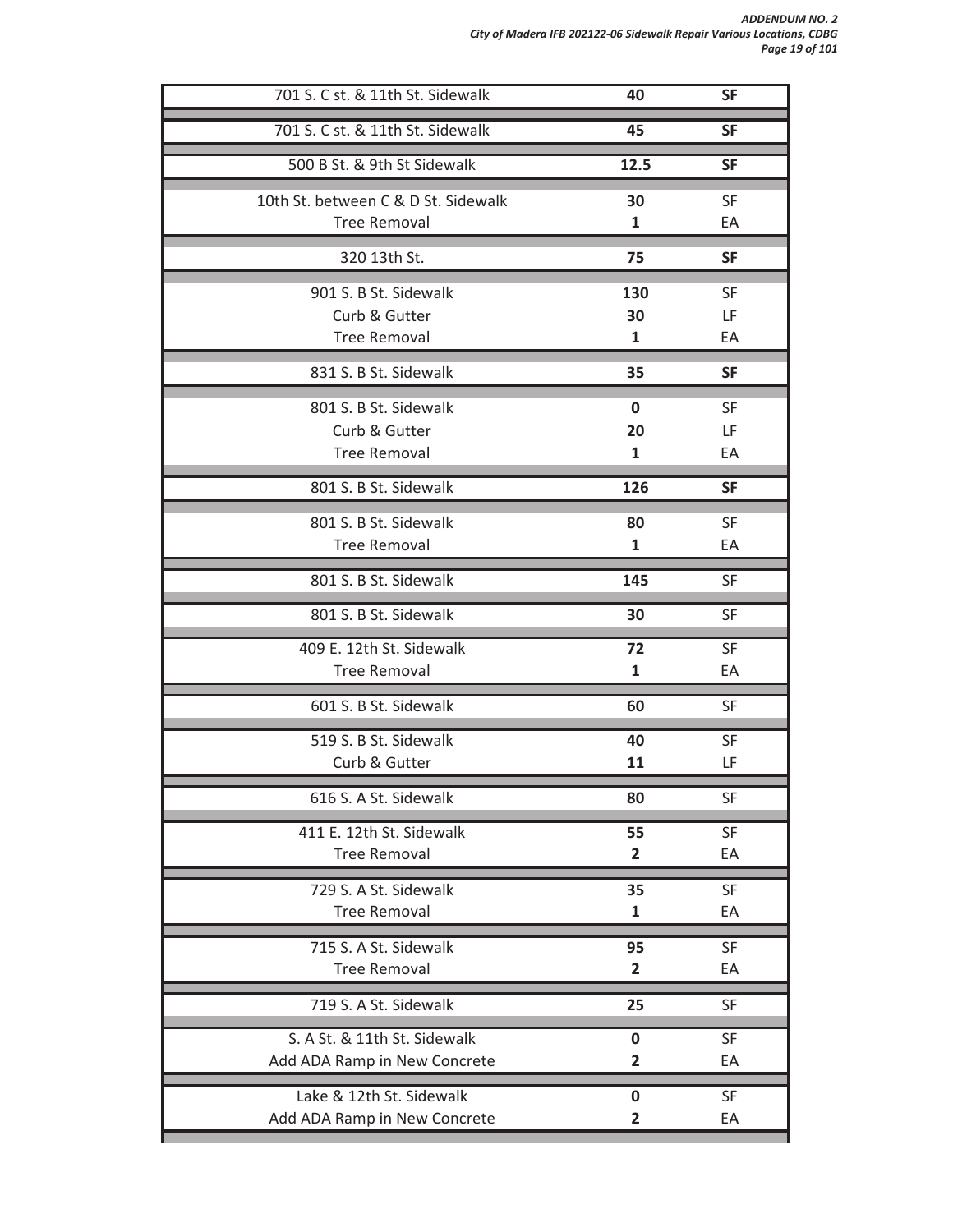| Lake & Roosevelt Sidewalk     | 0           | SF        |
|-------------------------------|-------------|-----------|
| Add ADA Ramp in New Concrete  | 2           | EA        |
| A St & Sunrise Sidewalk       | 0           | <b>SF</b> |
| Add ADA Ramp in New Concrete  | 1           | EA        |
| A St. & 12th St. Sidewalk     | 0           | <b>SF</b> |
| Add ADA Ramp in New Concrete  | 4           | EA        |
| A St. & 13th St. Sidewalk     | 0           | <b>SF</b> |
| Add ADA Ramp in New Concrete  | 2           | EA        |
| B St. & 13th St. Sidewalk     | 0           | <b>SF</b> |
| Add ADA Ramp in New Concrete  | 4           | EA        |
| B St. & 14th St. Sidewalk     | 0           | <b>SF</b> |
| Add ADA Ramp in New Concrete  | 3           | EA        |
| B St. & 12th St. Sidewalk     | 0           | SF        |
| Add ADA Ramp in New Concrete  | 4           | EA        |
| B St. & 11th St. Sidewalk     | 0           | SF        |
| Add ADA Ramp in New Concrete  | 4           | EA        |
| B St. & 10th St. Sidewalk     | 0           | <b>SF</b> |
| Add ADA Ramp in New Concrete  | 4           | EA        |
| C St. & 9th St. Sidewalk      | 0           | <b>SF</b> |
| Add ADA Ramp in New Concrete  | 2           | EA        |
| C St. & 10th St. Sidewalk     | 0           | <b>SF</b> |
| Add ADA Ramp in New Concrete  | 3           | EA        |
| C St. & 11th St. Sidewalk     | 0           | <b>SF</b> |
| Add ADA Ramp in New Concrete  | 4           | EA        |
| C St. & 12th St. Sidewalk     | 0           | SF        |
| Add ADA Ramp in New Concrete  | 4           | EA        |
| C St. & 13th St, Sidewalk     | 0           | SF        |
| Add ADA Ramp in New Concrete  | 4           | EA        |
| C St. & 14th St. Sidewalk     | 0           | <b>SF</b> |
| Add ADA Ramp in New Concrete  | 4           | EA        |
| C St. & Roosevelt Sidewalk    | $\mathbf 0$ | SF        |
| Add ADA Ramp in New Concrete  | 1           | EA        |
| D St. & 14th St. Sidewalk     | 0           | <b>SF</b> |
| Add ADA Ramp in New Concrete  | 3           | EA        |
| 14th St & Don Miguel Sidewalk | 0           | SF        |
| Add ADA Ramp in New Concrete  | 1           | EA        |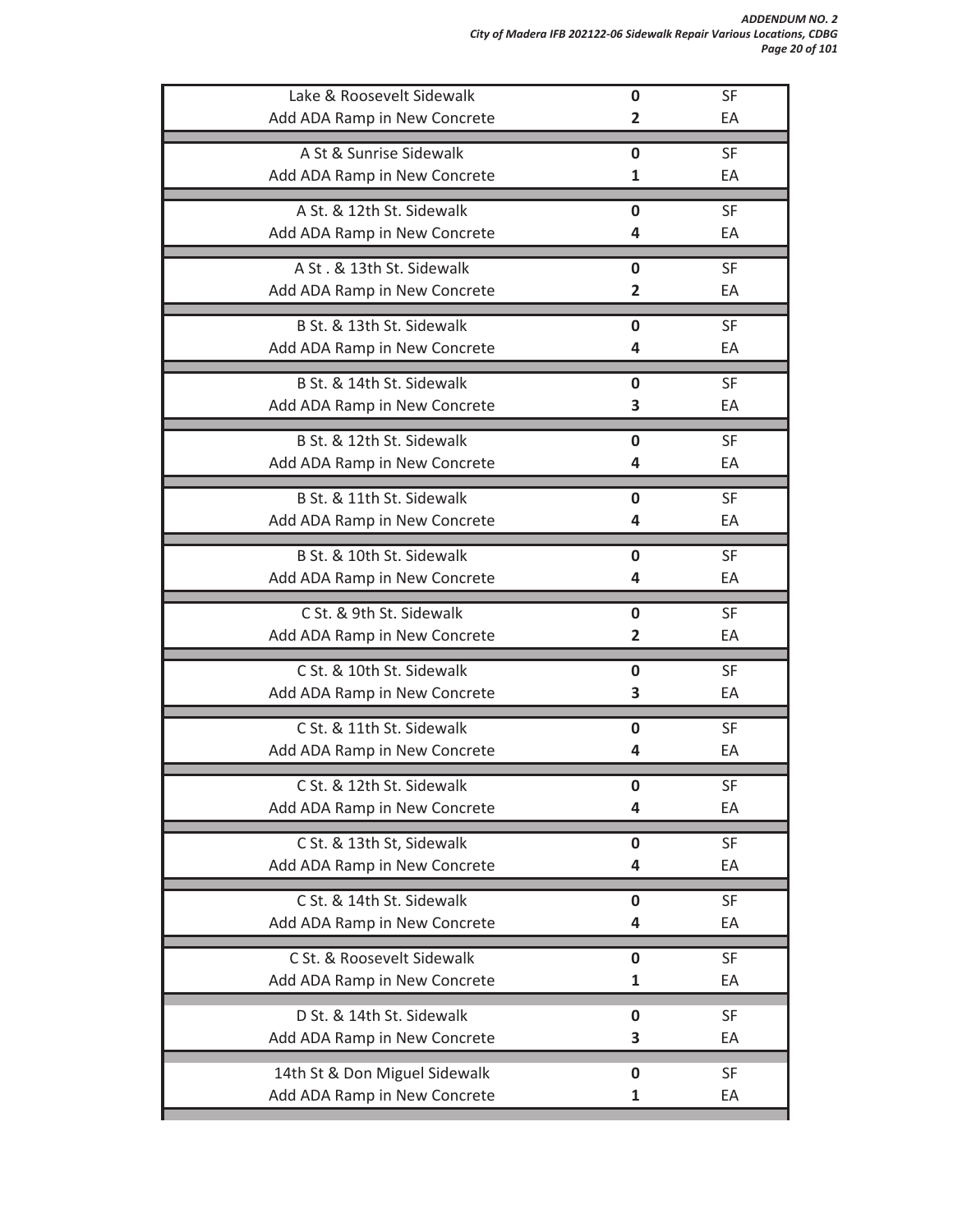*ADDENDUM NO. 2 City of Madera IFB 202122-06 Sidewalk Repair Various Locations, CDBG Page 21 of 101*

| D St. & 13th St. Sidewalk    |   | SF        |
|------------------------------|---|-----------|
| Add ADA Ramp in New Concrete |   | EA        |
|                              |   |           |
| D St. & 12th St. Sidewalk    | O | SF        |
| Add ADA Ramp in New Concrete |   | <b>FA</b> |
|                              |   |           |
| D St. & 11th St. Sidewalk    |   | SF        |
| Add ADA Ramp in New Concrete |   | EA        |
|                              |   |           |
| D. St. & 10th St. Sidewalk   | O | SF        |
| Add ADA Ramp in New Concrete |   | EA        |
|                              |   |           |
| D St. & 9th St. Sidewalk     | 0 | SF        |
| Add ADA Ramp in New Concrete |   | FA        |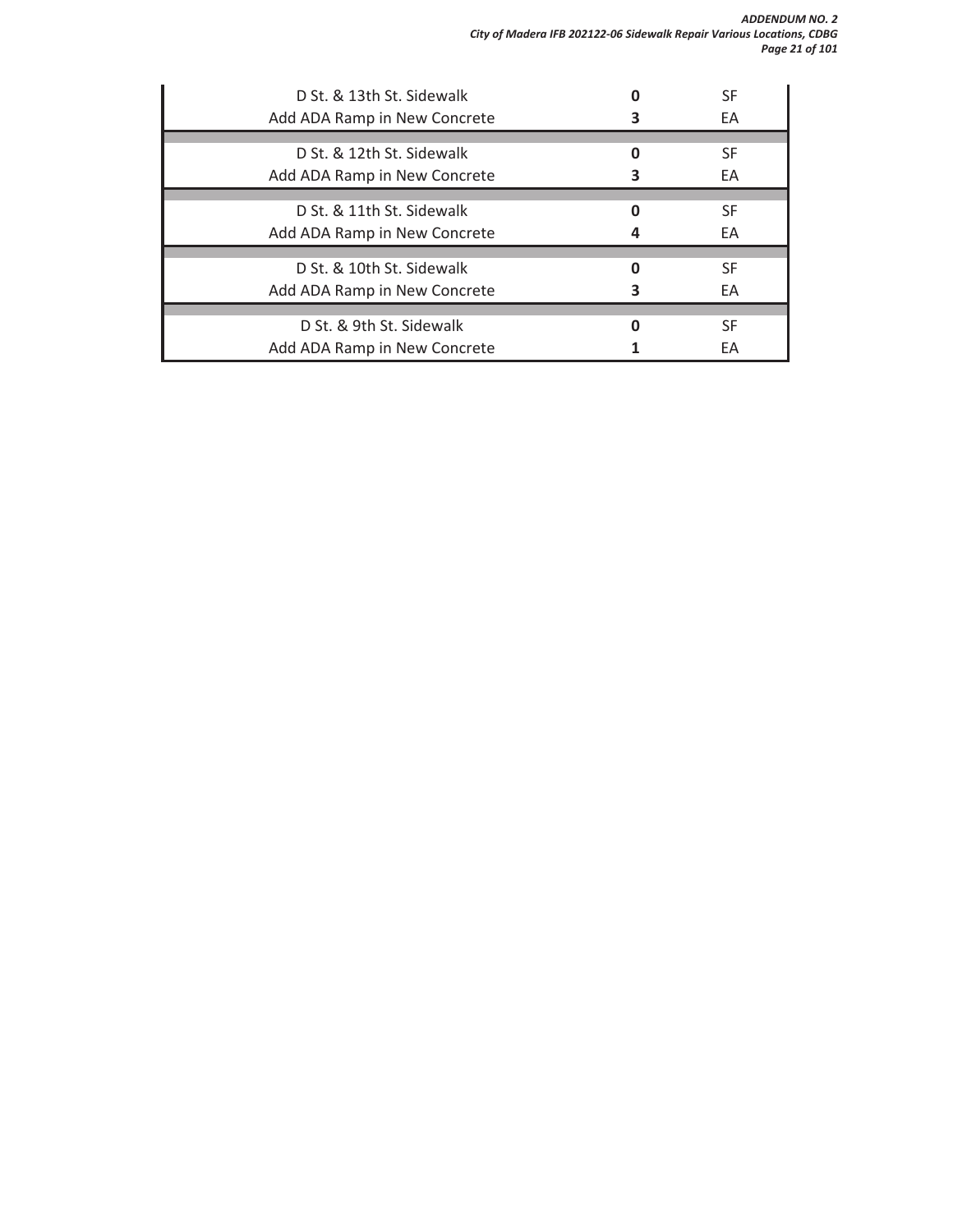ī

#### **ATTACHMENT A**

# **BIDDER QUESTION FORM**

Shaded portions of this form for City use only.

 $\blacksquare$ 

| <b>CITY OF MADERA</b><br>IFB 202022-06, SIDEWALK REPAIR VARIOUS<br><b>LOCATIONS, CDBG</b>                                                                                                                                                                                                                                                                                                         | <b>ATTENTION: Jennifer Stickman</b><br>E-mail: jstickman@madera.gov<br>Phone: (559) 661-5463 |  |
|---------------------------------------------------------------------------------------------------------------------------------------------------------------------------------------------------------------------------------------------------------------------------------------------------------------------------------------------------------------------------------------------------|----------------------------------------------------------------------------------------------|--|
| DEADLINE FOR QUESTIONS: 5PM, 04/11/2022<br><b>BID OPENING: 2PM, 04/22/2022</b>                                                                                                                                                                                                                                                                                                                    | <b>DATE RECEIVED:</b> 04/08/2022<br><b>QUESTION No.: 001</b>                                 |  |
| FROM: Chris Williams                                                                                                                                                                                                                                                                                                                                                                              | DATE: 4/8/22                                                                                 |  |
| COMPANY: American Paving Co.                                                                                                                                                                                                                                                                                                                                                                      | PHONE No: 559-268-9886                                                                       |  |
| CONTACT PERSON: Chris Williams                                                                                                                                                                                                                                                                                                                                                                    | E-MAIL: Estimating@americanpavingco.com                                                      |  |
| QUESTION (One question per sheet):<br>Page 15: Specifications For Sidewalk Repair: Paragraph 7 States: "All Work Must Be Completed<br>Within 60 Days Of Notice To Proceed." Page 46: 1-17 - Time For Completion And Liquidated<br>Damages States: "Work Embraced Shall Be Commenced On A Date Specified In The Notice To<br>Proceed And Be Fully Completed In 120 Calendar Days." Please Clarify. |                                                                                              |  |
| ANSWER: 120 calendar days. Will be included in addendum.                                                                                                                                                                                                                                                                                                                                          |                                                                                              |  |
|                                                                                                                                                                                                                                                                                                                                                                                                   |                                                                                              |  |
|                                                                                                                                                                                                                                                                                                                                                                                                   |                                                                                              |  |
| RESPONSE BY: Jamie Hickman<br>ADDENDUM ISSUED: YES X NO                                                                                                                                                                                                                                                                                                                                           | DATE: 04/21/2022                                                                             |  |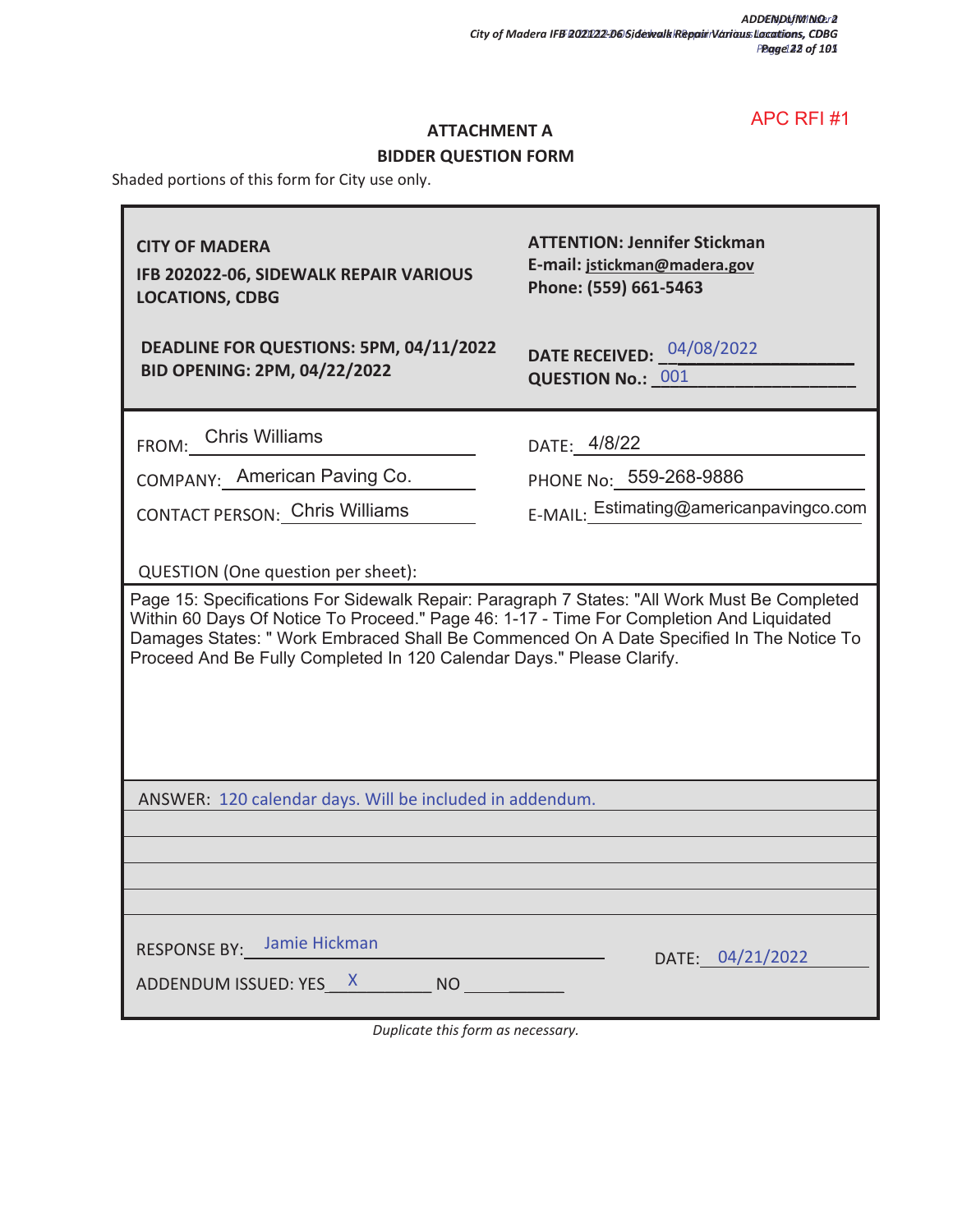### **ATTACHMENT A**

# **BIDDER QUESTION FORM**

Shaded portions of this form for City use only.

| <b>CITY OF MADERA</b><br>IFB 202022-06, SIDEWALK REPAIR VARIOUS<br><b>LOCATIONS, CDBG</b>                                                                                                                                                                                             | <b>ATTENTION: Jennifer Stickman</b><br>E-mail: jstickman@madera.gov<br>Phone: (559) 661-5463 |  |
|---------------------------------------------------------------------------------------------------------------------------------------------------------------------------------------------------------------------------------------------------------------------------------------|----------------------------------------------------------------------------------------------|--|
| DEADLINE FOR QUESTIONS: 5PM, 04/11/2022<br>BID OPENING: 2PM, 04/22/2022                                                                                                                                                                                                               | <b>DATE RECEIVED: 04/08/2022</b><br><b>QUESTION No.: 002</b>                                 |  |
| FROM:_Chris Williams                                                                                                                                                                                                                                                                  | DATE: 4/8/22                                                                                 |  |
| COMPANY: American Paving Co.                                                                                                                                                                                                                                                          | PHONE No: 559-268-9886                                                                       |  |
| <b>CONTACT PERSON: Chris Williams</b>                                                                                                                                                                                                                                                 | E-MAIL: Estimating@americanpavingco.com                                                      |  |
| QUESTION (One question per sheet):<br>BID Item #6 Asphalt Concrete Type B: Shows A QTY Of 60 (TON) of Asphalt Concrete.<br>However, None Is Shown On The Work Locations Spreadsheet Provided In The Specification.<br>Please Provide Locations, Width And Depth for Asphalt Concrete. |                                                                                              |  |
| ANSWER: Locations will be clarified in revised Work Location List by addendum. Asphalt<br>Concrete width and depth to City standards.                                                                                                                                                 |                                                                                              |  |
|                                                                                                                                                                                                                                                                                       |                                                                                              |  |
| <b>RESPONSE BY: Jamie Hickman</b><br>ADDENDUM ISSUED: YES___X_________ NO __________                                                                                                                                                                                                  | DATE: 04/21/2022                                                                             |  |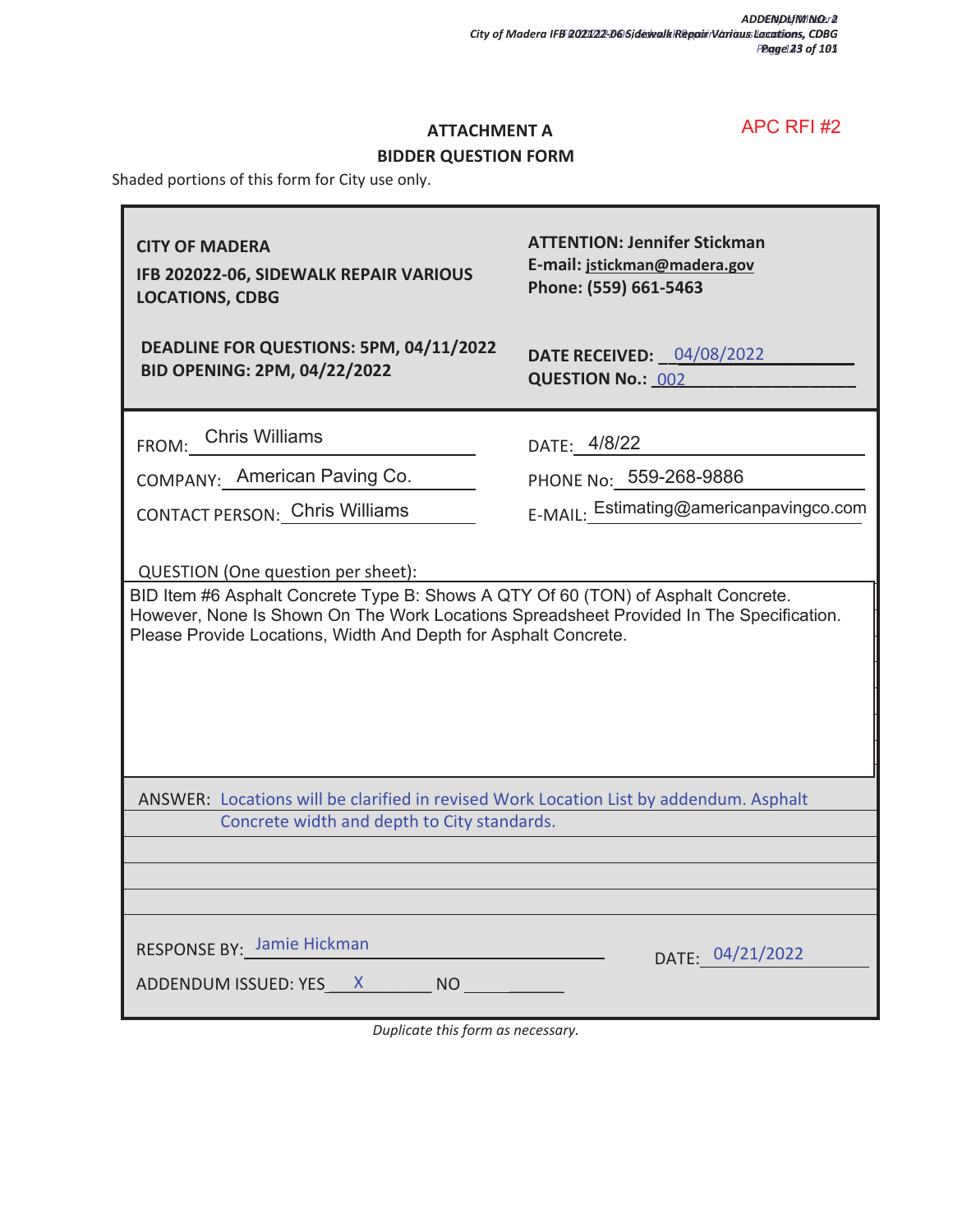#### **ATTACHMENT A**

### **BIDDER QUESTION FORM**

Shaded portions of this form for City use only.

| <b>CITY OF MADERA</b><br>IFB 202022-06, SIDEWALK REPAIR VARIOUS<br><b>LOCATIONS, CDBG</b>                                                                                                                                                                                                                                                                                                                                                                                                                                                                                                                                                                                                                                                        | <b>ATTENTION: Jennifer Stickman</b><br>E-mail: jstickman@madera.gov<br>Phone: (559) 661-5463 |  |
|--------------------------------------------------------------------------------------------------------------------------------------------------------------------------------------------------------------------------------------------------------------------------------------------------------------------------------------------------------------------------------------------------------------------------------------------------------------------------------------------------------------------------------------------------------------------------------------------------------------------------------------------------------------------------------------------------------------------------------------------------|----------------------------------------------------------------------------------------------|--|
| DEADLINE FOR QUESTIONS: 5PM, 04/11/2022<br><b>BID OPENING: 2PM, 04/22/2022</b>                                                                                                                                                                                                                                                                                                                                                                                                                                                                                                                                                                                                                                                                   | <b>DATE RECEIVED: 04/08/2022</b><br>QUESTION No.: 003                                        |  |
| FROM: Chris Williams                                                                                                                                                                                                                                                                                                                                                                                                                                                                                                                                                                                                                                                                                                                             | DATE: 4/8/22                                                                                 |  |
| COMPANY: American Paving Co.                                                                                                                                                                                                                                                                                                                                                                                                                                                                                                                                                                                                                                                                                                                     | PHONE No: 559-268-9886                                                                       |  |
| <b>CONTACT PERSON: Chris Williams</b>                                                                                                                                                                                                                                                                                                                                                                                                                                                                                                                                                                                                                                                                                                            | E-MAIL: Estimating@americanpavingco.com                                                      |  |
| QUESTION (One question per sheet):<br>BID Item #10 - Concrete ADA Truncated Domes (In New Concrete - 6 Sack): "The Contract Unit<br>Price Paid Per Square Feet For Concrete ADA Ramp With Truncated Domes (6 Sack) Shall<br>Include Full Compensation For Furnishing All Labor, Materials, Tools, Equipment And Incidentals<br>And For Doing All The Work Involved, Complete In Place, Including Installation Of Truncated<br>Domes, Curb & Gutter, Saw Cutting Existing Concrete Facilities, Demolition And Removal Of<br>Existing Concrete, Construction Of Concrete ADA Ramp (6 Sack), Forming, Joint Construction,<br>Finishing, Curing And Testing, As Shown On The Plans". Please Confirm This Item Is For<br><b>Truncated Domes Only.</b> |                                                                                              |  |
| ANSWER: This item is for ADA ramp and truncated dome to be placed in new concrete,<br>per bid item description.                                                                                                                                                                                                                                                                                                                                                                                                                                                                                                                                                                                                                                  |                                                                                              |  |
|                                                                                                                                                                                                                                                                                                                                                                                                                                                                                                                                                                                                                                                                                                                                                  |                                                                                              |  |
|                                                                                                                                                                                                                                                                                                                                                                                                                                                                                                                                                                                                                                                                                                                                                  |                                                                                              |  |
| RESPONSE BY: Jamie Hickman<br>ADDENDUM ISSUED: YES X NO                                                                                                                                                                                                                                                                                                                                                                                                                                                                                                                                                                                                                                                                                          | DATE: 04/21/2022                                                                             |  |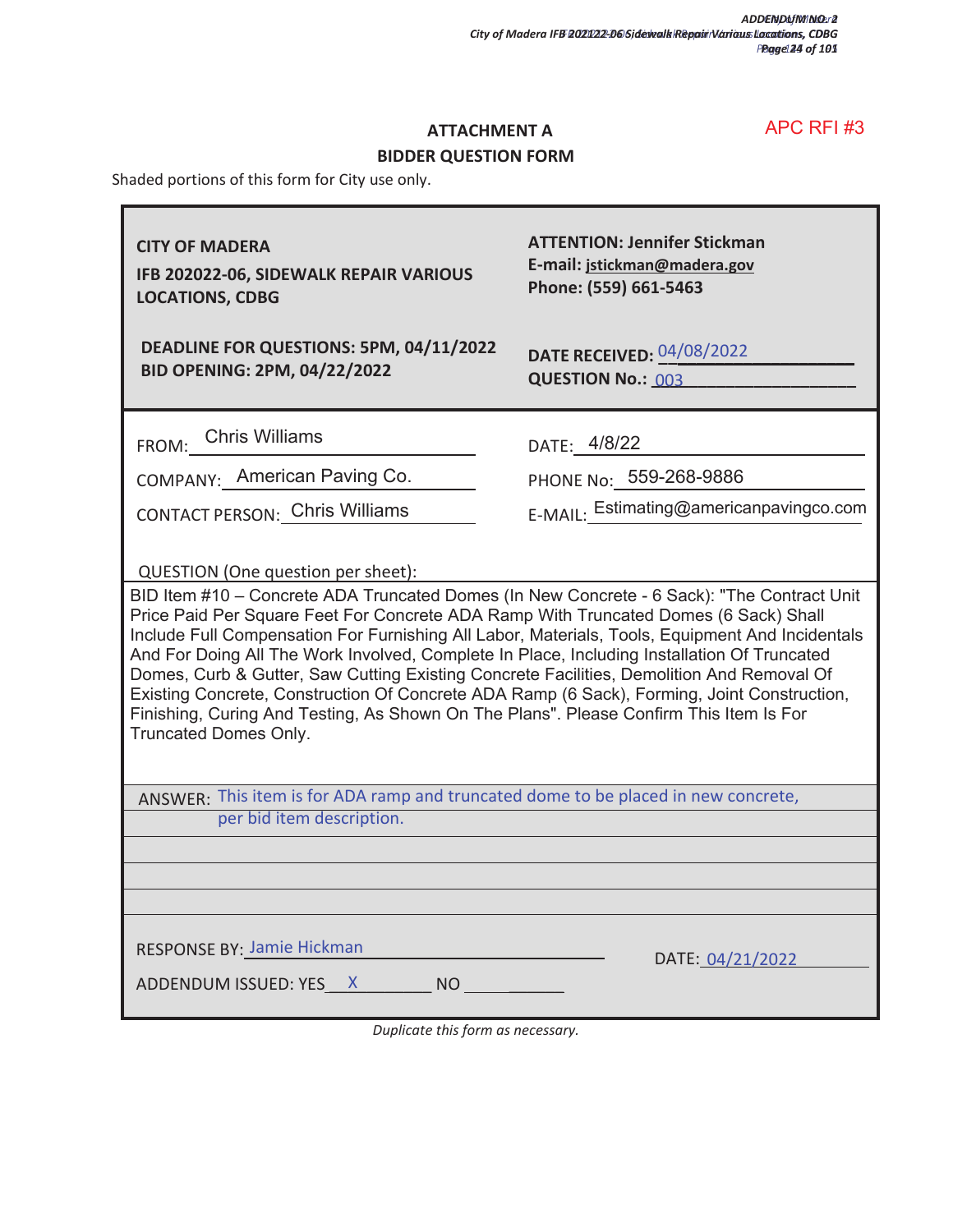#### **ATTACHMENT A**

# **BIDDER QUESTION FORM**

Shaded portions of this form for City use only.

| <b>CITY OF MADERA</b><br>IFB 202022-06, SIDEWALK REPAIR VARIOUS<br><b>LOCATIONS, CDBG</b><br>DEADLINE FOR QUESTIONS: 5PM, 04/11/2022<br>BID OPENING: 2PM, 04/22/2022                                                                                                                               | <b>ATTENTION: Jennifer Stickman</b><br>E-mail: jstickman@madera.gov<br>Phone: (559) 661-5463<br>DATE RECEIVED: And the contract of the contract of the contract of the contract of the contract of the contract of the contract of the contract of the contract of the contract of the contract of the contract of the contrac<br><b>QUESTION No.: CONSTRUCTER SERVICES</b> |  |
|----------------------------------------------------------------------------------------------------------------------------------------------------------------------------------------------------------------------------------------------------------------------------------------------------|-----------------------------------------------------------------------------------------------------------------------------------------------------------------------------------------------------------------------------------------------------------------------------------------------------------------------------------------------------------------------------|--|
|                                                                                                                                                                                                                                                                                                    |                                                                                                                                                                                                                                                                                                                                                                             |  |
| FROM: Chris Williams                                                                                                                                                                                                                                                                               | DATE: 4/8/22                                                                                                                                                                                                                                                                                                                                                                |  |
| COMPANY: American Paving Co.                                                                                                                                                                                                                                                                       | PHONE No: 559-268-9886                                                                                                                                                                                                                                                                                                                                                      |  |
| <b>CONTACT PERSON: Chris Williams</b>                                                                                                                                                                                                                                                              | E-MAIL: Estimating@americanpavingco.com                                                                                                                                                                                                                                                                                                                                     |  |
| QUESTION (One question per sheet):<br>BID Item #5 - Concrete Sidewalk (6 Sack): Shows A QTY Of "18569.5SF". The Work Location<br>Spreadsheet Provided Within the Specification Shows A QTY of 16749SF. Does This Bid Item<br>QTY Include ADA Ramps? If So, Please Provide The SF QTY and Location. |                                                                                                                                                                                                                                                                                                                                                                             |  |
| ANSWER: Quantity is 18569.5 SF. This bid item QTY does not include ADA ramps. Work<br>location list to be revised by addendum.                                                                                                                                                                     |                                                                                                                                                                                                                                                                                                                                                                             |  |
| RESPONSE BY: Jamie Hickman<br>ADDENDUM ISSUED: YES X NO                                                                                                                                                                                                                                            | DATE: 04/21/2022                                                                                                                                                                                                                                                                                                                                                            |  |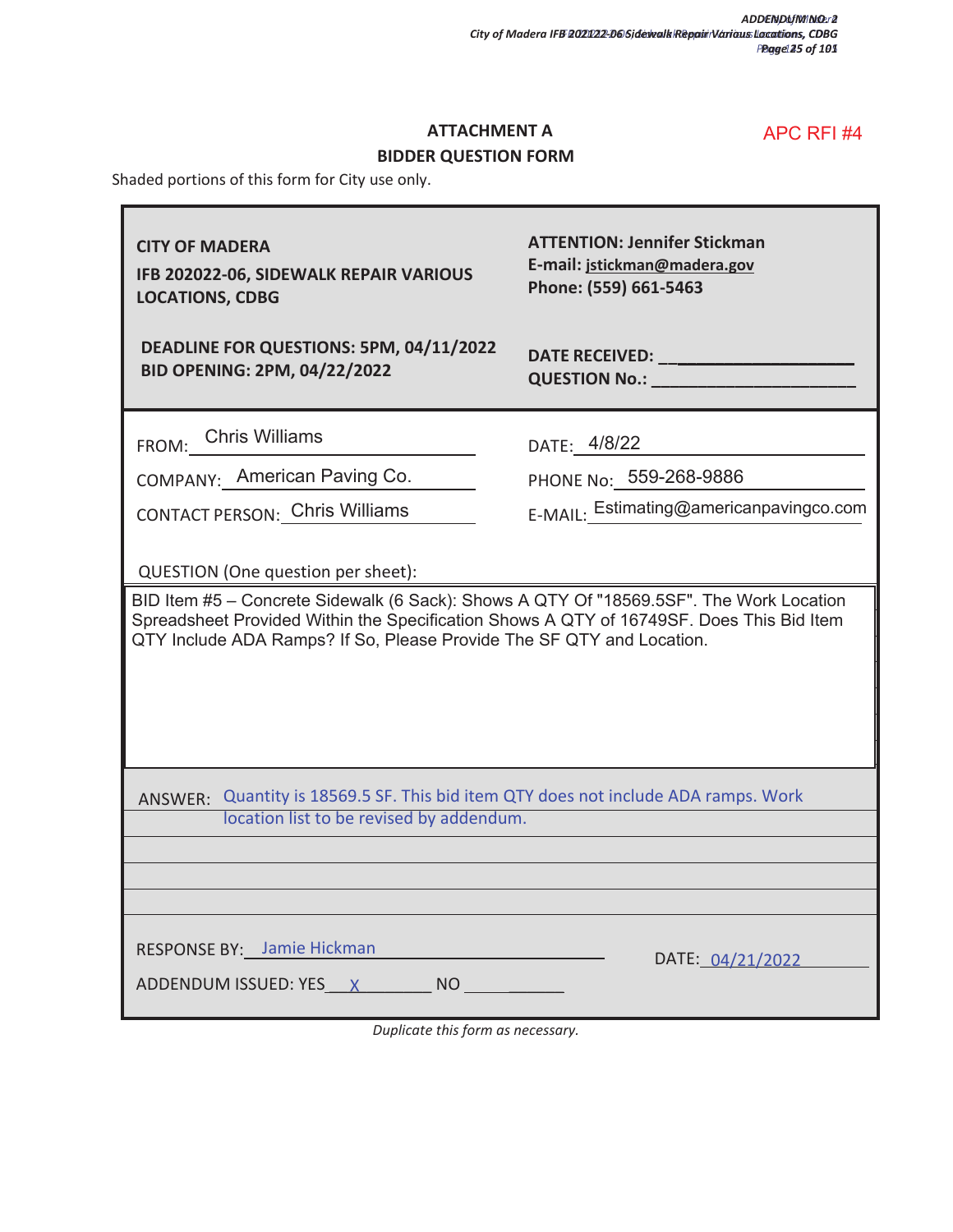٦

### **ATTACHMENT A**

# **BIDDER QUESTION FORM**

Shaded portions of this form for City use only.

 $\blacksquare$ 

| <b>CITY OF MADERA</b><br>IFB 202022-06, SIDEWALK REPAIR VARIOUS<br><b>LOCATIONS, CDBG</b>                                                                                                                                                                   | <b>ATTENTION: Jennifer Stickman</b><br>E-mail: jstickman@madera.gov<br>Phone: (559) 661-5463 |  |
|-------------------------------------------------------------------------------------------------------------------------------------------------------------------------------------------------------------------------------------------------------------|----------------------------------------------------------------------------------------------|--|
| DEADLINE FOR QUESTIONS: 5PM, 04/11/2022<br>BID OPENING: 2PM, 04/22/2022                                                                                                                                                                                     | <b>DATE RECEIVED: 04/08/2022</b><br>QUESTION No.: 005                                        |  |
| FROM:_DChris Williams                                                                                                                                                                                                                                       | DATE: 4/8/22                                                                                 |  |
| COMPANY: American Paving Co.                                                                                                                                                                                                                                | PHONE No: 559-268-9886                                                                       |  |
| CONTACT PERSON: Chris Williams                                                                                                                                                                                                                              | E-MAIL: Estimating@americanpavingco.com                                                      |  |
| QUESTION (One question per sheet):<br>BID ITEM #7 - Concrete Curb And Gutter (6 Sack): Shows a QTY of 1362LF. However, None Is<br>Shown On The Work Locations Spreadsheet Provided In The Specification. Please Provide<br>Location Of New Curb And Gutter. |                                                                                              |  |
| ANSWER: Work Location list to be revised by addendum.                                                                                                                                                                                                       |                                                                                              |  |
|                                                                                                                                                                                                                                                             |                                                                                              |  |
| RESPONSE BY: Jamie Hickman<br>ADDENDUM ISSUED: YES X NO                                                                                                                                                                                                     | DATE: 04/20/2022                                                                             |  |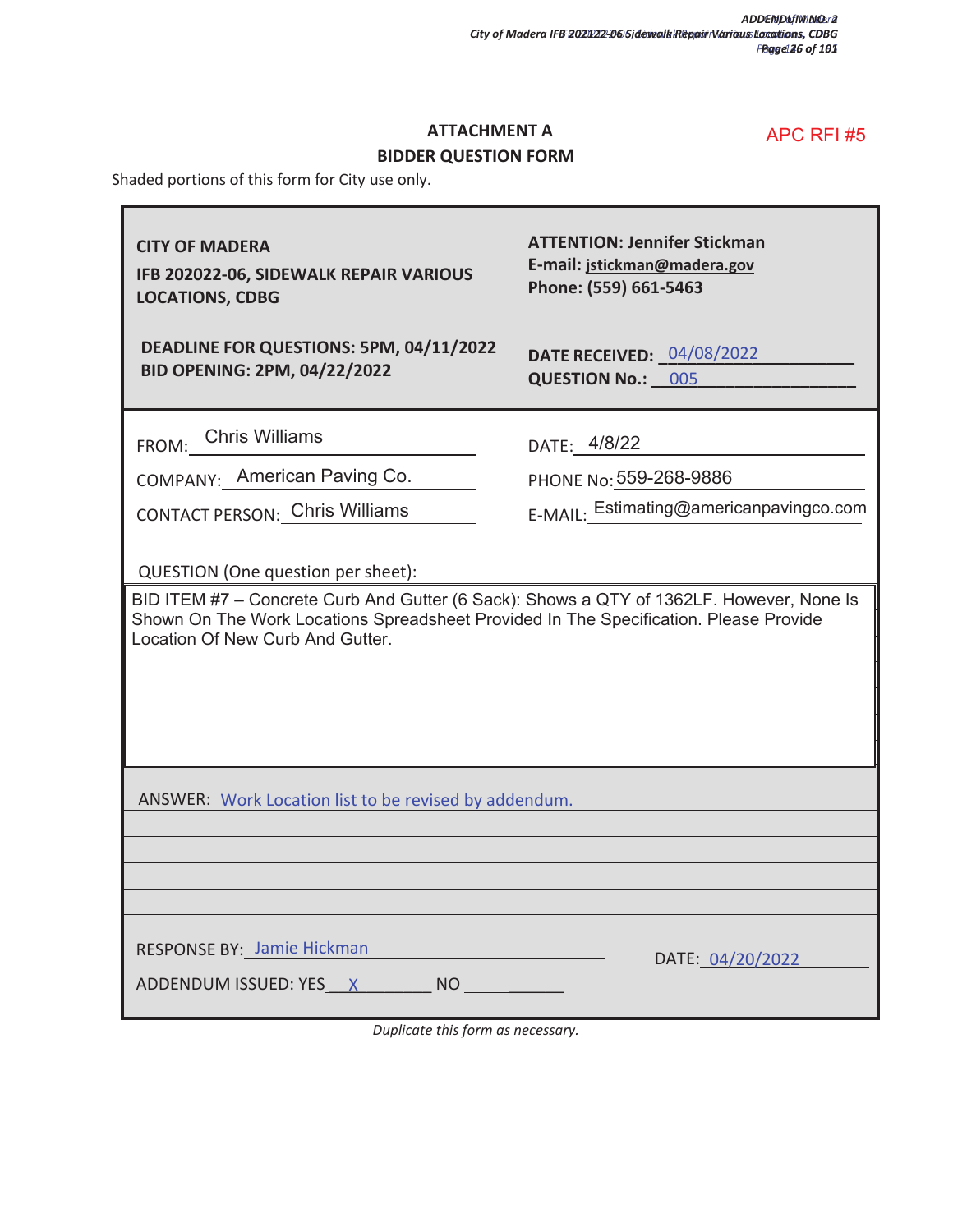### **ATTACHMENT A**

# **BIDDER QUESTION FORM**

Shaded portions of this form for City use only.

| <b>CITY OF MADERA</b><br>IFB 202022-06, SIDEWALK REPAIR VARIOUS<br><b>LOCATIONS, CDBG</b><br>DEADLINE FOR QUESTIONS: 5PM, 04/11/2022<br><b>BID OPENING: 2PM, 04/22/2022</b>                                                                                                                                                                                                                                        | <b>ATTENTION: Jennifer Stickman</b><br>E-mail: jstickman@madera.gov<br>Phone: (559) 661-5463<br><b>DATE RECEIVED: 04/08/2022</b><br><b>QUESTION No.: 006</b> |  |
|--------------------------------------------------------------------------------------------------------------------------------------------------------------------------------------------------------------------------------------------------------------------------------------------------------------------------------------------------------------------------------------------------------------------|--------------------------------------------------------------------------------------------------------------------------------------------------------------|--|
| FROM: Chris Williams                                                                                                                                                                                                                                                                                                                                                                                               | DATE: 4/8/22                                                                                                                                                 |  |
| COMPANY: American Paving Co.                                                                                                                                                                                                                                                                                                                                                                                       | PHONE No: 559-268-9886                                                                                                                                       |  |
| <b>CONTACT PERSON: Chris Williams</b>                                                                                                                                                                                                                                                                                                                                                                              | E-MAIL: Estimating@americanpavingco.com                                                                                                                      |  |
| QUESTION (One question per sheet):<br>BID Item #5 - Concrete Sidewalk (6 Sack): Calls for Sidewalk to Conform To City Standard<br>Drawing ST-13B. Which Shows Concrete Sidewalk To Be 6" Thick. Bid Item #10 - Concrete ADA<br>Ramps With Truncated Domes In New Concrete (6 Sack): Calls For SIdewalk To Conform To<br>City Standard Drawing ST-16. Which Shows Concrete Sidewalk to be 4" Thick. Please Clarify. |                                                                                                                                                              |  |
| ANSWER: City sidewalks are to be 4" thick and City approaches are to be 6" thick. Will clarify by<br>addendum.                                                                                                                                                                                                                                                                                                     |                                                                                                                                                              |  |
|                                                                                                                                                                                                                                                                                                                                                                                                                    |                                                                                                                                                              |  |
| RESPONSE BY: Jamie Hickman<br>ADDENDUM ISSUED: YES X NO                                                                                                                                                                                                                                                                                                                                                            | DATE: 04/21/2022                                                                                                                                             |  |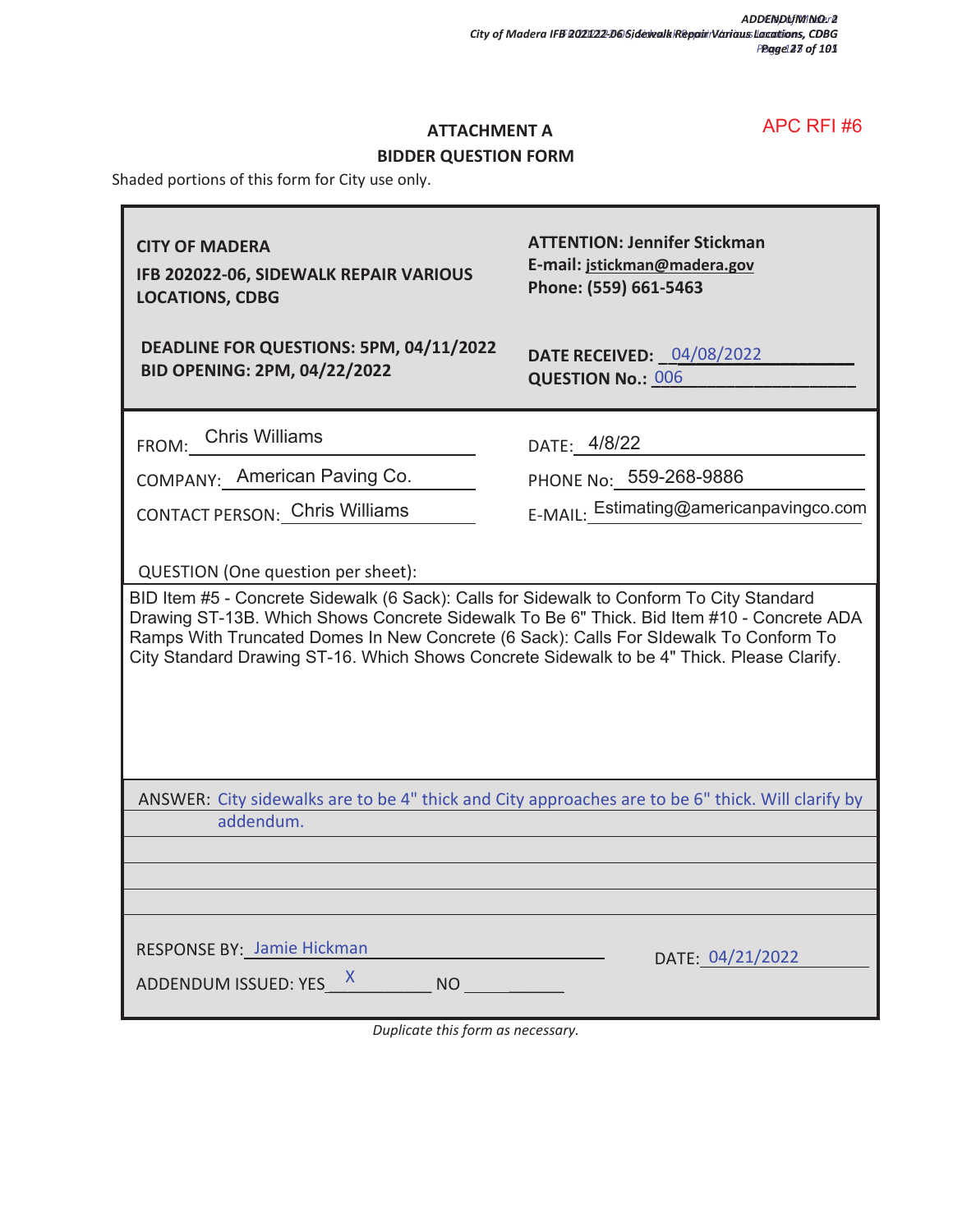Ŧ

### **ATTACHMENT A**

### **BIDDER QUESTION FORM**

Shaded portions of this form for City use only.

r

| <b>CITY OF MADERA</b><br>IFB 202022-06, SIDEWALK REPAIR VARIOUS<br><b>LOCATIONS, CDBG</b>                                                                                                                                                                                                                                                   | <b>ATTENTION: Jennifer Stickman</b><br>E-mail: jstickman@madera.gov<br>Phone: (559) 661-5463 |
|---------------------------------------------------------------------------------------------------------------------------------------------------------------------------------------------------------------------------------------------------------------------------------------------------------------------------------------------|----------------------------------------------------------------------------------------------|
| DEADLINE FOR QUESTIONS: 5PM, 04/11/2022<br><b>BID OPENING: 2PM, 04/22/2022</b>                                                                                                                                                                                                                                                              | DATE RECEIVED: 04/08/2022<br><b>QUESTION No.: 007</b>                                        |
| FROM: Chris Williams                                                                                                                                                                                                                                                                                                                        | DATE: 4/8/22                                                                                 |
| COMPANY: American Paving Co.                                                                                                                                                                                                                                                                                                                | PHONE No: 559-268-9886                                                                       |
| CONTACT PERSON: Chris Williams                                                                                                                                                                                                                                                                                                              | E-MAIL: Estimating@americanpavingco.com                                                      |
| QUESTION (One question per sheet):<br>Bid Item # 11 - Concrete ADA Truncated Domes (In Existing Concrete - 6 Sack): Shows a QTY of<br>(7). However, No locations Are Detailed On The Work Locations Spreadsheet Provided In The<br>Specification. Please Provide Locations for ADA Truncated Domes To Be Installed In Existing<br>Concrete. |                                                                                              |
| ANSWER: Work location list to be revised for clarification by addendum.                                                                                                                                                                                                                                                                     |                                                                                              |
|                                                                                                                                                                                                                                                                                                                                             |                                                                                              |
|                                                                                                                                                                                                                                                                                                                                             |                                                                                              |
| <b>RESPONSE BY: Jamie Hickman</b><br>ADDENDUM ISSUED: YES X NO                                                                                                                                                                                                                                                                              | DATE: 04/21/2022                                                                             |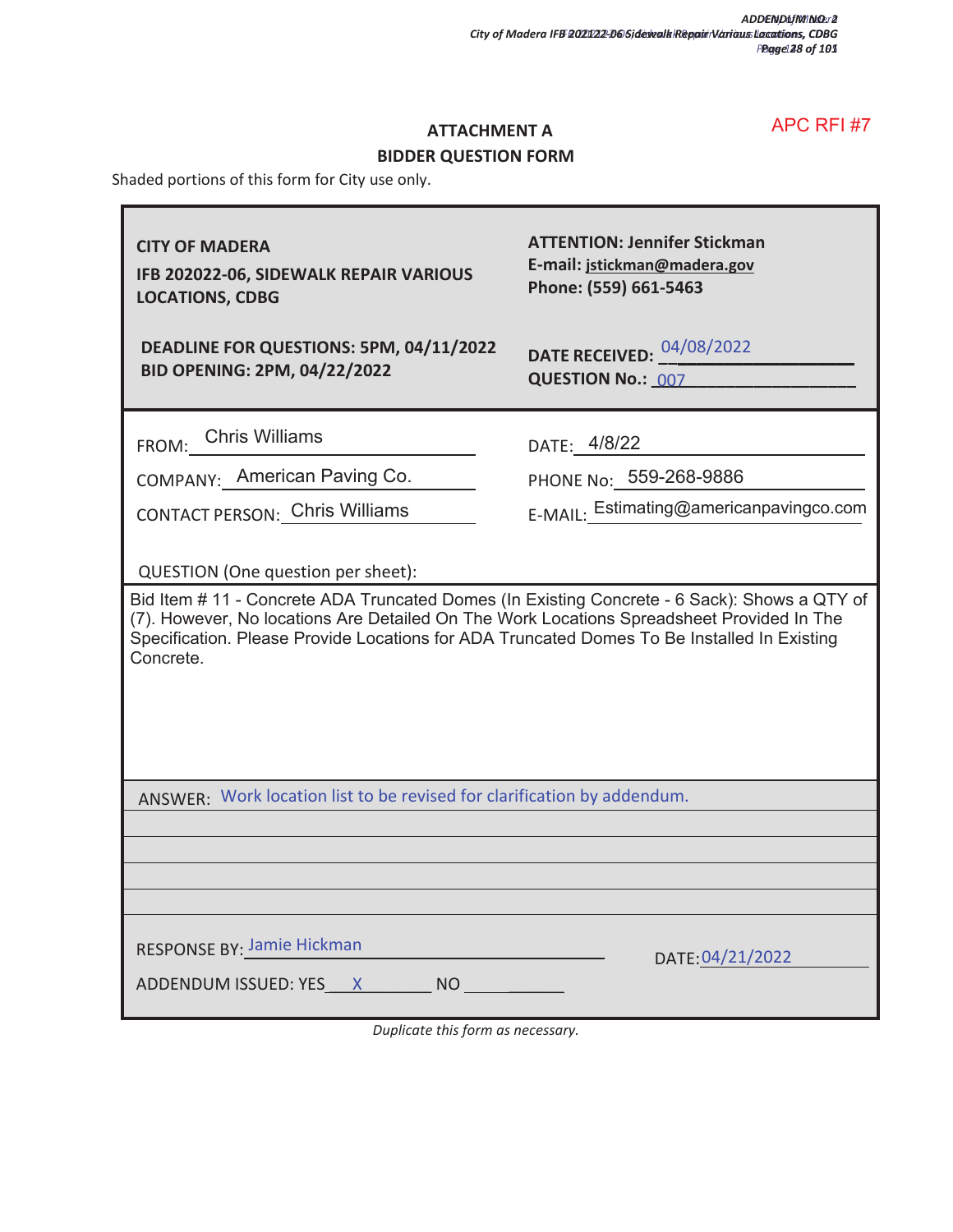# **ATTACHMENT A**

### **BIDDER QUESTION FORM**

Shaded portions of this form for City use only.

| <b>CITY OF MADERA</b><br>IFB 202022-06, SIDEWALK REPAIR VARIOUS<br><b>LOCATIONS, CDBG</b>                                                                                                                                                                                                 | <b>ATTENTION: Jennifer Stickman</b><br>E-mail: jstickman@madera.gov<br>Phone: (559) 661-5463 |  |
|-------------------------------------------------------------------------------------------------------------------------------------------------------------------------------------------------------------------------------------------------------------------------------------------|----------------------------------------------------------------------------------------------|--|
| DEADLINE FOR QUESTIONS: 5PM, 04/11/2022<br>BID OPENING: 2PM, 04/22/2022                                                                                                                                                                                                                   | <b>DATE RECEIVED: 04/18/2022</b><br>QUESTION No.: 008                                        |  |
| FROM:<br>COMPANY:__FBD Vanguard Construction                                                                                                                                                                                                                                              | 4-18-22<br>DATE: $\frac{4-10-22}{925-245-1300}$                                              |  |
| CONTACT PERSON: Marcus Hanson<br>QUESTION (One question per sheet):<br>Good morning, can you please clarify the bid docs; Page 19 of the specs calls for Bid Item #11                                                                                                                     | E-MAIL: Mhanson@VC-INC.NET                                                                   |  |
| (should be Item #10), ADA ramps/truncated domes in new concrete to be paid as SF, but per<br>the Bid Schedule, it is by EACH. Can you please also clarify that Bid Item #5 and #7 is for all<br>the sidewalk and C&G on the entire project including the amount for the ramps, thank you. |                                                                                              |  |
| ANSWER: Bid schedule to be revised by addendum. Bid item #5 & #7 is for the sidewalk & C/G                                                                                                                                                                                                |                                                                                              |  |
| Standard. Work Location List will be revised for clarification by addendum.                                                                                                                                                                                                               | for their respective items. The amount/measurements of the ramps must be to City             |  |
| <b>RESPONSE BY: Jamie Hickman</b><br>ADDENDUM ISSUED: YES X NO                                                                                                                                                                                                                            | DATE: 04/21/2022                                                                             |  |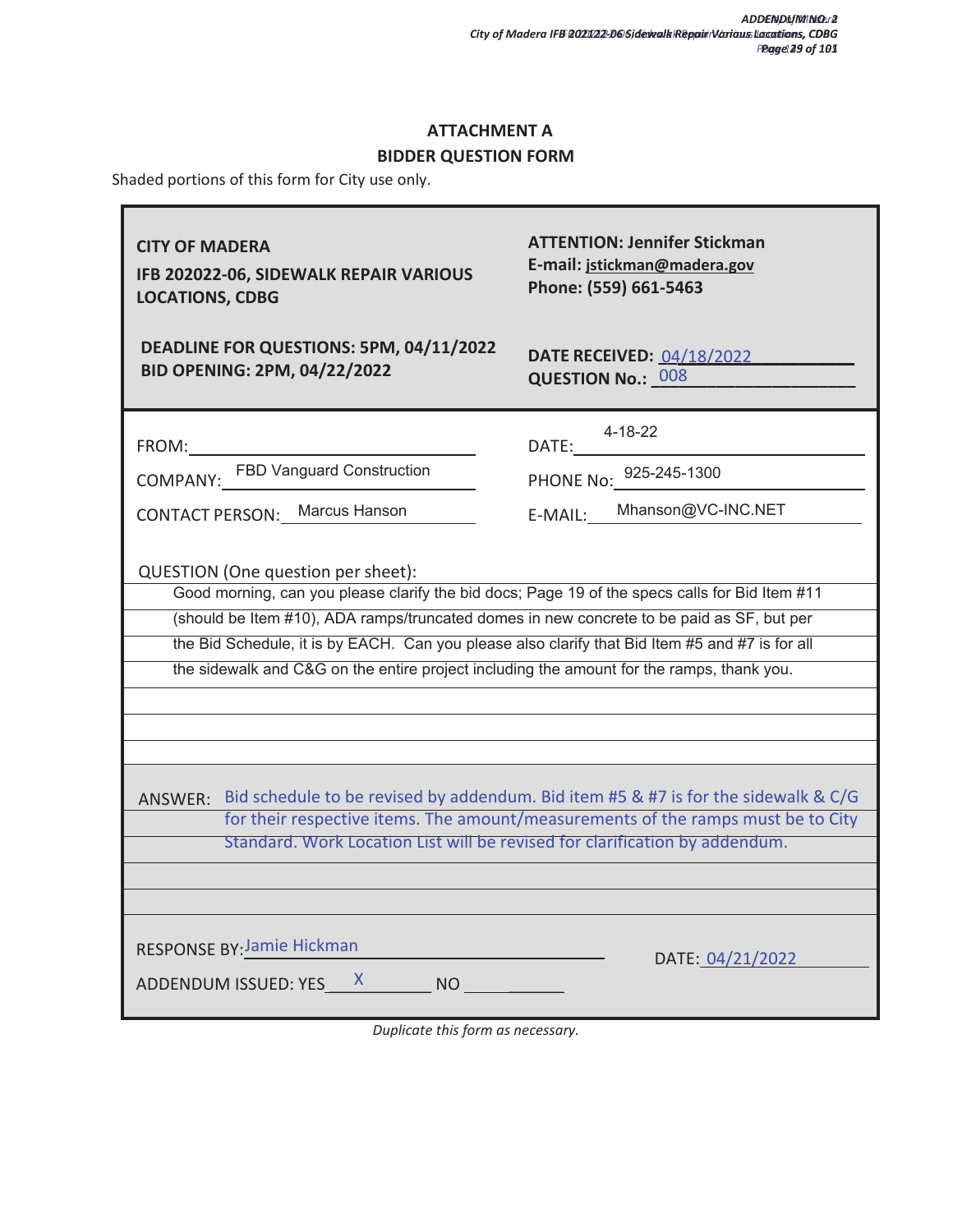ī

# **ATTACHMENT A**

### **BIDDER QUESTION FORM**

Shaded portions of this form for City use only.

 $\overline{\mathbf{r}}$ 

| <b>CITY OF MADERA</b><br>IFB 202022-06, SIDEWALK REPAIR VARIOUS<br><b>LOCATIONS, CDBG</b>                                           | <b>ATTENTION: Jennifer Stickman</b><br>E-mail: jstickman@madera.gov<br>Phone: (559) 661-5463    |
|-------------------------------------------------------------------------------------------------------------------------------------|-------------------------------------------------------------------------------------------------|
| DEADLINE FOR QUESTIONS: 5PM, 04/11/2022<br><b>BID OPENING: 2PM, 04/22/2022</b>                                                      | <b>DATE RECEIVED: 04/18/2022</b><br><b>QUESTION No.: 009</b>                                    |
| FROM:<br>COMPANY:__FBD Vanguard Construction                                                                                        | DATE: 4-18-22                                                                                   |
|                                                                                                                                     | PHONE No: 925-245-1300                                                                          |
| CONTACT PERSON: Marcus Hanson                                                                                                       | E-MAIL:___Mhanson@VC-INC.NET                                                                    |
| QUESTION (One question per sheet):<br>the C&G. Thank you.                                                                           | Can you please clarify that all sidewalk is to be 6" in depth and can be placed monolithic with |
| ANSWER: Sidewalk must be 4" thick and C&G must be 6" thick. Sidewalk and C&G to be poured<br>bid item descriptions for these items. | separately in the presence of a park-strip. Addendum will provide clarification in the          |
| <b>RESPONSE BY: Jamie Hickman</b>                                                                                                   | DATE: 04/21/2022                                                                                |
| ADDENDUM ISSUED: YES X NO                                                                                                           |                                                                                                 |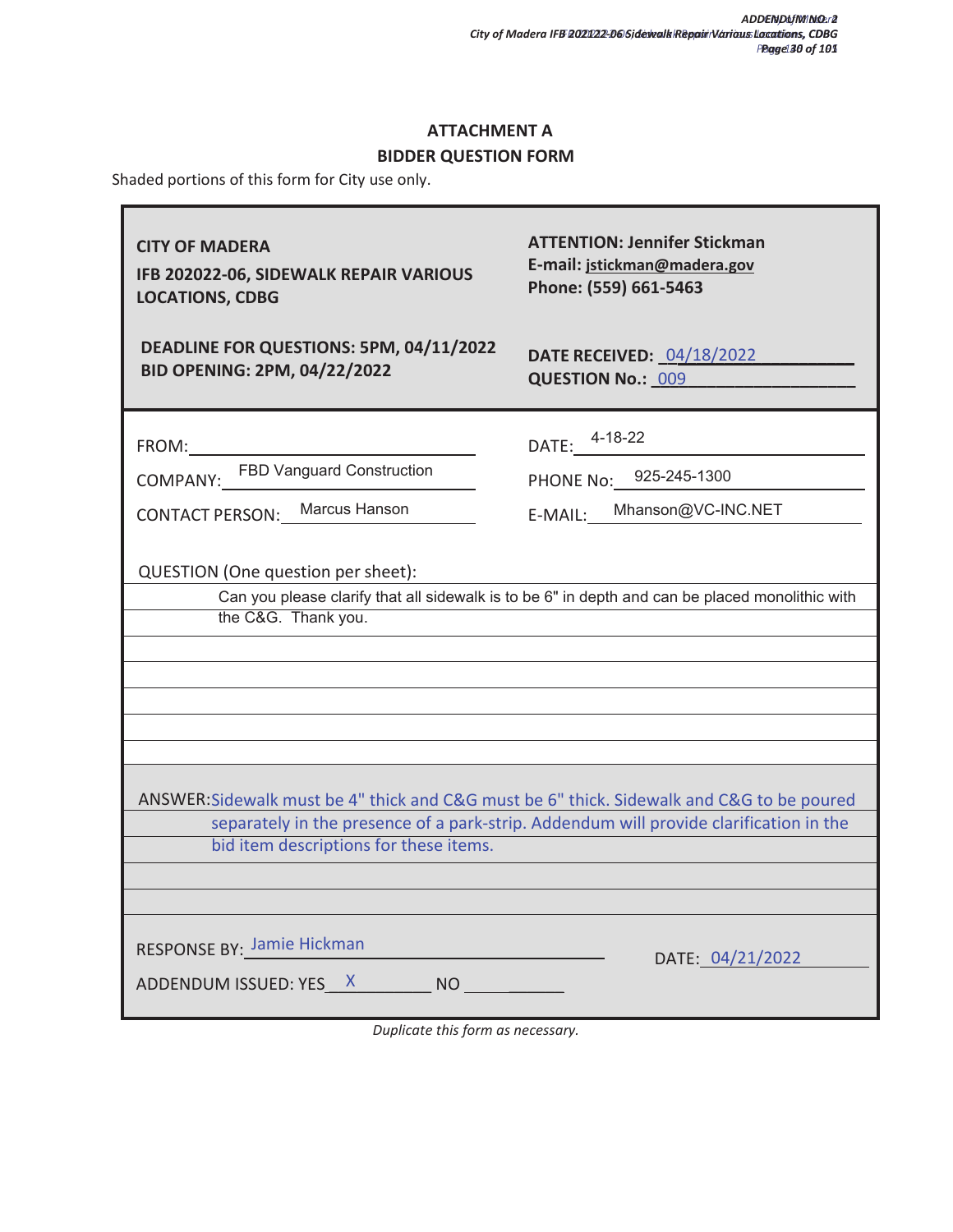Superseded General Decision Number: CA20210018

State: California

Construction Types: Building, Heavy (Heavy and Dredging) and Highway

Counties: Alameda, Calaveras, Contra Costa, Fresno, Kings, Madera, Mariposa, Merced, Monterey, San Benito, San Francisco, San Joaquin, San Mateo, Santa Clara, Santa Cruz, Stanislaus and Tuolumne Counties in California.

BUILDING CONSTRUCTION PROJECTS; DREDGING PROJECTS (does not include hopper dredge work); HEAVY CONSTRUCTION PROJECTS (does not include water well drilling); HIGHWAY CONSTRUCTION PROJECTS

Note: Contracts subject to the Davis-Bacon Act are generally required to pay at least the applicable minimum wage rate required under Executive Order 14026 or Executive Order 13658. Please note that these Executive Orders apply to covered contracts entered into by the federal government that are subject to the Davis-Bacon Act itself, but do not apply to contracts subject only to the Davis-Bacon Related Acts, including those set forth at 29 CFR  $5.1(a)(2)-(60)$ .

| If the contract is entered<br>into on or after January 30,<br>2022, or the contract is<br>renewed or extended (e.g., an<br>option is exercised) on or<br>after January 30, 2022: | Executive Order 14026<br>generally applies to the<br>contract.<br>The contractor must pay<br>all covered workers at<br>least \$15.00 per hour (or<br>the applicable wage rate<br>listed on this wage<br>determination, if it is<br>higher) for all hours<br>spent performing on the<br>contract in 2022.  |
|----------------------------------------------------------------------------------------------------------------------------------------------------------------------------------|-----------------------------------------------------------------------------------------------------------------------------------------------------------------------------------------------------------------------------------------------------------------------------------------------------------|
| If the contract was awarded on.<br>or between January 1, 2015 and<br>January 29, 2022, and the<br>contract is not renewed or<br>extended on or after January<br>30, 2022:        | Executive Order 13658<br>generally applies to the<br>contract.<br>. The contractor must pay all<br>covered workers at least<br>$$11.25$ per hour (or the<br>applicable wage rate listed<br>on this wage determination,<br>if it is higher) for all<br>hours spent performing on<br>that contract in 2022. |

The applicable Executive Order minimum wage rate will be adjusted annually. If this contract is covered by one of the Executive Orders and a classification considered necessary for performance of work on the contract does not appear on this wage determination, the contractor must still submit a conformance request.

Additional information on contractor requirements and worker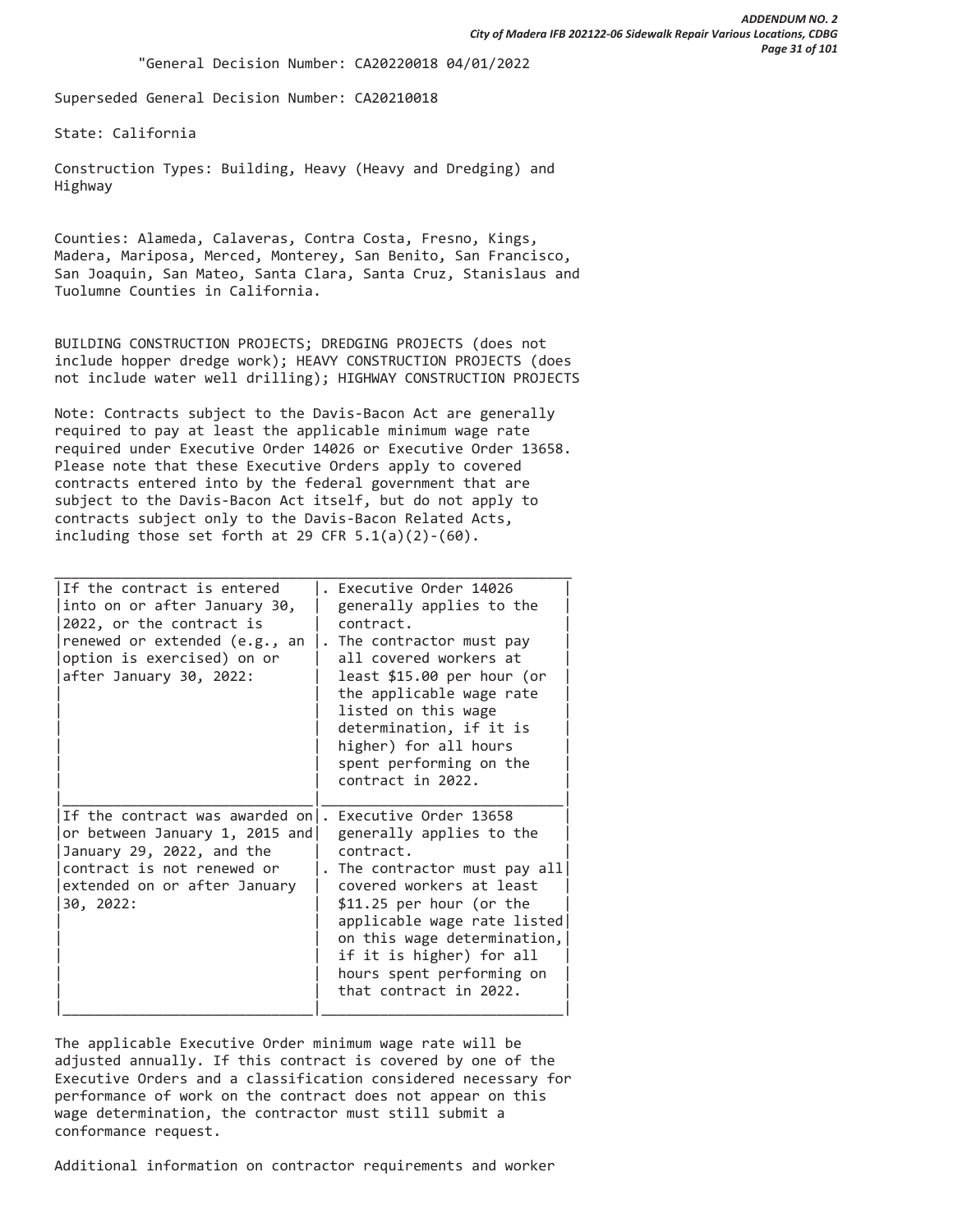protections under the Executive Orders is available at https://www.dol.gov/agencies/whd/government-contracts.

| Modification Number | Publication Date |
|---------------------|------------------|
|                     | 01/07/2022       |
|                     | 01/14/2022       |
|                     | 01/21/2022       |
|                     | 02/18/2022       |
|                     | 02/25/2022       |
|                     | 03/25/2022       |
|                     | 04/01/2022       |
|                     |                  |

ASBE0016-004 01/01/2021

AREA 1: CALAVERAS, FRESNO, KINGS, MADERA, MARIPOSA, MERCED, MONTEREY, SAN BENITO, SAN JOAQUIN, SANTA CRUZ, STANISLAUS & TOULMNE COUNTIES

AREA 2: ALAMEDA, CONTRA COSTA, SAN FRANSICO, SAN MATEO & SANTA CLARA COUNTIES

Rates Fringes

Asbestos Removal worker/hazardous material handler (Includes preparation, wetting, stripping, removal, scrapping, vacuuming, bagging and disposing of all insulation materials from mechanical systems, whether they contain asbestos or not) Area 1.........................\$ 30.45 10.60 Area 2.........................\$ 36.53 9.27 ---------------------------------------------------------------- ASBE0016-008 01/01/2021 AREA 1: ALAMEDA, CONTRA COSTA, MONTEREY, SAN BENITO, SAN FRANSICO, SAN MATEO, SANTA CLARA, & SANTA CRUZ AREA 2: CALAVERAS, COLUSA, FRESNO, KINGS, MADERA, MARIPOSA, MERCED, SAN JOAQUIN, STANISLAU, & TUOLUMNE Rates Fringes Asbestos Workers/Insulator (Includes the application of all insulating materials, Protective Coverings, Coatings, and Finishes to all types of mechanical systems) Area 1..........................\$ 74.16 23.58 Area 2..........................\$ 46.81 33.50 ---------------------------------------------------------------- BOIL0549-001 01/01/2021

AREA 1: ALAMEDA, CONTRA COSTA, SAN FRANCISCO, SAN MATEO & SANTA CLARA COUNTIES

AREA 2: REMAINING COUNTIES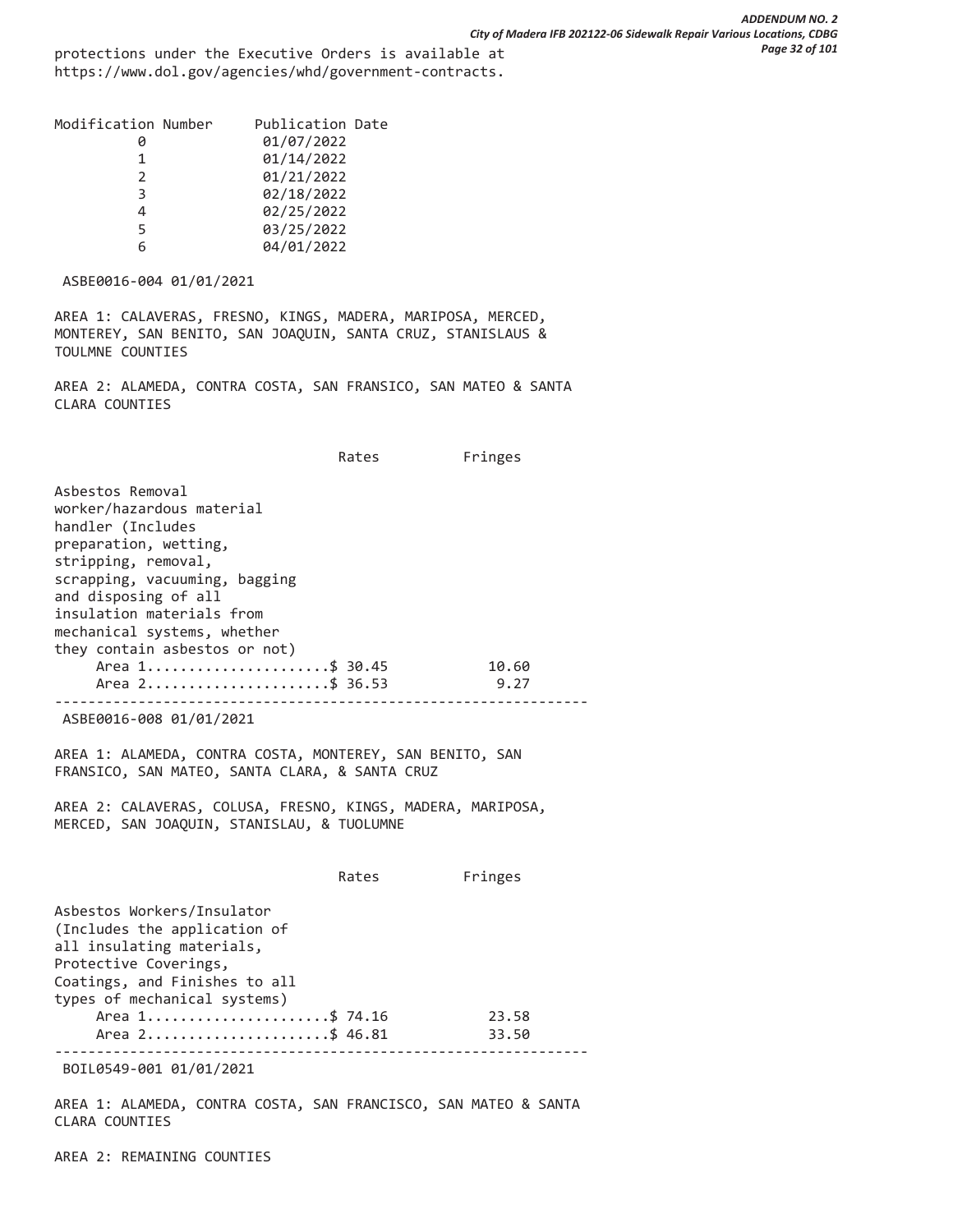|                                                                                                           | Rates | Fringes                 |
|-----------------------------------------------------------------------------------------------------------|-------|-------------------------|
| <b>BOILERMAKER</b><br>Area 1\$ 49.62<br>Area 2\$ 45.60                                                    |       | 41.27<br>38.99          |
| BRCA0003-001 08/01/2021                                                                                   |       |                         |
|                                                                                                           | Rates | Fringes                 |
| MARBLE FINISHER\$ 37.72                                                                                   |       | 17.64                   |
| BRCA0003-003 08/01/2021                                                                                   |       |                         |
|                                                                                                           | Rates | Fringes                 |
| MARBLE MASON\$ 53.17                                                                                      |       | 29.10                   |
| BRCA0003-005 05/01/2020                                                                                   |       |                         |
|                                                                                                           | Rates | Fringes                 |
| <b>BRICKLAYER</b><br>(1) Fresno, Kings,<br>Madera, Mariposa, Merced\$ 43.68                               |       | 22.19                   |
| (7) San Francisco, San<br>Mateo\$ 47.65                                                                   |       | 26.77                   |
| (8) Alameda, Contra<br>Costa, San Benito, Santa                                                           |       |                         |
| Clara\$ 49.42<br>( 9) Calaveras, San<br>Joaquin, Stanislaus,                                              |       | 22.70                   |
| Toulumne\$ 45.12<br>(16) Monterey, Santa Cruz\$ 45.88                                                     |       | 21.55<br>25.02          |
| BRCA0003-008 07/01/2021                                                                                   |       |                         |
|                                                                                                           | Rates | Fringes                 |
| TERRAZZO FINISHER\$ 39.95<br>TERRAZZO WORKER/SETTER\$ 53.03                                               |       | 18.46<br>28.34          |
| BRCA0003-011 04/01/2019                                                                                   |       |                         |
| AREA 1: Alameda, Contra Costa, Monterey, San Benito, San<br>Francisco, San Mateo, Santa Clara, Santa Cruz |       |                         |
| AREA 2: Calaveras, San Joaquin, Stanislaus, Tuolumne                                                      |       |                         |
| AREA 3: Fresno, Kings, Madera, Mariposa, Merced                                                           |       |                         |
|                                                                                                           | Rates | Fringes                 |
| TILE FINISHER<br>Area 1\$ 29.94<br>Area 2\$ 25.60<br>Area 3\$ 26.58                                       |       | 16.38<br>14.30<br>15.65 |
| Tile Layer<br>Area 1\$ 49.90<br>Area 2\$ 42.67<br>Area 3\$ 40.27                                          |       | 19.16<br>16.81<br>18.58 |
|                                                                                                           |       |                         |

CARP0022-001 07/01/2021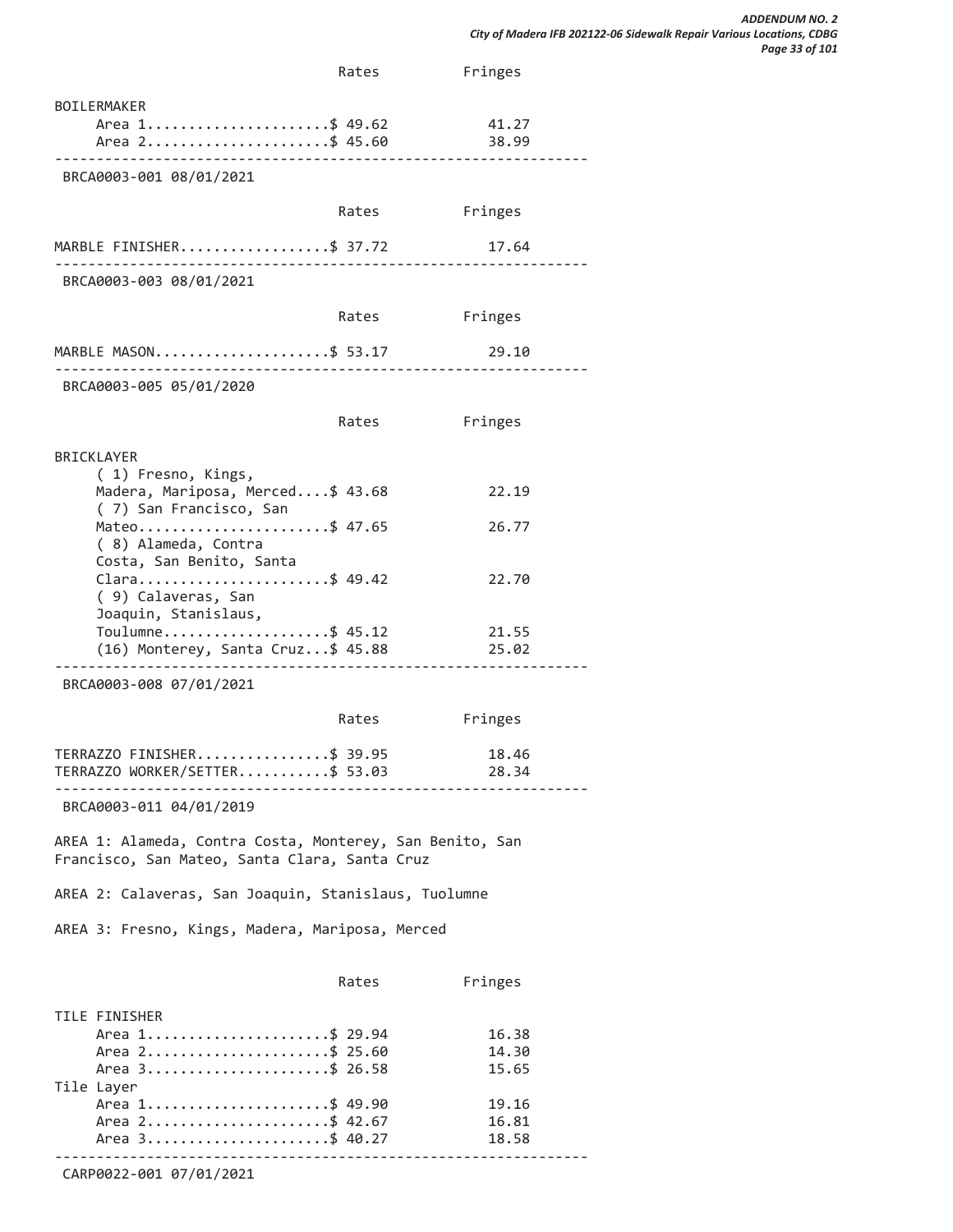San Francisco County

|                                                                                                                                                                                                                                                                                                                                                                                                                       | Rates | Fringes        |
|-----------------------------------------------------------------------------------------------------------------------------------------------------------------------------------------------------------------------------------------------------------------------------------------------------------------------------------------------------------------------------------------------------------------------|-------|----------------|
| Carpenters                                                                                                                                                                                                                                                                                                                                                                                                            |       |                |
| Bridge Builder/Highway<br>Carpenter\$ 54.85<br>Hardwood Floorlayer,<br>Shingler, Power Saw<br>Operator, Steel Scaffold &                                                                                                                                                                                                                                                                                              |       | 31.49          |
| Steel Shoring Erector, Saw<br>Filer\$ 55.00                                                                                                                                                                                                                                                                                                                                                                           |       | 31.49          |
| Journeyman Carpenter\$ 54.85<br>Millwright\$ 54.95                                                                                                                                                                                                                                                                                                                                                                    |       | 31.49<br>33.08 |
| CARP0034-001 07/01/2021                                                                                                                                                                                                                                                                                                                                                                                               |       |                |
|                                                                                                                                                                                                                                                                                                                                                                                                                       | Rates | Fringes        |
| Diver                                                                                                                                                                                                                                                                                                                                                                                                                 |       |                |
| Assistant Tender, ROV                                                                                                                                                                                                                                                                                                                                                                                                 |       |                |
| Tender/Technician\$ 54.10                                                                                                                                                                                                                                                                                                                                                                                             |       | 34.69          |
| Diver standby\$ $60.51$<br>Diver Tender\$ 59.51                                                                                                                                                                                                                                                                                                                                                                       |       | 34.69<br>34.69 |
| Diver wet\$ 103.62                                                                                                                                                                                                                                                                                                                                                                                                    |       | 34.69          |
| Manifold Operator (mixed                                                                                                                                                                                                                                                                                                                                                                                              |       |                |
| gas)\$ 64.51                                                                                                                                                                                                                                                                                                                                                                                                          |       | 34.69          |
| Manifold Operator (Standby).\$ 59.51                                                                                                                                                                                                                                                                                                                                                                                  |       | 34.69          |
| DEPTH PAY (Surface Diving):<br>050 to 100 ft \$2.00 per foot<br>101 to 150 ft \$3.00 per foot<br>151 to 220 ft \$4.00 per foot<br>221 ft.-deeper \$5.00 per foot<br>SATURATION DIVING:                                                                                                                                                                                                                                |       |                |
| The standby rate shall apply until saturation starts.<br>saturation diving rate applies when divers are under<br>pressure continuously until work task and decompression are<br>complete. The diver rate shall be paid for all saturation<br>hours.                                                                                                                                                                   |       | The            |
| DIVING IN ENCLOSURES:<br>Where it is necessary for Divers to enter pipes or tunnels,<br>or other enclosures where there is no vertical ascent, the<br>following premium shall be paid: Distance traveled from<br>entrance 26 feet to 300 feet: \$1.00 per foot. When it is<br>necessary for a diver to enter any pipe, tunnel or other<br>enclosure less than 48"" in height, the premium will be<br>\$1.00 per foot. |       |                |
| WORK IN COMBINATION OF CLASSIFICATIONS:<br>Employees working in any combination of classifications<br>within the diving crew (except dive supervisor) in a shift<br>are paid in the classification with the highest rate for<br>that shift.                                                                                                                                                                           |       |                |
| CARP0034-003 07/01/2021                                                                                                                                                                                                                                                                                                                                                                                               |       |                |
|                                                                                                                                                                                                                                                                                                                                                                                                                       | Rates | Fringes        |
| Piledriver\$ 54.10                                                                                                                                                                                                                                                                                                                                                                                                    |       | 34.69          |

----------------------------------------------------------------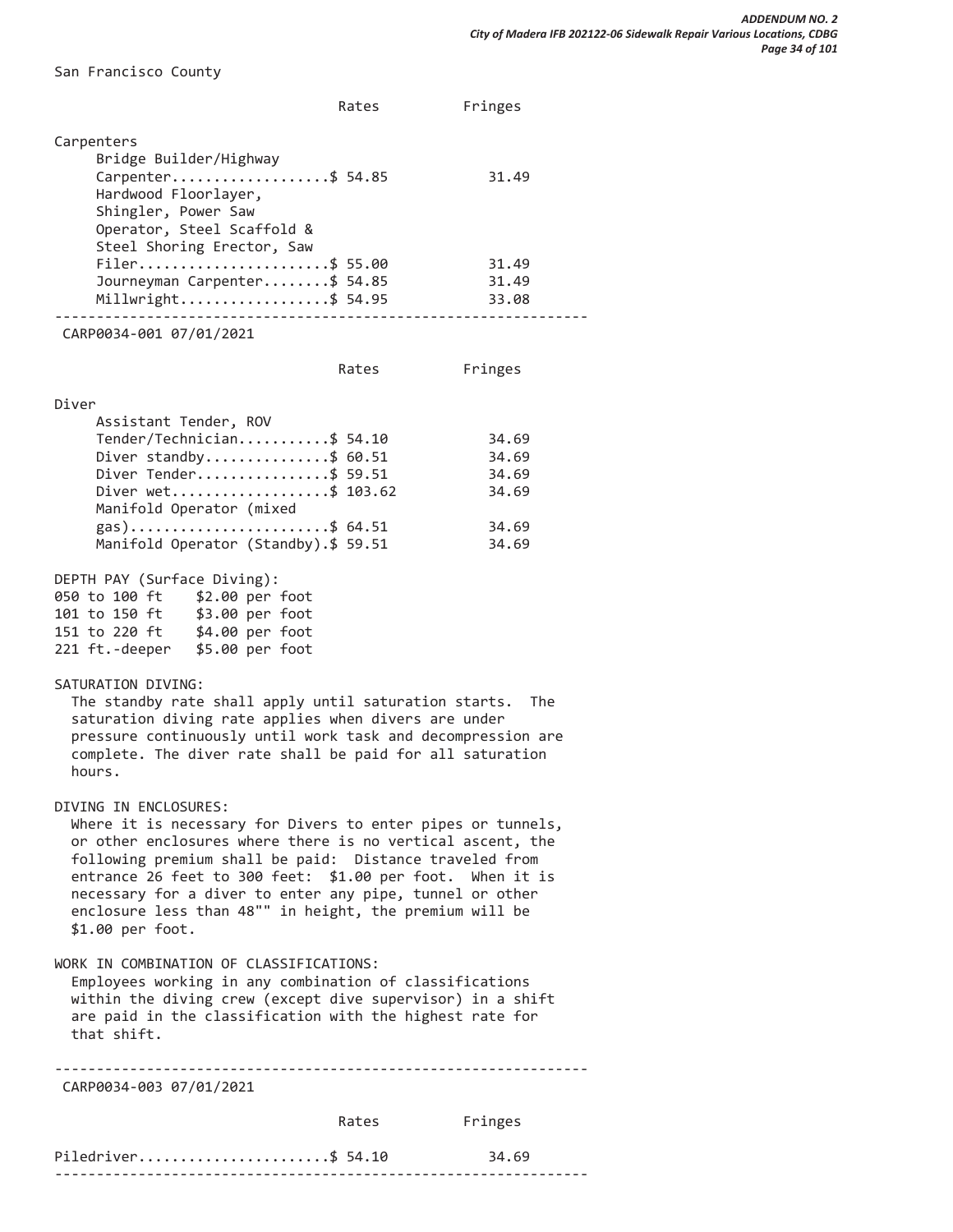CARP0035-007 07/01/2020

AREA 1: Alameda, Contra Costa, San Francisco, San Mateo, Santa Clara counties

AREA 2: Monterey, San Benito, Santa Cruz Counties

AREA 3: Calaveras, Fresno, Kings, Madera, Mariposa, Merced, San Joaquin, Stanislaus, Tuolumne Counties

|                             | Rates | Fringes |
|-----------------------------|-------|---------|
| Modular Furniture Installer |       |         |
| Area 1                      |       |         |
| Installer\$ 28.76           |       | 22.53   |
| Lead Installer\$ 32.21      |       | 23.03   |
| Master Installer\$ 36.43    |       | 23.03   |
| Area 2                      |       |         |
| Installer\$ 26.11           |       | 22.53   |
| Lead Installer\$ 29.08      |       | 23.03   |
| Master Installer\$ 32.71    |       | 23.03   |
| Area 3                      |       |         |
| Installer\$ 25.16           |       | 22.53   |
| Lead Installer\$ 27.96      |       | 23.03   |
| Master Installer\$ 31.38    |       | 23.03   |
|                             |       |         |
|                             |       |         |

CARP0035-008 08/01/2020

AREA 1: Alameda, Contra Costa, San Francisco, San Mateo, Santa Clara counties

AREA 2: Monterey, San Benito, Santa Cruz Counties

AREA 3: San Joaquin

AREA 4: Calaveras, Fresno, Kings, Madera, Mariposa, Merced, Stanislaus, Tuolumne Counties

|                                                                                   | Rates | Fringes                 |
|-----------------------------------------------------------------------------------|-------|-------------------------|
| Drywall Installers/Lathers:<br>Area 1\$ 52.65<br>Area 2\$ 46.77<br>Area 3\$ 47.27 |       | 31.26<br>31.26<br>31.26 |
| Area 4\$ 45.92                                                                    |       | 31.26                   |
| Drywall Stocker/Scrapper                                                          |       |                         |
| Area 1\$ 26.33                                                                    |       | 18.22                   |
| Area 2\$ 23.39                                                                    |       | 18.22                   |
| Area 3\$ 23.64                                                                    |       | 18.22                   |
| Area 4\$ 22.97                                                                    |       | 18.22                   |

CARP0152-001 07/01/2020

Contra Costa County

|            | Rates | Fringes |
|------------|-------|---------|
|            |       |         |
| Carnenters |       |         |

| Carpenters                 |       |
|----------------------------|-------|
| Bridge Builder/Highway     |       |
| Carpenter\$ 52.65          | 30.82 |
| Hardwood Floorlayer,       |       |
| Shingler, Power Saw        |       |
| Operator, Steel Scaffold & |       |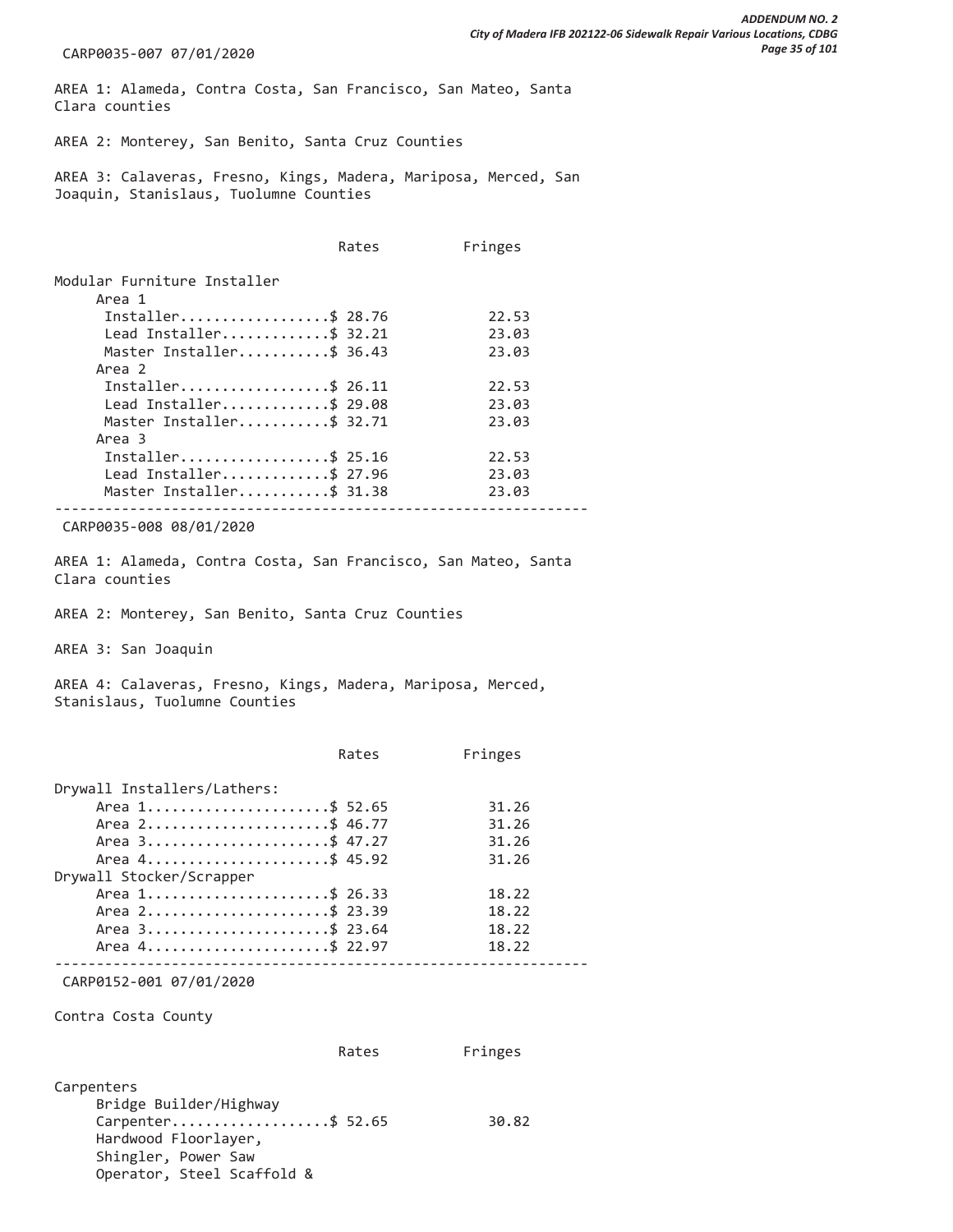| Filer\$ 52.80                | 30.82 |
|------------------------------|-------|
| Journeyman Carpenter\$ 52.65 | 30.82 |
| Millwright\$ 52.75           | 32.41 |
|                              |       |

CARP0152-002 07/01/2020

Steel Shoring Erector, Saw

San Joaquin County

|                                                                                                                                                                      | Rates | Fringes                 |  |
|----------------------------------------------------------------------------------------------------------------------------------------------------------------------|-------|-------------------------|--|
| Carpenters<br>Bridge Builder/Highway<br>Carpenter\$ 52.65<br>Hardwood Floorlayer,<br>Shingler, Power Saw<br>Operator, Steel Scaffold &<br>Steel Shoring Erector, Saw |       | 30.82                   |  |
| Filer\$ 46.92<br>Journeyman Carpenter\$ 46.77<br>$Millwright$ \$ 49.27                                                                                               |       | 30.82<br>30.82<br>32.41 |  |
| CARP0152-004 07/01/2020                                                                                                                                              |       |                         |  |

Calaveras, Mariposa, Merced, Stanislaus and Tuolumne Counties

|                                                                                                         | Rates | Fringes        |  |
|---------------------------------------------------------------------------------------------------------|-------|----------------|--|
| Carpenters<br>Bridge Builder/Highway<br>Carpenter\$ 52.65                                               |       | 30.82          |  |
| Hardwood Floorlayer,<br>Shingler, Power Saw<br>Operator, Steel Scaffold &<br>Steel Shoring Erector, Saw |       |                |  |
| Filer\$ 45.57                                                                                           |       | 30.82          |  |
| Journeyman Carpenter\$ 45.42<br>Millwright\$ 47.92                                                      |       | 30.82<br>32.41 |  |
|                                                                                                         |       |                |  |

CARP0217-001 07/01/2021

San Mateo County

|                                             | Rates | Fringes |
|---------------------------------------------|-------|---------|
| Carpenters<br>Bridge Builder/Highway        |       |         |
| Carpenter\$ 54.85                           |       | 31.49   |
| Hardwood Floorlayer,<br>Shingler, Power Saw |       |         |
| Operator, Steel Scaffold &                  |       |         |
| Steel Shoring Erector, Saw                  |       |         |
| Filer\$ 55.00                               |       | 31.49   |
| Journeyman Carpenter\$ 54.85                |       | 31.49   |
| Millwright\$ 54.95                          |       | 33.08   |
|                                             |       |         |

CARP0405-001 07/01/2021

Santa Clara County

| Carpenters             |       |
|------------------------|-------|
| Bridge Builder/Highway |       |
| Carpenter\$ 54.85      | 31.49 |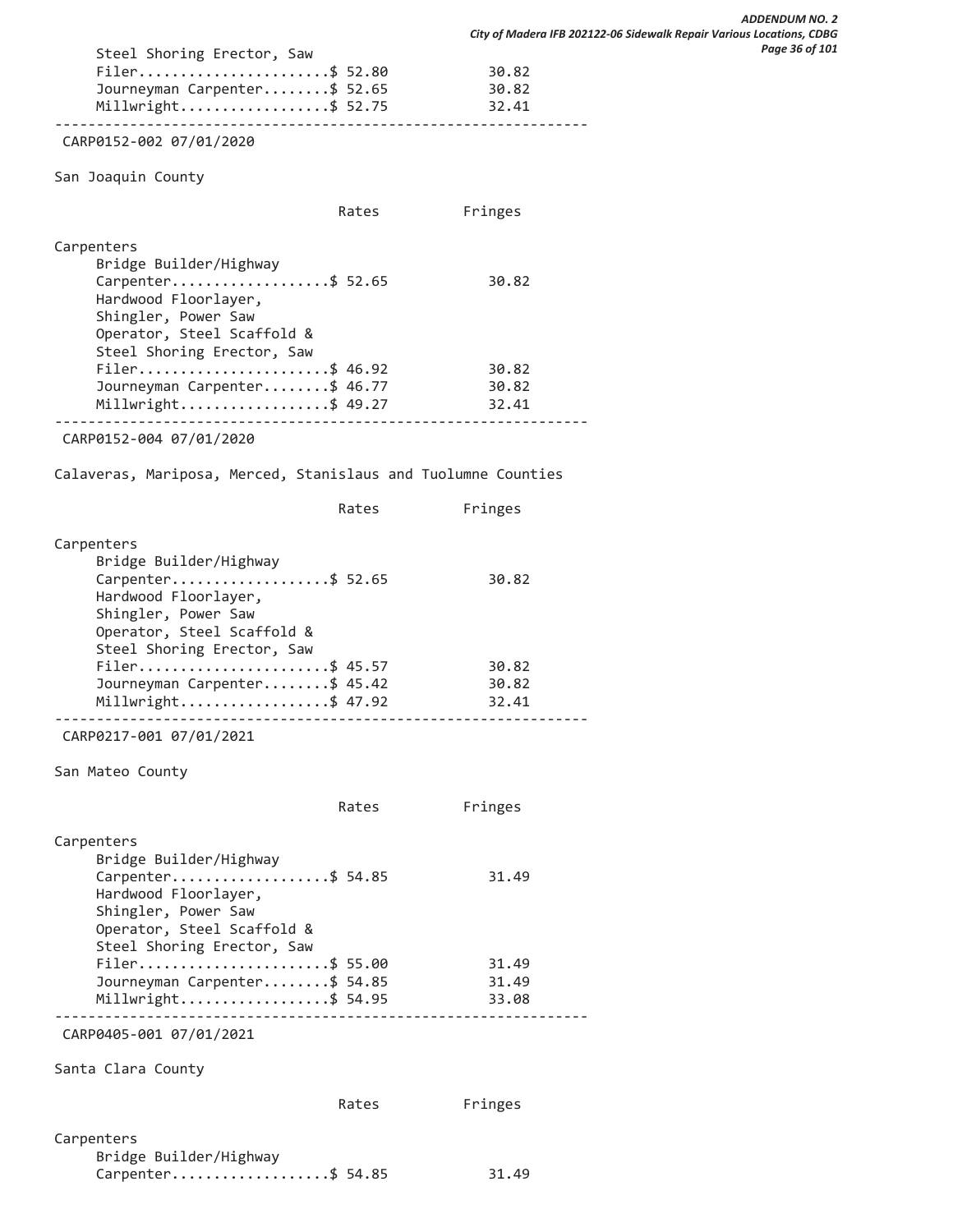| Hardwood Floorlayer,<br>Shingler, Power Saw<br>Operator, Steel Scaffold &<br>Steel Shoring Erector, Saw |       |         |
|---------------------------------------------------------------------------------------------------------|-------|---------|
| Filer\$ 55.00                                                                                           |       | 31.49   |
| Journeyman Carpenter\$ 54.85                                                                            |       | 31.49   |
| Millwright\$ 54.95                                                                                      |       | 33.08   |
| CARP0405-002 07/01/2021                                                                                 |       |         |
| San Benito County                                                                                       |       |         |
|                                                                                                         | Rates | Fringes |
| Carpenters                                                                                              |       |         |
| Bridge Builder/Highway                                                                                  |       |         |
| Carpenter\$ 54.85<br>Hardwood Floorlayer,<br>Shingler, Power Saw                                        |       | 31.49   |
| Operator, Steel Scaffold &                                                                              |       |         |
| Steel Shoring Erector, Saw<br>Filer\$ 49.12                                                             |       | 31.49   |
| Journeyman Carpenter\$ 48.97                                                                            |       | 31.49   |
| Millwright\$ 51.47                                                                                      |       | 33.08   |
| CARP0505-001 07/01/2021                                                                                 |       |         |
| Santa Cruz County                                                                                       |       |         |
|                                                                                                         | Rates | Fringes |
| Carpenters                                                                                              |       |         |
| Bridge Builder/Highway<br>Carpenter\$ 54.85                                                             |       | 31.49   |
| Hardwood Floorlayer,                                                                                    |       |         |
| Shingler, Power Saw                                                                                     |       |         |
| Operator, Steel Scaffold &                                                                              |       |         |
| Steel Shoring Erector, Saw<br>Filer\$ 49.12                                                             |       | 31.49   |
| Journeyman Carpenter\$ 48.97                                                                            |       | 31.49   |
| Millwright\$ 51.47                                                                                      |       | 33.08   |
| CARP0605-001 07/01/2021                                                                                 |       |         |
| Monterey County                                                                                         |       |         |
|                                                                                                         | Rates | Fringes |
| Carpenters                                                                                              |       |         |
| Bridge Builder/Highway                                                                                  |       |         |
| Carpenter\$ 54.85<br>Hardwood Floorlayer,<br>Shingler, Power Saw                                        |       | 31.49   |
| Operator, Steel Scaffold &<br>Steel Shoring Erector, Saw                                                |       |         |
| Filer\$ 49.12                                                                                           |       | 31.49   |
| Journeyman Carpenter\$ 48.97                                                                            |       | 31.49   |
| Millwright\$ 51.47                                                                                      |       | 33.08   |
| CARP0701-001 07/01/2021                                                                                 |       |         |

Fresno and Madera Counties

Rates Fringes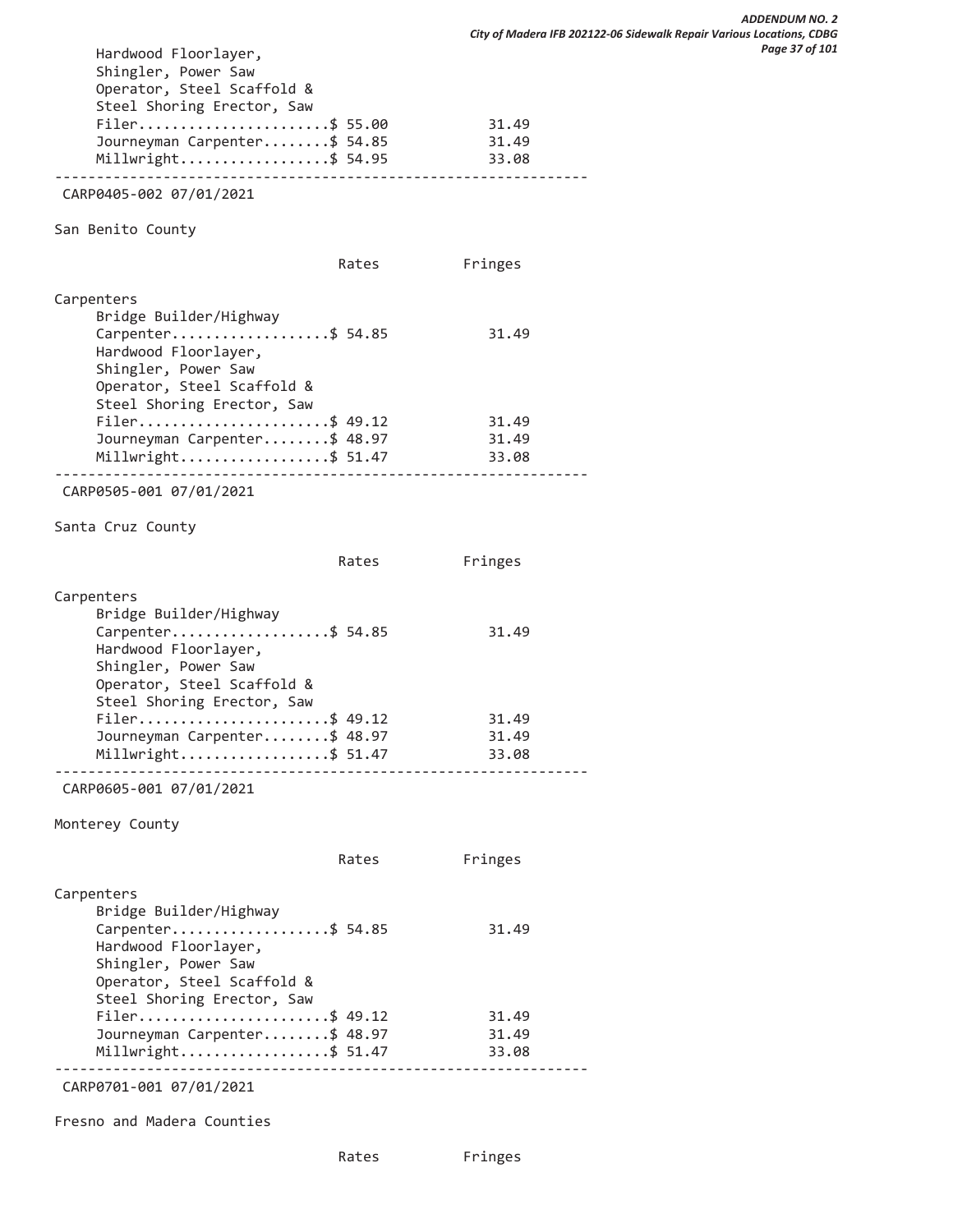| Carpenters<br>Bridge Builder/Highway<br>Carpenter\$ 54.85<br>Hardwood Floorlayer,<br>Shingler, Power Saw<br>Operator, Steel Scaffold &<br>Steel Shoring Erector, Saw<br>Filer\$ 47.77<br>Journeyman Carpenter\$ 47.62<br>Millwright\$ 50.12                                                                                                                                                                                                                                           |       | 31.49<br>31.49<br>31.49<br>33.08 |  |
|---------------------------------------------------------------------------------------------------------------------------------------------------------------------------------------------------------------------------------------------------------------------------------------------------------------------------------------------------------------------------------------------------------------------------------------------------------------------------------------|-------|----------------------------------|--|
| CARP0713-001 07/01/2021                                                                                                                                                                                                                                                                                                                                                                                                                                                               |       |                                  |  |
|                                                                                                                                                                                                                                                                                                                                                                                                                                                                                       |       |                                  |  |
| Alameda County                                                                                                                                                                                                                                                                                                                                                                                                                                                                        |       |                                  |  |
|                                                                                                                                                                                                                                                                                                                                                                                                                                                                                       | Rates | Fringes                          |  |
| Carpenters<br>Bridge Builder/Highway<br>Carpenter\$ 54.85<br>Hardwood Floorlayer,<br>Shingler, Power Saw<br>Operator, Steel Scaffold &<br>Steel Shoring Erector, Saw                                                                                                                                                                                                                                                                                                                  |       | 31.49                            |  |
| Filer\$ 55.00                                                                                                                                                                                                                                                                                                                                                                                                                                                                         |       | 31.49                            |  |
| Journeyman Carpenter\$ 54.85<br>Millwright\$ 54.95                                                                                                                                                                                                                                                                                                                                                                                                                                    |       | 31.49<br>33.08                   |  |
|                                                                                                                                                                                                                                                                                                                                                                                                                                                                                       |       |                                  |  |
| CARP1109-001 07/01/2021                                                                                                                                                                                                                                                                                                                                                                                                                                                               |       |                                  |  |
| Kings County                                                                                                                                                                                                                                                                                                                                                                                                                                                                          |       |                                  |  |
|                                                                                                                                                                                                                                                                                                                                                                                                                                                                                       | Rates | Fringes                          |  |
| Carpenters<br>Bridge Builder/Highway<br>Carpenter\$ 54.85<br>Hardwood Floorlayer,<br>Shingler, Power Saw<br>Operator, Steel Scaffold &<br>Steel Shoring Erector, Saw<br>Filer\$ 47.77<br>Journeyman Carpenter\$ 47.62                                                                                                                                                                                                                                                                 |       | 31.49<br>31.49<br>31.49          |  |
| Millwright\$ 50.12                                                                                                                                                                                                                                                                                                                                                                                                                                                                    |       | 33.08                            |  |
| ELEC0006-004 12/01/2021                                                                                                                                                                                                                                                                                                                                                                                                                                                               |       |                                  |  |
| SAN FRANCISCO COUNTY                                                                                                                                                                                                                                                                                                                                                                                                                                                                  |       |                                  |  |
|                                                                                                                                                                                                                                                                                                                                                                                                                                                                                       | Rates | Fringes                          |  |
| Sound & Communications<br>Installer\$ 48.43<br>Technician\$ 55.69                                                                                                                                                                                                                                                                                                                                                                                                                     |       | $3%+23.15$<br>$3%+23.15$         |  |
| SCOPE OF WORK: Including any data system whose only function<br>is to transmit or receive information; excluding all other<br>data systems or multiple systems which include control<br>function or power supply; inclusion or exclusion of<br>terminations and testings of conductors determined by<br>their function; excluding fire alarm work when installed<br>in raceways (including wire and cable pulling) and when<br>performed on new or major remodel building projects or |       |                                  |  |

 jobs for which the conductors for the fire alarm system are installed in conduit; excluding installation of raceway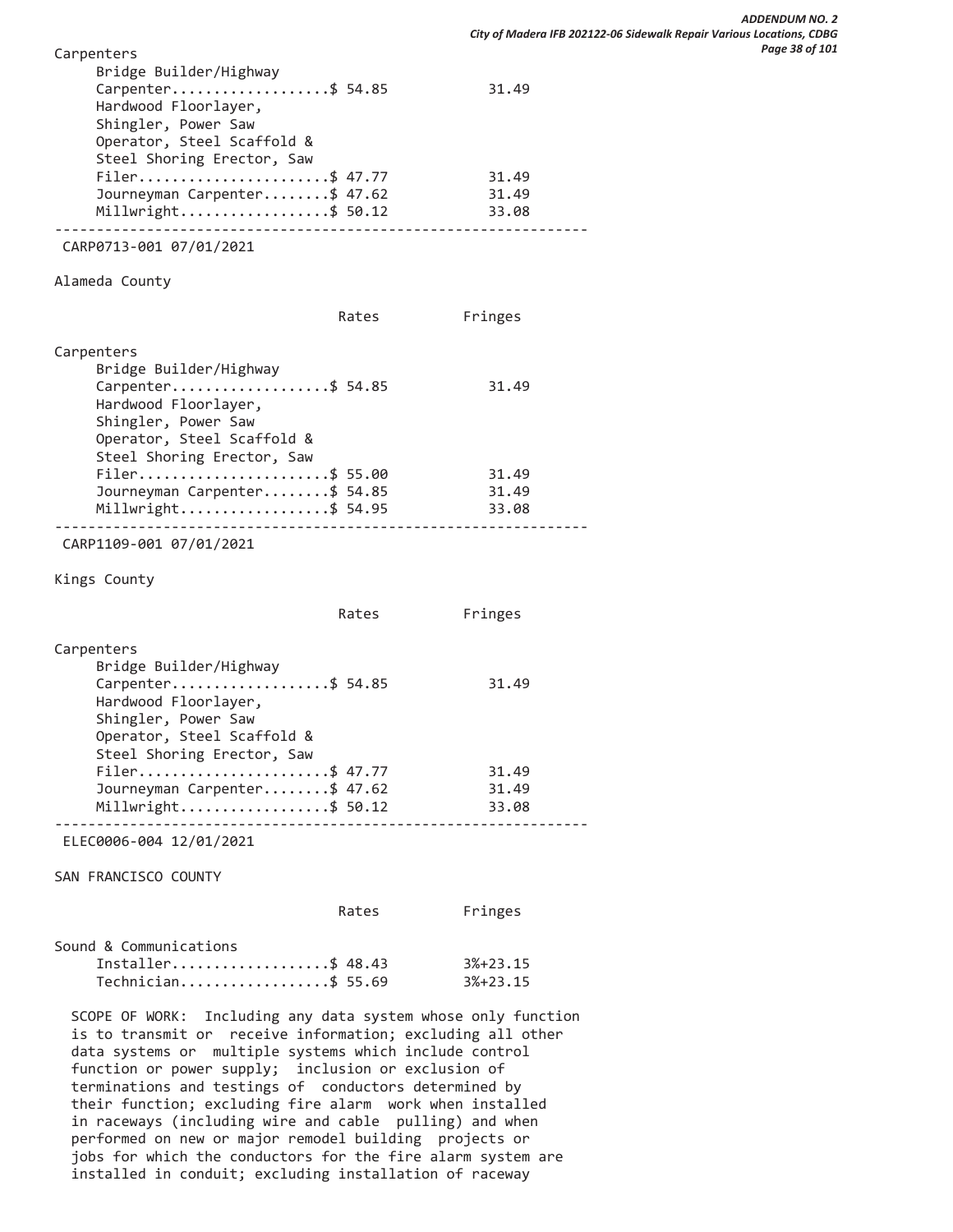systems, line voltage work, industrial work, life-safety systems (all buildings having floors located more than 75' above the lowest floor level having building access); excluding energy management systems.

 FOOTNOTE: Fire alarm work when installed in raceways (including wire and cable pulling), on projects which involve new or major remodel building construction, for which the conductors for the fire alarm system are installed in the conduit, shall be performed by the inside electrician.

----------------------------------------------------------------

ELEC0006-007 06/01/2021

SAN FRANCISCO COUNTY

|                                    | Rates | Fringes   |  |
|------------------------------------|-------|-----------|--|
| ELECTRICIAN\$ 80.00                |       | 3%+39.215 |  |
| ELEC0100-002 09/01/2021            |       |           |  |
| FRESNO, KINGS, AND MADERA COUNTIES |       |           |  |
|                                    | Rates | Fringes   |  |

|                         | $ELECTRICIAN$ \$ 41.00 | 26.18 |
|-------------------------|------------------------|-------|
|                         |                        |       |
| ELEC0100-005 12/01/2019 |                        |       |

FRESNO, KINGS, MADERA

|                       | Rates | Fringes |
|-----------------------|-------|---------|
| Communications System |       |         |
| Installer\$ 35.25     |       | 20.86   |
| Technician\$ 40.54    |       | 21.02   |

SCOPE OF WORK

 Includes the installation testing, service and maintenance, of the following systems which utilize the transmission and/or transference of voice, sound, vision and digital for commercial, education, security and entertainment purposes for the following: TV monitoring and surveillance, background-foreground music, intercom and telephone interconnect, inventory control systems, microwave transmission, multi-media, multiplex, nurse call system, radio page, school intercom and sound, burglar alarms, and low voltage master clock systems.

 A. SOUND AND VOICE TRANSMISSION/TRANSFERENCE SYSTEMS Background foreground music, Intercom and telephone interconnect systems, Telephone systems Nurse call systems, Radio page systems, School intercom and sound systems, Burglar alarm systems, Low voltage, master clock systems, Multi-media/multiplex systems, Sound and musical entertainment systems, RF systems, Antennas and Wave Guide,

B. FIRE ALARM SYSTEMS Installation, wire pulling and testing

 C. TELEVISION AND VIDEO SYSTEMS Television monitoring and surveillance systems Video security systems, Video entertainment systems, Video educational systems, Microwave transmission systems, CATV and CCTV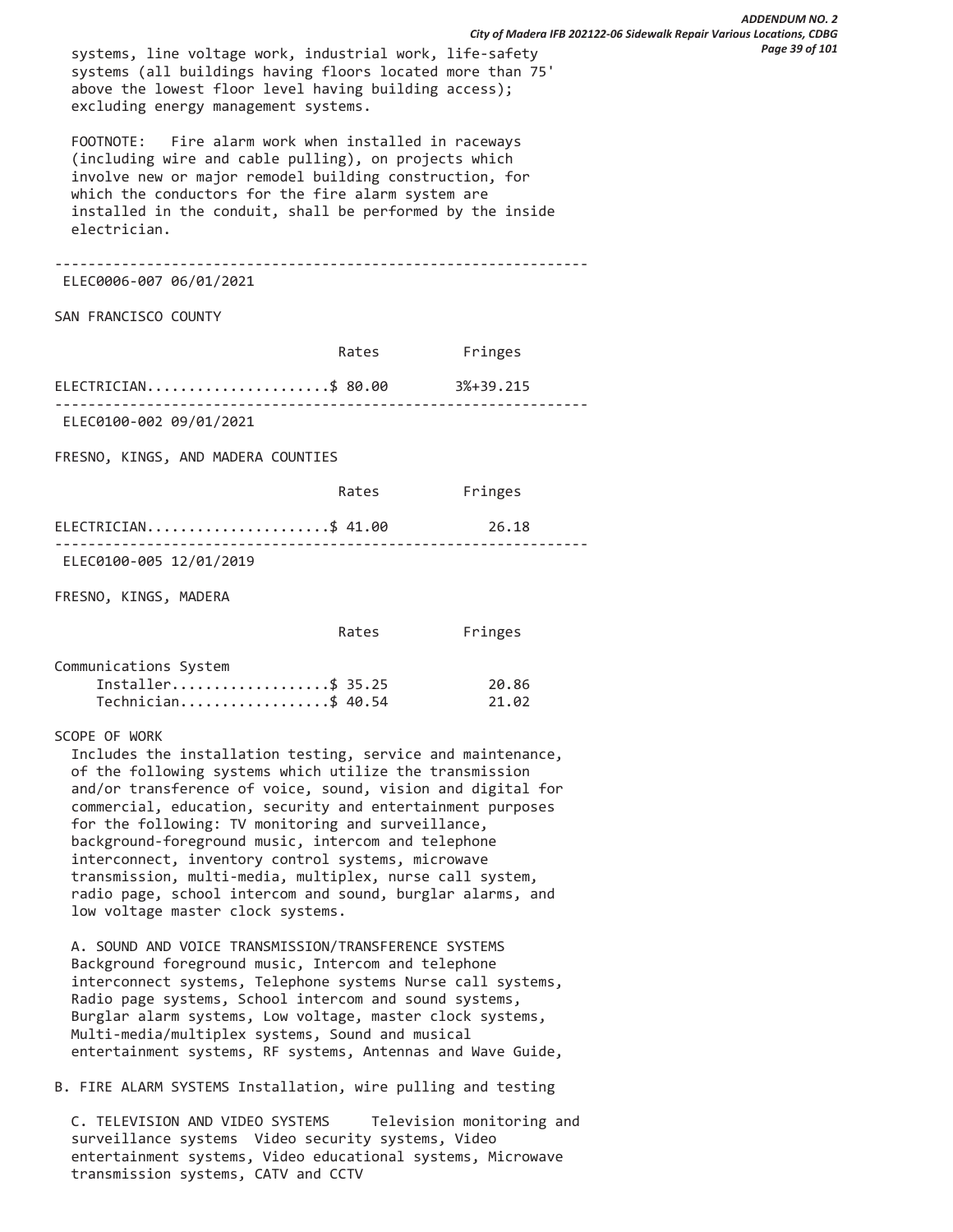D. SECURITY SYSTEMS Perimeter security systems Vibration sensor systems Card access systems Access control systems, Sonar/infrared monitoring equipment

 E. COMMUNICATIONS SYSTEMS THAT TRANSMIT OR RECEIVE INFORMATION AND/OR CONTROL SYSTEMS THAT ARE INTRINSIC TO THE ABOVE LISTED SYSTEMS SCADA (Supervisory Control and Data Acquisition) PCM (Pulse Code Modulation) Inventory Control Systems, Digital Data Systems Broadband and Baseband and Carriers Point of Sale Systems, VSAT Data Systems Data Communication Systems RF and Remote Control Systems, Fiber Optic Data Systems

 WORK EXCLUDED Raceway systems are not covered (excluding Ladder-Rack for the purpose of the above listed systems). Chases and/or nipples (not to exceed 10 feet) may be installed on open wiring systems. Energy management systems. SCADA (Supervisory Control and Data Acquisition) when not intrinsic to the above listed systems (in the scope). Fire alarm systems when installed in raceways (including wire and cable pulling) shall be performed at the electrician wage rate, when either of the following two (2) conditions apply:

 1. The project involves new or major remodel building trades construction.

 2. The conductors for the fire alarm system are installed in conduit.

----------------------------------------------------------------

# ELEC0234-001 12/28/2020

MONTEREY, SAN BENITO AND SANTA CRUZ COUNTIES

|                | Rates | Fringes |  |
|----------------|-------|---------|--|
| FI FCTRTCTAN   |       |         |  |
| Zone A\$ 53.41 |       | 27.95   |  |
| Zone B\$ 58.75 |       | 28.11   |  |

 Zone A: All of Santa Cruz, Monterey, and San Benito Counties within 25 air miles of Highway 1 and Dolan Road in Moss Landing, and an area extending 5 miles east and west of Highway 101 South to the San Luis Obispo County Line

Zone B: Any area outside of Zone A

----------------------------------------------------------------

ELEC0234-003 12/01/2020

# MONTEREY, SAN BENITO, AND SANTA CRUZ COUNTIES

|                        | Rates | Fringes |
|------------------------|-------|---------|
| Sound & Communications |       |         |
| Installer\$ 45.50      |       | 22.52   |
| Technician\$ 52.33     |       | 22.72   |

 SCOPE OF WORK: Including any data system whose only function is to transmit or receive information; excluding all other data systems or multiple systems which include control function or power supply; inclusion or exclusion of terminations and testings of conductors determined by their function; excluding fire alarm work when installed in raceways (including wire and cable pulling) and when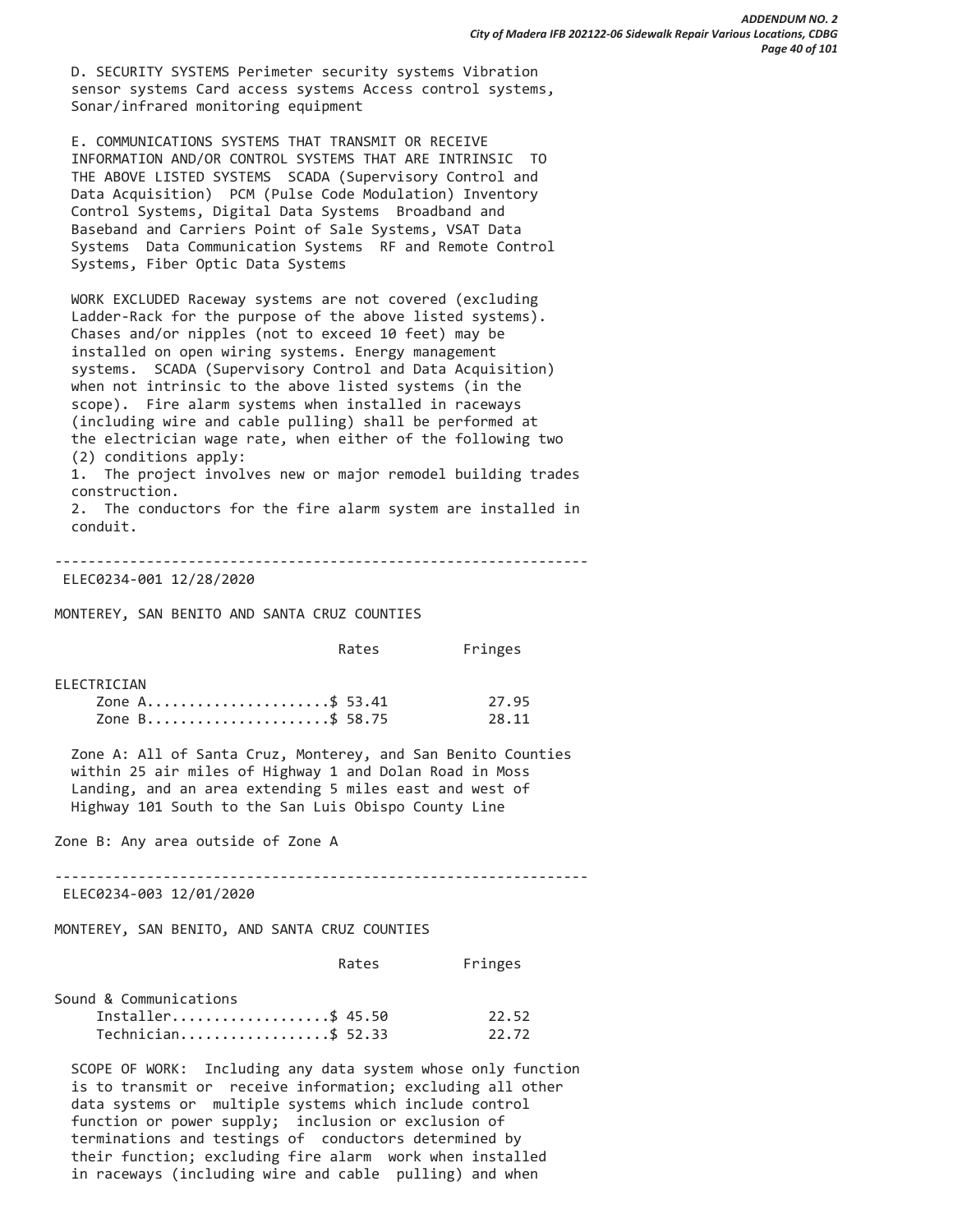performed on new or major remodel building projects or jobs for which the conductors for the fire alarm system are installed in conduit; excluding installation of raceway systems, line voltage work, industrial work, life-safety systems (all buildings having floors located more than 75' above the lowest floor level having building access); excluding energy management systems.

 FOOTNOTE: Fire alarm work when installed in raceways (including wire and cable pulling), on projects which involve new or major remodel building construction, for which the conductors for the fire alarm system are installed in the conduit, shall be performed by the inside electrician.

----------------------------------------------------------------

ELEC0302-001 03/01/2021

CONTRA COSTA COUNTY

|                        | Rates | Fringes |
|------------------------|-------|---------|
| CABLE SPLICER\$ 63.86  |       | 29.17   |
| $ELECTRICIAN$ \$ 56.76 |       | 28.95   |

ELEC0302-003 12/01/2020

CONTRA COSTA COUNTY

|                        | Rates | Fringes |
|------------------------|-------|---------|
| Sound & Communications |       |         |
| Installer\$ 42.11      |       | 22.52   |
| Technician\$ 44.83     |       | 22.72   |

 SCOPE OF WORK: Including any data system whose only function is to transmit or receive information; excluding all other data systems or multiple systems which include control function or power supply; inclusion or exclusion of terminations and testings of conductors determined by their function; excluding fire alarm work when installed in raceways (including wire and cable pulling) and when performed on new or major remodel building projects or jobs for which the conductors for the fire alarm system are installed in conduit; excluding installation of raceway systems, line voltage work, industrial work, life-safety systems (all buildings having floors located more than 75' above the lowest floor level having building access); excluding energy management systems.

 FOOTNOTE: Fire alarm work when installed in raceways (including wire and cable pulling), on projects which involve new or major remodel building construction, for which the conductors for the fire alarm system are installed in the conduit, shall be performed by the inside electrician.

----------------------------------------------------------------

ELEC0332-001 06/01/2021

SANTA CLARA COUNTY

Rates Fringes

|  |  | CABLE SPLICER\$ 86.45 | 42.14 |
|--|--|-----------------------|-------|
|--|--|-----------------------|-------|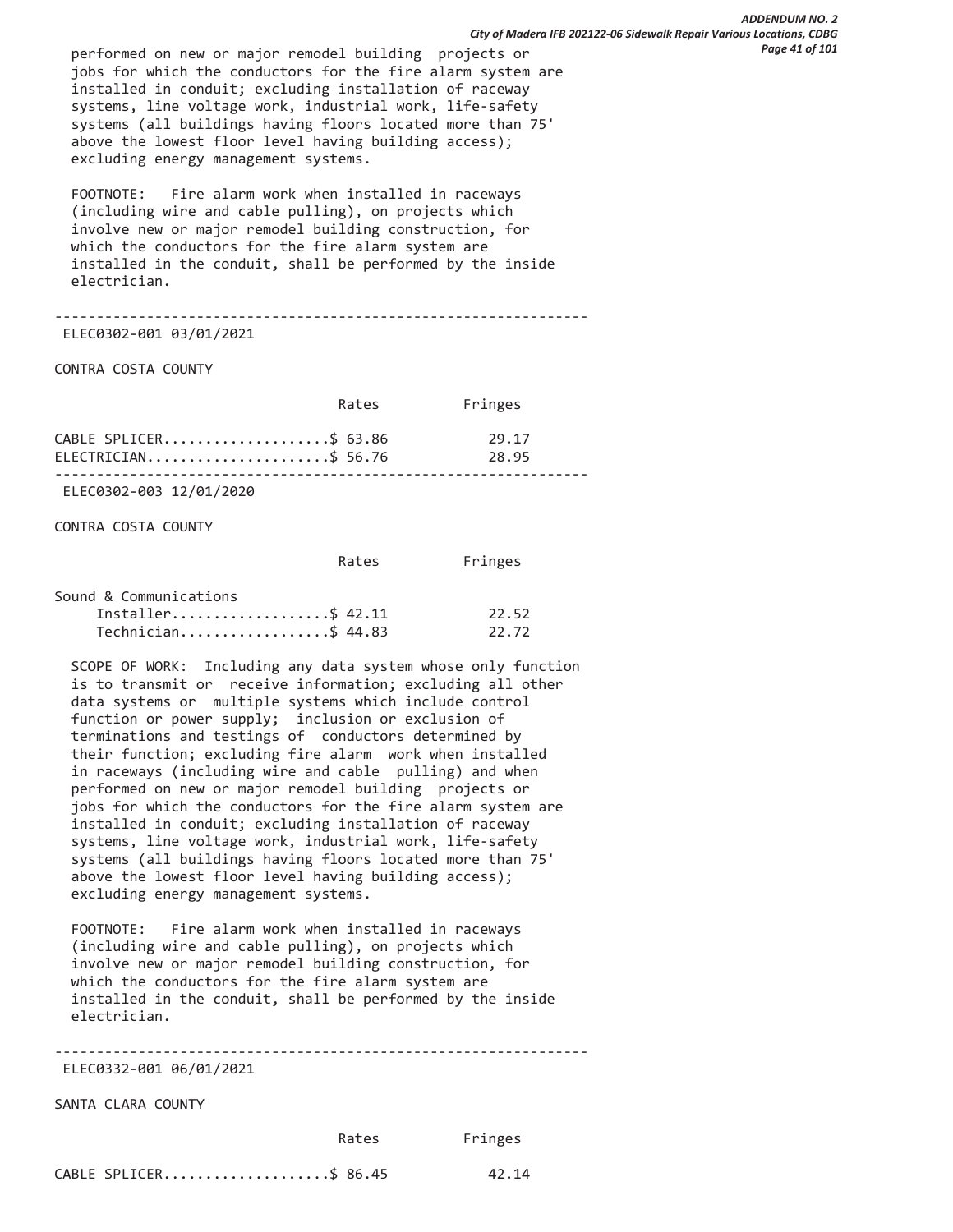ELECTRICIAN.......................\$ 75.17 41.81

 FOOTNOTES: Work under compressed air or where gas masks are required, orwork on ladders, scaffolds, stacks, ""Bosun's chairs,"" or other structures and where the workers are not protected by permanent guard rails at a distance of 40 to 60 ft. from the ground or supporting structures: to be paid one and one-half times the straight-time rate of pay. Work on structures of 60 ft. or over (as described above): to be paid twice the straight-time rate of pay.

----------------------------------------------------------------

ELEC0332-003 12/01/2021

SANTA CLARA COUNTY

|                        | Rates | Fringes |
|------------------------|-------|---------|
| Sound & Communications |       |         |
| Installer\$ 47.93      |       | 24.088  |
| Technician\$ 55.12     |       | 24,304  |

 SCOPE OF WORK: Including any data system whose only function is to transmit or receive information; excluding all other data systems or multiple systems which include control function or power supply; inclusion or exclusion of terminations and testings of conductors determined by their function; excluding fire alarm work when installed in raceways (including wire and cable pulling) and when performed on new or major remodel building projects or jobs for which the conductors for the fire alarm system are installed in conduit; excluding installation of raceway systems, line voltage work, industrial work, life-safety systems (all buildings having floors located more than 75' above the lowest floor level having building access); excluding energy management systems.

 FOOTNOTE: Fire alarm work when installed in raceways (including wire and cable pulling), on projects which involve new or major remodel building construction, for which the conductors for the fire alarm system are installed in the conduit, shall be performed by the inside electrician.

----------------------------------------------------------------

ELEC0595-001 06/01/2021

ALAMEDA COUNTY

|                                                | Rates | Fringes                      |
|------------------------------------------------|-------|------------------------------|
| CABLE SPLICER\$ 72.80<br>ELECTRICIAN\$ $63.30$ |       | $3% + 39.94$<br>$3% + 39.94$ |

ELEC0595-002 06/01/2021

CALAVERAS AND SAN JOAQUIN COUNTIES

|                              | Rates | Fringes     |
|------------------------------|-------|-------------|
| CABLE SPLICER\$ 50.70        |       | 7.75%+25.58 |
| ELECTRICIAN                  |       |             |
| $(1)$ Tunnel work\$ 44.25    |       | 7.75%+25.58 |
| $(2)$ All other work\$ 42.25 |       | 7.75%+25.58 |
|                              |       |             |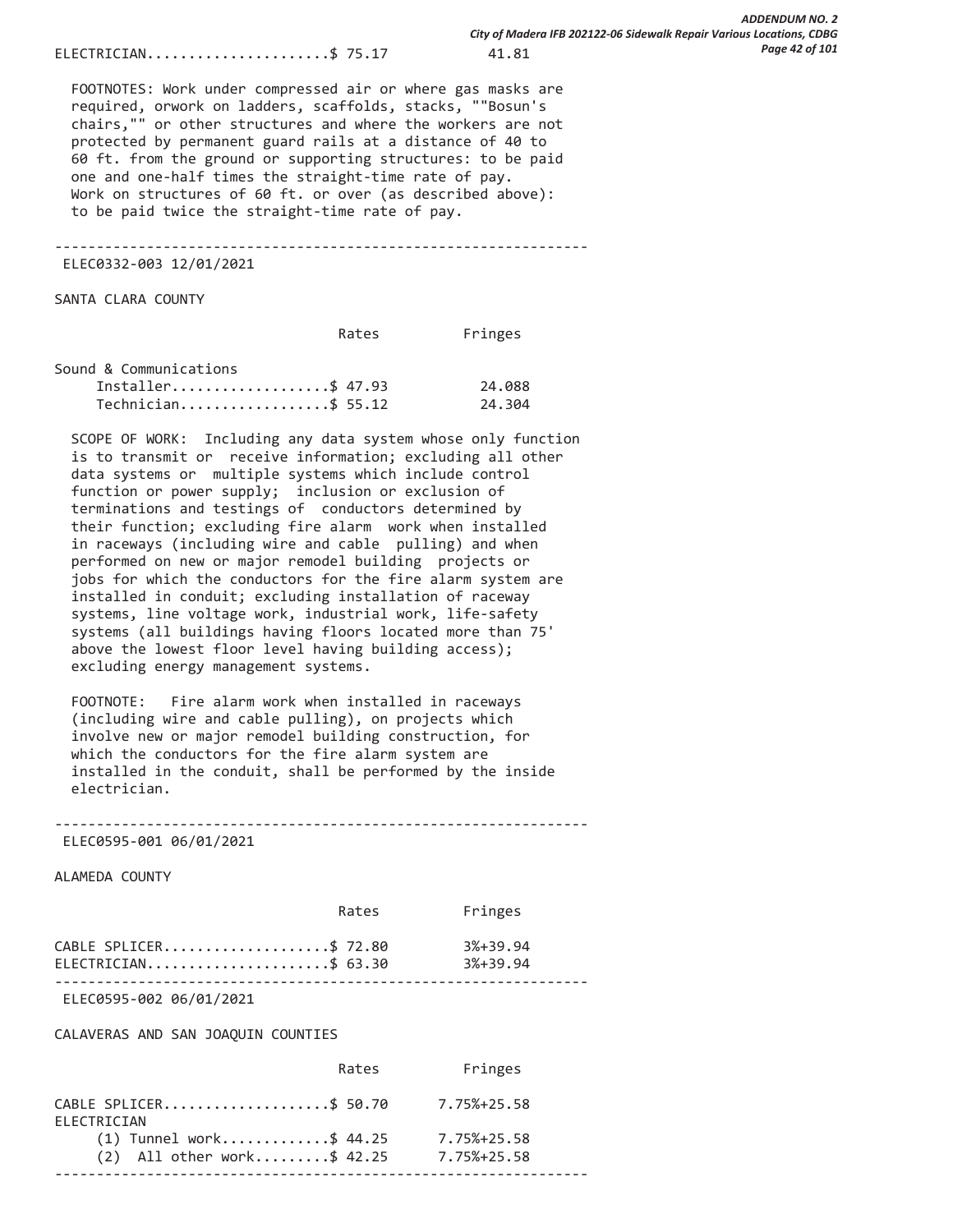ALAMEDA COUNTY

|                        | Rates | Fringes |
|------------------------|-------|---------|
| Sound & Communications |       |         |

| Sound & Communications |            |
|------------------------|------------|
| Installer\$ 47.93      | $3%+22.65$ |
| $Technician$ \$ 55.12  | $3%+22.65$ |

 SCOPE OF WORK: Including any data system whose only function is to transmit or receive information; excluding all other data systems or multiple systems which include control function or power supply; inclusion or exclusion of terminations and testings of conductors determined by their function; excluding fire alarm work when installed in raceways (including wire and cable pulling) and when performed on new or major remodel building projects or jobs for which the conductors for the fire alarm system are installed in conduit; excluding installation of raceway systems, line voltage work, industrial work, life-safety systems (all buildings having floors located more than 75' above the lowest floor level having building access); excluding energy management systems.

 FOOTNOTE: Fire alarm work when installed in raceways (including wire and cable pulling), on projects which involve new or major remodel building construction, for which the conductors for the fire alarm system are installed in the conduit, shall be performed by the inside electrician.

----------------------------------------------------------------

ELEC0595-008 12/01/2021

CALAVERAS AND SAN JOAQUIN COUNTIES

Rates Fringes

| Communications System |                    |            |
|-----------------------|--------------------|------------|
|                       | Installer\$ 38.24  | $3%+22.65$ |
|                       | Technician\$ 43.98 | $3%+22.65$ |

 SCOPE OF WORK: Including any data system whose only function is to transmit or receive information; excluding all other data systems or multiple systems which include control function or power supply; inclusion or exclusion of terminations and testings of conductors determined by their function; excluding fire alarm work when installed in raceways (including wire and cable pulling) and when performed on new or major remodel building projects or jobs for which the conductors for the fire alarm system are installed in conduit; excluding installation of raceway systems, line voltage work, industrial work, life-safety systems (all buildings having floors located more than 75' above the lowest floor level having building access); excluding energy management systems.

 FOOTNOTE: Fire alarm work when installed in raceways (including wire and cable pulling), on projects which involve new or major remodel building construction, for which the conductors for the fire alarm system are installed in the conduit, shall be performed by the inside electrician.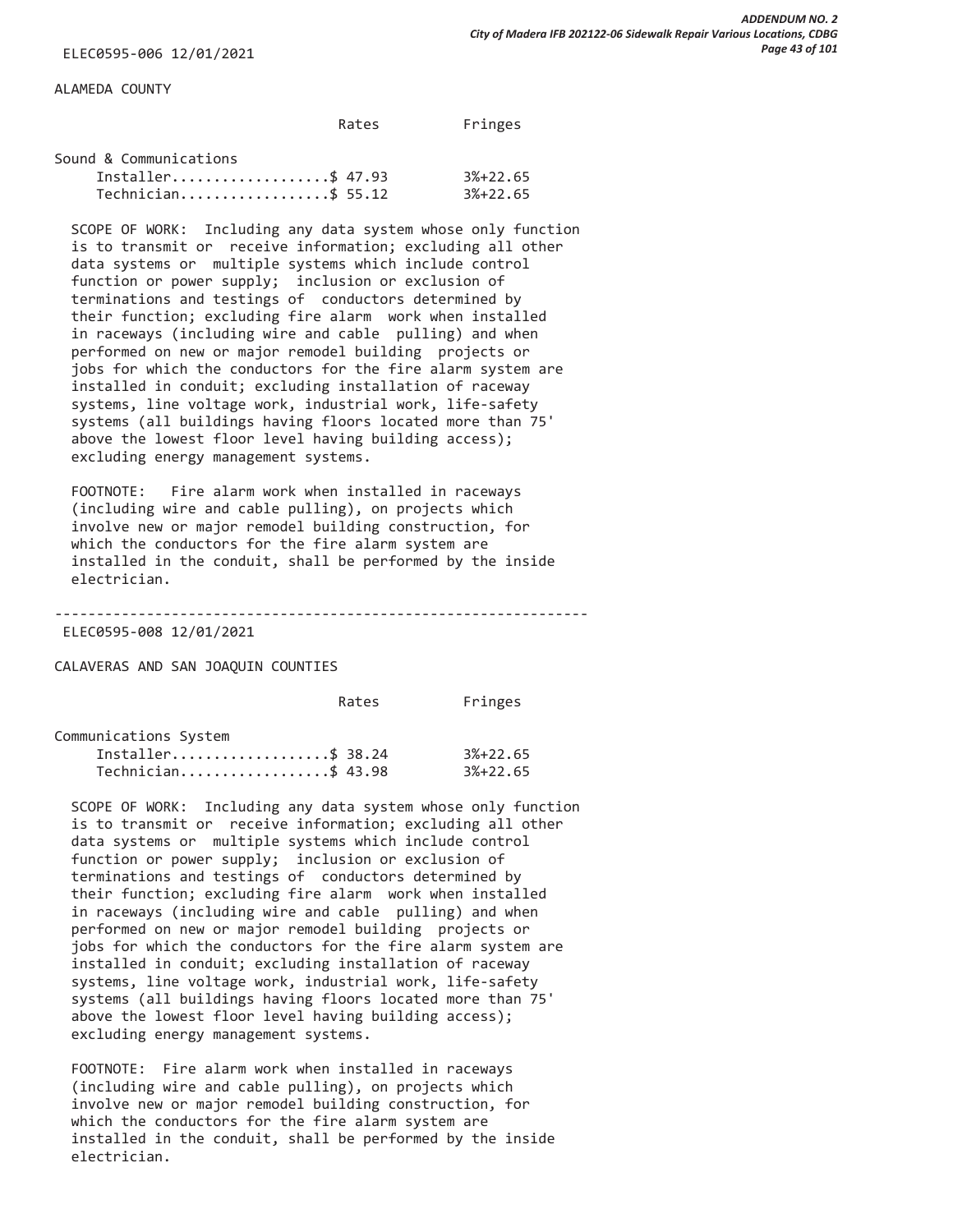ELEC0617-001 06/01/2021

SAN MATEO COUNTY

|                         | Rates | Fringes |  |
|-------------------------|-------|---------|--|
| $ELECTRICIAN$ \$ 70.00  |       | 41.74   |  |
| ELEC0617-003 12/01/2021 |       |         |  |

SAN MATEO COUNTY

| Rates | Fringes |
|-------|---------|
|       |         |

| Sound & Communications |       |
|------------------------|-------|
| Installer\$ 47.93      | 24.09 |
| Technician\$ 55.12     | 24.30 |

 SCOPE OF WORK: Including any data system whose only function is to transmit or receive information; excluding all other data systems or multiple systems which include control function or power supply; inclusion or exclusion of terminations and testings of conductors determined by their function; excluding fire alarm work when installed in raceways (including wire and cable pulling) and when performed on new or major remodel building projects or jobs for which the conductors for the fire alarm system are installed in conduit; excluding installation of raceway systems, line voltage work, industrial work, life-safety systems (all buildings having floors located more than 75' above the lowest floor level having building access); excluding energy management systems.

 FOOTNOTE: Fire alarm work when installed in raceways (including wire and cable pulling), on projects which involve new or major remodel building construction, for which the conductors for the fire alarm system are installed in the conduit, shall be performed by the inside electrician.

----------------------------------------------------------------

\* ELEC0684-001 12/01/2021

MARIPOSA, MERCED, STANISLAUS AND TUOLUMNE COUNTIES

|                                                | Rates | Fringes    |
|------------------------------------------------|-------|------------|
| ELECTRICIAN\$ 42.50                            |       | $3%+25.88$ |
| CABLE SPLICER = 110% of Journeyman Electrician |       |            |
| ELEC0684-004 12/01/2021                        |       |            |
|                                                |       |            |

MARIPOSA, MERCED, STANISLAUS AND TUOLUMNE COUNTIES

| Communications System |       |
|-----------------------|-------|
| Installer\$ 38.24     | 23.80 |
| Technician\$ 43.98    | 23.97 |

 SCOPE OF WORK: Including any data system whose only function is to transmit or receive information; excluding all other data systems or multiple systems which include control

Rates Fringes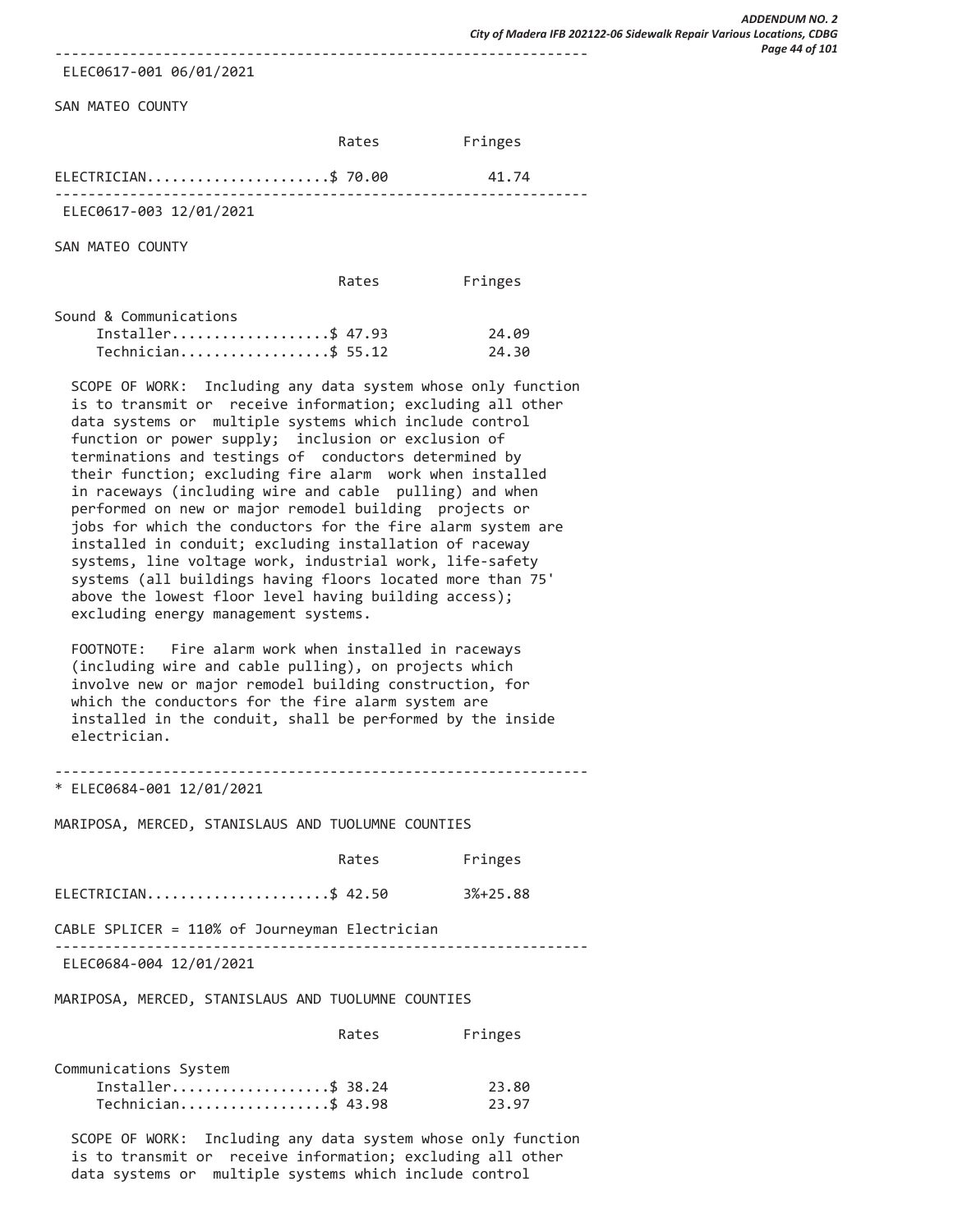function or power supply; inclusion or exclusion of terminations and testings of conductors determined by their function; excluding fire alarm work when installed in raceways (including wire and cable pulling) and when performed on new or major remodel building projects or jobs for which the conductors for the fire alarm system are installed in conduit; excluding installation of raceway systems, line voltage work, industrial work, life-safety systems (all buildings having floors located more than 75' above the lowest floor level having building access); excluding energy management systems.

 FOOTNOTE: Fire alarm work when installed in raceways (including wire and cable pulling), on projects which involve new or major remodel building construction, for which the conductors for the fire alarm system are installed in the conduit, shall be performed by the inside electrician.

## ---------------------------------------------------------------- ELEC1245-001 01/01/2022

Rates Fringes

| LINE CONSTRUCTION                  |       |
|------------------------------------|-------|
| (1) Lineman; Cable splicer\$ 60.19 | 22.07 |
| (2) Equipment specialist           |       |
| (operates crawler                  |       |
| tractors, commercial motor         |       |
| vehicles, backhoes,                |       |
| trenchers, cranes (50 tons         |       |
| and below), overhead &             |       |
| underground distribution           |       |
| line equipment)\$ 48.08            | 20.86 |
| $(3)$ Groundman\$ 36.76            | 20.46 |
| (4) Powderman\$ 51.87              | 18.79 |

 HOLIDAYS: New Year's Day, M.L. King Day, Memorial Day, Independence Day, Labor Day, Veterans Day, Thanksgiving Day and day after Thanksgiving, Christmas Day

----------------------------------------------------------------

ELEV0008-001 01/01/2022

|  | Rates | Fringes |
|--|-------|---------|
|--|-------|---------|

ELEVATOR MECHANIC.................\$ 74.54 36.885+a+b

FOOTNOTE:

 a. PAID VACATION: Employer contributes 8% of regular hourly rate as vacation pay credit for employees with more than 5 years of service, and 6% for 6 months to 5 years of service. b. PAID HOLIDAYS: New Year's Day, Memorial Day, Independence Day, Labor Day, Veterans' Day, Thanksgiving Day, Friday after Thanksgiving, and Christmas Day.

----------------------------------------------------------------

ENGI0003-001 06/28/2021

""AREA 1"" WAGE RATES ARE LISTED BELOW

""AREA 2"" RECEIVES AN ADDITIONAL \$2.00 PER HOUR ABOVE AREA 1 RATES.

SEE AREA DEFINITIONS BELOW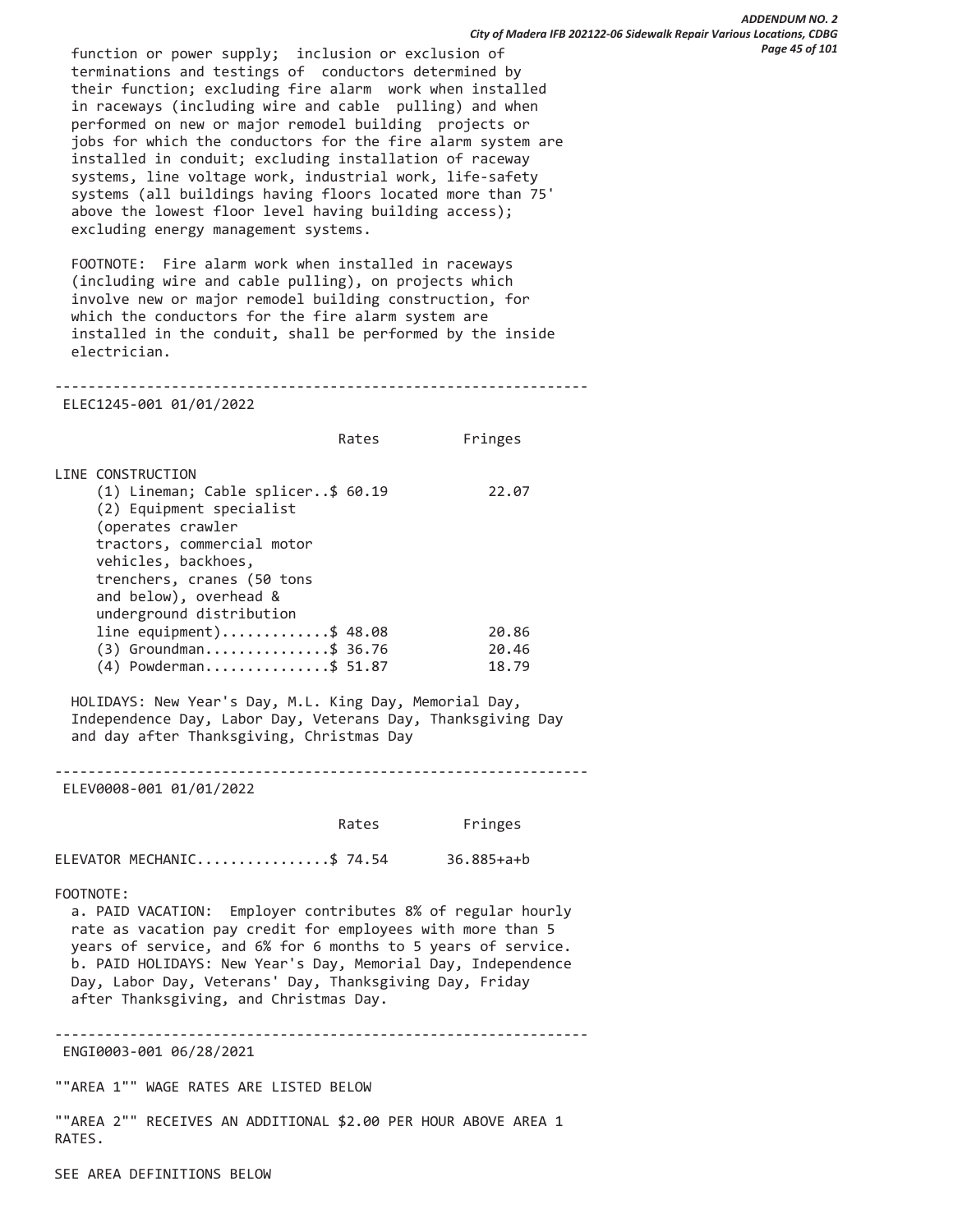Rates Fringes

OPERATOR: Power Equipment (AREA 1:) GROUP 1.......................\$ 53.92 31.54 GROUP 2........................\$ 52.39 31.54 GROUP 3.......................\$ 50.91 31.54 GROUP 4........................\$ 49.53 31.54 GROUP 5........................\$ 48.26 31.54 GROUP 6........................\$ 46.94 31.54<br>GROUP 7..........................\$ 45.80 31.54 GROUP 7......................\$ 45.80 GROUP 8........................\$ 44.66 31.54 GROUP 8-A.....................\$ 42.45 31.54 OPERATOR: Power Equipment (Cranes and Attachments - AREA 1:) GROUP 1 Cranes.....................\$ 52.30 31.15 0iler........................\$ 43.79 31.15 Truck crane oiler..........\$ 46.08 31.15 GROUP 2 Cranes.....................\$ 50.54 31.15 0iler..........................\$ 42.83 31.15 Truck crane oiler..........\$ 45.07 31.15 GROUP 3 Cranes.....................\$ 48.80 31.15 Hydraulic....................\$ 44.44 31.15 0iler.........................\$ 42.55 31.15 Truck crane oiler..........\$ 44.83 31.15 GROUP 4 Cranes.....................\$ 45.76 31.15 OPERATOR: Power Equipment (Piledriving - AREA 1:) GROUP 1 Lifting devices............\$ 52.64 31.15 0iler........................\$ 43.38 31.15 Truck Crane Oiler..........\$ 45.66 31.15 GROUP 2 Lifting devices............\$ 50.82 31.15 0iler.........................\$ 43.11 31.15 Truck Crane Oiler..........\$ 45.41 31.15 GROUP 3 Lifting devices............\$ 49.14 31.15 0iler.........................\$ 42.89 31.15 Truck Crane Oiler..........\$ 45.12 31.15 GROUP 4 Lifting devices............\$ 47.37 31.15 GROUP 5 Lifting devices............\$ 44.73 31.15 GROUP 6 Lifting devices............\$ 42.50 31.15 OPERATOR: Power Equipment (Steel Erection - AREA 1:) GROUP 1 Cranes.....................\$ 53.27 31.15 0iler.........................\$ 43.72 31.15 Truck Crane Oiler..........\$ 45.95 31.15 GROUP 2 Cranes.....................\$ 51.50 31.15 0iler.........................\$ 43.45 31.15 Truck Crane Oiler..........\$ 45.73 31.15

Cranes.....................\$ 50.02 31.15

GROUP 3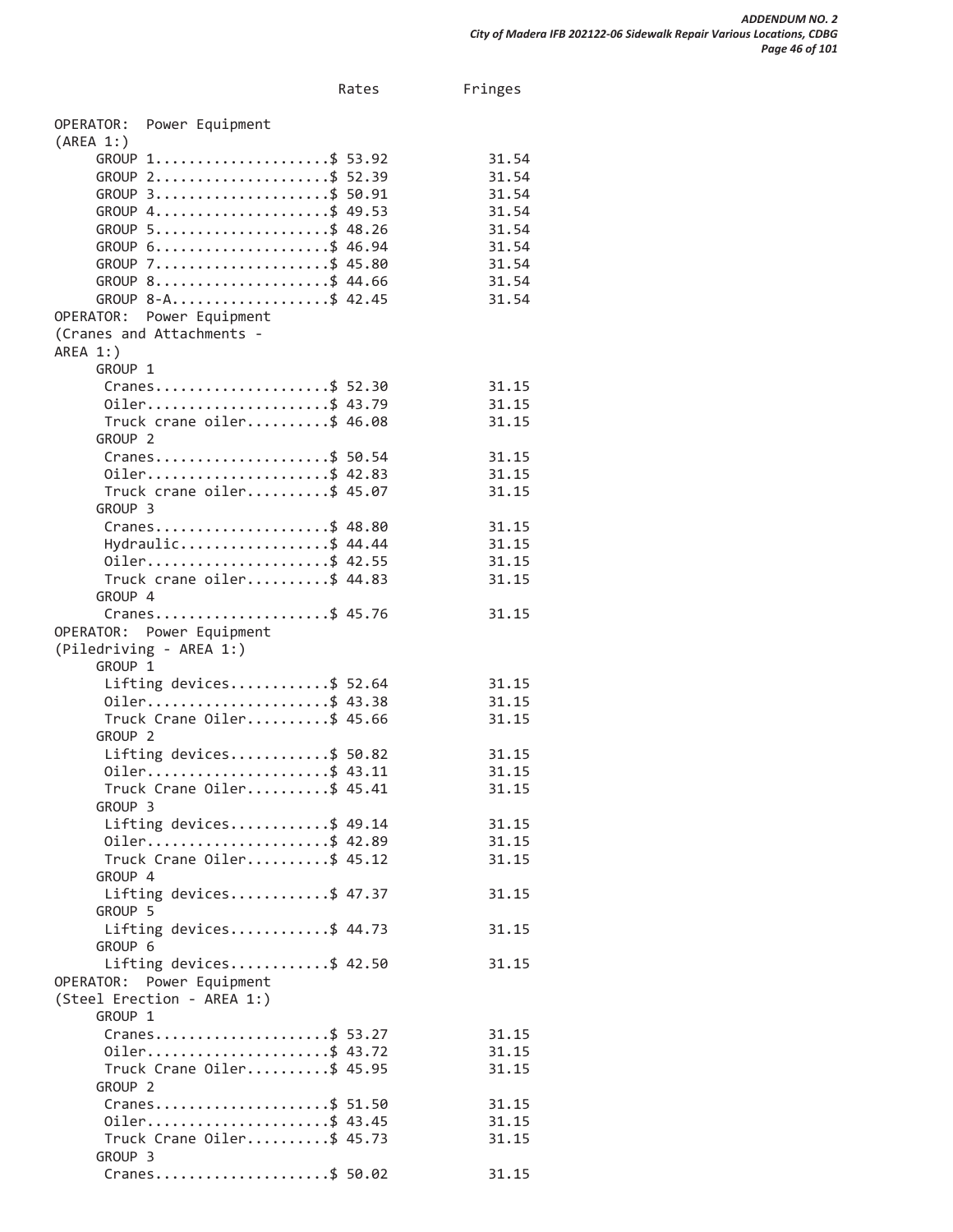Hydraulic....................\$ 45.07 31.15 0iler........................\$ 43.23 31.15 Truck Crane Oiler..........\$ 45.46 31.15 GROUP 4 Cranes.....................\$ 48.00 31.15 GROUP 5 Cranes.....................\$ 46.70 31.15 OPERATOR: Power Equipment (Tunnel and Underground Work - AREA 1:) SHAFTS, STOPES, RAISES: GROUP 1.......................\$ 47.52 31.15 GROUP 1-A....................\$ 49.99 31.15 GROUP 2.......................\$ 46.26 31.15 GROUP 3......................\$ 44.93 31.15 GROUP 4......................\$ 43.79 31.15 GROUP 5......................\$ 42.65 31.15 UNDERGROUND: GROUP 1.......................\$ 47.42 31.15 GROUP 1-A....................\$ 49.89 31.15 GROUP 2......................\$ 46.16 31.15 GROUP 3......................\$ 44.83 31.15 GROUP 4......................\$ 43.69 31.15 GROUP 5......................\$ 42.55 31.15

 FOOTNOTE: Work suspended by ropes or cables, or work on a Yo-Yo Cat: \$.60 per hour additional.

# POWER EQUIPMENT OPERATOR CLASSIFICATIONS

 GROUP 1: Operator of helicopter (when used in erection work); Hydraulic excavator, 7 cu. yds. and over; Power shovels, over 7 cu. yds.

 GROUP 2: Highline cableway; Hydraulic excavator, 3-1/2 cu. yds. up to 7 cu. yds.; Licensed construction work boat operator, on site; Power blade operator (finish); Power shovels, over 1 cu. yd. up to and including 7 cu. yds. m.r.c.

 GROUP 3: Asphalt milling machine; Cable backhoe; Combination backhoe and loader over 3/4 cu. yds.; Continuous flight tie back machine assistant to engineer or mechanic; Crane mounted continuous flight tie back machine, tonnage to apply; Crane mounted drill attachment, tonnage to apply; Dozer, slope brd; Gradall; Hydraulic excavator, up to 3 1/2 cu. yds.; Loader 4 cu. yds. and over; Long reach excavator; Multiple engine scraper (when used as push pull); Power shovels, up to and including 1 cu. yd.; Pre-stress wire wrapping machine; Side boom cat, 572 or larger; Track loader 4 cu. yds. and over; Wheel excavator (up to and including 750 cu. yds. per hour)

 GROUP 4: Asphalt plant engineer/box person; Chicago boom; Combination backhoe and loader up to and including 3/4 cu. yd.; Concrete batch plant (wet or dry); Dozer and/or push cat; Pull- type elevating loader; Gradesetter, grade checker (GPS, mechanical or otherwise); Grooving and grinding machine; Heading shield operator; Heavy-duty drilling equipment, Hughes, LDH, Watson 3000 or similar; Heavy-duty repairperson and/or welder; Lime spreader; Loader under 4 cu. yds.; Lubrication and service engineer (mobile and grease rack); Mechanical finishers or spreader machine (asphalt, Barber-Greene and similar); Miller

*ADDENDUM NO. 2 City of Madera IFB 202122-06 Sidewalk Repair Various Locations, CDBG Page 47 of 101*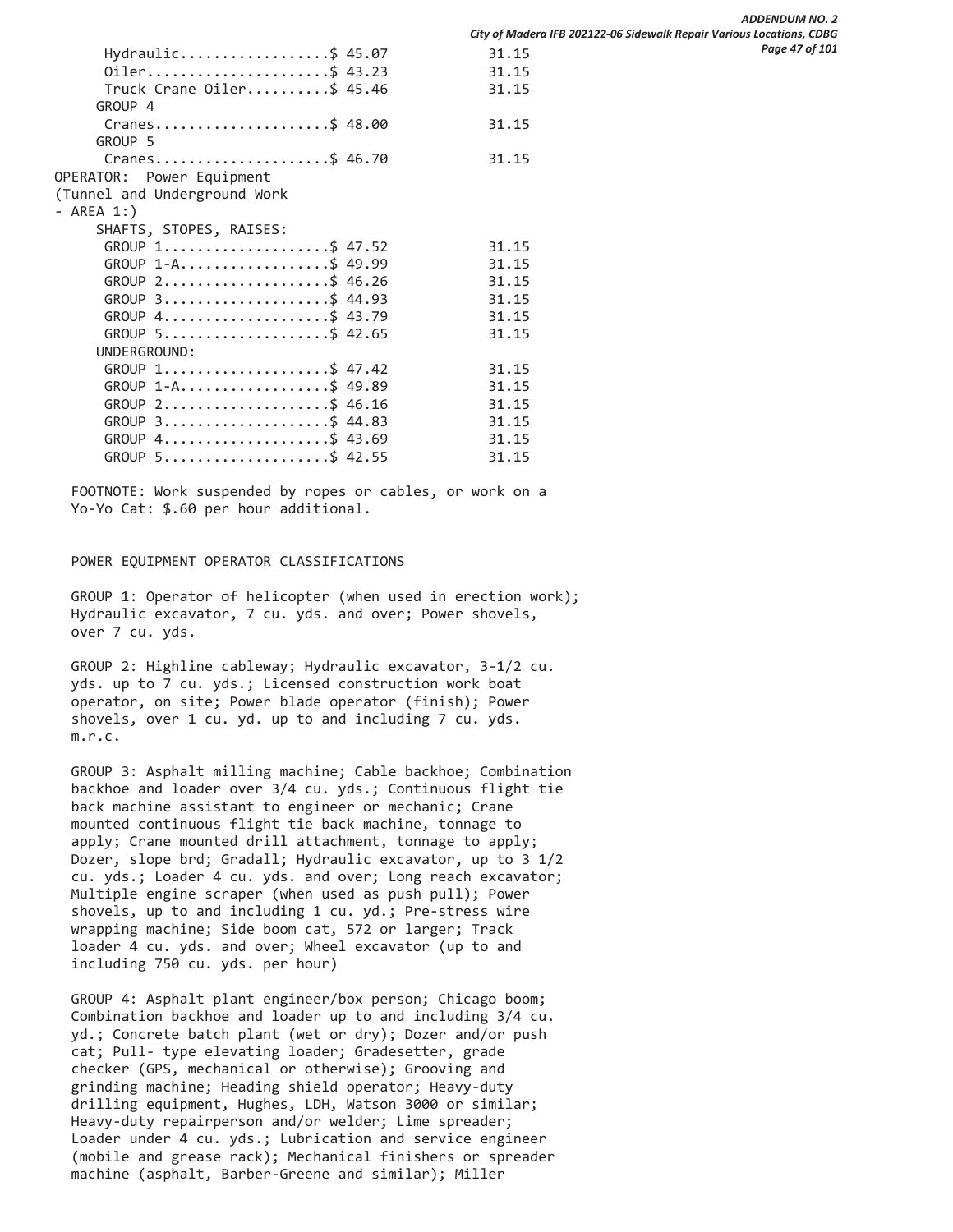Formless M-9000 slope paver or similar; Portable crushing and screening plants; Power blade support; Roller operator, asphalt; Rubber-tired scraper, self-loading (paddle-wheels, etc.); Rubber- tired earthmoving equipment (scrapers); Slip form paver (concrete); Small tractor with drag; Soil stabilizer (P & H or equal); Spider plow and spider puller; Tubex pile rig; Unlicensed constuction work boat operator, on site; Timber skidder; Track loader up to 4 yds.; Tractor-drawn scraper; Tractor, compressor drill combination; Welder; Woods-Mixer (and other similar Pugmill equipment)

 GROUP 5: Cast-in-place pipe laying machine; Combination slusher and motor operator; Concrete conveyor or concrete pump, truck or equipment mounted; Concrete conveyor, building site; Concrete pump or pumpcrete gun; Drilling equipment, Watson 2000, Texoma 700 or similar; Drilling and boring machinery, horizontal (not to apply to waterliners, wagon drills or jackhammers); Concrete mixer/all; Person and/or material hoist; Mechanical finishers (concrete) (Clary, Johnson, Bidwell Bridge Deck or similar types); Mechanical burm, curb and/or curb and gutter machine, concrete or asphalt); Mine or shaft hoist; Portable crusher; Power jumbo operator (setting slip-forms, etc., in tunnels); Screed (automatic or manual); Self-propelled compactor with dozer; Tractor with boom D6 or smaller; Trenching machine, maximum digging capacity over 5 ft. depth; Vermeer T-600B rock cutter or similar

 GROUP 6: Armor-Coater (or similar); Ballast jack tamper; Boom- type backfilling machine; Assistant plant engineer; Bridge and/or gantry crane; Chemical grouting machine, truck-mounted; Chip spreading machine operator; Concrete saw (self-propelled unit on streets, highways, airports and canals); Deck engineer; Drilling equipment Texoma 600, Hughes 200 Series or similar up to and including 30 ft. m.r.c.; Drill doctor; Helicopter radio operator; Hydro-hammer or similar; Line master; Skidsteer loader, Bobcat larger than 743 series or similar (with attachments); Locomotive; Lull hi-lift or similar; Oiler, truck mounted equipment; Pavement breaker, truck-mounted, with compressor combination; Paving fabric installation and/or laying machine; Pipe bending machine (pipelines only); Pipe wrapping machine (tractor propelled and supported); Screed (except asphaltic concrete paving); Self- propelled pipeline wrapping machine; Tractor; Self-loading chipper; Concrete barrier moving machine

 GROUP 7: Ballast regulator; Boom truck or dual-purpose A-frame truck, non-rotating - under 15 tons; Cary lift or similar; Combination slurry mixer and/or cleaner; Drilling equipment, 20 ft. and under m.r.c.; Firetender (hot plant); Grouting machine operator; Highline cableway signalperson; Stationary belt loader (Kolman or similar); Lift slab machine (Vagtborg and similar types); Maginnes internal full slab vibrator; Material hoist (1 drum); Mechanical trench shield; Pavement breaker with or without compressor combination); Pipe cleaning machine (tractor propelled and supported); Post driver; Roller (except asphalt); Chip Seal; Self-propelled automatically applied concrete curing mahcine (on streets, highways, airports and canals); Self-propelled compactor (without dozer); Signalperson; Slip-form pumps (lifting device for concrete forms); Tie spacer; Tower mobile; Trenching machine, maximum digging capacity up to and including 5 ft. depth; Truck- type loader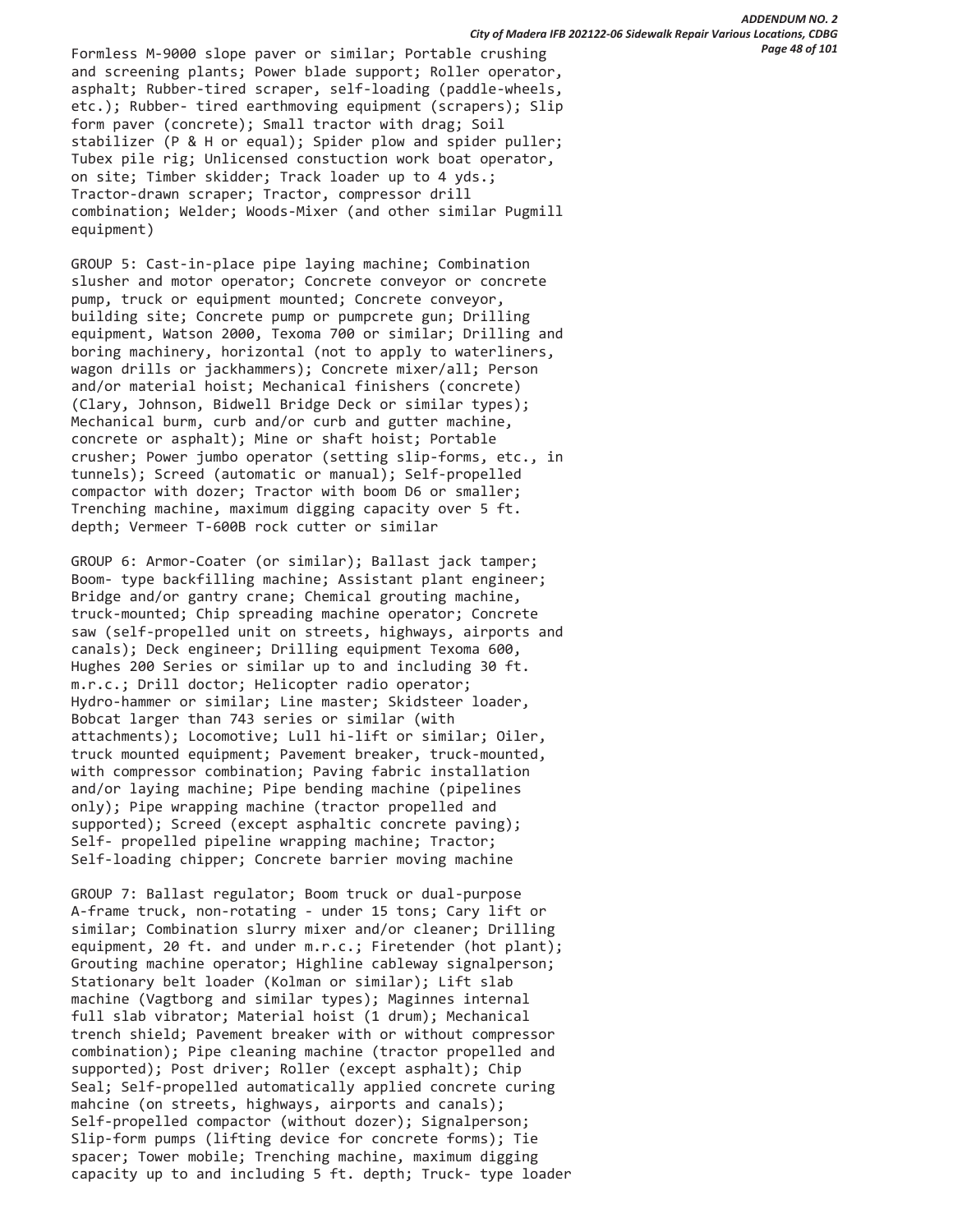GROUP 8: Bit sharpener; Boiler tender; Box operator; Brakeperson; Combination mixer and compressor (shotcrete/gunite); Compressor operator; Deckhand; Fire tender; Forklift (under 20 ft.); Generator; Gunite/shotcrete equipment operator; Hydraulic monitor; Ken seal machine (or similar); Mixermobile; Oiler; Pump operator; Refrigeration plant; Reservoir-debris tug (self propelled floating); Ross Carrier (construction site); Rotomist operator; Self-propelled tape machine; Shuttlecar; Self-propelled power sweeper operator (includes vacuum sweeper); Slusher operator; Surface heater; Switchperson; Tar pot firetender; Tugger hoist, single drum; Vacuum cooling plant; Welding machine (powered other than by electricity)

 GROUP 8-A: Elevator operator; Skidsteer loader-Bobcat 743 series or smaller, and similar (without attachments); Mini excavator under 25 H.P. (backhoe-trencher); Tub grinder wood chipper

----------------------------------------------------------

## ALL CRANES AND ATTACHMENTS

 GROUP 1: Clamshell and dragline over 7 cu. yds.; Crane, over 100 tons; Derrick, over 100 tons; Derrick barge pedestal-mounted, over 100 tons; Self-propelled boom-type lifting device, over 100 tons

 GROUP 2: Clamshell and dragline over 1 cu. yd. up to and including 7 cu. yds.; Crane, over 45 tons up to and including 100 tons; Derrick barge, 100 tons and under; Self-propelled boom-type lifting device, over 45 tons; Tower crane

 GROUP 3: Clamshell and dragline up to and including 1 cu. yd.; Cranes 45 tons and under; Self-propelled boom-type lifting device 45 tons and under;

 GROUP 4: Boom Truck or dual purpose A-frame truck, non-rotating over 15 tons; Truck-mounted rotating telescopic boom type lifting device, Manitex or similar (boom truck) over 15 tons; Truck-mounted rotating telescopic boom type lifting device, Manitex or similar (boom truck) - under 15 tons;

-----------------------------------------------------------

### PILEDRIVERS

 GROUP 1: Derrick barge pedestal mounted over 100 tons; Clamshell over 7 cu. yds.; Self-propelled boom-type lifting device over 100 tons; Truck crane or crawler, land or barge mounted over 100 tons

 GROUP 2: Derrick barge pedestal mounted 45 tons to and including 100 tons; Clamshell up to and including 7 cu. yds.; Self-propelled boom-type lifting device over 45 tons; Truck crane or crawler, land or barge mounted, over 45 tons up to and including 100 tons; Fundex F-12 hydraulic pile rig

 GROUP 3: Derrick barge pedestal mounted under 45 tons; Self propelled boom-type lifting device 45 tons and under; Skid/scow piledriver, any tonnage; Truck crane or crawler,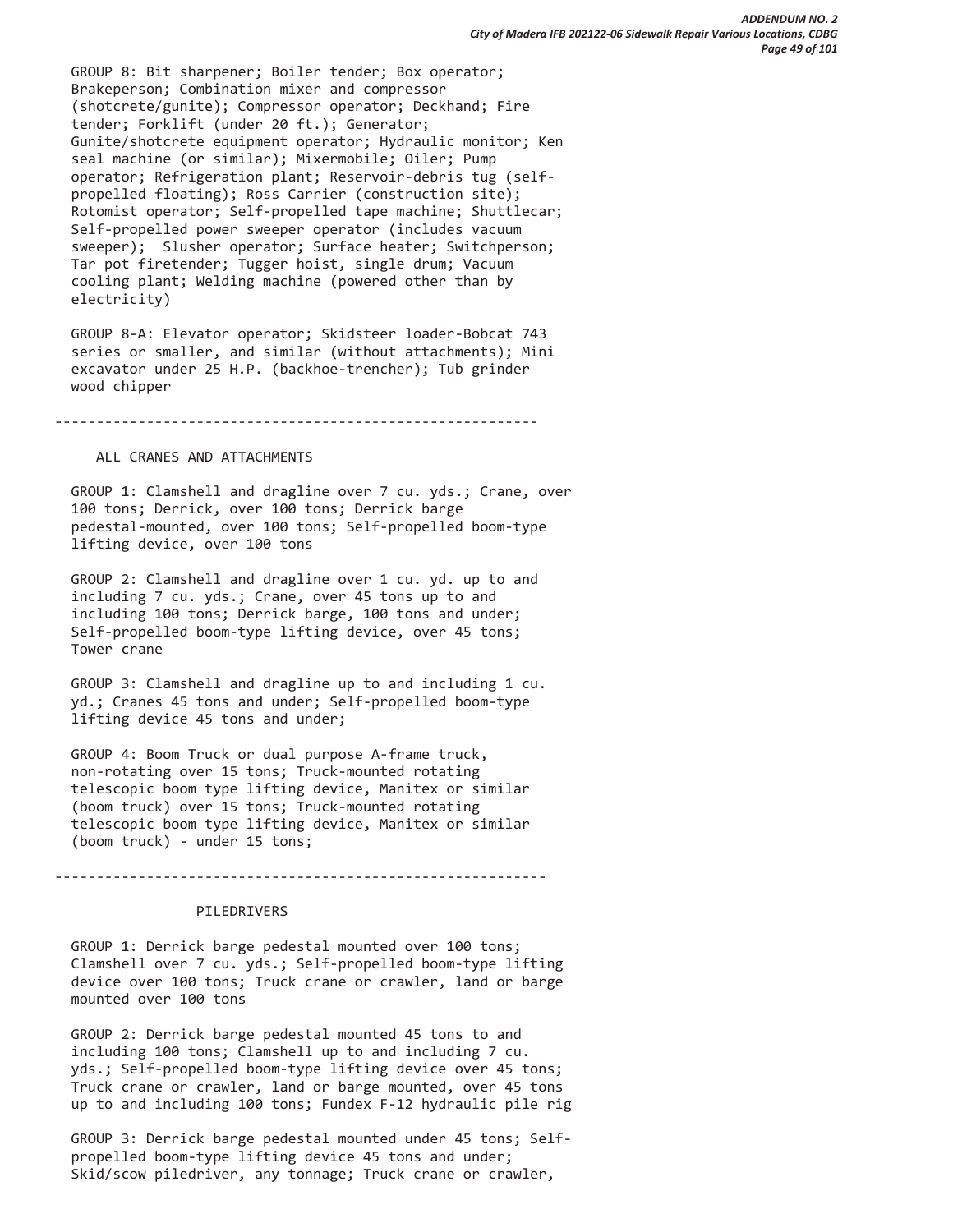land or barge mounted 45 tons and under

 GROUP 4: Assistant operator in lieu of assistant to engineer; Forklift, 10 tons and over; Heavy-duty repairperson/welder

GROUP 5: Deck engineer

GROUP 6: Deckhand; Fire tender

-------------------------------------------------------------

STEEL ERECTORS

 GROUP 1: Crane over 100 tons; Derrick over 100 tons; Self propelled boom-type lifting device over 100 tons

 GROUP 2: Crane over 45 tons to 100 tons; Derrick under 100 tons; Self-propelled boom-type lifting device over 45 tons to 100 tons; Tower crane

 GROUP 3: Crane, 45 tons and under; Self-propelled boom-type lifting device, 45 tons and under

 GROUP 4: Chicago boom; Forklift, 10 tons and over; Heavy-duty repair person/welder

GROUP 5: Boom cat

--------------------------------------------------------------

 $- - -$ 

TUNNEL AND UNDERGROUND WORK

GROUP 1-A: Tunnel bore machine operator, 20' diameter or more

 GROUP 1: Heading shield operator; Heavy-duty repairperson; Mucking machine (rubber tired, rail or track type); Raised bore operator (tunnels); Tunnel mole bore operator

 GROUP 2: Combination slusher and motor operator; Concrete pump or pumpcrete gun; Power jumbo operator

GROUP 3: Drill doctor; Mine or shaft hoist

 GROUP 4: Combination slurry mixer cleaner; Grouting Machine operator; Motorman

 GROUP 5: Bit Sharpener; Brakeman; Combination mixer and compressor (gunite); Compressor operator; Oiler; Pump operator; Slusher operator -----------------------------------------------------------

AREA DESCRIPTIONS:

 POWER EQUIPMENT OPERATORS, CRANES AND ATTACHMENTS,TUNNEL AND UNDERGROUND [These areas do not apply to Piledrivers and Steel Erectors]

 AREA 1: ALAMEDA, CALAVERAS, CONTRA COSTA, FRESNO, KINGS, MADERA, MARIPOSA, MERCED, MONTEREY, SAN BENITO, SAN FRANCISCO, SAN JOAQUIN, SAN MATEO, SANTA CLARA, SANTA CRUZ, STANISLAUS, TUOLUMNE AREA 2 -NOTED BELOW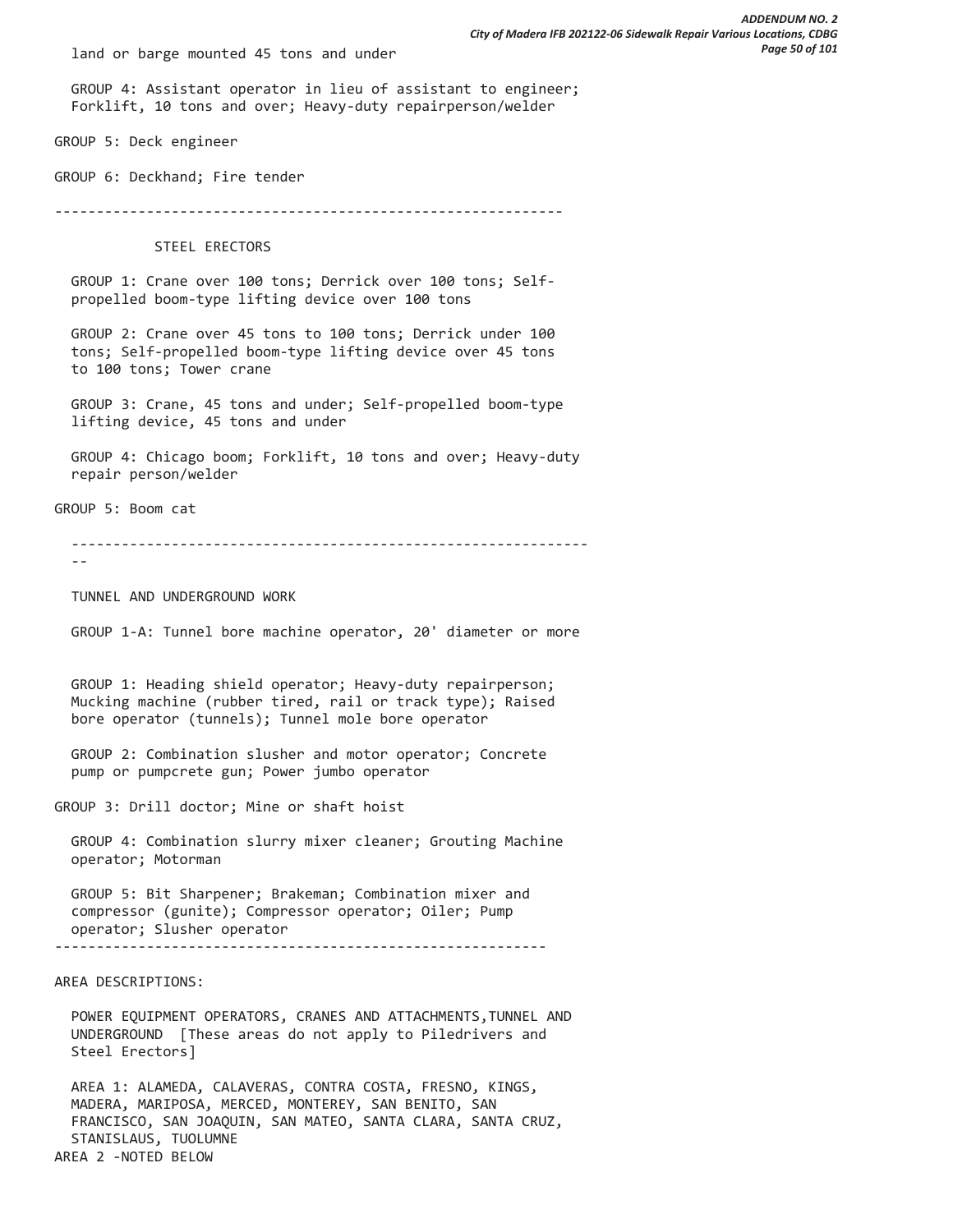CALAVERAS COUNTY: Area 1: Remainder Area 2: Eastern Part FRESNO COUNTY: Area 1: Remainder Area 2: Eastern Part MADERA COUNTY: Area 1: Remainder Area 2: Eastern Part MARIPOSA COUNTY: Area 1: Remainder Area 2: Eastern Part MONTEREY COUNTY: Area 1: Remainder Area 2: Southwestern part TUOLUMNE COUNTY: Area 1: Remainder Area 2: Eastern Part ---------------------------------------------------------------- ENGI0003-008 07/20/2020 Rates Fringes Dredging: (DREDGING: CLAMSHELL & DIPPER DREDGING; HYDRAULIC SUCTION DREDGING:) AREA 1: (1) Leverman...............\$ 49.88 34.35 (2) Dredge Dozer; Heavy duty repairman.............\$ 44.92 34.35 (3) Booster Pump Operator; Deck Engineer; Deck mate; Dredge Tender; Winch Operator......................\$ 43.80 34.35 (4) Bargeman; Deckhand; Fireman; Leveehand; Oiler..\$ 40.50 34.35 AREA 2: (1) Leverman...............\$ 51.88 34.35 (2) Dredge Dozer; Heavy duty repairman.............\$ 46.92 34.35 (3) Booster Pump Operator; Deck Engineer; Deck mate; Dredge Tender; Winch 0perator......................\$ 45.80 34.35 (4) Bargeman; Deckhand; Fireman; Leveehand; Oiler..\$ 42.50 34.35

# AREA DESCRIPTIONS

 AREA 1: ALAMEDA,BUTTE, CONTRA COSTA, KINGS, MARIN, MERCED, NAPA, SACRAMENTO, SAN BENITO, SAN FRANCISCO, SAN JOAQUIN, SAN MATEO, SANTA CLARA, SANTA CRUZ, SOLANO, STANISLAUS, SUTTER, YOLO, AND YUBA COUNTIES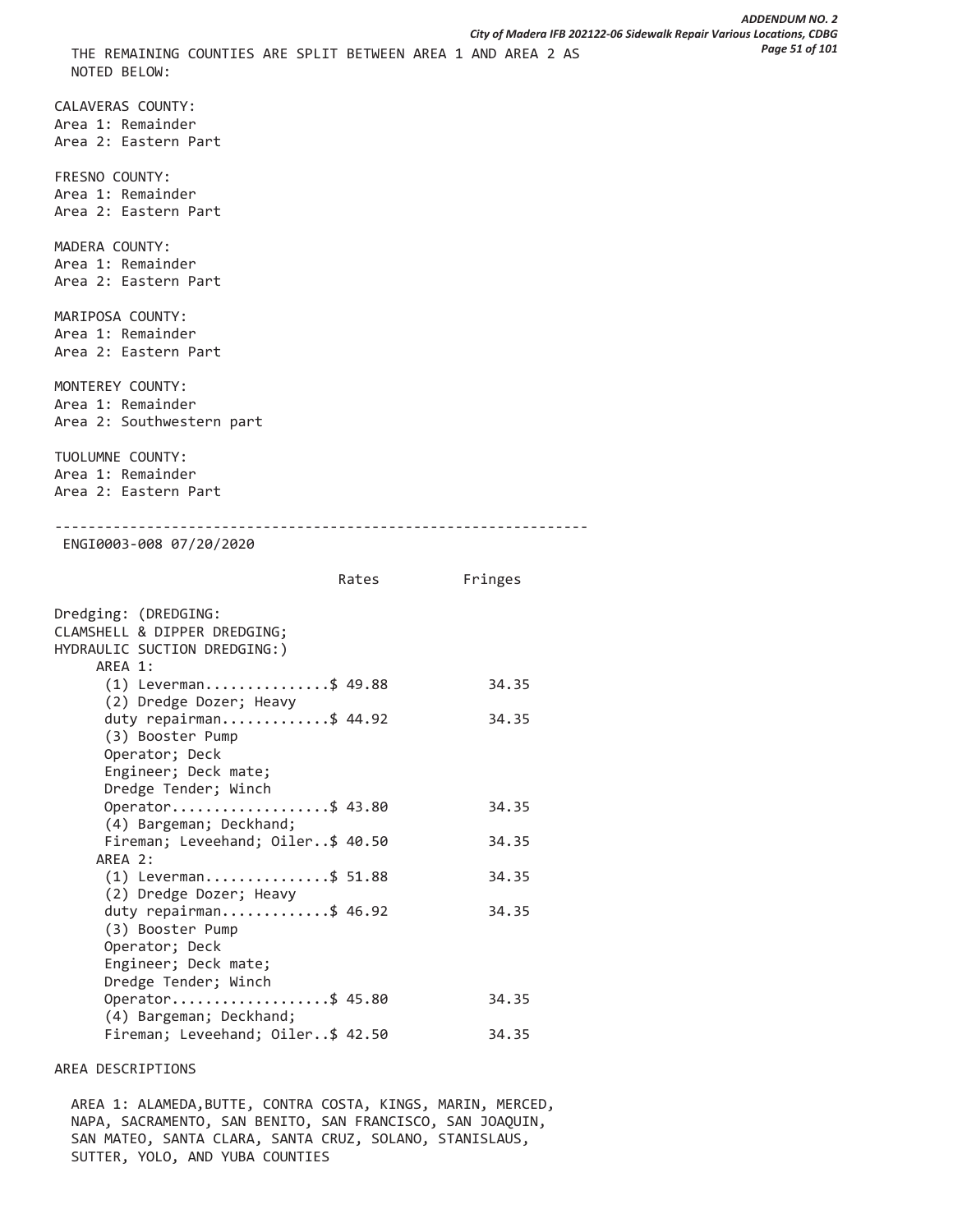THE REMAINGING COUNTIES ARE SPLIT BETWEEN AREA 1 AND AREA 2 AS NOTED BELOW: ALPINE COUNTY: Area 1: Northernmost part Area 2: Remainder CALAVERAS COUNTY: Area 1: Remainder Area 2: Eastern part COLUSA COUNTY: Area 1: Eastern part Area 2: Remainder ELDORADO COUNTY: Area 1: North Central part Area 2: Remainder FRESNO COUNTY: Area 1: Remainder Area 2: Eastern part GLENN COUNTY: Area 1: Eastern part Area 2: Remainder LASSEN COUNTY: Area 1: Western part along the Southern portion of border with Shasta County Area 2: Remainder MADERA COUNTY: Area 1: Except Eastern part Area 2: Eastern part MARIPOSA COUNTY Area 1: Except Eastern part Area 2: Eastern part MONTERREY COUNTY Area 1: Except Southwestern part Area 2: Southwestern part NEVADA COUNTY: Area 1: All but the Northern portion along the border of Sierra County Area 2: Remainder PLACER COUNTY: Area 1: Al but the Central portion Area 2: Remainder PLUMAS COUNTY: Area 1: Western portion Area 2: Remainder SHASTA COUNTY: Area 1: All but the Northeastern corner Area 2: Remainder SIERRA COUNTY: Area 1: Western part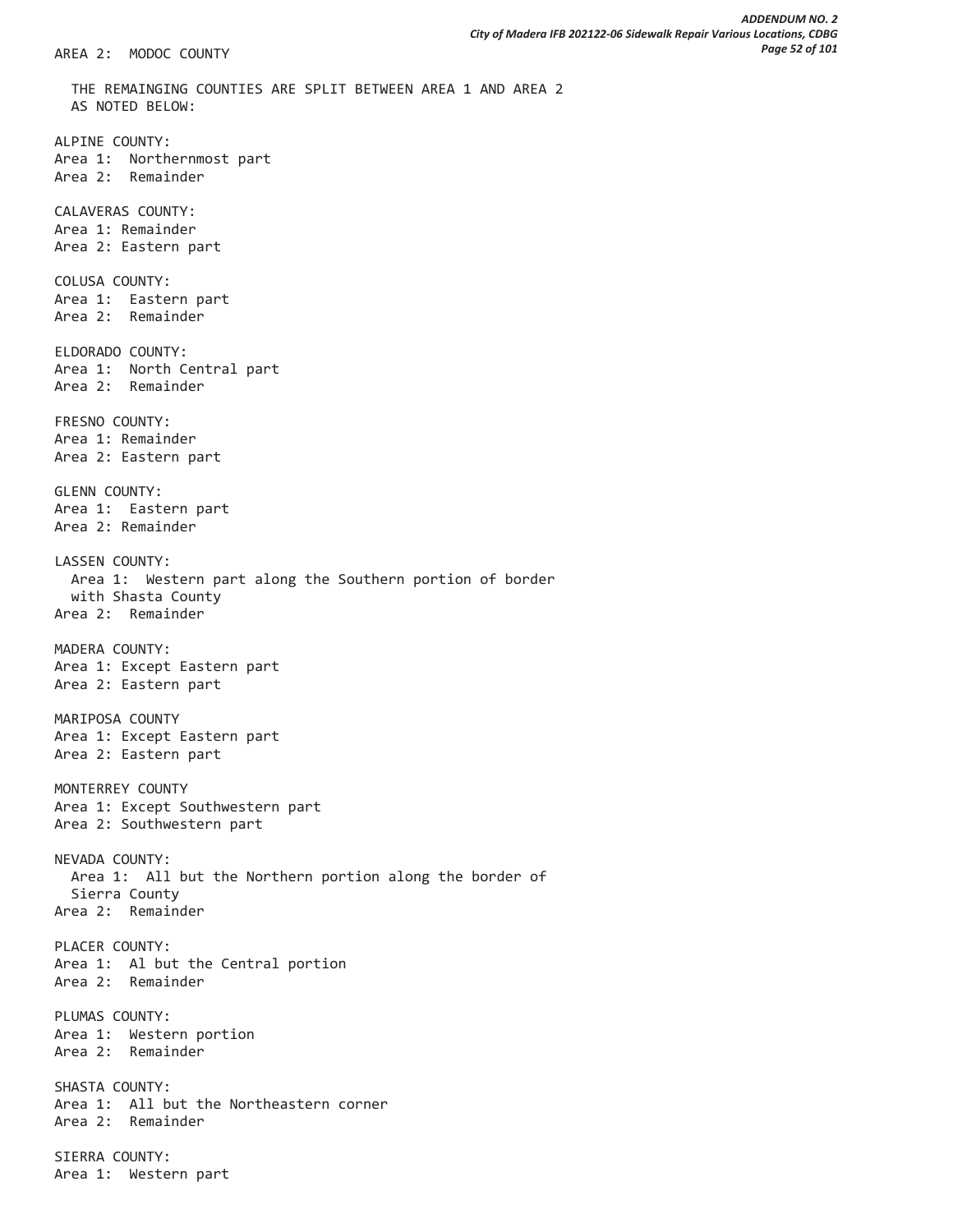SISKIYOU COUNTY: Area 1: Central part Area 2: Remainder SONOMA COUNTY: Area 1: All but the Northwestern corner Area 2: Remainder TEHAMA COUNTY: Area 1: All but the Western border with Mendocino & Trinity Counties Area 2: Remainder TRINITY COUNTY: Area 1: East Central part and the Northeastern border with Shasta County Area 2: Remainder TUOLUMNE COUNTY: Area 1: Except Eastern part Area 2: Eastern part ---------------------------------------------------------------- ENGI0003-019 06/29/2020 SEE AREA DESCRIPTIONS BELOW Rates Fringes OPERATOR: Power Equipment (LANDSCAPE WORK ONLY) GROUP 1 AREA 1.........................\$ 39.95 30.28 AREA 2.........................\$ 41.95 30.28 GROUP 2 AREA 1.........................\$ 36.35 30.28 AREA 2.........................\$ 38.35 30.28 GROUP 3 AREA 1........................\$ 31.74 30.28 AREA 2.........................\$ 33.74 30.28 GROUP DESCRIPTIONS:

 GROUP 1: Landscape Finish Grade Operator: All finish grade work regardless of equipment used, and all equipment with a rating more than 65 HP.

 GROUP 2: Landscape Operator up to 65 HP: All equipment with a manufacturer's rating of 65 HP or less except equipment covered by Group 1 or Group 3. The following equipment shall be included except when used for finish work as long as manufacturer's rating is 65 HP or less: A-Frame and Winch Truck, Backhoe, Forklift, Hydragraphic Seeder Machine, Roller, Rubber-Tired and Track Earthmoving Equipment, Skiploader, Straw Blowers, and Trencher 31 HP up to 65 HP.

 GROUP 3: Landscae Utility Operator: Small Rubber-Tired Tractor, Trencher Under 31 HP.

### AREA DESCRIPTIONS:

Area 2: Remainder

AREA 1: ALAMEDA, BUTTE, CONTRA COSTA, KINGS, MARIN, MERCED,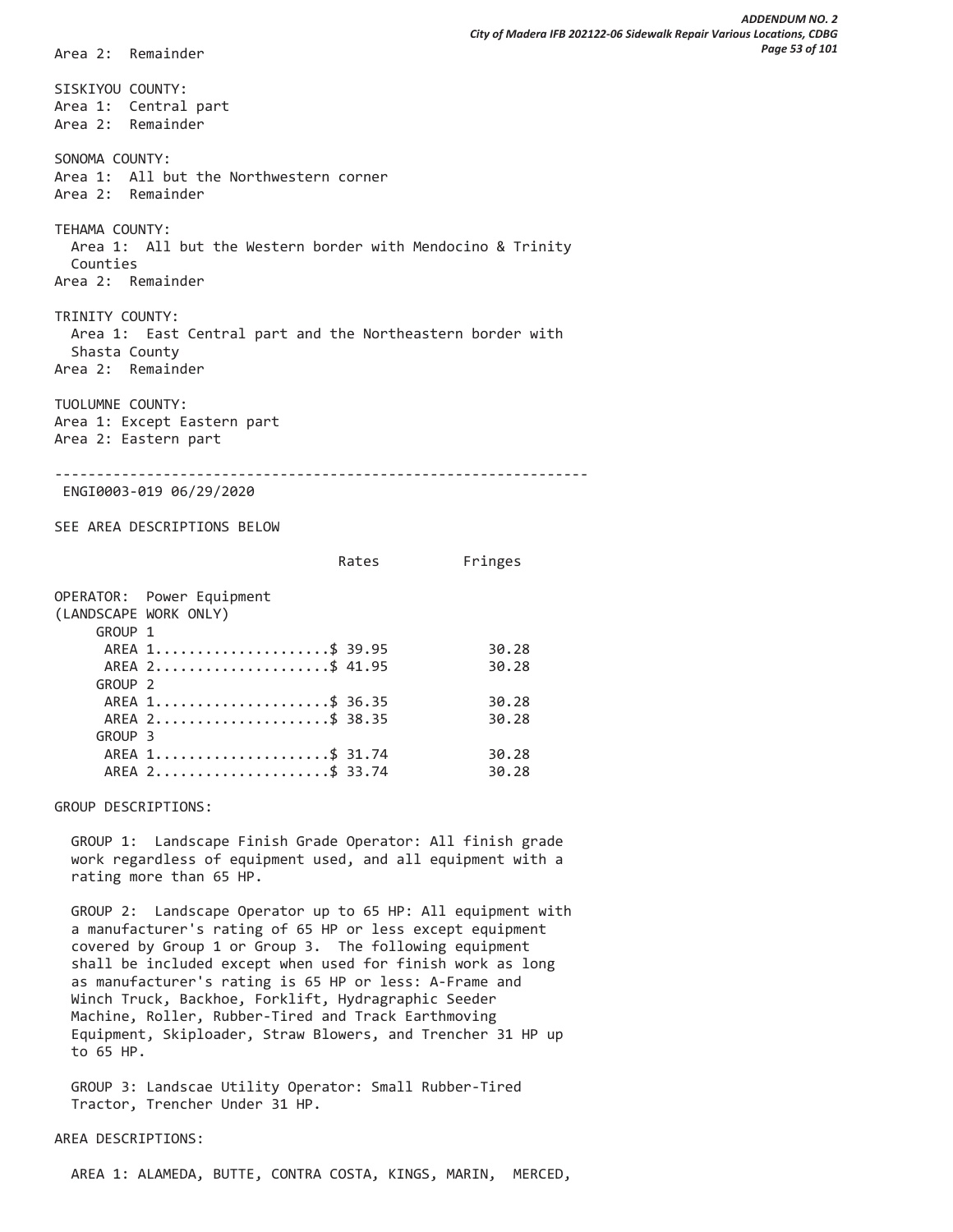SUTTER, YOLO, AND YUBA COUNTIES AREA 2 - MODOC COUNTY THE REMAINING COUNTIES ARE SPLIT BETWEEN AREA 1 AND AREA 2 AS NOTED BELOW: ALPINE COUNTY: Area 1: Northernmost part Area 2: Remainder CALAVERAS COUNTY: Area 1: Except Eastern part Area 2: Eastern part COLUSA COUNTY: Area 1: Eastern part Area 2: Remainder DEL NORTE COUNTY: Area 1: Extreme Southwestern corner Area 2: Remainder ELDORADO COUNTY: Area 1: North Central part Area 2: Remainder FRESNO COUNTY Area 1: Except Eastern part Area 2: Eastern part GLENN COUNTY: Area 1: Eastern part Area 2: Remainder HUMBOLDT COUNTY: Area 1: Except Eastern and Southwestern parts Area 2: Remainder LAKE COUNTY: Area 1: Southern part Area 2: Remainder LASSEN COUNTY: Area 1: Western part along the Southern portion of border with Shasta County Area 2: Remainder MADERA COUNTY Area 1: Remainder Area 2: Eastern part MARIPOSA COUNTY Area 1: Remainder Area 2: Eastern part MENDOCINO COUNTY: Area 1: Central and Southeastern parts Area 2: Remainder MONTEREY COUNTY Area 1: Remainder

Area 2: Southwestern part

SAN MATEO, SANTA CLARA, SANTA CRUZ, SOLANO, STANISLAUS,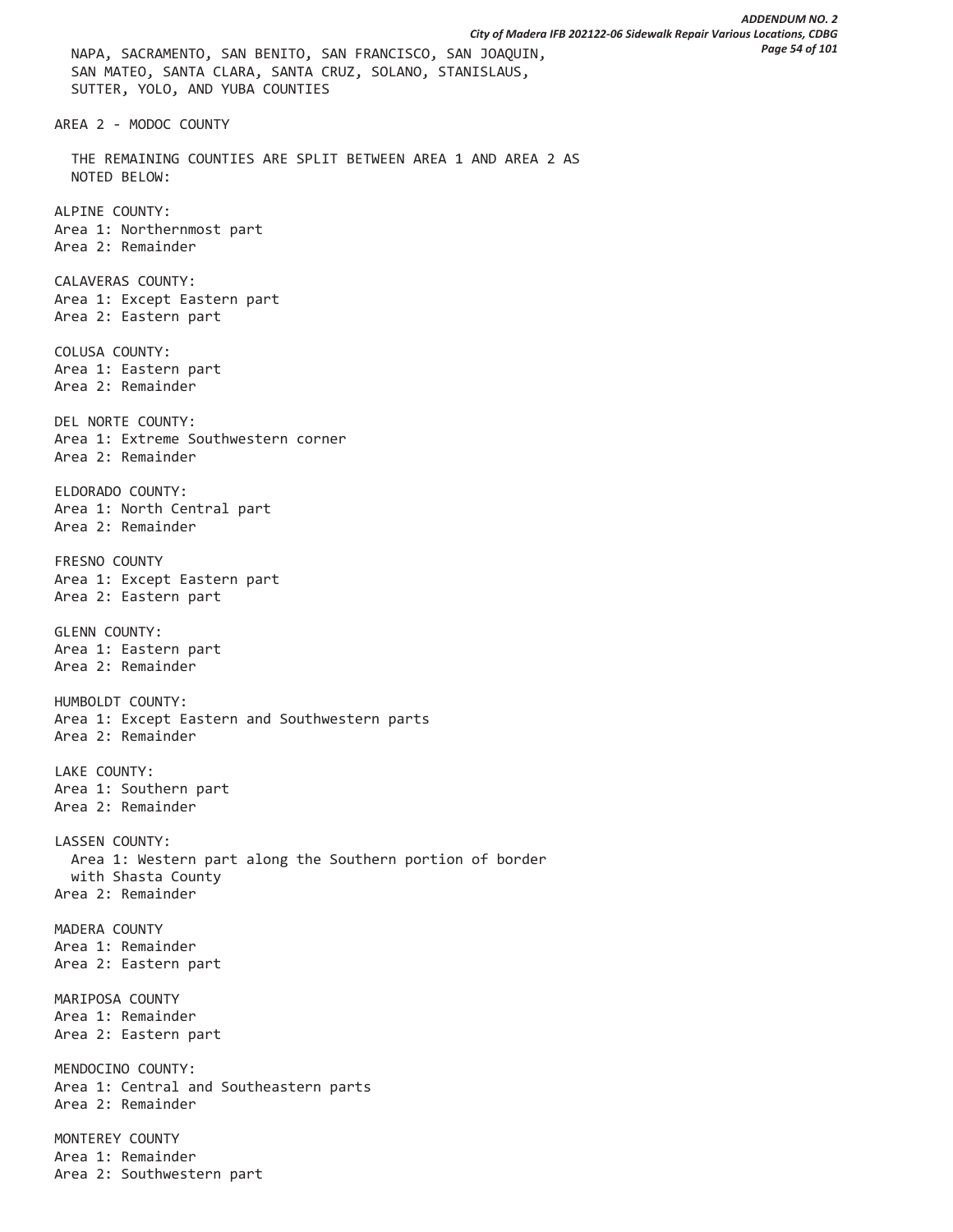NEVADA COUNTY: Area 1: All but the Northern portion along the border of Sierra County Area 2: Remainder PLACER COUNTY: Area 1: All but the Central portion Area 2: Remainder PLUMAS COUNTY: Area 1: Western portion Area 2: Remainder SHASTA COUNTY: Area 1: All but the Northeastern corner Area 2: Remainder SIERRA COUNTY: Area 1: Western part Area 2: Remainder SISKIYOU COUNTY: Area 1: Central part Area 2: Remainder SONOMA COUNTY: Area 1: All but the Northwestern corner Area 2: Reaminder TEHAMA COUNTY: Area 1: All but the Western border with mendocino & Trinity Counties Area 2: Remainder TRINITY COUNTY: Area 1: East Central part and the Northeaster border with Shasta County Area 2: Remainder TULARE COUNTY; Area 1: Remainder Area 2: Eastern part TUOLUMNE COUNTY: Area 1: Remainder Area 2: Eastern Part ---------------------------------------------------------------- IRON0377-001 07/01/2021 ALAMEDA, CONTRA COSTA, SAN MATEO, SANTA CLARA & SAN FRANCISCO COUNTIES Rates Fringes Ironworkers: Fence Erector................\$ 38.08 24.91 Ornamental, Reinforcing and Structural..............\$ 45.73 33.55

PREMIUM PAY:

\$6.00 additional per hour at the following locations: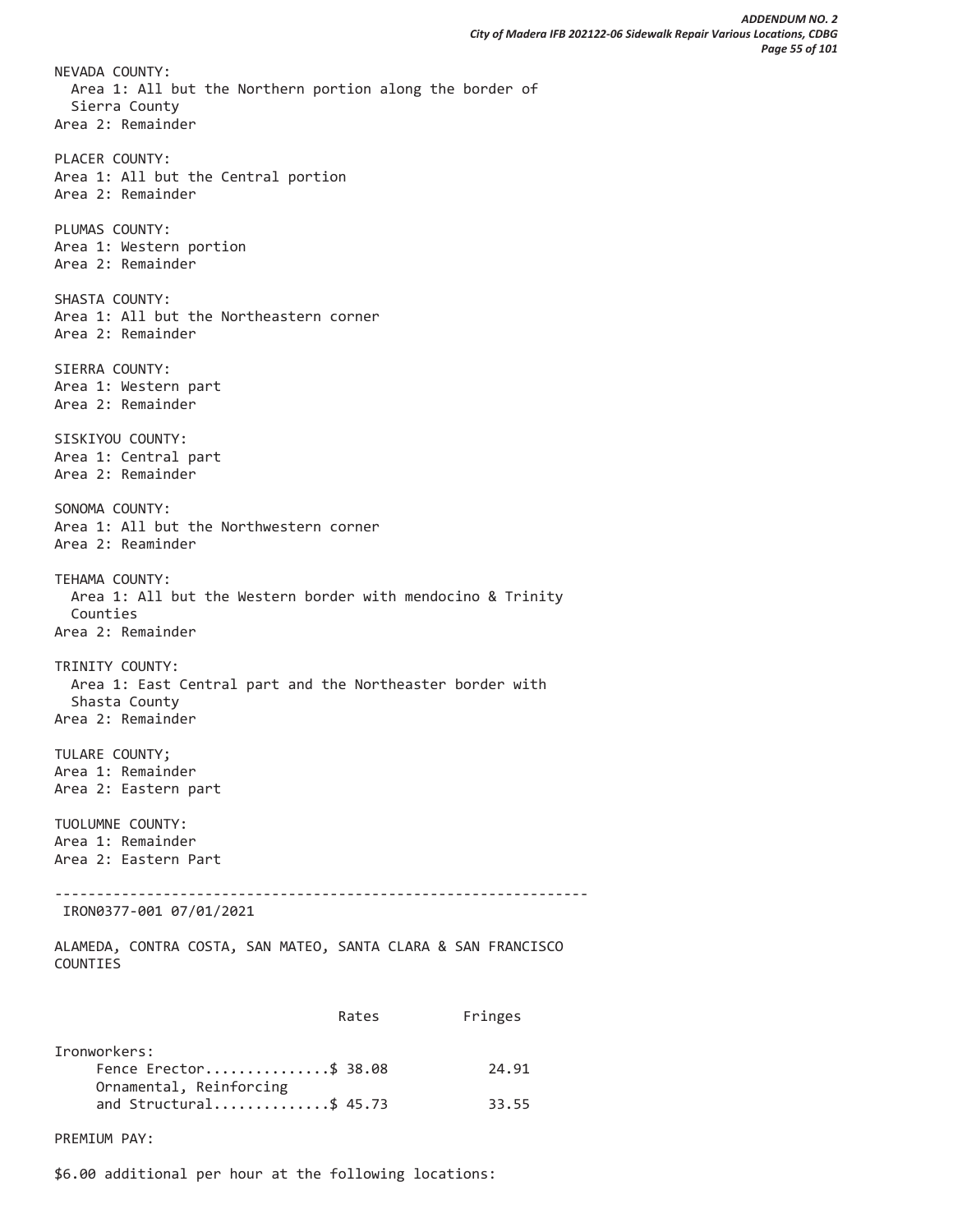China Lake Naval Test Station, Chocolate Mountains Naval Reserve-Niland, Edwards AFB, Fort Irwin Military Station, Fort Irwin Training Center-Goldstone, San Clemente Island, San Nicholas Island, Susanville Federal Prison, 29 Palms - Marine Corps, U.S. Marine Base - Barstow, U.S. Naval Air Facility - Sealey, Vandenberg AFB

\$4.00 additional per hour at the following locations:

Army Defense Language Institute - Monterey, Fallon Air Base, Naval Post Graduate School - Monterey, Yermo Marine Corps Logistics Center

\$2.00 additional per hour at the following locations:

Port Hueneme, Port Mugu, U.S. Coast Guard Station - Two Rock

----------------------------------------------------------------

IRON0433-005 07/01/2020

REMAINING COUNTIES

| Rates | Fringes |
|-------|---------|
|       |         |

| IRONWORKER              |       |
|-------------------------|-------|
| Fence Erector\$ 34.58   | 24.81 |
| Ornamental, Reinforcing |       |
| and Structural\$ 41.00  | 33.45 |
|                         |       |

PREMIUM PAY:

\$6.00 additional per hour at the following locations:

China Lake Naval Test Station, Chocolate Mountains Naval Reserve-Niland, Edwards AFB, Fort Irwin Military Station, Fort Irwin Training Center-Goldstone, San Clemente Island, San Nicholas Island, Susanville Federal Prison, 29 Palms - Marine Corps, U.S. Marine Base - Barstow, U.S. Naval Air Facility - Sealey, Vandenberg AFB

\$4.00 additional per hour at the following locations:

Army Defense Language Institute - Monterey, Fallon Air Base, Naval Post Graduate School - Monterey, Yermo Marine Corps Logistics Center

\$2.00 additional per hour at the following locations:

Port Hueneme, Port Mugu, U.S. Coast Guard Station - Two Rock

----------------------------------------------------------------

LABO0067-002 06/28/2021

AREA ""A"" - ALAMEDA, CONTRA COSTA, SAN FRANCISCO, SAN MATEO AND SANTA CLARA COUNTIES

AREA ""B"" - CALAVERAS, FRESNO, KINGS, MADERA, MARIPOSA, MERCED, MONTEREY, SAN BENITO, SAN JOAQUIN, STANISLAUS, AND TUOLUMNE COUNTIES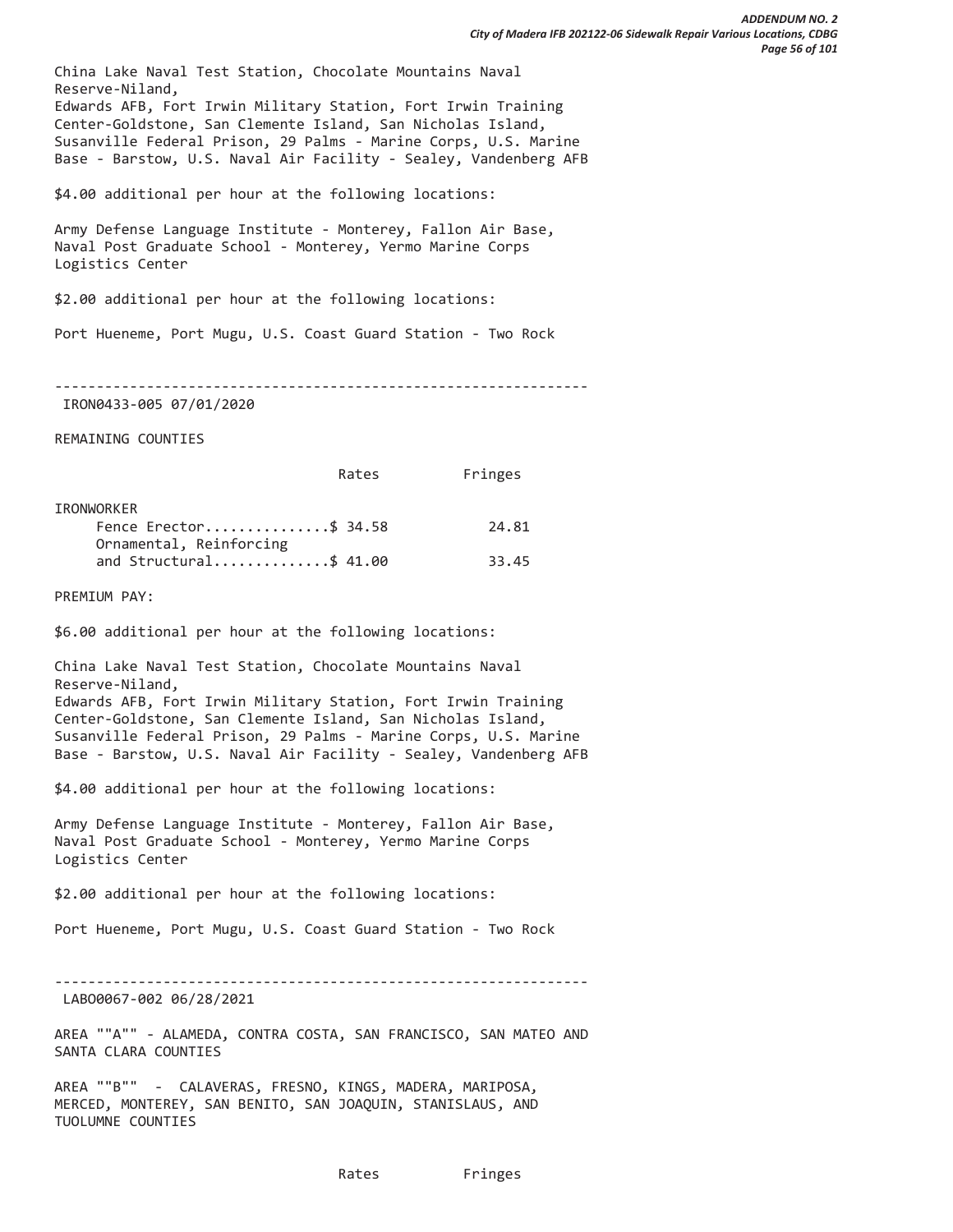| 12.75                                                    |
|----------------------------------------------------------|
|                                                          |
| 25.95                                                    |
| 25.95                                                    |
| All Counties\$ 26.05<br>Area A\$ 34.37<br>Area B\$ 33.37 |

 ASBESTOS REMOVAL-SCOPE OF WORK: Site mobilization; initial site clean-up; site preparation; removal of asbestos-containing materials from walls and ceilings; or from pipes, boilers and mechanical systems only if they are being scrapped; encapsulation, enclosure and disposal of asbestos-containing materials by hand or with equipment or machinery; scaffolding; fabrication of temporary wooden barriers; and assembly of decontamination stations.

----------------------------------------------------------------

LABO0073-002 06/28/2021

CALAVERAS AND SAN JOAQUIN COUNTIES

|                                    | Rates | Fringes |
|------------------------------------|-------|---------|
| LABORER (TRAFFIC CONTROL/LANE      |       |         |
| CLOSURE)                           |       |         |
| Escort Driver, Flag Person\$ 33.48 |       | 26.21   |
| Traffic Control Person I\$ 33.78   |       | 26.21   |
| Traffic Control Person II\$ 31.28  |       | 26.21   |

 TRAFFIC CONTROL PERSON I: Layout of traffic control, crash cushions, construction area and roadside signage.

 TRAFFIC CONTROL PERSON II: Installation and removal of temporary/permanent signs, markers, delineators and crash cushions.

----------------------------------------------------------------

LABO0073-003 07/01/2021

SAN JOAQUIN COUNTY

|                                       | Rates | Fringes |
|---------------------------------------|-------|---------|
| LABORER<br>Mason Tender-Brick\$ 34.09 |       | 24.41   |
| LAB00073-005 07/01/2021               |       |         |
|                                       | Rates | Fringes |
| Tunnel and Shaft Laborers:            |       |         |
| GROUP 1\$ 42.00                       |       | 25.71   |
| GROUP 2\$ 41.77                       |       | 25.71   |
| GROUP 3\$ 41.52                       |       | 25.71   |
| GROUP 4\$ 41.07                       |       | 25.71   |
| GROUP 5\$ 40.53                       |       | 25.71   |
| Shotcrete Specialist\$ 42.52          |       | 25.71   |

TUNNEL AND SHAFT CLASSIFICATIONS

 GROUP 1: Diamond driller; Groundmen; Gunite and shotcrete nozzlemen

 GROUP 2: Rodmen; Shaft work & raise (below actual or excavated ground level)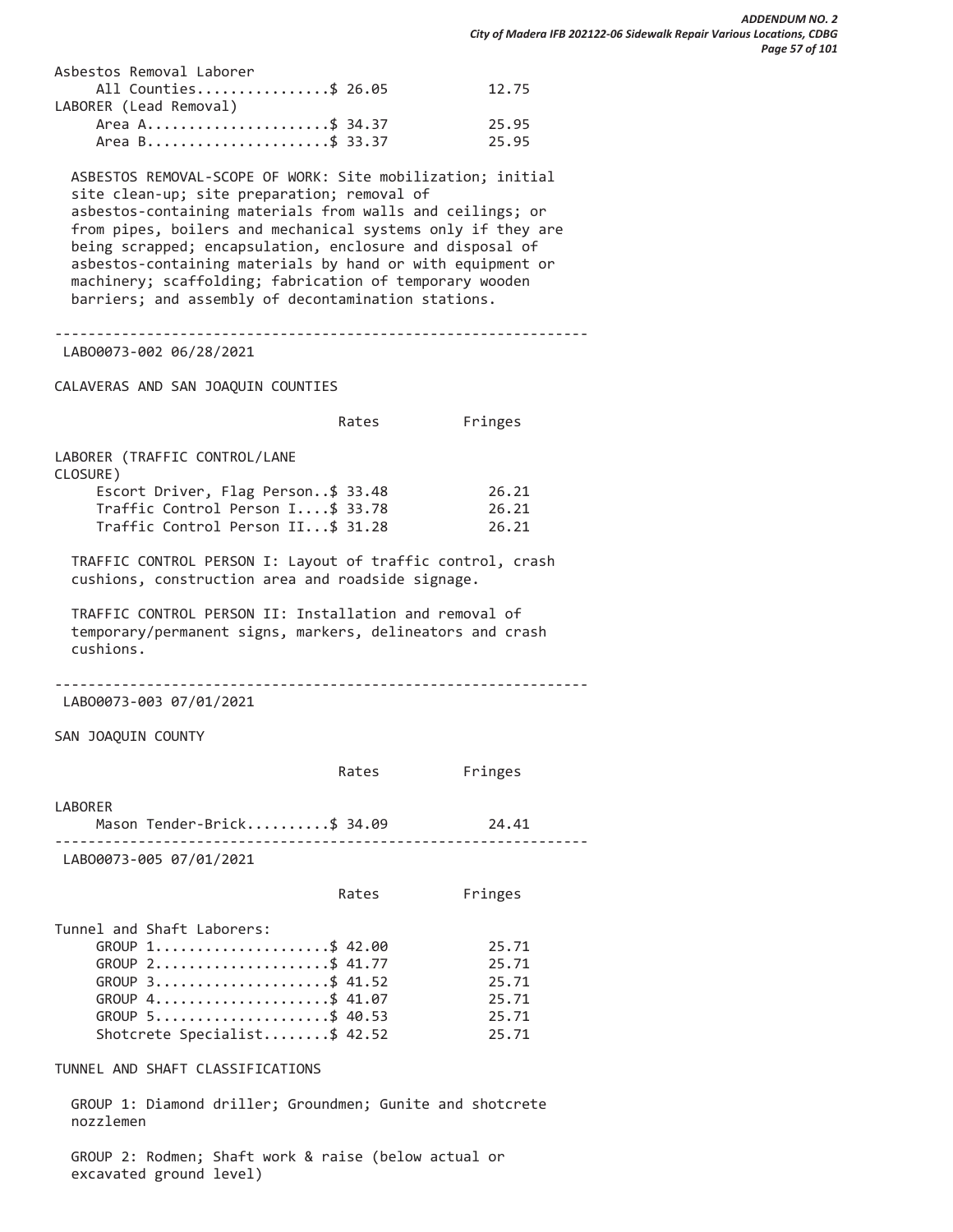GROUP 3: Bit grinder; Blaster, driller, powdermen, heading; Cherry pickermen - where car is lifted; Concrete finisher in tunnel; Concrete screedman; Grout pumpman and potman; Gunite & shotcrete gunman & potman; Headermen; High pressure nozzleman; Miner - tunnel, including top and bottom man on shaft and raise work; Nipper; Nozzleman on slick line; Sandblaster - potman, Robotic Shotcrete Placer, Segment Erector, Tunnel Muck Hauler, Steel Form raiser and setter; Timberman, retimberman (wood or steel or substitute materials therefore); Tugger (for tunnel laborer work); Cable tender; Chuck tender; Powderman - primer house

 GROUP 4: Vibrator operator, pavement breaker; Bull gang muckers, trackmen; Concrete crew - includes rodding and spreading, Dumpmen (any method)

GROUP 5: Grout crew; Reboundman; Swamper/ Brakeman

----------------------------------------------------------------

LABO0073-007 06/25/2018

CALAVERAS AND SAN JOAQUIN COUNTIES

Rates Fringes

| LABORER (CONSTRUCTION CRAFT<br>LABORERS)                    |       |
|-------------------------------------------------------------|-------|
| Construction Specialist                                     |       |
| Group\$ 30.49                                               | 23.20 |
| GROUP 1\$ 29.79                                             | 23.20 |
| GROUP 1-a\$ 30.01                                           | 23.20 |
| GROUP 1-c\$ 29.84                                           | 23.20 |
| $GROUP$ 1-e\$ 30.34                                         | 23.20 |
| GROUP $1 - f$ \$ 30.37                                      | 23.20 |
| GROUP 2\$ 29.64                                             | 23.20 |
| GROUP 3\$ 29.54                                             | 23.20 |
| GROUP 4\$ 23.23                                             | 23.20 |
| See groups 1-b and 1-d under laborer classifications.       |       |
| LABORER (GARDENERS,                                         |       |
| HORTICULTURAL & LANDSCAPE                                   |       |
| LABORERS)                                                   |       |
| $(1)$ New Construction\$ 29.54                              | 23.20 |
| (2) Establishment Warranty                                  |       |
| Period\$ 23.23                                              | 23.20 |
| LABORER (GUNITE)                                            |       |
| GROUP 1\$ 29.75                                             | 22.31 |
| GROUP 2\$ 29.25                                             | 22.31 |
| GROUP 3\$ 28.66                                             | 22.31 |
| GROUP 4\$ 28.54                                             | 22.31 |
| LABORER (WRECKING)                                          |       |
| GROUP 1\$ 29.79                                             | 23.20 |
| GROUP 2\$ 29.64                                             | 23.20 |
|                                                             |       |
| FOOTNOTES:                                                  |       |
| Laborers working off or with or from bos'n chairs, swinging |       |
| scaffolds, belts shall receive \$0.25 per hour above the    |       |
| applicable wage rate. This shall not apply to workers       |       |
| entitled to receive the wage rate set forth in Group 1-a    |       |
| below.                                                      |       |

---------------------------------------------------------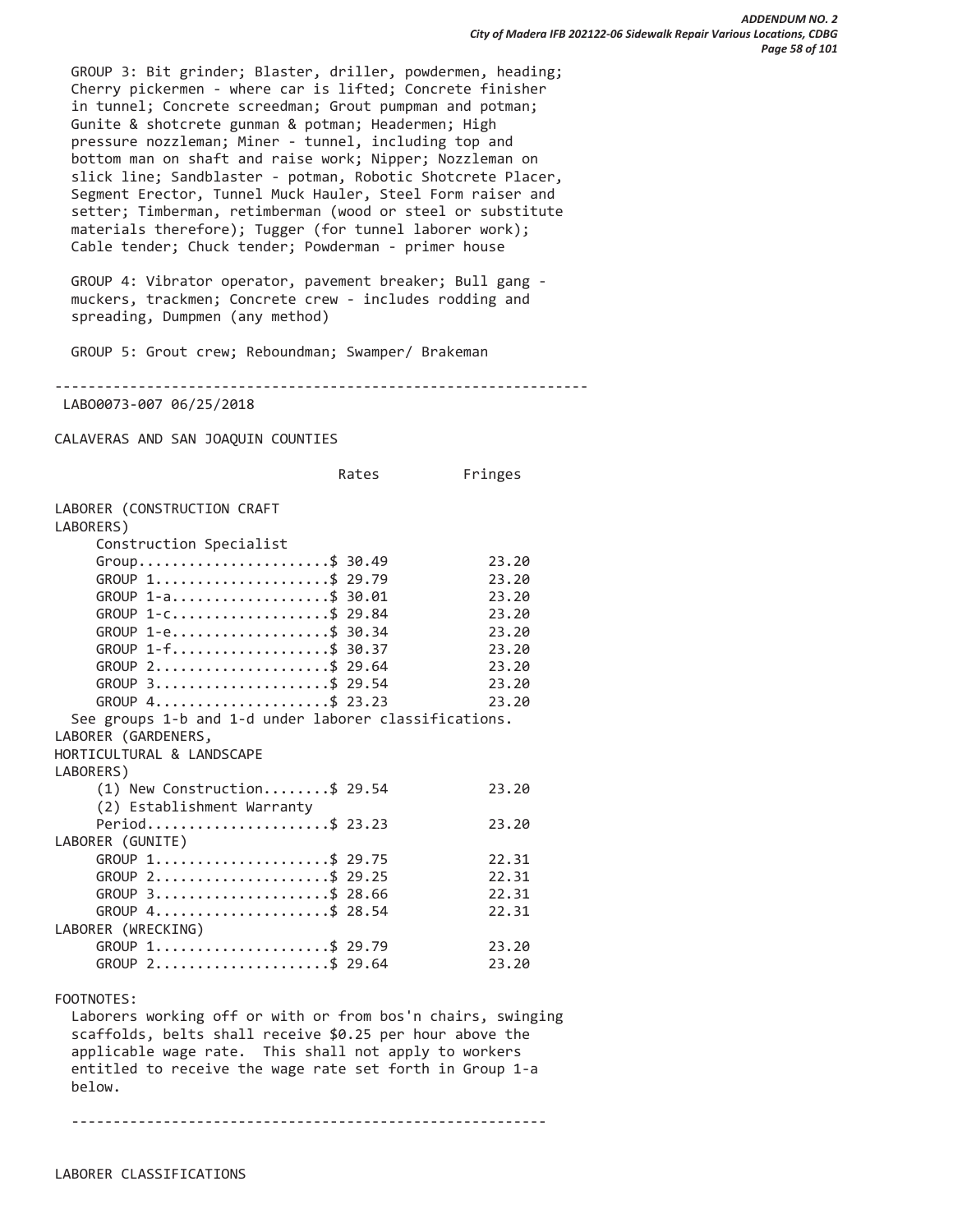CONSTRUCTION SPECIALIST GROUP: Asphalt ironer and raker; Chainsaw; Laser beam in connection with laborers' work; Cast-in- place manhole form setter; Pressure pipelayer; Davis trencher - 300 or similar type (and all small trenchers); Blaster; Diamond driller; Multiple unit drill; Hydraulic drill

 GROUP 1: Asphalt spreader boxes (all types); Barko, Wacker and similar type tampers; Buggymobile; Caulker, bander, pipewrapper, conduit layer, plastic pipelayer; Certified hazardous waste worker including Leade Abatement; Compactors of all types; Concrete and magnesite mixer, 1/2 yd. and under; Concrete pan work; Concrete sander; Concrete saw; Cribber and/or shoring; Cut granite curb setter; Dri-pak-it machine; Faller, logloader and bucker; Form raiser, slip forms; Green cutter; Headerboard, Hubsetter, aligner, by any method; High pressure blow pipe (1-1/2"" or over, 100 lbs. pressure/over); Hydro seeder and similar type; Jackhammer operator; Jacking of pipe over 12 inches; Jackson and similar type compactor; Kettle tender, pot and worker applying asphalt, lay-kold, creosote, lime, caustic and similar type materials (applying means applying, dipping or handling of such materials); Lagging, sheeting, whaling, bracing, trenchjacking, lagging hammer; Magnesite, epoxyresin, fiberglass, mastic worker (wet or dry); No joint pipe and stripping of same, including repair of voids; Pavement breaker and spader, including tool grinder; Perma curb; Pipelayer (including grade checking in connection with pipelaying); Precast-manhole setter; Pressure pipe tester; Post hole digger, air, gas and electric; Power broom sweeper; Power tampers of all types (except as shown in Group 2); Ram set gun and stud gun; Riprap stonepaver and rock-slinger, including placing of sacked concrete and/or sand (wet or dry) and gabions and similar type; Rotary scarifier or multiple head concrete chipping scarifier; Roto and Ditch Witch; Rototiller; Sandblaster, pot, gun, nozzle operators; Signalling and rigging; Tank cleaner; Tree climber; Turbo blaster; Vibrascreed, bull float in connection with laborers' work; Vibrator; Hazardous waste worker (lead removal); Asbestos and mold removal worker

 GROUP 1-a: Joy drill model TWM-2A; Gardner-Denver model DH143 and similar type drills; Track driller; Jack leg driller; Wagon driller; Mechanical drillers, all types regardless of type or method of power; Mechanical pipe layers, all types regardless of type or method of power; Blaster and powder; All work of loading, placing and blasting of all powder and explosives of whatever type regardless of method used for such loading and placing; High scalers (including drilling of same); Tree topper; Bit grinder

 GROUP 1-b: Sewer cleaners shall receive \$4.00 per day above Group 1 wage rates. ""Sewer cleaner"" means any worker who handles or comes in contact with raw sewage in small diameter sewers. Those who work inside recently active, large diameter sewers, and all recently active sewer manholes shal receive \$5.00 per day above Group 1 wage rates.

 GROUP 1-c: Burning and welding in connection with laborers' work; Synthetic thermoplastics and similar type welding

GROUP 1-d: Maintenance and repair track and road beds. All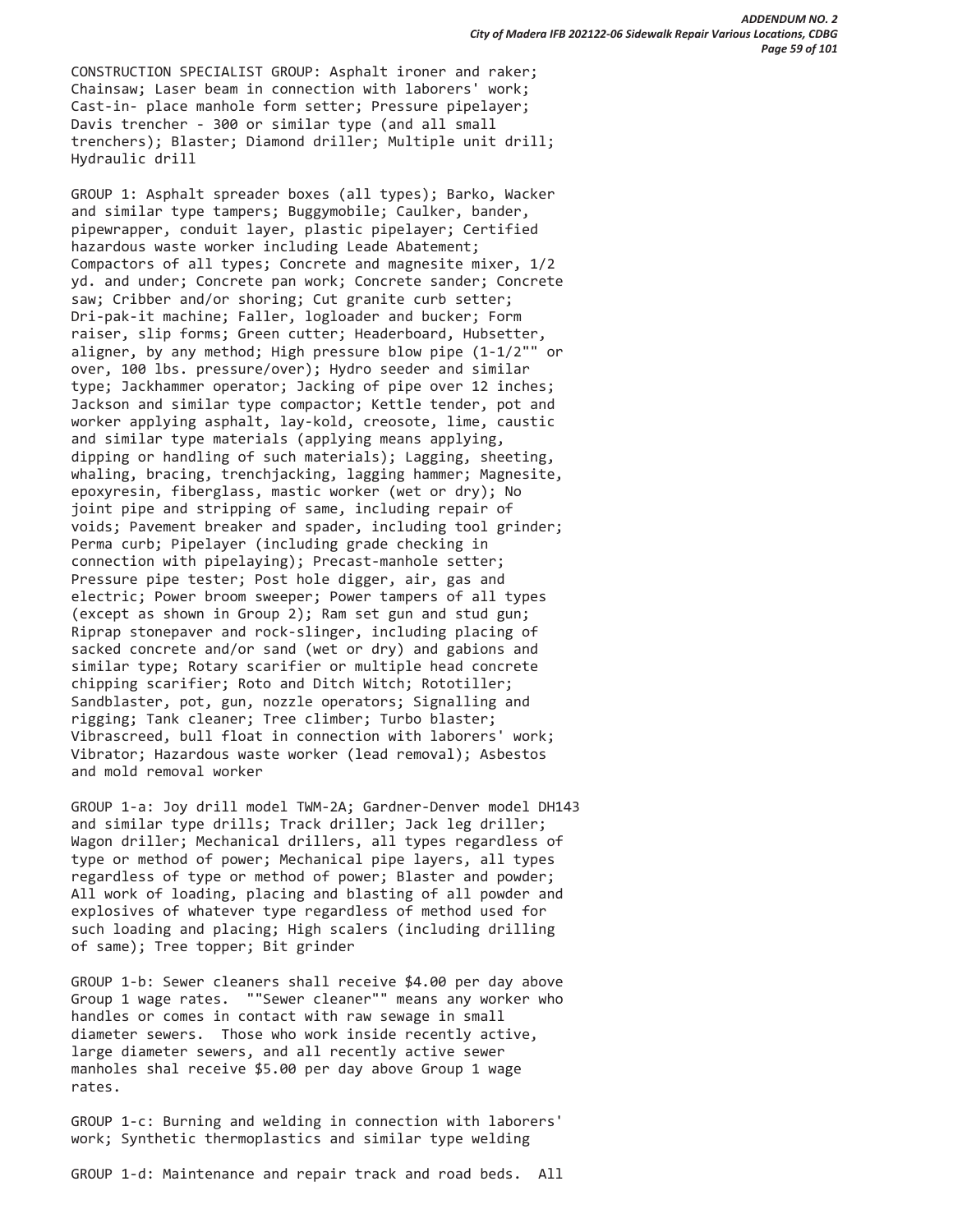employees performing work covered herein shall receive \$ .25 per hour above their regular rate for all work performed on underground structures not specifically covered herein. This paragraph shall not be construed to apply to work below ground level in open cut. It shall apply to cut and cover work of subway construction after the temporary cover has been placed.

 GROUP 1-e: Work on and/or in bell hole footings and shafts thereof, and work on and in deep footings. (A deep footing is a hole 15 feet or more in depth.) In the event the depth of the footing is unknown at the commencement of excavation, and the final depth exceeds 15 feet, the deep footing wage rate would apply to all employees for each and every day worked on or in the excavation of the footing from the date of inception.

 GROUP 1-f: Wire winding machine in connection with guniting or shot crete

 GROUP 2: Asphalt shoveler; Cement dumper and handling dry cement or gypsum; Choke-setter and rigger (clearing work); Concrete bucket dumper and chute; Concrete chipping and grinding; Concrete laborer (wet or dry); Driller tender, chuck tender, nipper; Guinea chaser (stake), grout crew; High pressure nozzle, adductor; Hydraulic monitor (over 100 lbs. pressure); Loading and unloading, carrying and hauling of all rods and materials for use in reinforcing concrete construction; Pittsburgh chipper and similar type brush shredders; Sloper; Single foot, hand-held, pneumatic tamper; All pneumatic, air, gas and electric tools not listed in Groups 1 through 1-f; Jacking of pipe - under 12 inches

 GROUP 3: Construction laborers, including bridge and general laborer; Dump, load spotter; Flag person; Fire watcher; Fence erector; Guardrail erector; Gardener, horticultural and landscape laborer; Jetting; Limber, brush loader and piler; Pavement marker (button setter); Maintenance, repair track and road beds; Streetcar and railroad construction track laborer; Temporary air and water lines, Victaulic or similar; Tool room attendant (jobsite only)

 GROUP 4: Final clean-up work of debris, grounds and building including but not limited to: street cleaner; cleaning and washing windows; brick cleaner (jobsite only); material cleaner (jobsite only). The classification ""material cleaner"" is to be utilized under the following conditions: A: at demolition site for the salvage of the material.

 B: at the conclusion of a job where the material is to be salvaged and stocked to be reused on another job. C: for the cleaning of salvage material at the jobsite or temporary jobsite yard.

 The material cleaner classification should not be used in the performance of ""form stripping, cleaning and oiling and moving to the next point of erection"".

--------------------------------------------------------

GUNITE LABORER CLASSIFICATIONS

GROUP 1: Structural Nozzleman

GROUP 2: Nozzleman, Gunman, Potman, Groundman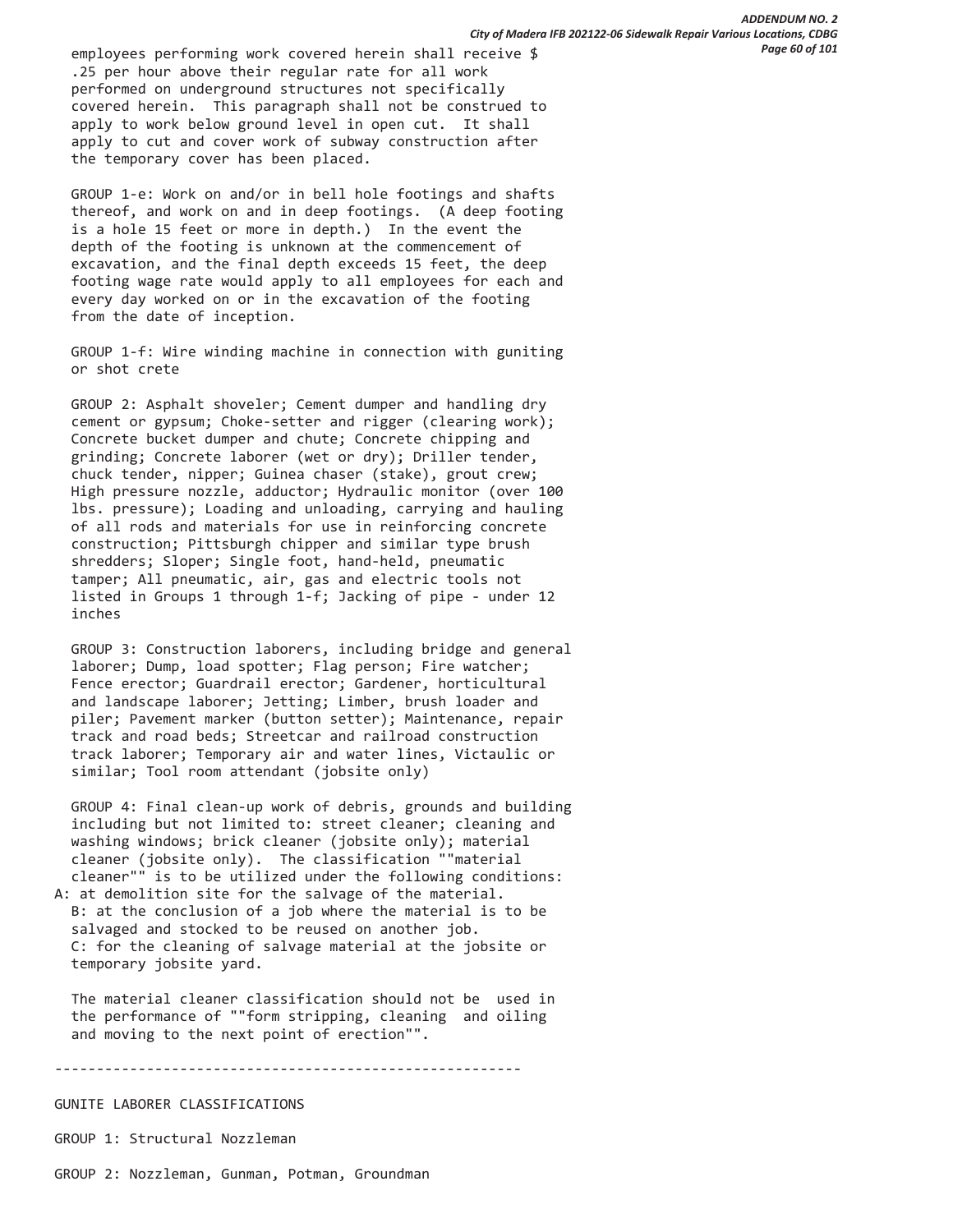GROUP 3: Reboundman GROUP 4: Gunite laborer ---------------------------------------------------------- WRECKING WORK LABORER CLASSIFICATIONS GROUP 1: Skilled wrecker (removing and salvaging of sash, windows and materials) GROUP 2: Semi-skilled wrecker (salvaging of other building materials) ---------------------------------------------------------------- LABO0073-009 07/01/2021 CALAVERAS AND SAN JOAQUIN COUNTIES Rates Fringes LABORER (Plaster Tender).........\$ 35.82 28.45 Work on a swing stage scaffold: \$1.00 per hour additional. ---------------------------------------------------------------- LABO0261-003 06/28/2021 SAN FRANCISCO AND SAN MATEO COUNTIES Rates Fringes LABORER (TRAFFIC CONTROL/LANE CLOSURE) Escort Driver, Flag Person..\$ 34.48 26.21 Traffic Control Person I....\$ 34.78 26.21 Traffic Control Person II...\$ 32.28 26.21 TRAFFIC CONTROL PERSON I: Layout of traffic control, crash cushions, construction area and roadside signage. TRAFFIC CONTROL PERSON II: Installation and removal of temporary/permanent signs, markers, delineators and crash cushions. ---------------------------------------------------------------- LABO0261-005 07/01/2021 SAN FRANCISCO AND SAN MATEO COUNTIES Rates Fringes Tunnel and Shaft Laborers: GROUP 1......................\$ 42.00 25.71 GROUP 2........................\$ 41.77 25.71 GROUP 3.......................\$ 41.52 25.71 GROUP 4.......................\$ 41.07 25.71 GROUP 5......................\$ 40.53 25.71 Shotcrete Specialist........\$ 42.52 25.71

TUNNEL AND SHAFT CLASSIFICATIONS

 GROUP 1: Diamond driller; Groundmen; Gunite and shotcrete nozzlemen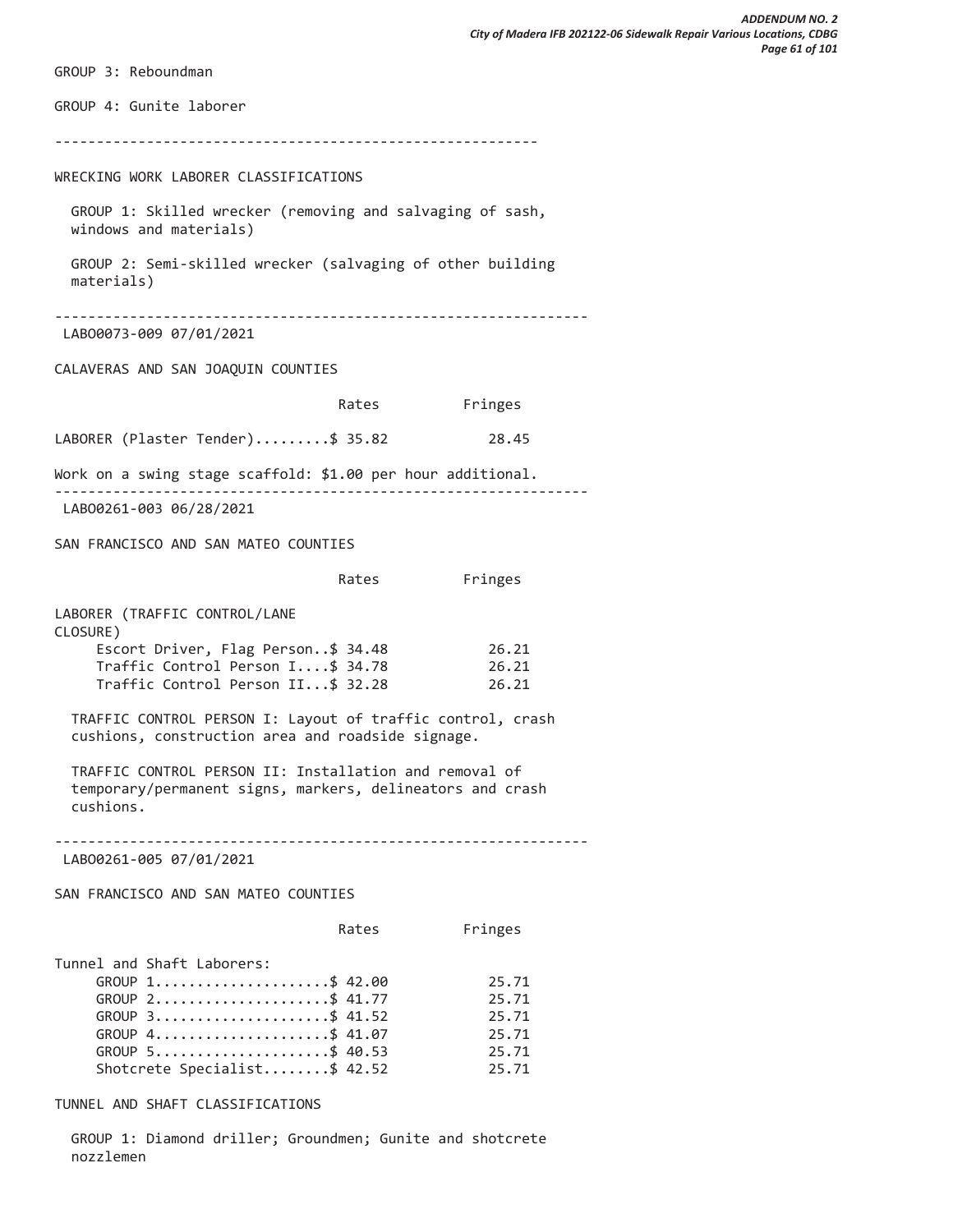GROUP 2: Rodmen; Shaft work & raise (below actual or excavated ground level)

 GROUP 3: Bit grinder; Blaster, driller, powdermen, heading; Cherry pickermen - where car is lifted; Concrete finisher in tunnel; Concrete screedman; Grout pumpman and potman; Gunite & shotcrete gunman & potman; Headermen; High pressure nozzleman; Miner - tunnel, including top and bottom man on shaft and raise work; Nipper; Nozzleman on slick line; Sandblaster - potman, Robotic Shotcrete Placer, Segment Erector, Tunnel Muck Hauler, Steel Form raiser and setter; Timberman, retimberman (wood or steel or substitute materials therefore); Tugger (for tunnel laborer work); Cable tender; Chuck tender; Powderman - primer house

 GROUP 4: Vibrator operator, pavement breaker; Bull gang muckers, trackmen; Concrete crew - includes rodding and spreading, Dumpmen (any method)

GROUP 5: Grout crew; Reboundman; Swamper/ Brakeman

----------------------------------------------------------------

LABO0261-009 06/25/2018

SAN FRANCISCO, AND SAN MATEO COUNTIES

|                                                                       | Rates | Fringes |
|-----------------------------------------------------------------------|-------|---------|
| LABORER (CONSTRUCTION CRAFT<br>LABORERS - AREA A:)                    |       |         |
| Construction Specialist                                               |       |         |
| $Group \ldots \ldots \ldots \ldots \ldots \ldots \ldots \quad $31.49$ |       | 23.20   |
| GROUP 1\$ 30.79                                                       |       | 23.20   |
| GROUP 1-a\$ 31.01                                                     |       | 23.20   |
| GROUP 1-c\$ 30.84                                                     |       | 23.20   |
| GROUP 1-e\$ 31.34                                                     |       | 23.20   |
| $GROUP$ 1-f\$ 31.37                                                   |       | 23.20   |
| GROUP 2\$ 30.64                                                       |       | 23.20   |
| GROUP 3\$ 30.54                                                       |       | 23.20   |
| GROUP 4\$ 24.23                                                       |       | 23.20   |
|                                                                       |       |         |
| See groups 1-b and 1-d under laborer classifications.                 |       |         |
| LABORER (GARDENERS,                                                   |       |         |
| HORTICULTURAL & LANDSCAPE                                             |       |         |
| LABORERS - AREA A:)                                                   |       |         |
| $(1)$ New Construction\$ 30.54                                        |       | 23.20   |
| (2) Establishment Warranty                                            |       |         |
| Period\$ 24.23                                                        |       | 23.20   |
| LABORER (WRECKING - AREA A:)                                          |       |         |
| GROUP 1\$ 30.79                                                       |       | 23.20   |
| GROUP 2\$ 30.64                                                       |       | 23.20   |
| Laborers: (GUNITE - AREA A:)                                          |       |         |
| GROUP 1\$ 30.75                                                       |       | 22.31   |
| GROUP 2\$ 30.25                                                       |       | 22.31   |
| $GROUP$ 3\$ 29.66                                                     |       | 22.31   |
| GROUP 4\$ 29.54                                                       |       | 22.31   |
| FOOTNOTES:                                                            |       |         |

 Laborers working off or with or from bos'n chairs, swinging scaffolds, belts shall receive \$0.25 per hour above the applicable wage rate. This shall not apply to workers entitled to receive the wage rate set forth in Group 1-a below.

---------------------------------------------------------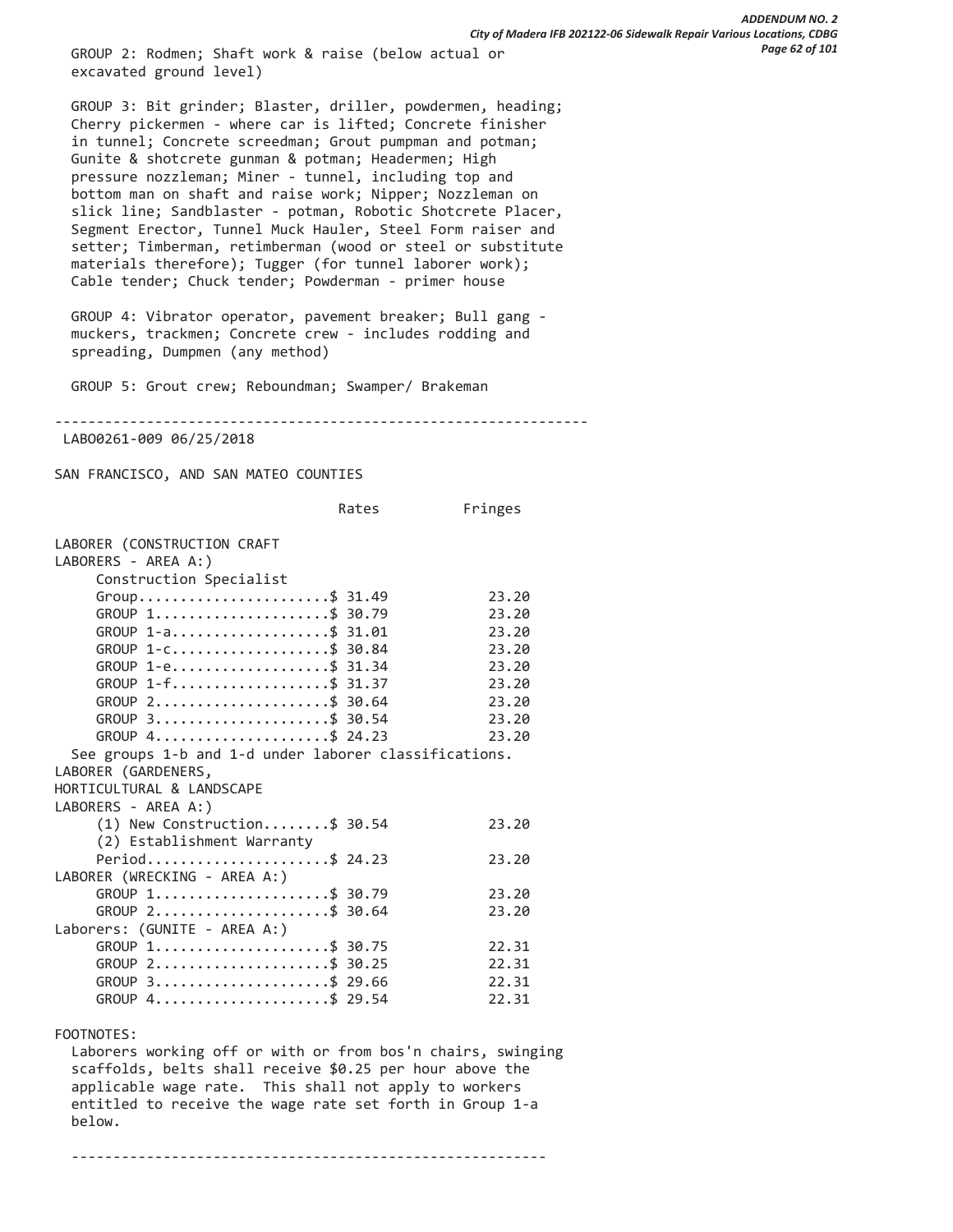# LABORER CLASSIFICATIONS

 CONSTRUCTION SPECIALIST GROUP: Asphalt ironer and raker; Chainsaw; Laser beam in connection with laborers' work; Cast-in- place manhole form setter; Pressure pipelayer; Davis trencher - 300 or similar type (and all small trenchers); Blaster; Diamond driller; Multiple unit drill; Hydraulic drill

 GROUP 1: Asphalt spreader boxes (all types); Barko, Wacker and similar type tampers; Buggymobile; Caulker, bander, pipewrapper, conduit layer, plastic pipelayer; Certified hazardous waste worker including Leade Abatement; Compactors of all types; Concrete and magnesite mixer, 1/2 yd. and under; Concrete pan work; Concrete sander; Concrete saw; Cribber and/or shoring; Cut granite curb setter; Dri-pak-it machine; Faller, logloader and bucker; Form raiser, slip forms; Green cutter; Headerboard, Hubsetter, aligner, by any method; High pressure blow pipe (1-1/2"" or over, 100 lbs. pressure/over); Hydro seeder and similar type; Jackhammer operator; Jacking of pipe over 12 inches; Jackson and similar type compactor; Kettle tender, pot and worker applying asphalt, lay-kold, creosote, lime, caustic and similar type materials (applying means applying, dipping or handling of such materials); Lagging, sheeting, whaling, bracing, trenchjacking, lagging hammer; Magnesite, epoxyresin, fiberglass, mastic worker (wet or dry); No joint pipe and stripping of same, including repair of voids; Pavement breaker and spader, including tool grinder; Perma curb; Pipelayer (including grade checking in connection with pipelaying); Precast-manhole setter; Pressure pipe tester; Post hole digger, air, gas and electric; Power broom sweeper; Power tampers of all types (except as shown in Group 2); Ram set gun and stud gun; Riprap stonepaver and rock-slinger, including placing of sacked concrete and/or sand (wet or dry) and gabions and similar type; Rotary scarifier or multiple head concrete chipping scarifier; Roto and Ditch Witch; Rototiller; Sandblaster, pot, gun, nozzle operators; Signalling and rigging; Tank cleaner; Tree climber; Turbo blaster; Vibrascreed, bull float in connection with laborers' work; Vibrator; Hazardous waste worker (lead removal); Asbestos and mold removal worker

 GROUP 1-a: Joy drill model TWM-2A; Gardner-Denver model DH143 and similar type drills; Track driller; Jack leg driller; Wagon driller; Mechanical drillers, all types regardless of type or method of power; Mechanical pipe layers, all types regardless of type or method of power; Blaster and powder; All work of loading, placing and blasting of all powder and explosives of whatever type regardless of method used for such loading and placing; High scalers (including drilling of same); Tree topper; Bit grinder

 GROUP 1-b: Sewer cleaners shall receive \$4.00 per day above Group 1 wage rates. ""Sewer cleaner"" means any worker who handles or comes in contact with raw sewage in small diameter sewers. Those who work inside recently active, large diameter sewers, and all recently active sewer manholes shal receive \$5.00 per day above Group 1 wage rates.

 GROUP 1-c: Burning and welding in connection with laborers' work; Synthetic thermoplastics and similar type welding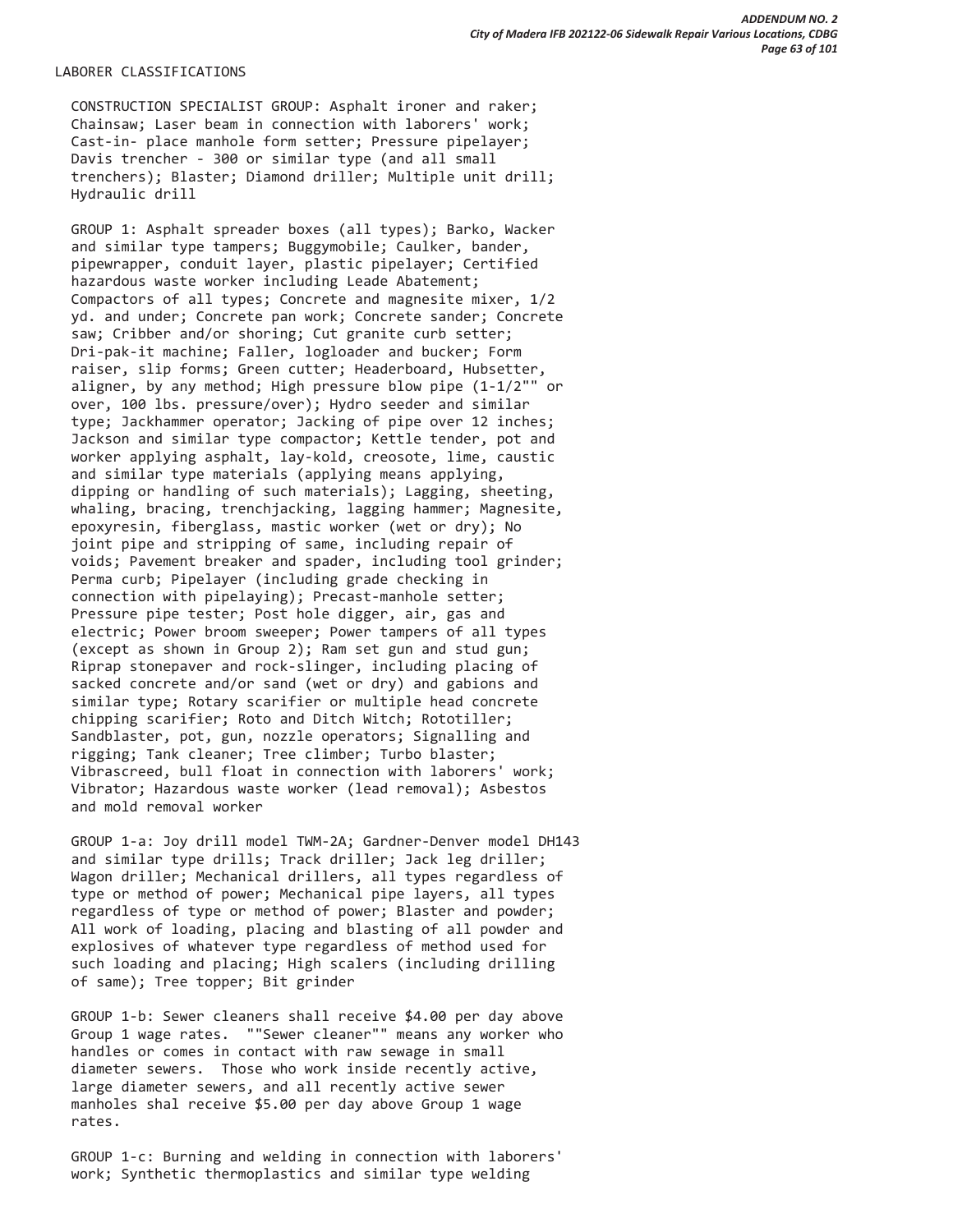GROUP 1-d: Maintenance and repair track and road beds. All employees performing work covered herein shall receive \$ .25 per hour above their regular rate for all work performed on underground structures not specifically covered herein. This paragraph shall not be construed to apply to work below ground level in open cut. It shall apply to cut and cover work of subway construction after the temporary cover has been placed.

 GROUP 1-e: Work on and/or in bell hole footings and shafts thereof, and work on and in deep footings. (A deep footing is a hole 15 feet or more in depth.) In the event the depth of the footing is unknown at the commencement of excavation, and the final depth exceeds 15 feet, the deep footing wage rate would apply to all employees for each and every day worked on or in the excavation of the footing from the date of inception.

 GROUP 1-f: Wire winding machine in connection with guniting or shot crete

 GROUP 2: Asphalt shoveler; Cement dumper and handling dry cement or gypsum; Choke-setter and rigger (clearing work); Concrete bucket dumper and chute; Concrete chipping and grinding; Concrete laborer (wet or dry); Driller tender, chuck tender, nipper; Guinea chaser (stake), grout crew; High pressure nozzle, adductor; Hydraulic monitor (over 100 lbs. pressure); Loading and unloading, carrying and hauling of all rods and materials for use in reinforcing concrete construction; Pittsburgh chipper and similar type brush shredders; Sloper; Single foot, hand-held, pneumatic tamper; All pneumatic, air, gas and electric tools not listed in Groups 1 through 1-f; Jacking of pipe - under 12 inches

 GROUP 3: Construction laborers, including bridge and general laborer; Dump, load spotter; Flag person; Fire watcher; Fence erector; Guardrail erector; Gardener, horticultural and landscape laborer; Jetting; Limber, brush loader and piler; Pavement marker (button setter); Maintenance, repair track and road beds; Streetcar and railroad construction track laborer; Temporary air and water lines, Victaulic or similar; Tool room attendant (jobsite only)

 GROUP 4: Final clean-up work of debris, grounds and building including but not limited to: street cleaner; cleaning and washing windows; brick cleaner (jobsite only); material cleaner (jobsite only). The classification ""material cleaner"" is to be utilized under the following conditions: A: at demolition site for the salvage of the material.

 B: at the conclusion of a job where the material is to be salvaged and stocked to be reused on another job. C: for the cleaning of salvage material at the jobsite or temporary jobsite yard.

 The material cleaner classification should not be used in the performance of ""form stripping, cleaning and oiling and moving to the next point of erection"".

--------------------------------------------------------

# GUNITE LABORER CLASSIFICATIONS

GROUP 1: Structural Nozzleman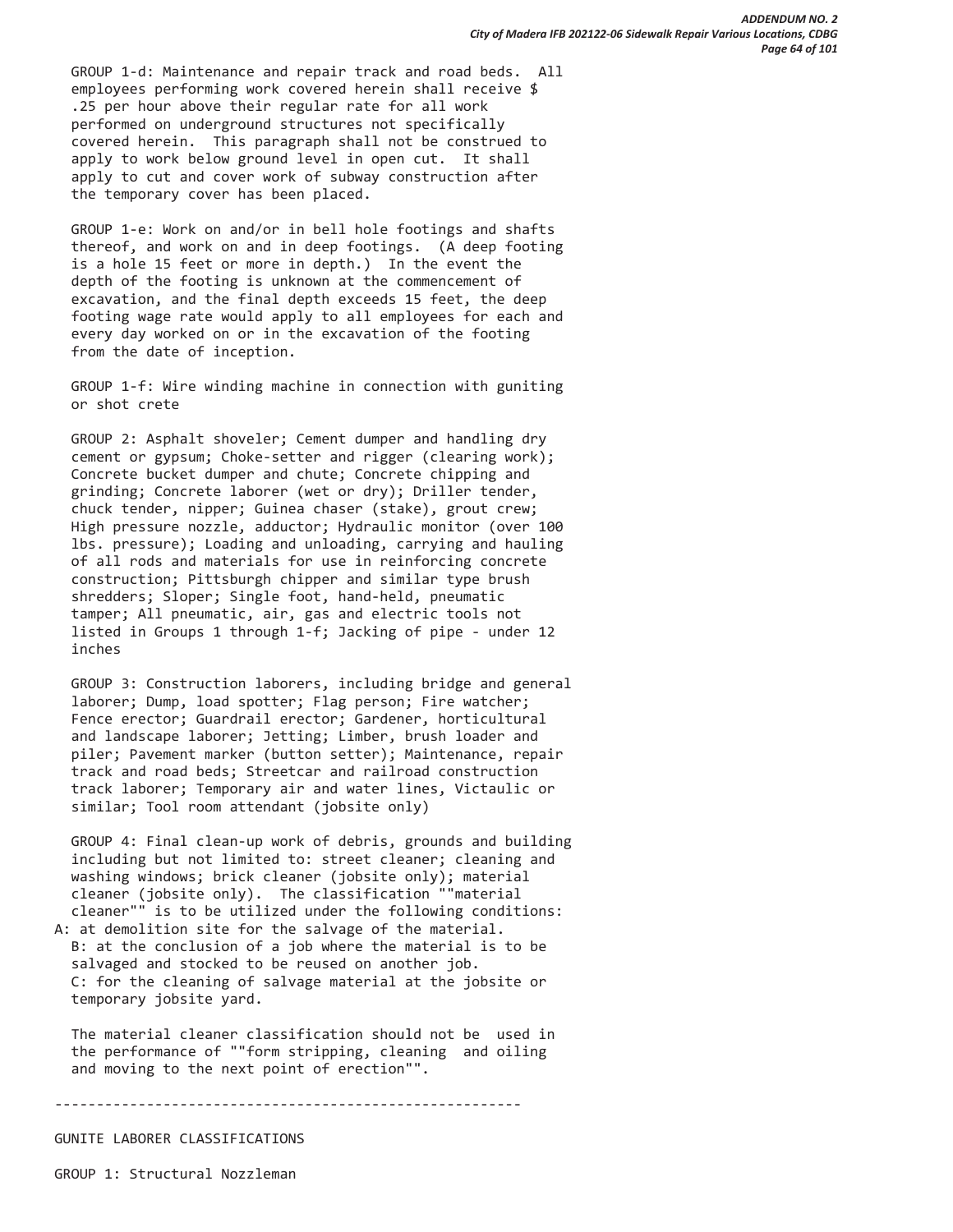GROUP 2: Nozzleman, Gunman, Potman, Groundman GROUP 3: Reboundman GROUP 4: Gunite laborer ---------------------------------------------------------- WRECKING WORK LABORER CLASSIFICATIONS GROUP 1: Skilled wrecker (removing and salvaging of sash, windows and materials) GROUP 2: Semi-skilled wrecker (salvaging of other building materials) ---------------------------------------------------------------- LABO0261-011 07/01/2021 SAN FRANCISCO AND SAN MATEO COUNTIES: Rates Fringes MASON TENDER, BRICK...............\$ 34.85 26.32 FOOTNOTES: Underground work such as sewers, manholes, catch basins, sewer pipes, telephone conduits, tunnels and cut trenches: \$5.00 per day additional. Work in live sewage: \$2.50 per day additional. ---------------------------------------------------------------- LABO0261-014 07/01/2021 SAN FRANCISCO AND SAN MATEO COUNTIES: Rates Fringes PLASTER TENDER.......................\$ 38.28 29.43 Work on a swing stage scaffold: \$1.00 per hour additional. ---------------------------------------------------------------- LABO0270-003 06/28/2021 AREA A: SANTA CLARA AREA B: MONTEREY, SAN BENITO AND SANTA CRUZ COUNTIES Rates Fringes LABORER (TRAFFIC CONTROL/LANE CLOSURE) Escort Driver, Flag Person Area A..........................\$ 34.48 26.21 Area B.........................\$ 33.48 26.21 Traffic Control Person I Area A.........................\$ 34.78 26.21 Area B.........................\$ 33.78 26.21 Traffic Control Person II Area A........................\$ 32.28 26.21 Area B...........................\$ 31.28 26.21

 TRAFFIC CONTROL PERSON I: Layout of traffic control, crash cushions, construction area and roadside signage.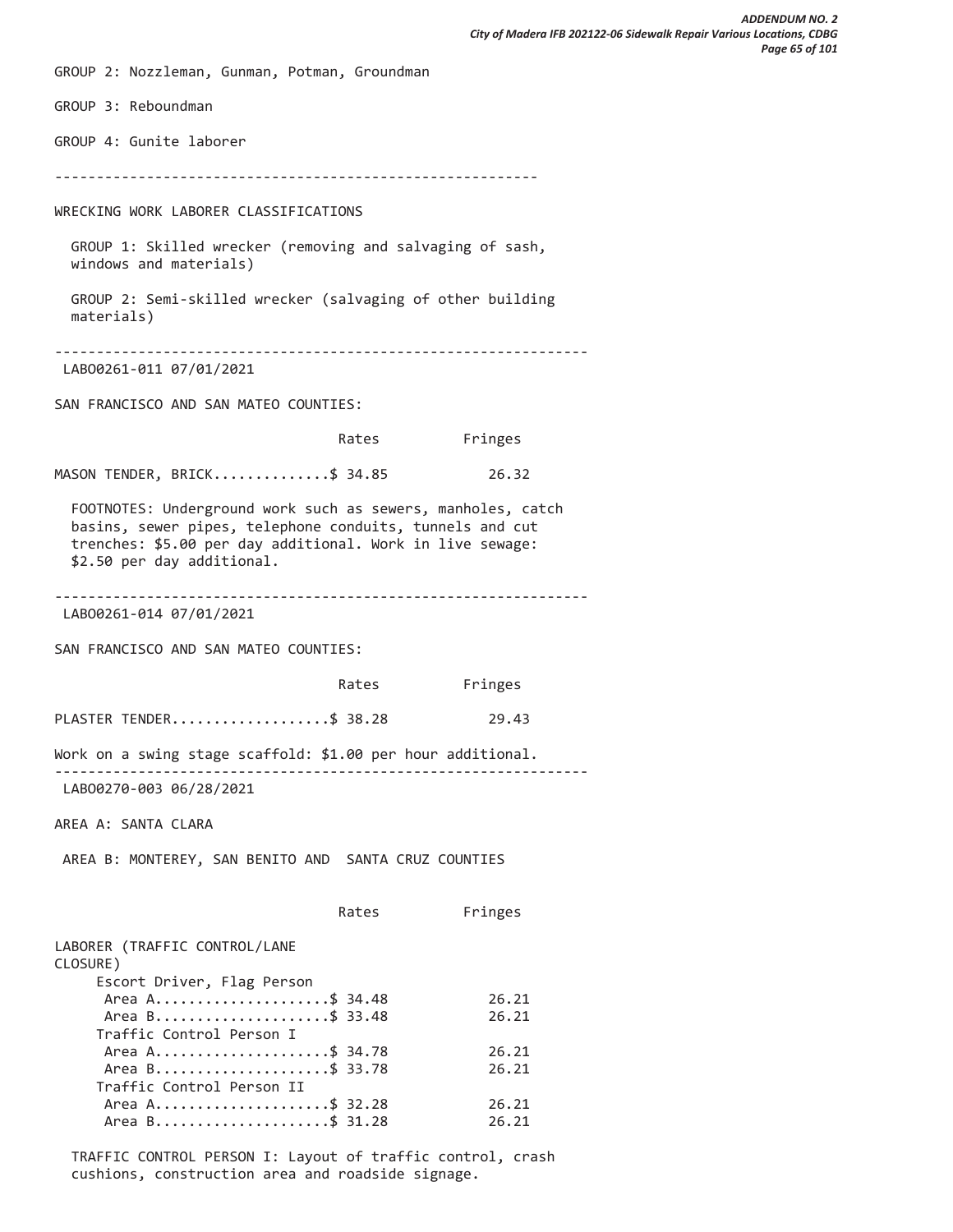TRAFFIC CONTROL PERSON II: Installation and removal of temporary/permanent signs, markers, delineators and crash cushions.

----------------------------------------------------------------

LABO0270-004 07/01/2021

MONTEREY, SAN BENITO, SANTA CLARA, AND SANTA CRUZ COUNTIES

|                                                                  | Rates | Fringes |
|------------------------------------------------------------------|-------|---------|
| Tunnel and Shaft Laborers:                                       |       |         |
| GROUP 1\$ 42.00                                                  |       | 25.71   |
| GROUP 2\$ 41.77                                                  |       | 25.71   |
| GROUP 3\$ 41.52                                                  |       | 25.71   |
| GROUP 4\$ 41.07                                                  |       | 25.71   |
| GROUP $5 \ldots \ldots \ldots \ldots \ldots \ldots \quad $40.53$ |       | 25.71   |
| Shotcrete Specialist\$ 42.52                                     |       | 25.71   |

TUNNEL AND SHAFT CLASSIFICATIONS

 GROUP 1: Diamond driller; Groundmen; Gunite and shotcrete nozzlemen

 GROUP 2: Rodmen; Shaft work & raise (below actual or excavated ground level)

 GROUP 3: Bit grinder; Blaster, driller, powdermen, heading; Cherry pickermen - where car is lifted; Concrete finisher in tunnel; Concrete screedman; Grout pumpman and potman; Gunite & shotcrete gunman & potman; Headermen; High pressure nozzleman; Miner - tunnel, including top and bottom man on shaft and raise work; Nipper; Nozzleman on slick line; Sandblaster - potman, Robotic Shotcrete Placer, Segment Erector, Tunnel Muck Hauler, Steel Form raiser and setter; Timberman, retimberman (wood or steel or substitute materials therefore); Tugger (for tunnel laborer work); Cable tender; Chuck tender; Powderman - primer house

 GROUP 4: Vibrator operator, pavement breaker; Bull gang muckers, trackmen; Concrete crew - includes rodding and spreading, Dumpmen (any method)

GROUP 5: Grout crew; Reboundman; Swamper/ Brakeman

----------------------------------------------------------------

LABO0270-005 07/01/2021

MONTEREY AND SAN BENITO COUNTIES

Rates Fringes

LABORER Mason Tender-Brick..........\$ 34.09 24.41 ---------------------------------------------------------------- LABO0270-007 06/25/2018

MONTEREY, SAN BENITO, AND SANTA CRUZ, COUNTIES

Rates Fringes

LABORER (CONSTRUCTION CRAFT LABORERS - AREA B) Construction Specialist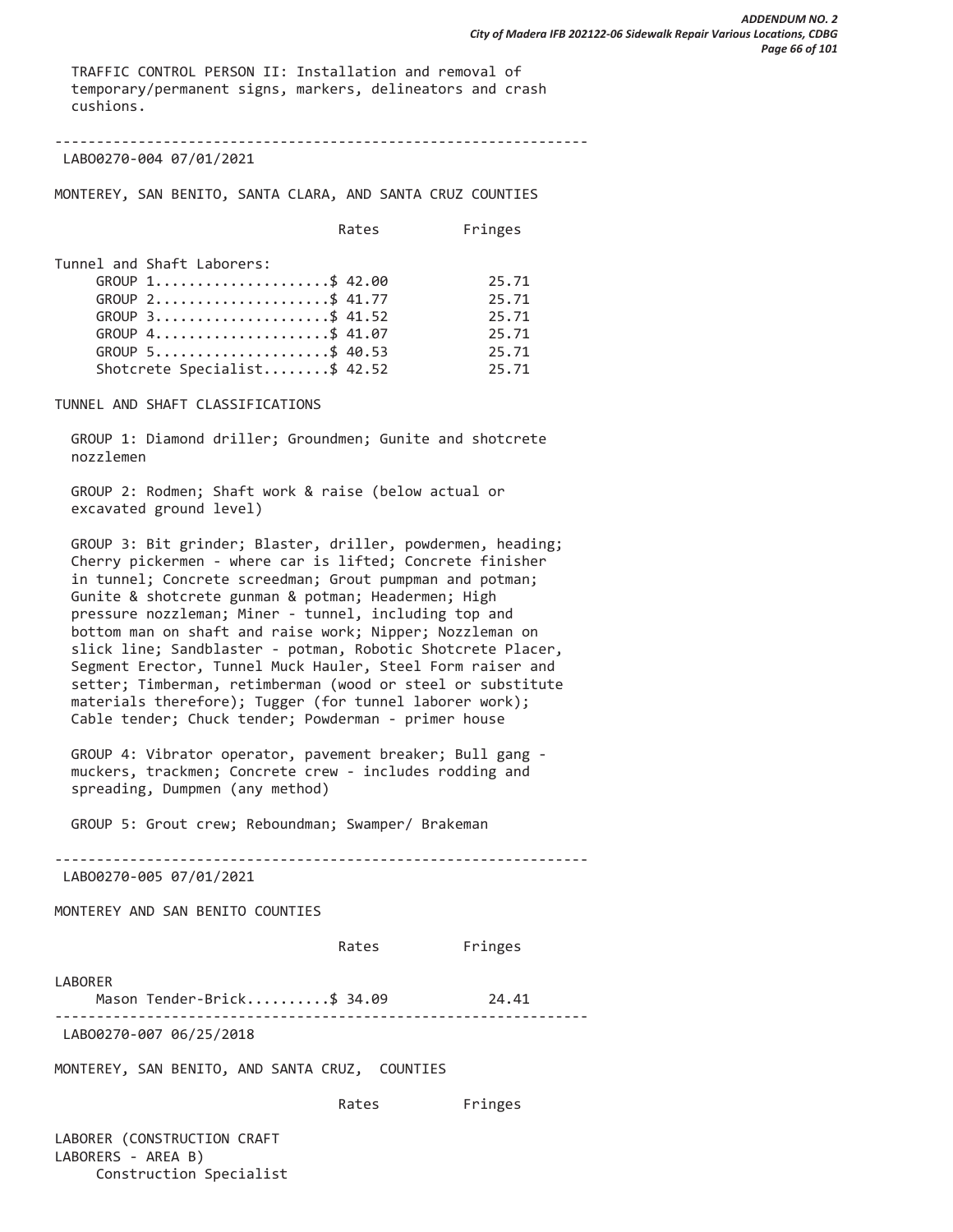*ADDENDUM NO. 2 City of Madera IFB 202122-06 Sidewalk Repair Various Locations, CDBG Page 67 of 101*

| Group\$ 30.40                                                    | 23.20 |
|------------------------------------------------------------------|-------|
| GROUP 1\$ 29.79                                                  | 23.20 |
| GROUP $1 - a$ \$ 30.01                                           | 23.20 |
| GROUP 1-C\$ 29.84                                                | 23.20 |
| GROUP 1-e\$ 30.34                                                | 23.20 |
| GROUP $1 - f$ \$ 30.37                                           | 23.20 |
| GROUP 2\$ 29.64                                                  | 23.20 |
| GROUP 3\$ 29.54                                                  | 23.20 |
| $GROUP$ 4\$ 23.23                                                | 23.20 |
| See groups 1-b and 1-d under laborer classifications.            |       |
| LABORER (GARDENERS,                                              |       |
| HORTICULTURAL & LANDSCAPE                                        |       |
| LABORERS - AREA B)                                               |       |
| $(1)$ New Construction\$ 29.54                                   | 23.20 |
| (2) Establishment Warranty                                       |       |
| Period\$ 23.23                                                   | 23.20 |
| LABORER (GUNITE - AREA B)                                        |       |
| $GROUP$ 1\$ 29.75                                                | 22.31 |
| $GROUP$ 2\$ 29.25                                                | 22.31 |
| GROUP 3\$ 28.66                                                  | 22.31 |
| GROUP $4 \ldots \ldots \ldots \ldots \ldots \ldots \quad $28.54$ | 22.31 |
| LABORER (WRECKING - AREA B)                                      |       |
| GROUP 1\$ 29.79                                                  | 23.20 |
| GROUP 2\$ 29.64                                                  | 23.20 |

### FOOTNOTES:

 Laborers working off or with or from bos'n chairs, swinging scaffolds, belts shall receive \$0.25 per hour above the applicable wage rate. This shall not apply to workers entitled to receive the wage rate set forth in Group 1-a below.

---------------------------------------------------------

# LABORER CLASSIFICATIONS

 CONSTRUCTION SPECIALIST GROUP: Asphalt ironer and raker; Chainsaw; Laser beam in connection with laborers' work; Cast-in- place manhole form setter; Pressure pipelayer; Davis trencher - 300 or similar type (and all small trenchers); Blaster; Diamond driller; Multiple unit drill; Hydraulic drill

 GROUP 1: Asphalt spreader boxes (all types); Barko, Wacker and similar type tampers; Buggymobile; Caulker, bander, pipewrapper, conduit layer, plastic pipelayer; Certified hazardous waste worker including Leade Abatement; Compactors of all types; Concrete and magnesite mixer, 1/2 yd. and under; Concrete pan work; Concrete sander; Concrete saw; Cribber and/or shoring; Cut granite curb setter; Dri-pak-it machine; Faller, logloader and bucker; Form raiser, slip forms; Green cutter; Headerboard, Hubsetter, aligner, by any method; High pressure blow pipe (1-1/2"" or over, 100 lbs. pressure/over); Hydro seeder and similar type; Jackhammer operator; Jacking of pipe over 12 inches; Jackson and similar type compactor; Kettle tender, pot and worker applying asphalt, lay-kold, creosote, lime, caustic and similar type materials (applying means applying, dipping or handling of such materials); Lagging, sheeting, whaling, bracing, trenchjacking, lagging hammer; Magnesite, epoxyresin, fiberglass, mastic worker (wet or dry); No joint pipe and stripping of same, including repair of voids; Pavement breaker and spader, including tool grinder; Perma curb; Pipelayer (including grade checking in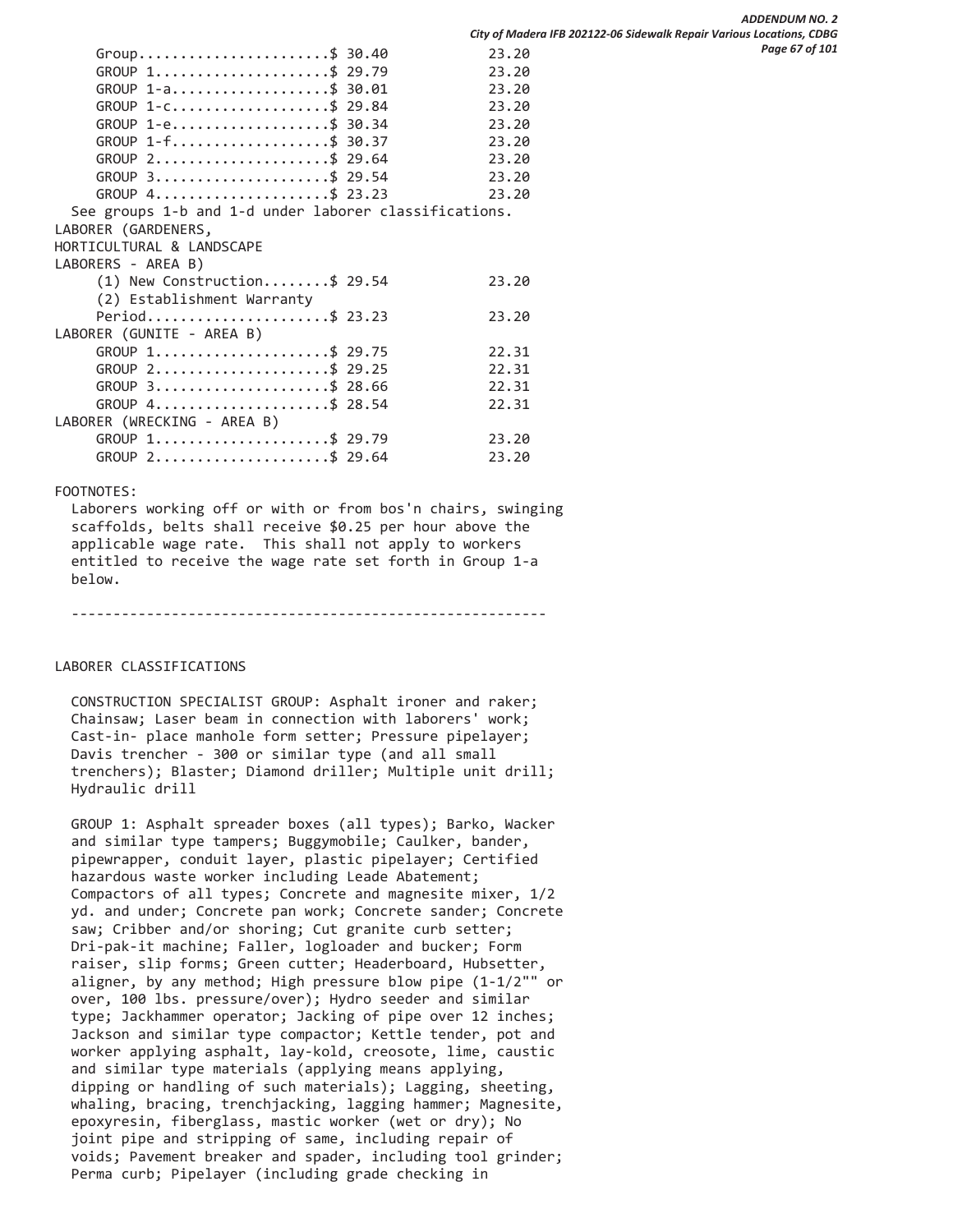connection with pipelaying); Precast-manhole setter; Pressure pipe tester; Post hole digger, air, gas and electric; Power broom sweeper; Power tampers of all types (except as shown in Group 2); Ram set gun and stud gun; Riprap stonepaver and rock-slinger, including placing of sacked concrete and/or sand (wet or dry) and gabions and similar type; Rotary scarifier or multiple head concrete chipping scarifier; Roto and Ditch Witch; Rototiller; Sandblaster, pot, gun, nozzle operators; Signalling and rigging; Tank cleaner; Tree climber; Turbo blaster; Vibrascreed, bull float in connection with laborers' work; Vibrator; Hazardous waste worker (lead removal); Asbestos and mold removal worker

 GROUP 1-a: Joy drill model TWM-2A; Gardner-Denver model DH143 and similar type drills; Track driller; Jack leg driller; Wagon driller; Mechanical drillers, all types regardless of type or method of power; Mechanical pipe layers, all types regardless of type or method of power; Blaster and powder; All work of loading, placing and blasting of all powder and explosives of whatever type regardless of method used for such loading and placing; High scalers (including drilling of same); Tree topper; Bit grinder

 GROUP 1-b: Sewer cleaners shall receive \$4.00 per day above Group 1 wage rates. ""Sewer cleaner"" means any worker who handles or comes in contact with raw sewage in small diameter sewers. Those who work inside recently active, large diameter sewers, and all recently active sewer manholes shal receive \$5.00 per day above Group 1 wage rates.

 GROUP 1-c: Burning and welding in connection with laborers' work; Synthetic thermoplastics and similar type welding

 GROUP 1-d: Maintenance and repair track and road beds. All employees performing work covered herein shall receive \$ .25 per hour above their regular rate for all work performed on underground structures not specifically covered herein. This paragraph shall not be construed to apply to work below ground level in open cut. It shall apply to cut and cover work of subway construction after the temporary cover has been placed.

 GROUP 1-e: Work on and/or in bell hole footings and shafts thereof, and work on and in deep footings. (A deep footing is a hole 15 feet or more in depth.) In the event the depth of the footing is unknown at the commencement of excavation, and the final depth exceeds 15 feet, the deep footing wage rate would apply to all employees for each and every day worked on or in the excavation of the footing from the date of inception.

 GROUP 1-f: Wire winding machine in connection with guniting or shot crete

 GROUP 2: Asphalt shoveler; Cement dumper and handling dry cement or gypsum; Choke-setter and rigger (clearing work); Concrete bucket dumper and chute; Concrete chipping and grinding; Concrete laborer (wet or dry); Driller tender, chuck tender, nipper; Guinea chaser (stake), grout crew; High pressure nozzle, adductor; Hydraulic monitor (over 100 lbs. pressure); Loading and unloading, carrying and hauling of all rods and materials for use in reinforcing concrete construction; Pittsburgh chipper and similar type brush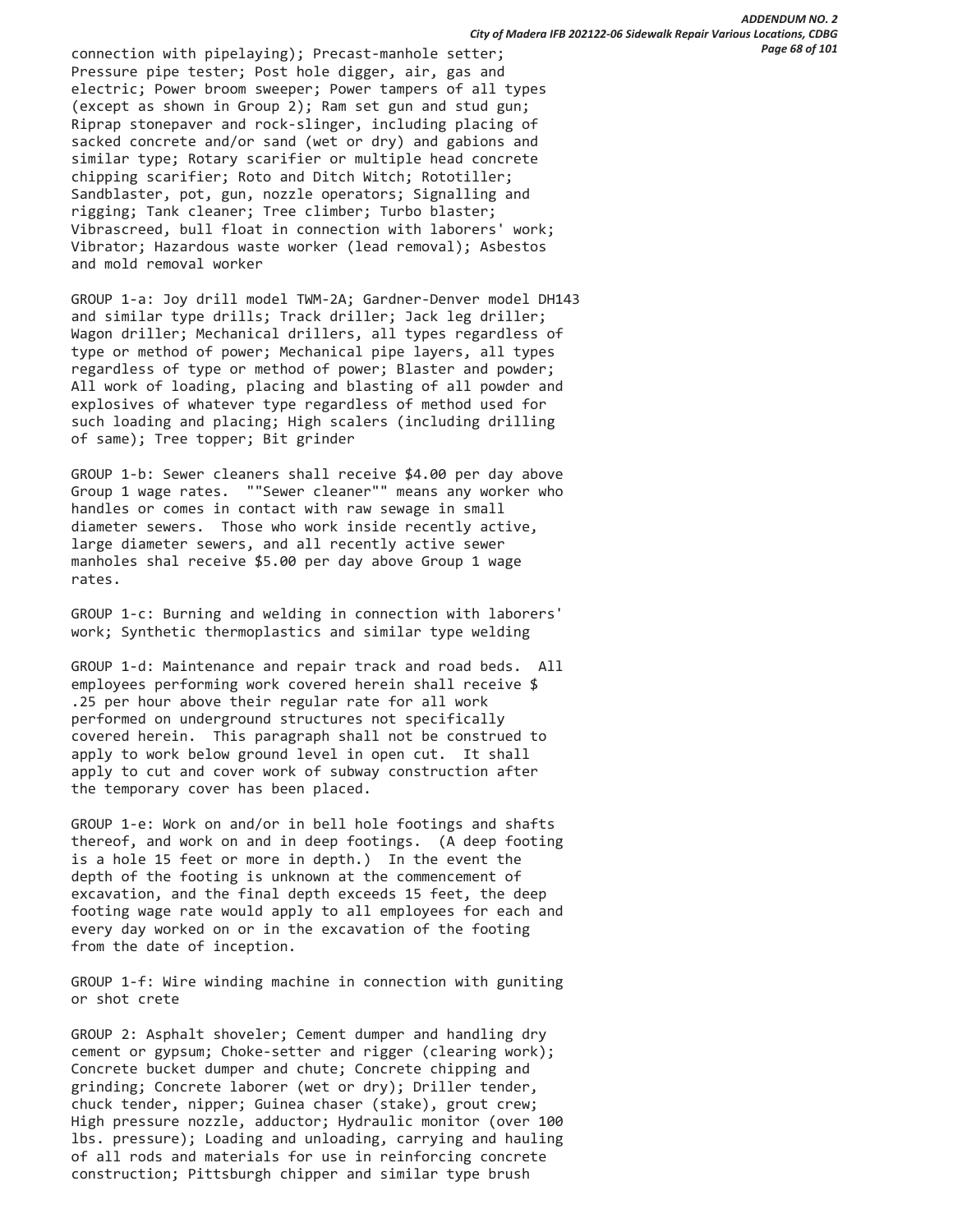shredders; Sloper; Single foot, hand-held, pneumatic tamper; All pneumatic, air, gas and electric tools not listed in Groups 1 through 1-f; Jacking of pipe - under 12 inches

 GROUP 3: Construction laborers, including bridge and general laborer; Dump, load spotter; Flag person; Fire watcher; Fence erector; Guardrail erector; Gardener, horticultural and landscape laborer; Jetting; Limber, brush loader and piler; Pavement marker (button setter); Maintenance, repair track and road beds; Streetcar and railroad construction track laborer; Temporary air and water lines, Victaulic or similar; Tool room attendant (jobsite only)

 GROUP 4: Final clean-up work of debris, grounds and building including but not limited to: street cleaner; cleaning and washing windows; brick cleaner (jobsite only); material cleaner (jobsite only). The classification ""material cleaner"" is to be utilized under the following conditions: A: at demolition site for the salvage of the material.

 B: at the conclusion of a job where the material is to be salvaged and stocked to be reused on another job. C: for the cleaning of salvage material at the jobsite or temporary jobsite yard.

 The material cleaner classification should not be used in the performance of ""form stripping, cleaning and oiling and moving to the next point of erection"".

```
--------------------------------------------------------
```
GUNITE LABORER CLASSIFICATIONS

GROUP 1: Structural Nozzleman

GROUP 2: Nozzleman, Gunman, Potman, Groundman

GROUP 3: Reboundman

GROUP 4: Gunite laborer

----------------------------------------------------------

WRECKING WORK LABORER CLASSIFICATIONS

 GROUP 1: Skilled wrecker (removing and salvaging of sash, windows and materials)

 GROUP 2: Semi-skilled wrecker (salvaging of other building materials)

----------------------------------------------------------------

LABO0270-010 06/25/2018

SANTA CLARA COUNTY

 Rates Fringes LABORER (CONSTRUCTION CRAFT LABORERS - AREA A:) Construction Specialist

| 23.20 |
|-------|
|       |
| 23.20 |
| 23.20 |
| 23.20 |
|       |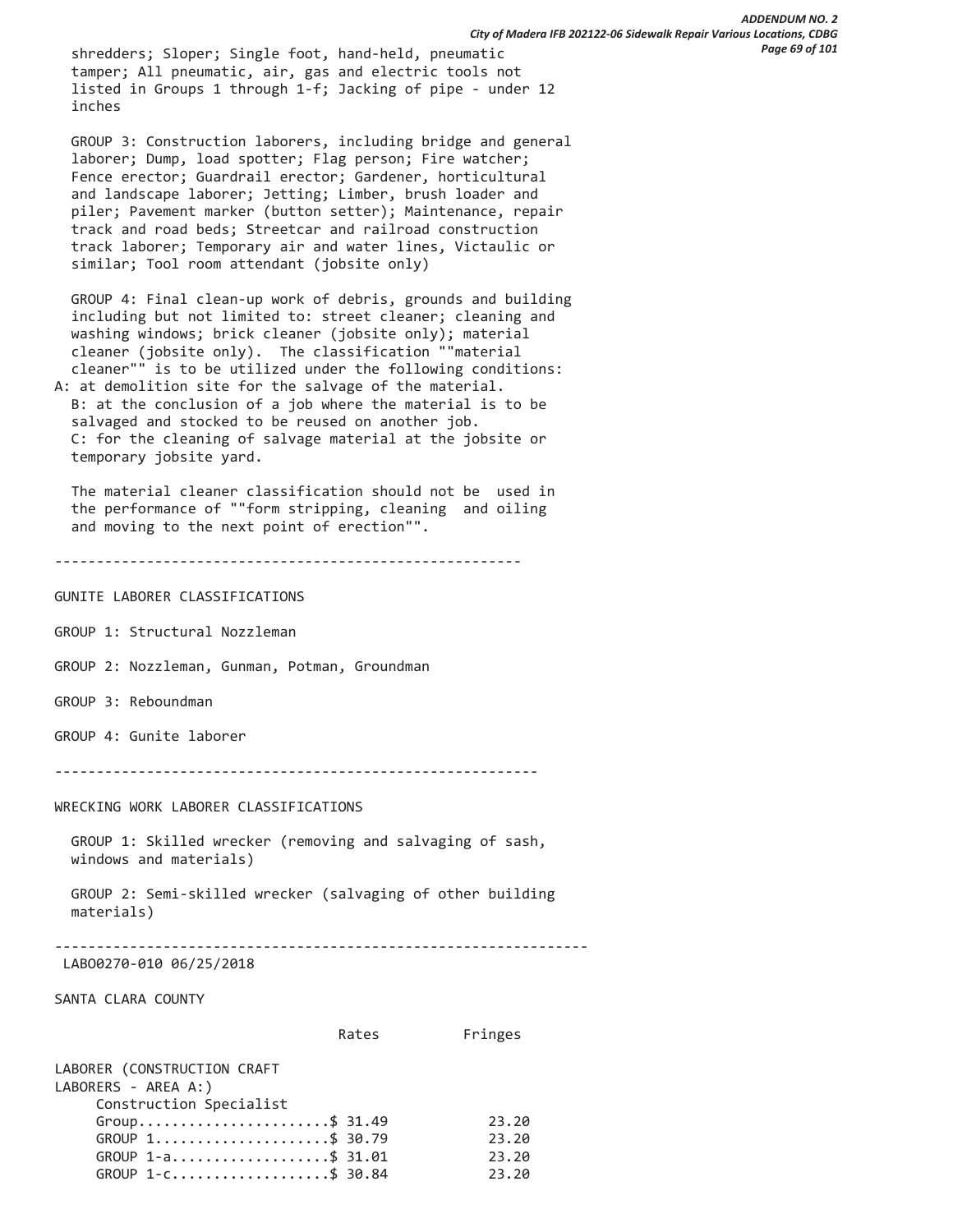| GROUP 1-e\$ 31.34                                                | 23.20 |
|------------------------------------------------------------------|-------|
| $GROUP$ 1-f\$ 30.37                                              | 23.20 |
| $GROUP$ 2\$ 30.64                                                | 23.20 |
| $GROUP$ 3\$ 30.54                                                | 23.20 |
| GROUP $4 \ldots \ldots \ldots \ldots \ldots \ldots \quad $24.23$ | 23.20 |
| See groups 1-b and 1-d under laborer classifications.            |       |
| LABORER (GARDENERS,                                              |       |
| HORTICULTURAL & LANDSCAPE                                        |       |
| LABORERS - AREA A:)                                              |       |
| $(1)$ New Construction\$ 30.54                                   | 23.20 |
| (2) Establishment Warranty                                       |       |
| Period\$ 24.23                                                   | 23.20 |
| LABORER (GUNITE - AREA A:)                                       |       |
| GROUP 1\$ 30.75                                                  | 22.31 |
| $GROUP$ 2\$ 30.25                                                | 22.31 |
| GROUP 3\$ 29.66                                                  | 22.31 |
| GROUP 4\$ 29.54                                                  | 22.31 |
| LABORER (WRECKING - AREA A:)                                     |       |
| GROUP 1\$ 30.79                                                  | 23.20 |
| GROUP 2\$ 30.64                                                  | 23.20 |

# FOOTNOTES:

 Laborers working off or with or from bos'n chairs, swinging scaffolds, belts shall receive \$0.25 per hour above the applicable wage rate. This shall not apply to workers entitled to receive the wage rate set forth in Group 1-a below.

---------------------------------------------------------

# LABORER CLASSIFICATIONS

 CONSTRUCTION SPECIALIST GROUP: Asphalt ironer and raker; Chainsaw; Laser beam in connection with laborers' work; Cast-in- place manhole form setter; Pressure pipelayer; Davis trencher - 300 or similar type (and all small trenchers); Blaster; Diamond driller; Multiple unit drill; Hydraulic drill

 GROUP 1: Asphalt spreader boxes (all types); Barko, Wacker and similar type tampers; Buggymobile; Caulker, bander, pipewrapper, conduit layer, plastic pipelayer; Certified hazardous waste worker including Leade Abatement; Compactors of all types; Concrete and magnesite mixer, 1/2 yd. and under; Concrete pan work; Concrete sander; Concrete saw; Cribber and/or shoring; Cut granite curb setter; Dri-pak-it machine; Faller, logloader and bucker; Form raiser, slip forms; Green cutter; Headerboard, Hubsetter, aligner, by any method; High pressure blow pipe (1-1/2"" or over, 100 lbs. pressure/over); Hydro seeder and similar type; Jackhammer operator; Jacking of pipe over 12 inches; Jackson and similar type compactor; Kettle tender, pot and worker applying asphalt, lay-kold, creosote, lime, caustic and similar type materials (applying means applying, dipping or handling of such materials); Lagging, sheeting, whaling, bracing, trenchjacking, lagging hammer; Magnesite, epoxyresin, fiberglass, mastic worker (wet or dry); No joint pipe and stripping of same, including repair of voids; Pavement breaker and spader, including tool grinder; Perma curb; Pipelayer (including grade checking in connection with pipelaying); Precast-manhole setter; Pressure pipe tester; Post hole digger, air, gas and electric; Power broom sweeper; Power tampers of all types (except as shown in Group 2); Ram set gun and stud gun;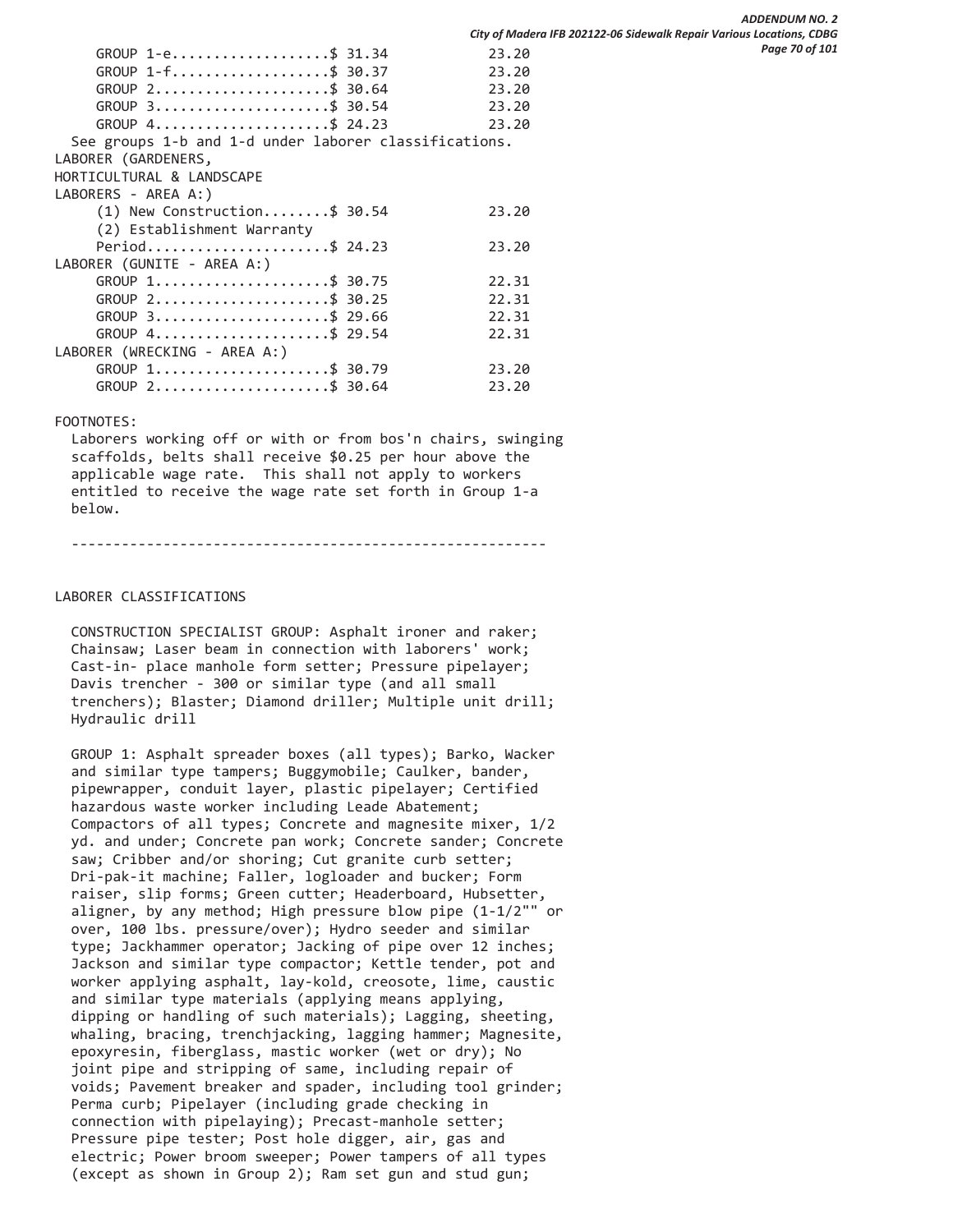Riprap stonepaver and rock-slinger, including placing of sacked concrete and/or sand (wet or dry) and gabions and similar type; Rotary scarifier or multiple head concrete chipping scarifier; Roto and Ditch Witch; Rototiller; Sandblaster, pot, gun, nozzle operators; Signalling and rigging; Tank cleaner; Tree climber; Turbo blaster; Vibrascreed, bull float in connection with laborers' work; Vibrator; Hazardous waste worker (lead removal); Asbestos and mold removal worker

 GROUP 1-a: Joy drill model TWM-2A; Gardner-Denver model DH143 and similar type drills; Track driller; Jack leg driller; Wagon driller; Mechanical drillers, all types regardless of type or method of power; Mechanical pipe layers, all types regardless of type or method of power; Blaster and powder; All work of loading, placing and blasting of all powder and explosives of whatever type regardless of method used for such loading and placing; High scalers (including drilling of same); Tree topper; Bit grinder

 GROUP 1-b: Sewer cleaners shall receive \$4.00 per day above Group 1 wage rates. ""Sewer cleaner"" means any worker who handles or comes in contact with raw sewage in small diameter sewers. Those who work inside recently active, large diameter sewers, and all recently active sewer manholes shal receive \$5.00 per day above Group 1 wage rates.

 GROUP 1-c: Burning and welding in connection with laborers' work; Synthetic thermoplastics and similar type welding

 GROUP 1-d: Maintenance and repair track and road beds. All employees performing work covered herein shall receive \$ .25 per hour above their regular rate for all work performed on underground structures not specifically covered herein. This paragraph shall not be construed to apply to work below ground level in open cut. It shall apply to cut and cover work of subway construction after the temporary cover has been placed.

 GROUP 1-e: Work on and/or in bell hole footings and shafts thereof, and work on and in deep footings. (A deep footing is a hole 15 feet or more in depth.) In the event the depth of the footing is unknown at the commencement of excavation, and the final depth exceeds 15 feet, the deep footing wage rate would apply to all employees for each and every day worked on or in the excavation of the footing from the date of inception.

 GROUP 1-f: Wire winding machine in connection with guniting or shot crete

 GROUP 2: Asphalt shoveler; Cement dumper and handling dry cement or gypsum; Choke-setter and rigger (clearing work); Concrete bucket dumper and chute; Concrete chipping and grinding; Concrete laborer (wet or dry); Driller tender, chuck tender, nipper; Guinea chaser (stake), grout crew; High pressure nozzle, adductor; Hydraulic monitor (over 100 lbs. pressure); Loading and unloading, carrying and hauling of all rods and materials for use in reinforcing concrete construction; Pittsburgh chipper and similar type brush shredders; Sloper; Single foot, hand-held, pneumatic tamper; All pneumatic, air, gas and electric tools not listed in Groups 1 through 1-f; Jacking of pipe - under 12 inches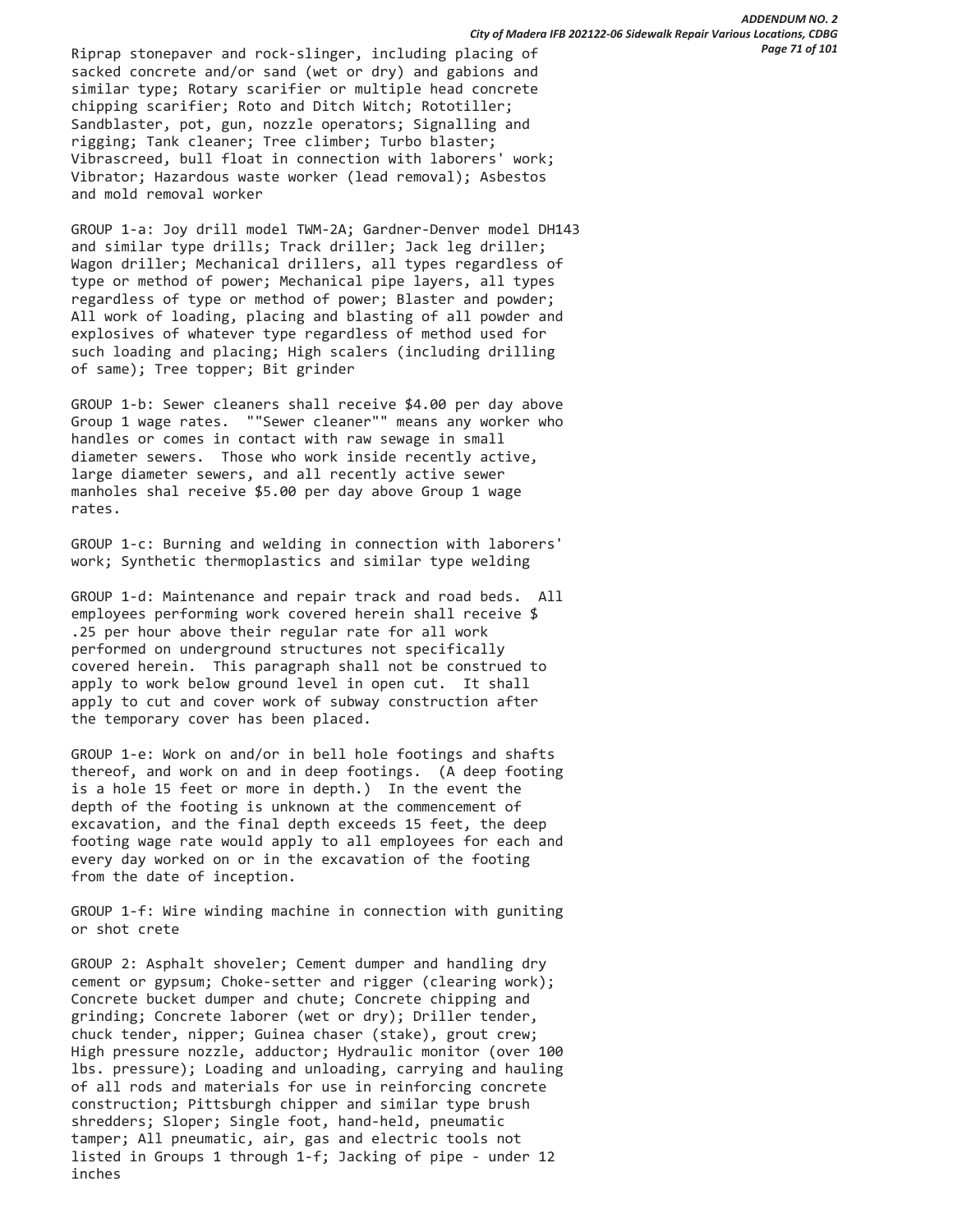GROUP 3: Construction laborers, including bridge and general laborer; Dump, load spotter; Flag person; Fire watcher; Fence erector; Guardrail erector; Gardener, horticultural and landscape laborer; Jetting; Limber, brush loader and piler; Pavement marker (button setter); Maintenance, repair track and road beds; Streetcar and railroad construction track laborer; Temporary air and water lines, Victaulic or similar; Tool room attendant (jobsite only)

 GROUP 4: Final clean-up work of debris, grounds and building including but not limited to: street cleaner; cleaning and washing windows; brick cleaner (jobsite only); material cleaner (jobsite only). The classification ""material cleaner"" is to be utilized under the following conditions: A: at demolition site for the salvage of the material.

 B: at the conclusion of a job where the material is to be salvaged and stocked to be reused on another job. C: for the cleaning of salvage material at the jobsite or temporary jobsite yard.

 The material cleaner classification should not be used in the performance of ""form stripping, cleaning and oiling and moving to the next point of erection"".

--------------------------------------------------------

# GUNITE LABORER CLASSIFICATIONS

GROUP 1: Structural Nozzleman

GROUP 2: Nozzleman, Gunman, Potman, Groundman

GROUP 3: Reboundman

GROUP 4: Gunite laborer

----------------------------------------------------------

WRECKING WORK LABORER CLASSIFICATIONS

 GROUP 1: Skilled wrecker (removing and salvaging of sash, windows and materials)

 GROUP 2: Semi-skilled wrecker (salvaging of other building materials)

----------------------------------------------------------------

LABO0270-011 07/01/2017

MONTEREY, SAN BENITO, SANTA CRUZ, SANTA CLARA COUNTIES

Rates Fringes

LABORER (Plaster Tender).........\$ 34.70 21.22

Work on a swing stage scaffold: \$1.00 per hour additional. ----------------------------------------------------------------

LABO0294-001 07/01/2020

FRESNO, KINGS AND MADERA COUNTIES

Rates Fringes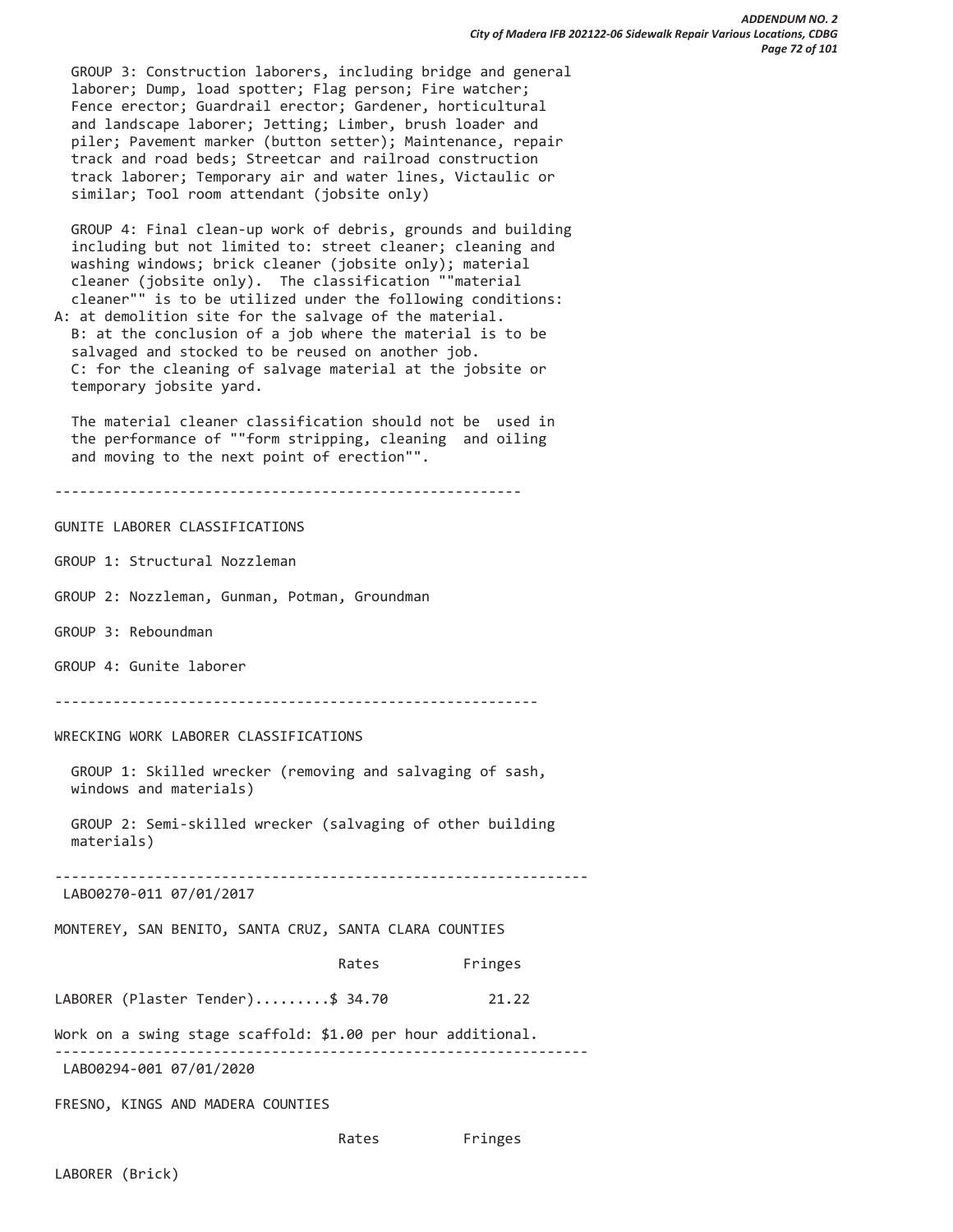----------------------------------------------------------------

LABO0294-002 06/28/2021

FRESNO, KINGS, AND MADERA COUNTIES

|  | Rates | Fringes |
|--|-------|---------|
|--|-------|---------|

LABORER (TRAFFIC CONTROL/LANE CLOSURE)

| Escort Driver, Flag Person\$ 33.48 | 26.21 |
|------------------------------------|-------|
| Traffic Control Person I\$ 33.78   | 26.21 |
| Traffic Control Person II\$ 31.28  | 26.21 |

 TRAFFIC CONTROL PERSON I: Layout of traffic control, crash cushions, construction area and roadside signage.

 TRAFFIC CONTROL PERSON II: Installation and removal of temporary/permanent signs, markers, delineators and crash cushions.

----------------------------------------------------------------

LABO0294-005 07/01/2021

FRESNO, KINGS, AND MADERA COUNTIES

Rates Fringes

Tunnel and Shaft Laborers:

| GROUP 1\$ 42.00              | 25.71 |
|------------------------------|-------|
| GROUP 2\$ 41.77              | 25.71 |
| GROUP 3\$ 41.52              | 25.71 |
| GROUP 4\$ 41.07              | 25.71 |
| GROUP 5\$ 40.53              | 25.71 |
| Shotcrete Specialist\$ 42.52 | 25.71 |

TUNNEL AND SHAFT CLASSIFICATIONS

 GROUP 1: Diamond driller; Groundmen; Gunite and shotcrete nozzlemen

 GROUP 2: Rodmen; Shaft work & raise (below actual or excavated ground level)

 GROUP 3: Bit grinder; Blaster, driller, powdermen, heading; Cherry pickermen - where car is lifted; Concrete finisher in tunnel; Concrete screedman; Grout pumpman and potman; Gunite & shotcrete gunman & potman; Headermen; High pressure nozzleman; Miner - tunnel, including top and bottom man on shaft and raise work; Nipper; Nozzleman on slick line; Sandblaster - potman, Robotic Shotcrete Placer, Segment Erector, Tunnel Muck Hauler, Steel Form raiser and setter; Timberman, retimberman (wood or steel or substitute materials therefore); Tugger (for tunnel laborer work); Cable tender; Chuck tender; Powderman - primer house

 GROUP 4: Vibrator operator, pavement breaker; Bull gang muckers, trackmen; Concrete crew - includes rodding and spreading, Dumpmen (any method)

GROUP 5: Grout crew; Reboundman; Swamper/ Brakeman

----------------------------------------------------------------

LABO0294-008 06/25/2018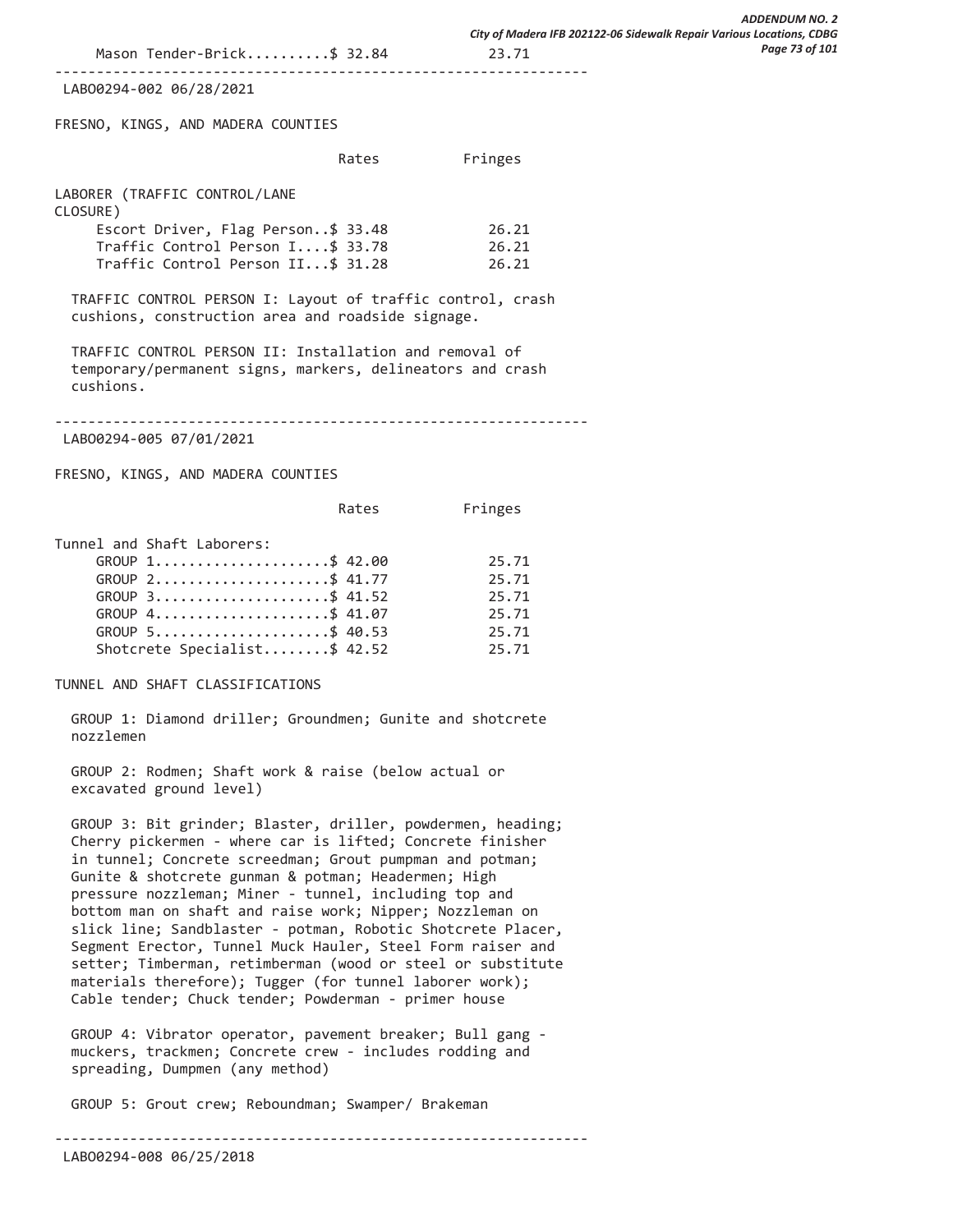Rates Fringes

| LABORER (CONSTRUCTION CRAFT                                      |       |
|------------------------------------------------------------------|-------|
| LABORERS - AREA B:)                                              |       |
| Construction Specialist                                          |       |
| Group\$ 30.49                                                    | 23.20 |
| GROUP 1\$ 29.79                                                  | 23.20 |
| GROUP 1-a\$ 30.01                                                | 23.20 |
| GROUP 1-C\$ 29.84                                                | 23.20 |
| GROUP $1 - e$ \$ 30.34                                           | 23.20 |
| GROUP 1-f\$ 30.37                                                | 23.20 |
| GROUP $2 \ldots \ldots \ldots \ldots \ldots \ldots \quad $29.64$ | 23.20 |
| $GROUP$ 3\$ 29.54                                                | 23.20 |
| GROUP 4\$ 23.23                                                  | 23.20 |
| See groups 1-b and 1-d under laborer classifications.            |       |
| LABORER (GARDENERS,                                              |       |
| HORTICULTURAL & LANDSCAPE                                        |       |
| LABORERS - AREA B:)                                              |       |
| $(1)$ New Construction\$ 29.54                                   | 23.20 |
| (2) Establishment Warranty                                       |       |
| Period\$ 23.23                                                   | 23.20 |
| LABORER (GUNITE - AREA B:)                                       |       |
| GROUP 1\$ 29.75                                                  | 22.31 |
| $GROUP$ 2\$ 29.25                                                | 22.31 |
| GROUP 3\$ 28.66                                                  | 22.31 |
| GROUP 4\$ 28.54                                                  | 22.31 |
| LABORER (WRECKING - AREA B:)                                     |       |
| GROUP 1\$ 29.79                                                  | 23.20 |
| GROUP 2\$ 29.64                                                  | 23.20 |
|                                                                  |       |

## FOOTNOTES:

 Laborers working off or with or from bos'n chairs, swinging scaffolds, belts shall receive \$0.25 per hour above the applicable wage rate. This shall not apply to workers entitled to receive the wage rate set forth in Group 1-a below.

---------------------------------------------------------

#### LABORER CLASSIFICATIONS

 CONSTRUCTION SPECIALIST GROUP: Asphalt ironer and raker; Chainsaw; Laser beam in connection with laborers' work; Cast-in- place manhole form setter; Pressure pipelayer; Davis trencher - 300 or similar type (and all small trenchers); Blaster; Diamond driller; Multiple unit drill; Hydraulic drill

 GROUP 1: Asphalt spreader boxes (all types); Barko, Wacker and similar type tampers; Buggymobile; Caulker, bander, pipewrapper, conduit layer, plastic pipelayer; Certified hazardous waste worker including Leade Abatement; Compactors of all types; Concrete and magnesite mixer, 1/2 yd. and under; Concrete pan work; Concrete sander; Concrete saw; Cribber and/or shoring; Cut granite curb setter; Dri-pak-it machine; Faller, logloader and bucker; Form raiser, slip forms; Green cutter; Headerboard, Hubsetter, aligner, by any method; High pressure blow pipe (1-1/2"" or over, 100 lbs. pressure/over); Hydro seeder and similar type; Jackhammer operator; Jacking of pipe over 12 inches; Jackson and similar type compactor; Kettle tender, pot and worker applying asphalt, lay-kold, creosote, lime, caustic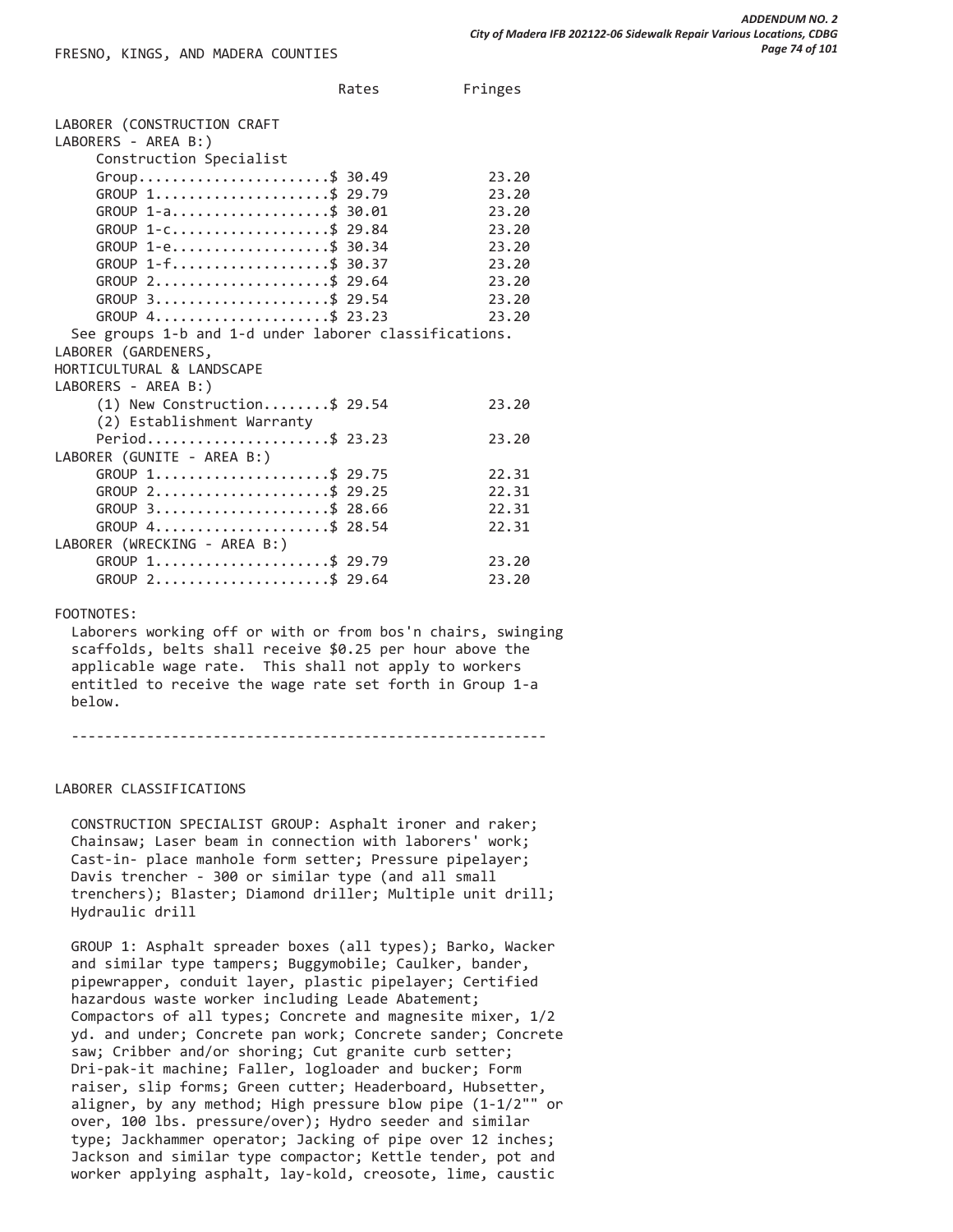and similar type materials (applying means applying, dipping or handling of such materials); Lagging, sheeting, whaling, bracing, trenchjacking, lagging hammer; Magnesite, epoxyresin, fiberglass, mastic worker (wet or dry); No joint pipe and stripping of same, including repair of voids; Pavement breaker and spader, including tool grinder; Perma curb; Pipelayer (including grade checking in connection with pipelaying); Precast-manhole setter; Pressure pipe tester; Post hole digger, air, gas and electric; Power broom sweeper; Power tampers of all types (except as shown in Group 2); Ram set gun and stud gun; Riprap stonepaver and rock-slinger, including placing of sacked concrete and/or sand (wet or dry) and gabions and similar type; Rotary scarifier or multiple head concrete chipping scarifier; Roto and Ditch Witch; Rototiller; Sandblaster, pot, gun, nozzle operators; Signalling and rigging; Tank cleaner; Tree climber; Turbo blaster; Vibrascreed, bull float in connection with laborers' work; Vibrator; Hazardous waste worker (lead removal); Asbestos and mold removal worker

 GROUP 1-a: Joy drill model TWM-2A; Gardner-Denver model DH143 and similar type drills; Track driller; Jack leg driller; Wagon driller; Mechanical drillers, all types regardless of type or method of power; Mechanical pipe layers, all types regardless of type or method of power; Blaster and powder; All work of loading, placing and blasting of all powder and explosives of whatever type regardless of method used for such loading and placing; High scalers (including drilling of same); Tree topper; Bit grinder

 GROUP 1-b: Sewer cleaners shall receive \$4.00 per day above Group 1 wage rates. ""Sewer cleaner"" means any worker who handles or comes in contact with raw sewage in small diameter sewers. Those who work inside recently active, large diameter sewers, and all recently active sewer manholes shal receive \$5.00 per day above Group 1 wage rates.

 GROUP 1-c: Burning and welding in connection with laborers' work; Synthetic thermoplastics and similar type welding

 GROUP 1-d: Maintenance and repair track and road beds. All employees performing work covered herein shall receive \$ .25 per hour above their regular rate for all work performed on underground structures not specifically covered herein. This paragraph shall not be construed to apply to work below ground level in open cut. It shall apply to cut and cover work of subway construction after the temporary cover has been placed.

 GROUP 1-e: Work on and/or in bell hole footings and shafts thereof, and work on and in deep footings. (A deep footing is a hole 15 feet or more in depth.) In the event the depth of the footing is unknown at the commencement of excavation, and the final depth exceeds 15 feet, the deep footing wage rate would apply to all employees for each and every day worked on or in the excavation of the footing from the date of inception.

 GROUP 1-f: Wire winding machine in connection with guniting or shot crete

 GROUP 2: Asphalt shoveler; Cement dumper and handling dry cement or gypsum; Choke-setter and rigger (clearing work);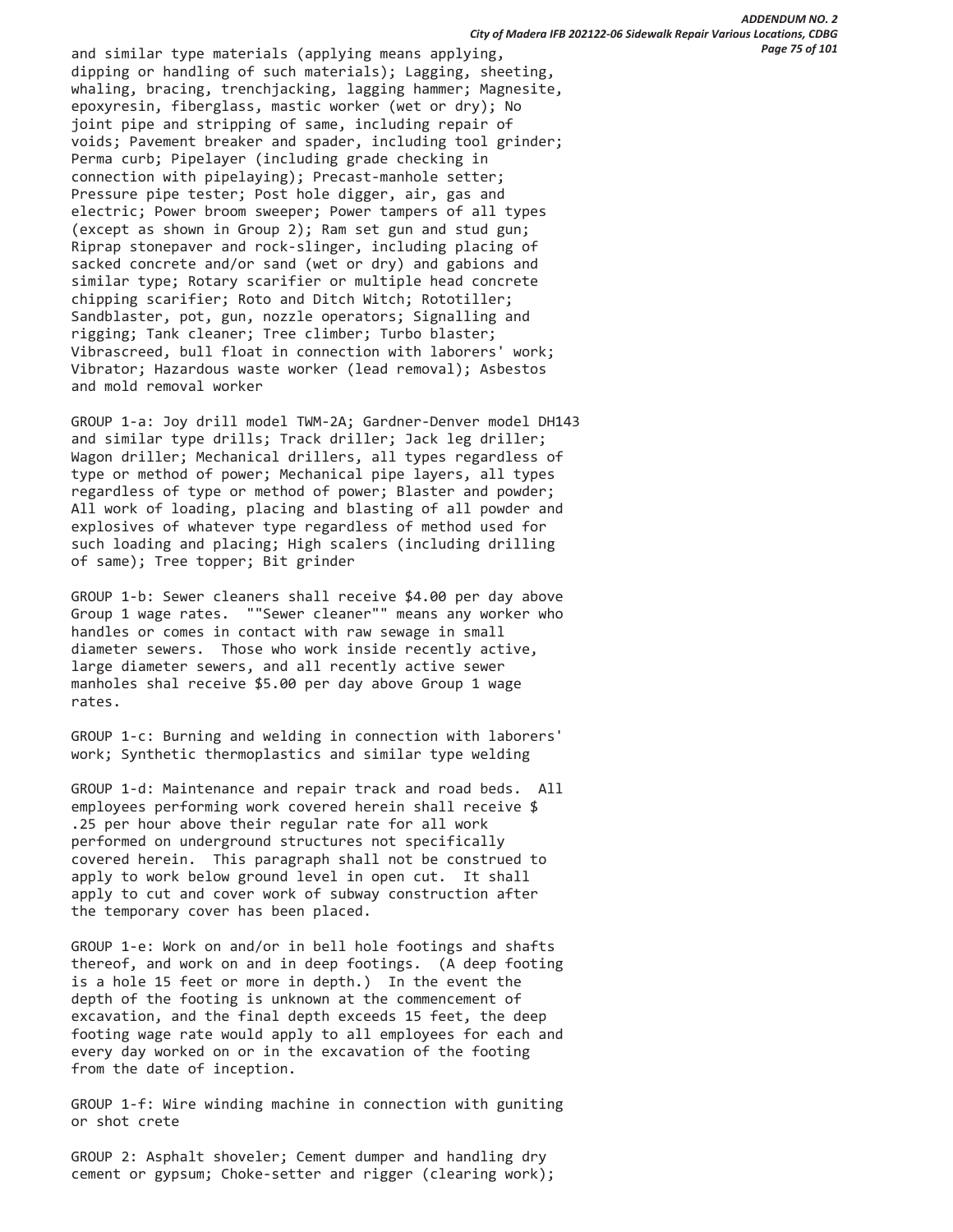Concrete bucket dumper and chute; Concrete chipping and grinding; Concrete laborer (wet or dry); Driller tender, chuck tender, nipper; Guinea chaser (stake), grout crew; High pressure nozzle, adductor; Hydraulic monitor (over 100 lbs. pressure); Loading and unloading, carrying and hauling of all rods and materials for use in reinforcing concrete construction; Pittsburgh chipper and similar type brush shredders; Sloper; Single foot, hand-held, pneumatic tamper; All pneumatic, air, gas and electric tools not listed in Groups 1 through 1-f; Jacking of pipe - under 12 inches

 GROUP 3: Construction laborers, including bridge and general laborer; Dump, load spotter; Flag person; Fire watcher; Fence erector; Guardrail erector; Gardener, horticultural and landscape laborer; Jetting; Limber, brush loader and piler; Pavement marker (button setter); Maintenance, repair track and road beds; Streetcar and railroad construction track laborer; Temporary air and water lines, Victaulic or similar; Tool room attendant (jobsite only)

 GROUP 4: Final clean-up work of debris, grounds and building including but not limited to: street cleaner; cleaning and washing windows; brick cleaner (jobsite only); material cleaner (jobsite only). The classification ""material cleaner"" is to be utilized under the following conditions:

A: at demolition site for the salvage of the material. B: at the conclusion of a job where the material is to be salvaged and stocked to be reused on another job. C: for the cleaning of salvage material at the jobsite or temporary jobsite yard.

 The material cleaner classification should not be used in the performance of ""form stripping, cleaning and oiling and moving to the next point of erection"".

--------------------------------------------------------

GUNITE LABORER CLASSIFICATIONS

GROUP 1: Structural Nozzleman

GROUP 2: Nozzleman, Gunman, Potman, Groundman

GROUP 3: Reboundman

GROUP 4: Gunite laborer

----------------------------------------------------------

WRECKING WORK LABORER CLASSIFICATIONS

 GROUP 1: Skilled wrecker (removing and salvaging of sash, windows and materials)

 GROUP 2: Semi-skilled wrecker (salvaging of other building materials)

----------------------------------------------------------------

LABO0294-010 07/01/2021

CALAVERAS, FRESNO, KINGS, MADERA, MARIPOSA, MERCED, SAN JOAQUIN, STANISLAUS & TUOLUMNE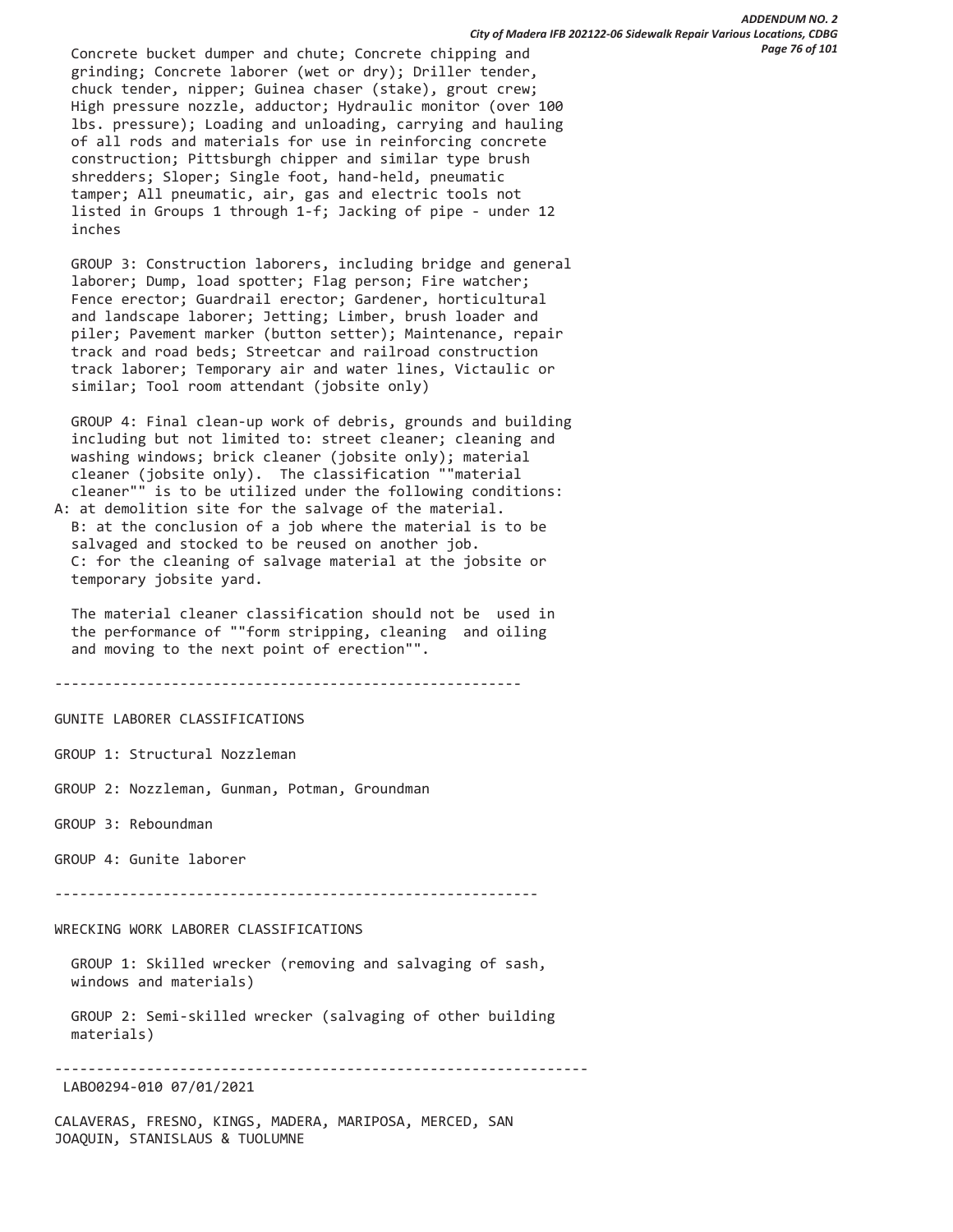Rates Fringes Plasterer tender.................\$ 35.82 28.45 Work on a swing stage scaffold: \$1.00 per hour additional. ---------------------------------------------------------------- LABO0294-011 07/01/2021 FRESNO, KINGS, AND MADERA COUNTIES Rates Fringes LABORER (Plaster Tender).........\$ 35.82 28.45 Work on a swing stage scaffold: \$1.00 per hour additional. ---------------------------------------------------------------- LABO0304-002 06/28/2021 ALAMEDA COUNTY Rates Fringes LABORER (TRAFFIC CONTROL/LANE CLOSURE) Escort Driver, Flag Person..\$ 34.48 26.21 Traffic Control Person I....\$ 34.78 26.21 Traffic Control Person II...\$ 32.28 26.21 TRAFFIC CONTROL PERSON I: Layout of traffic control, crash cushions, construction area and roadside signage. TRAFFIC CONTROL PERSON II: Installation and removal of temporary/permanent signs, markers, delineators and crash cushions. ---------------------------------------------------------------- LABO0304-003 07/01/2021 ALAMEDA COUNTY Rates Fringes Tunnel and Shaft Laborers: GROUP 1......................\$ 42.00 25.71 GROUP 2.......................\$ 41.77 25.71 GROUP 3.......................\$ 41.52 25.71 GROUP 4........................\$ 41.07 25.71 GROUP 5.......................\$ 40.53 25.71 Shotcrete Specialist........\$ 42.52 25.71 TUNNEL AND SHAFT CLASSIFICATIONS GROUP 1: Diamond driller; Groundmen; Gunite and shotcrete nozzlemen GROUP 2: Rodmen; Shaft work & raise (below actual or excavated ground level) GROUP 3: Bit grinder; Blaster, driller, powdermen, heading; *City of Madera IFB 202122-06 Sidewalk Repair Various Locations, CDBG* 

*ADDENDUM NO. 2* 

*Page 77 of 101*

 Cherry pickermen - where car is lifted; Concrete finisher in tunnel; Concrete screedman; Grout pumpman and potman; Gunite & shotcrete gunman & potman; Headermen; High pressure nozzleman; Miner - tunnel, including top and bottom man on shaft and raise work; Nipper; Nozzleman on slick line; Sandblaster - potman, Robotic Shotcrete Placer,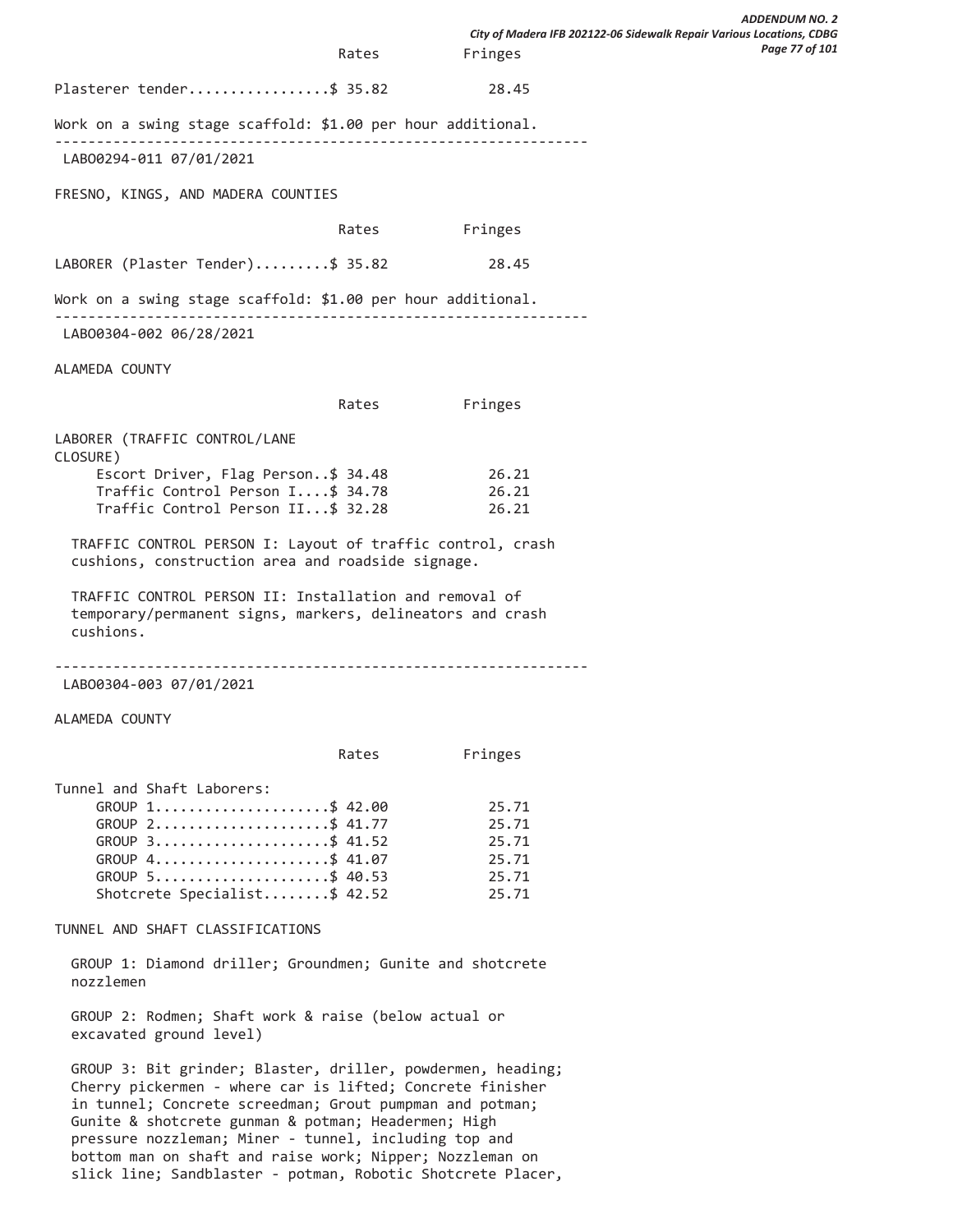Segment Erector, Tunnel Muck Hauler, Steel Form raiser and setter; Timberman, retimberman (wood or steel or substitute materials therefore); Tugger (for tunnel laborer work); Cable tender; Chuck tender; Powderman - primer house GROUP 4: Vibrator operator, pavement breaker; Bull gang muckers, trackmen; Concrete crew - includes rodding and spreading, Dumpmen (any method) GROUP 5: Grout crew; Reboundman; Swamper/ Brakeman ---------------------------------------------------------------- LABO0304-004 06/25/2018 ALAMEDA COUNTY Rates Fringes LABORER (CONSTRUCTION CRAFT LABORERS - AREA A:) Construction Specialist Group..........................\$ 31.49 23.20 GROUP 1......................\$ 30.79 23.20 GROUP 1-a....................\$ 31.01 23.20 GROUP 1-C.....................\$ 30.84 23.20 GROUP 1-e...................\$ 31.34 23.20 GROUP 1-f....................\$ 30.37 23.20 GROUP 2......................\$ 30.64 23.20 GROUP 3.......................\$ 30.54 23.20 GROUP 4.......................\$ 24.23 23.20 See groups 1-b and 1-d under laborer classifications. LABORER (GARDENERS, HORTICULTURAL & LANDSCAPE LABORERS - AREA A:) (1) New Construction........\$ 30.54 23.20 (2) Establishment Warranty Period........................\$ 24.23 23.20 LABORER (GUNITE - AREA A:) GROUP 1.......................\$ 30.75 22.31 GROUP 2.......................\$ 30.25 22.31 GROUP 3.......................\$ 29.66 22.31 GROUP 4.......................\$ 29.54 22.31 LABORER (WRECKING - AREA A:) GROUP 1.......................\$ 30.79 23.20 GROUP 2......................\$ 30.64 23.20 FOOTNOTES: Laborers working off or with or from bos'n chairs, swinging *City of Madera IFB 202122-06 Sidewalk Repair Various Locations, CDBG Page 78 of 101*

*ADDENDUM NO. 2* 

 scaffolds, belts shall receive \$0.25 per hour above the applicable wage rate. This shall not apply to workers entitled to receive the wage rate set forth in Group 1-a below.

---------------------------------------------------------

## LABORER CLASSIFICATIONS

 CONSTRUCTION SPECIALIST GROUP: Asphalt ironer and raker; Chainsaw; Laser beam in connection with laborers' work; Cast-in- place manhole form setter; Pressure pipelayer; Davis trencher - 300 or similar type (and all small trenchers); Blaster; Diamond driller; Multiple unit drill; Hydraulic drill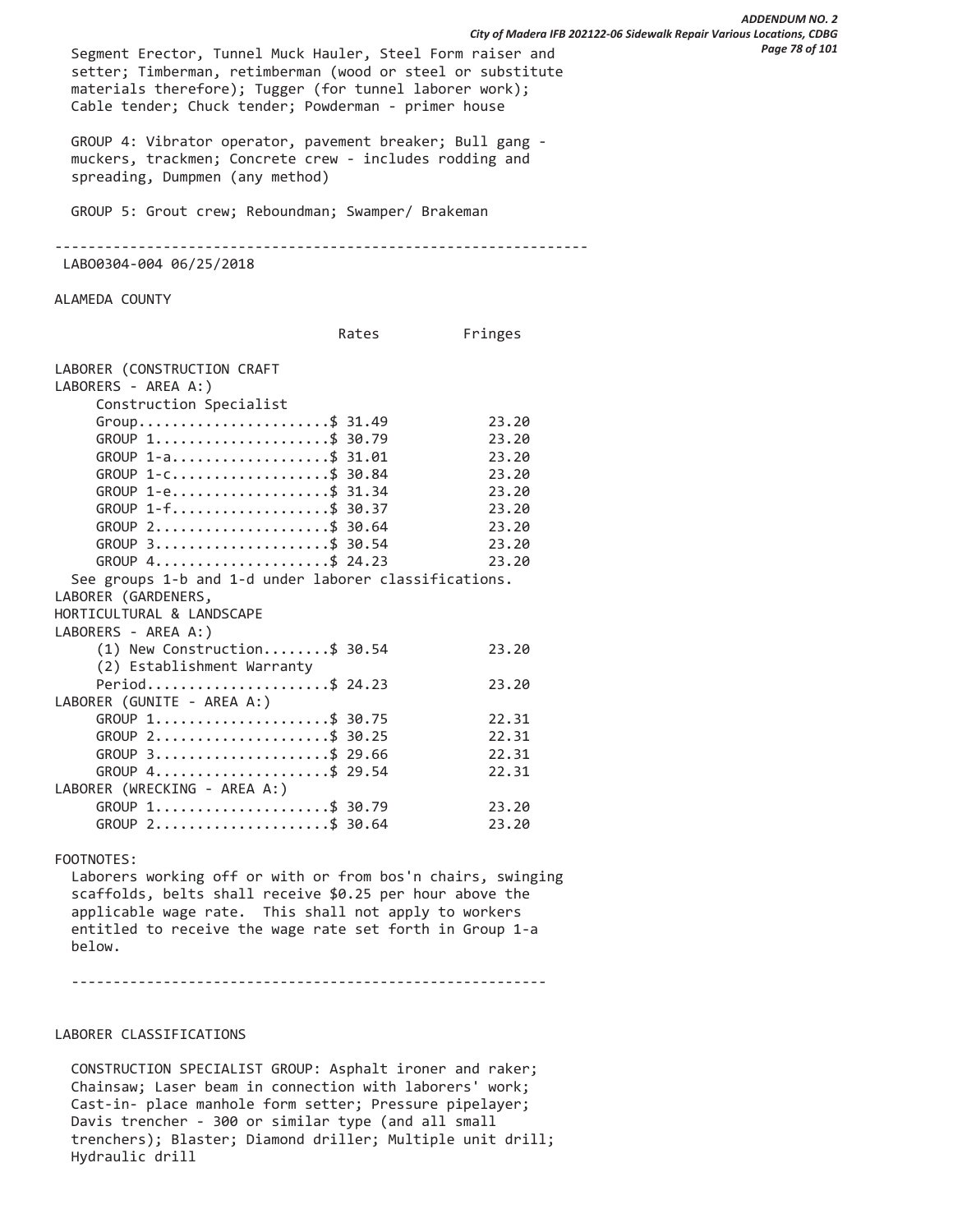GROUP 1: Asphalt spreader boxes (all types); Barko, Wacker and similar type tampers; Buggymobile; Caulker, bander, pipewrapper, conduit layer, plastic pipelayer; Certified hazardous waste worker including Leade Abatement; Compactors of all types; Concrete and magnesite mixer, 1/2 yd. and under; Concrete pan work; Concrete sander; Concrete saw; Cribber and/or shoring; Cut granite curb setter; Dri-pak-it machine; Faller, logloader and bucker; Form raiser, slip forms; Green cutter; Headerboard, Hubsetter, aligner, by any method; High pressure blow pipe (1-1/2"" or over, 100 lbs. pressure/over); Hydro seeder and similar type; Jackhammer operator; Jacking of pipe over 12 inches; Jackson and similar type compactor; Kettle tender, pot and worker applying asphalt, lay-kold, creosote, lime, caustic and similar type materials (applying means applying, dipping or handling of such materials); Lagging, sheeting, whaling, bracing, trenchjacking, lagging hammer; Magnesite, epoxyresin, fiberglass, mastic worker (wet or dry); No joint pipe and stripping of same, including repair of voids; Pavement breaker and spader, including tool grinder; Perma curb; Pipelayer (including grade checking in connection with pipelaying); Precast-manhole setter; Pressure pipe tester; Post hole digger, air, gas and electric; Power broom sweeper; Power tampers of all types (except as shown in Group 2); Ram set gun and stud gun; Riprap stonepaver and rock-slinger, including placing of sacked concrete and/or sand (wet or dry) and gabions and similar type; Rotary scarifier or multiple head concrete chipping scarifier; Roto and Ditch Witch; Rototiller; Sandblaster, pot, gun, nozzle operators; Signalling and rigging; Tank cleaner; Tree climber; Turbo blaster; Vibrascreed, bull float in connection with laborers' work; Vibrator; Hazardous waste worker (lead removal); Asbestos and mold removal worker

 GROUP 1-a: Joy drill model TWM-2A; Gardner-Denver model DH143 and similar type drills; Track driller; Jack leg driller; Wagon driller; Mechanical drillers, all types regardless of type or method of power; Mechanical pipe layers, all types regardless of type or method of power; Blaster and powder; All work of loading, placing and blasting of all powder and explosives of whatever type regardless of method used for such loading and placing; High scalers (including drilling of same); Tree topper; Bit grinder

 GROUP 1-b: Sewer cleaners shall receive \$4.00 per day above Group 1 wage rates. ""Sewer cleaner"" means any worker who handles or comes in contact with raw sewage in small diameter sewers. Those who work inside recently active, large diameter sewers, and all recently active sewer manholes shal receive \$5.00 per day above Group 1 wage rates.

 GROUP 1-c: Burning and welding in connection with laborers' work; Synthetic thermoplastics and similar type welding

 GROUP 1-d: Maintenance and repair track and road beds. All employees performing work covered herein shall receive \$ .25 per hour above their regular rate for all work performed on underground structures not specifically covered herein. This paragraph shall not be construed to apply to work below ground level in open cut. It shall apply to cut and cover work of subway construction after the temporary cover has been placed.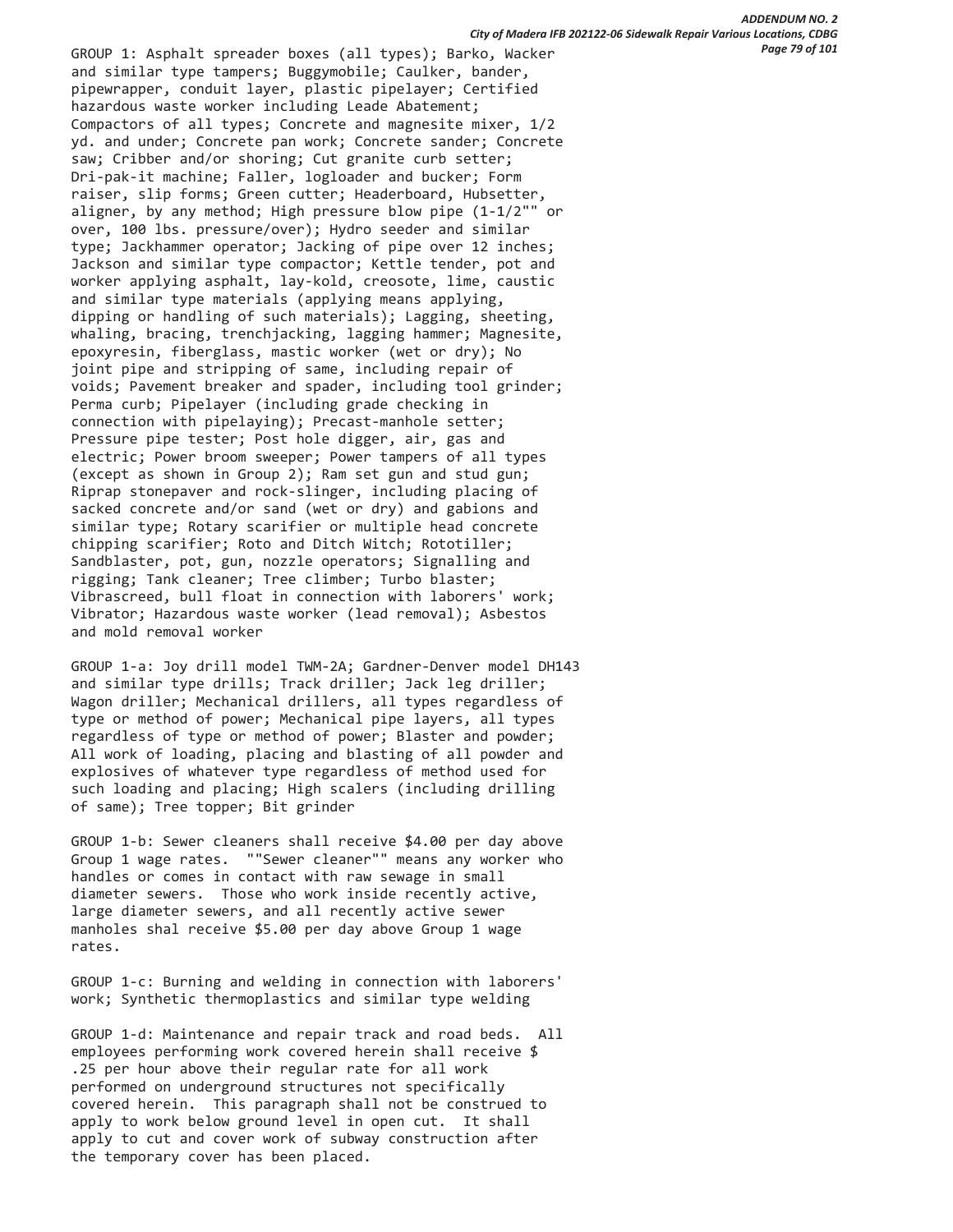GROUP 1-e: Work on and/or in bell hole footings and shafts thereof, and work on and in deep footings. (A deep footing is a hole 15 feet or more in depth.) In the event the depth of the footing is unknown at the commencement of excavation, and the final depth exceeds 15 feet, the deep footing wage rate would apply to all employees for each and every day worked on or in the excavation of the footing from the date of inception.

 GROUP 1-f: Wire winding machine in connection with guniting or shot crete

 GROUP 2: Asphalt shoveler; Cement dumper and handling dry cement or gypsum; Choke-setter and rigger (clearing work); Concrete bucket dumper and chute; Concrete chipping and grinding; Concrete laborer (wet or dry); Driller tender, chuck tender, nipper; Guinea chaser (stake), grout crew; High pressure nozzle, adductor; Hydraulic monitor (over 100 lbs. pressure); Loading and unloading, carrying and hauling of all rods and materials for use in reinforcing concrete construction; Pittsburgh chipper and similar type brush shredders; Sloper; Single foot, hand-held, pneumatic tamper; All pneumatic, air, gas and electric tools not listed in Groups 1 through 1-f; Jacking of pipe - under 12 inches

 GROUP 3: Construction laborers, including bridge and general laborer; Dump, load spotter; Flag person; Fire watcher; Fence erector; Guardrail erector; Gardener, horticultural and landscape laborer; Jetting; Limber, brush loader and piler; Pavement marker (button setter); Maintenance, repair track and road beds; Streetcar and railroad construction track laborer; Temporary air and water lines, Victaulic or similar; Tool room attendant (jobsite only)

 GROUP 4: Final clean-up work of debris, grounds and building including but not limited to: street cleaner; cleaning and washing windows; brick cleaner (jobsite only); material cleaner (jobsite only). The classification ""material cleaner"" is to be utilized under the following conditions: A: at demolition site for the salvage of the material.

 B: at the conclusion of a job where the material is to be salvaged and stocked to be reused on another job. C: for the cleaning of salvage material at the jobsite or temporary jobsite yard.

 The material cleaner classification should not be used in the performance of ""form stripping, cleaning and oiling and moving to the next point of erection"".

--------------------------------------------------------

### GUNITE LABORER CLASSIFICATIONS

GROUP 1: Structural Nozzleman

GROUP 2: Nozzleman, Gunman, Potman, Groundman

GROUP 3: Reboundman

GROUP 4: Gunite laborer

----------------------------------------------------------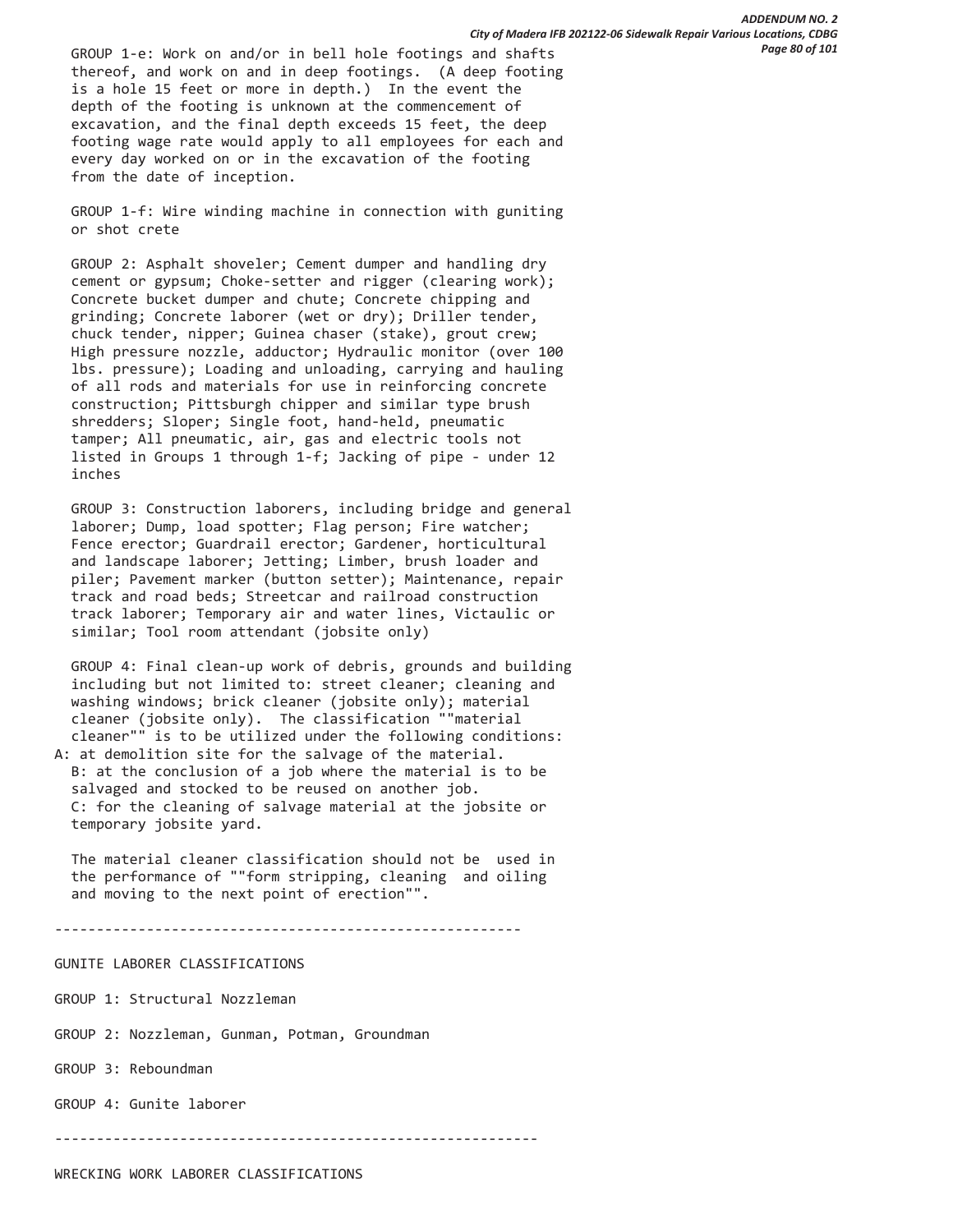GROUP 1: Skilled wrecker (removing and salvaging of sash, windows and materials)

 GROUP 2: Semi-skilled wrecker (salvaging of other building materials)

----------------------------------------------------------------

# LABO0304-005 05/01/2018

ALAMEDA COUNTY

| Fringes |
|---------|
|         |

Brick Tender.....................\$ 35.37 20.70

 FOOTNOTES: Work on jobs where heat-protective clothing is required: \$2.00 per hour additional. Work at grinders: \$.25 per hour additional. Manhole work: \$2.00 per day additional.

----------------------------------------------------------------

LABO0304-008 07/01/2017

ALAMEDA AND CONTRA COSTA COUNTIES:

|                                                                                                                                  | Rates | Fringes |
|----------------------------------------------------------------------------------------------------------------------------------|-------|---------|
| Plasterer tender\$ 34.70                                                                                                         |       | 23.11   |
| Work on a swing stage scaffold: \$1.00 per hour additional.                                                                      |       |         |
| LAB00324-002 06/28/2021                                                                                                          |       |         |
| CONTRA COSTA COUNTY                                                                                                              |       |         |
|                                                                                                                                  | Rates | Fringes |
| LABORER (TRAFFIC CONTROL/LANE<br>CLOSURE)                                                                                        |       |         |
| Escort Driver, Flag Person\$ 34.48                                                                                               |       | 26.21   |
| Traffic Control Person I\$ 34.78                                                                                                 |       | 26.21   |
| Traffic Control Person II\$ 32.28                                                                                                |       | 26.21   |
| TRAFFIC CONTROL PERSON I: Layout of traffic control, crash<br>cushions, construction area and roadside signage.                  |       |         |
| TRAFFIC CONTROL PERSON II: Installation and removal of<br>temporary/permanent signs, markers, delineators and crash<br>cushions. |       |         |
| LAB00324-006 06/25/2018                                                                                                          |       |         |
| CONTRA COSTA COUNTY                                                                                                              |       |         |
|                                                                                                                                  | Rates | Fringes |
| Tunnel and Shaft Laborers:                                                                                                       |       |         |
| GROUP 1\$ 37.82                                                                                                                  |       | 24.11   |
| GROUP 2\$ 37.59                                                                                                                  |       | 24.11   |
| GROUP 3\$ 37.34                                                                                                                  |       | 24.11   |
| GROUP 4\$ 36.89                                                                                                                  |       | 24.11   |
| GROUP 5\$ 36.35                                                                                                                  |       | 24.11   |

Shotcrete Specialist........\$ 38.34 24.11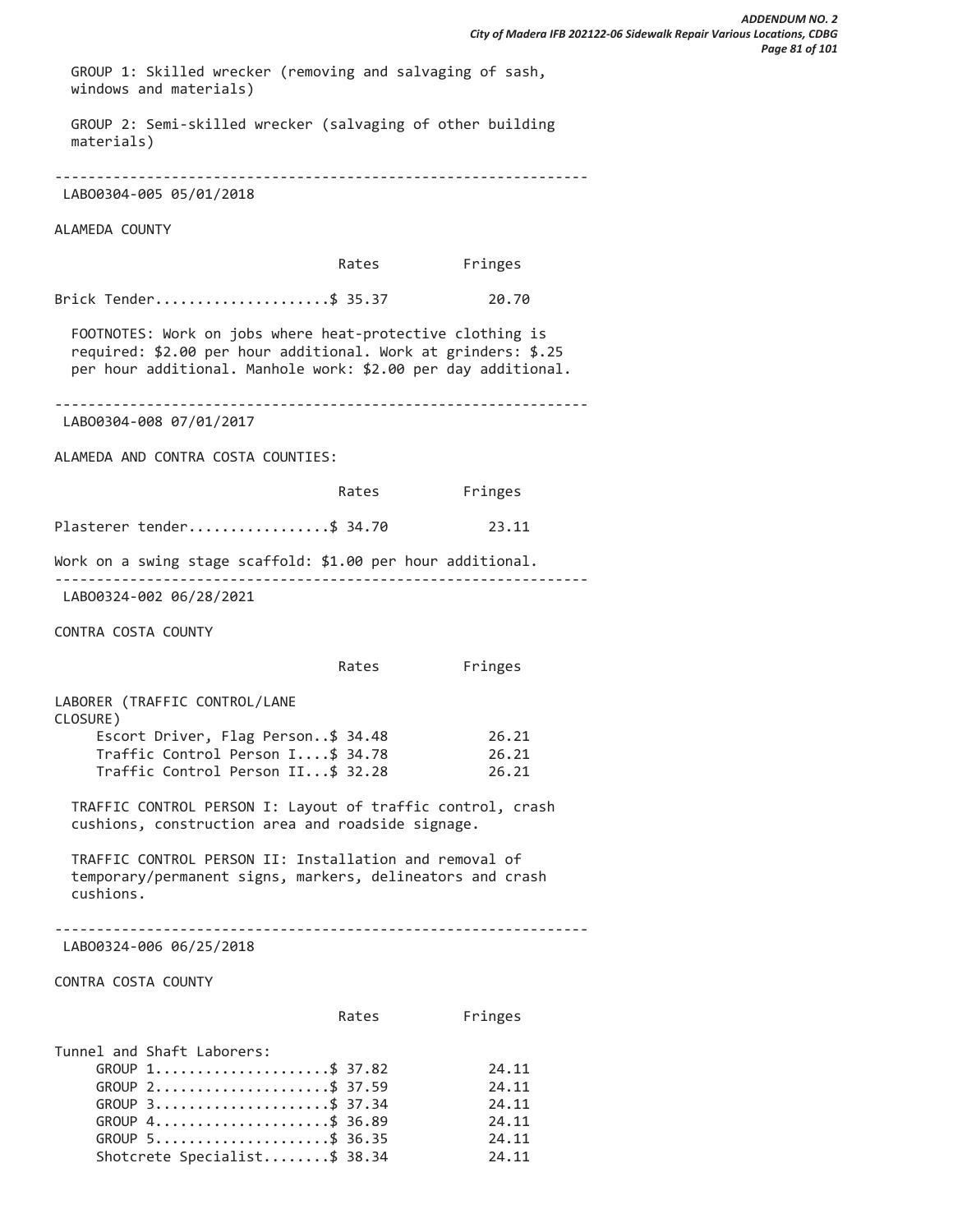TUNNEL AND SHAFT CLASSIFICATIONS

 GROUP 1: Diamond driller; Groundmen; Gunite and shotcrete nozzlemen

 GROUP 2: Rodmen; Shaft work & raise (below actual or excavated ground level)

 GROUP 3: Bit grinder; Blaster, driller, powdermen, heading; Cherry pickermen - where car is lifted; Concrete finisher in tunnel; Concrete screedman; Grout pumpman and potman; Gunite & shotcrete gunman & potman; Headermen; High pressure nozzleman; Miner - tunnel, including top and bottom man on shaft and raise work; Nipper; Nozzleman on slick line; Sandblaster - potman, Robotic Shotcrete Placer, Segment Erector, Tunnel Muck Hauler, Steel Form raiser and setter; Timberman, retimberman (wood or steel or substitute materials therefore); Tugger (for tunnel laborer work); Cable tender; Chuck tender; Powderman - primer house

 GROUP 4: Vibrator operator, pavement breaker; Bull gang muckers, trackmen; Concrete crew - includes rodding and spreading, Dumpmen (any method)

GROUP 5: Grout crew; Reboundman; Swamper/ Brakeman

----------------------------------------------------------------

LABO0324-012 06/25/2018

CONTRA COSTA COUNTY

|                                                       | Rates | Fringes |
|-------------------------------------------------------|-------|---------|
| LABORER (CONSTRUCTION CRAFT                           |       |         |
| LABORERS - AREA A:)                                   |       |         |
| Construction Specialist                               |       |         |
| Group\$ 31.49                                         |       | 23.20   |
| GROUP 1\$ 30.79                                       |       | 23.20   |
| GROUP 1-a\$ 31.01                                     |       | 23.20   |
| GROUP 1-C\$ 30.84                                     |       | 23.20   |
| GROUP 1-e\$ 31.34                                     |       | 23.20   |
| GROUP 1-f\$ 30.37                                     |       | 23.20   |
| GROUP 1-g\$ 30.99                                     |       | 23.20   |
| GROUP 2\$ 30.64                                       |       | 23.20   |
| $GROUP$ 3\$ 30.54                                     |       | 23.20   |
| GROUP 4\$ 24.23                                       |       | 23.20   |
| See groups 1-b and 1-d under laborer classifications. |       |         |
| LABORER (GARDENERS,                                   |       |         |
| HORTICULURAL & LANDSCAPE                              |       |         |
| LABORERS - AREA A:)                                   |       |         |
| $(1)$ New Construction\$ 30.54                        |       | 23.20   |
| (2) Establishment Warranty                            |       |         |
|                                                       |       | 23.20   |
| Period\$ 24.23                                        |       |         |
| LABORER (GUNITE - AREA A:)                            |       |         |
| GROUP 1\$ 30.75                                       |       | 22.31   |
| GROUP 2\$ 30.25                                       |       | 22.31   |
| GROUP 3\$ 29.66                                       |       | 22.31   |
| GROUP 4\$ 29.54                                       |       | 22.31   |
| LABORER (WRECKING - AREA A:)                          |       |         |
| GROUP 1\$ 30.79                                       |       | 23.20   |
| GROUP 2\$ 30.64                                       |       | 23.20   |

FOOTNOTES:

 Laborers working off or with or from bos'n chairs, swinging scaffolds, belts shall receive \$0.25 per hour above the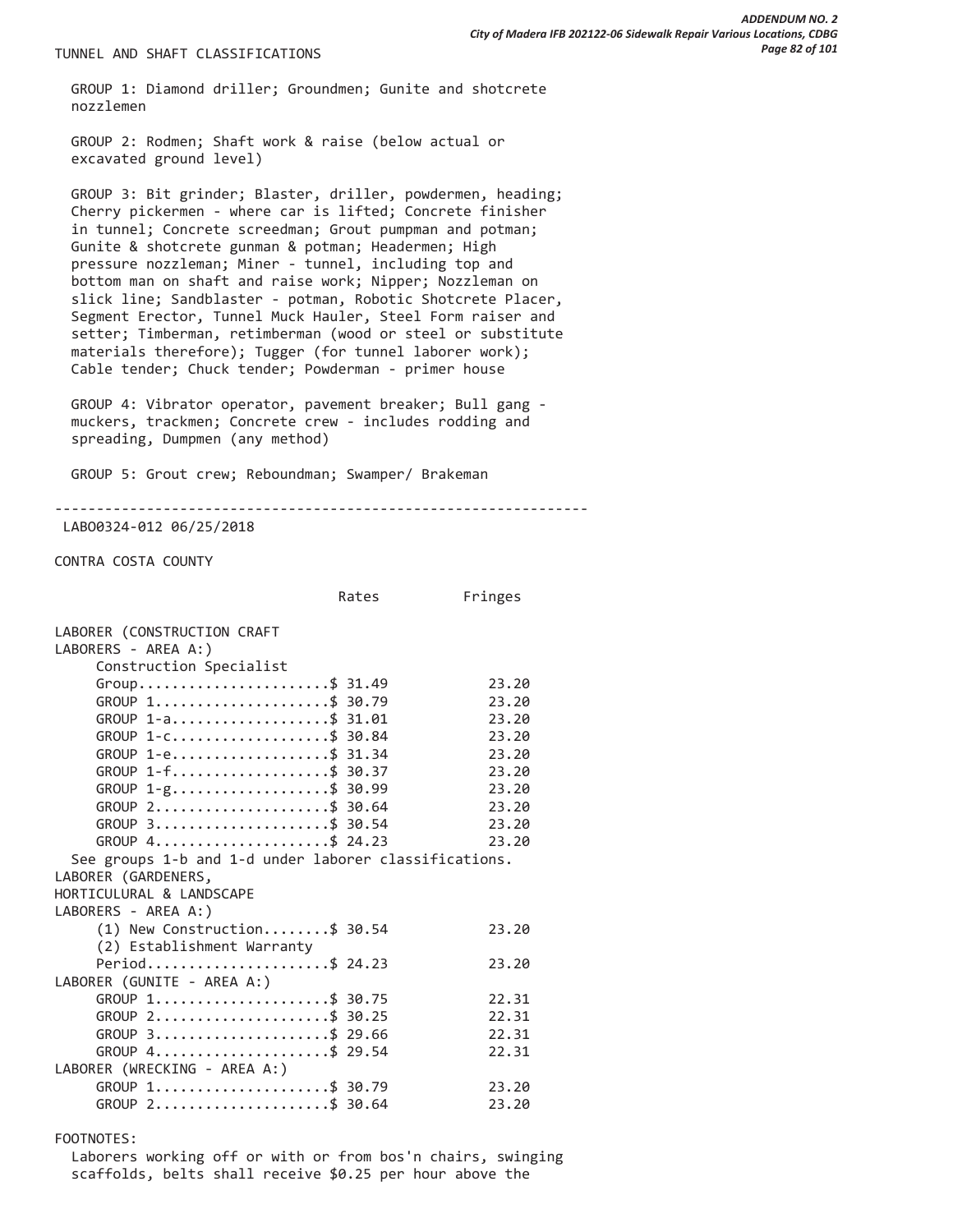applicable wage rate. This shall not apply to workers entitled to receive the wage rate set forth in Group 1-a below.

---------------------------------------------------------

LABORER CLASSIFICATIONS

 CONSTRUCTION SPECIALIST GROUP: Asphalt ironer and raker; Chainsaw; Laser beam in connection with laborers' work; Cast-in- place manhole form setter; Pressure pipelayer; Davis trencher - 300 or similar type (and all small trenchers); Blaster; Diamond driller; Multiple unit drill; Hydraulic drill

 GROUP 1: Asphalt spreader boxes (all types); Barko, Wacker and similar type tampers; Buggymobile; Caulker, bander, pipewrapper, conduit layer, plastic pipelayer; Certified hazardous waste worker including Leade Abatement; Compactors of all types; Concrete and magnesite mixer, 1/2 yd. and under; Concrete pan work; Concrete sander; Concrete saw; Cribber and/or shoring; Cut granite curb setter; Dri-pak-it machine; Faller, logloader and bucker; Form raiser, slip forms; Green cutter; Headerboard, Hubsetter, aligner, by any method; High pressure blow pipe (1-1/2"" or over, 100 lbs. pressure/over); Hydro seeder and similar type; Jackhammer operator; Jacking of pipe over 12 inches; Jackson and similar type compactor; Kettle tender, pot and worker applying asphalt, lay-kold, creosote, lime, caustic and similar type materials (applying means applying, dipping or handling of such materials); Lagging, sheeting, whaling, bracing, trenchjacking, lagging hammer; Magnesite, epoxyresin, fiberglass, mastic worker (wet or dry); No joint pipe and stripping of same, including repair of voids; Pavement breaker and spader, including tool grinder; Perma curb; Pipelayer (including grade checking in connection with pipelaying); Precast-manhole setter; Pressure pipe tester; Post hole digger, air, gas and electric; Power broom sweeper; Power tampers of all types (except as shown in Group 2); Ram set gun and stud gun; Riprap stonepaver and rock-slinger, including placing of sacked concrete and/or sand (wet or dry) and gabions and similar type; Rotary scarifier or multiple head concrete chipping scarifier; Roto and Ditch Witch; Rototiller; Sandblaster, pot, gun, nozzle operators; Signalling and rigging; Tank cleaner; Tree climber; Turbo blaster; Vibrascreed, bull float in connection with laborers' work; Vibrator; Hazardous waste worker (lead removal); Asbestos and mold removal worker

 GROUP 1-a: Joy drill model TWM-2A; Gardner-Denver model DH143 and similar type drills; Track driller; Jack leg driller; Wagon driller; Mechanical drillers, all types regardless of type or method of power; Mechanical pipe layers, all types regardless of type or method of power; Blaster and powder; All work of loading, placing and blasting of all powder and explosives of whatever type regardless of method used for such loading and placing; High scalers (including drilling of same); Tree topper; Bit grinder

 GROUP 1-b: Sewer cleaners shall receive \$4.00 per day above Group 1 wage rates. ""Sewer cleaner"" means any worker who handles or comes in contact with raw sewage in small diameter sewers. Those who work inside recently active,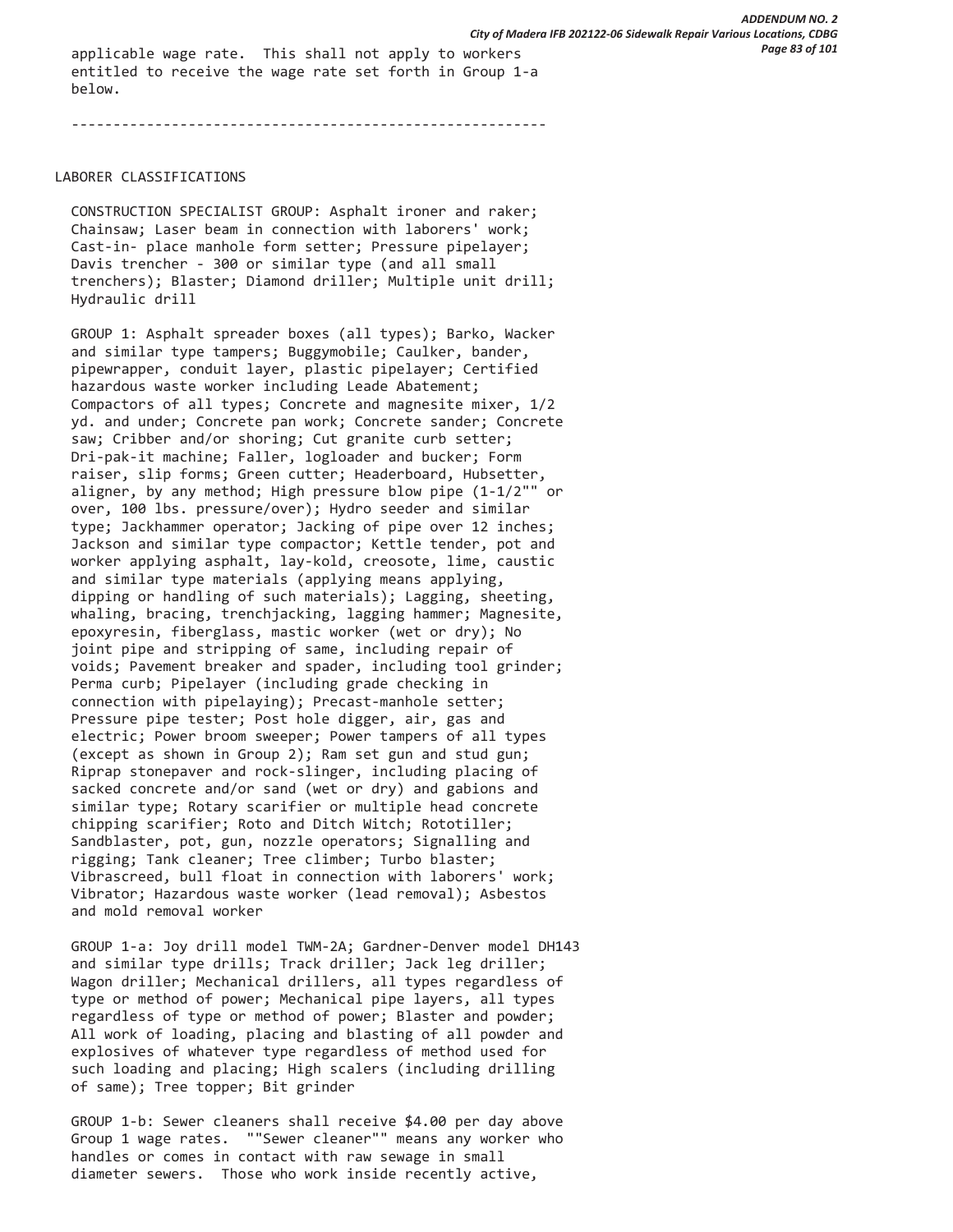large diameter sewers, and all recently active sewer manholes shal receive \$5.00 per day above Group 1 wage rates.

 GROUP 1-c: Burning and welding in connection with laborers' work; Synthetic thermoplastics and similar type welding

 GROUP 1-d: Maintenance and repair track and road beds. All employees performing work covered herein shall receive \$ .25 per hour above their regular rate for all work performed on underground structures not specifically covered herein. This paragraph shall not be construed to apply to work below ground level in open cut. It shall apply to cut and cover work of subway construction after the temporary cover has been placed.

 GROUP 1-e: Work on and/or in bell hole footings and shafts thereof, and work on and in deep footings. (A deep footing is a hole 15 feet or more in depth.) In the event the depth of the footing is unknown at the commencement of excavation, and the final depth exceeds 15 feet, the deep footing wage rate would apply to all employees for each and every day worked on or in the excavation of the footing from the date of inception.

 GROUP 1-f: Wire winding machine in connection with guniting or shot crete

 GROUP 1-g, CONTRA COSTA COUNTY: Pipelayer (including grade checking in connection with pipelaying); Caulker; Bander; Pipewrapper; Conduit layer; Plastic pipe layer; Pressure pipe tester; No joint pipe and stripping of same, including repair of voids; Precast manhole setters, cast in place manhole form setters

 GROUP 2: Asphalt shoveler; Cement dumper and handling dry cement or gypsum; Choke-setter and rigger (clearing work); Concrete bucket dumper and chute; Concrete chipping and grinding; Concrete laborer (wet or dry); Driller tender, chuck tender, nipper; Guinea chaser (stake), grout crew; High pressure nozzle, adductor; Hydraulic monitor (over 100 lbs. pressure); Loading and unloading, carrying and hauling of all rods and materials for use in reinforcing concrete construction; Pittsburgh chipper and similar type brush shredders; Sloper; Single foot, hand-held, pneumatic tamper; All pneumatic, air, gas and electric tools not listed in Groups 1 through 1-f; Jacking of pipe - under 12 inches

 GROUP 3: Construction laborers, including bridge and general laborer; Dump, load spotter; Flag person; Fire watcher; Fence erector; Guardrail erector; Gardener, horticultural and landscape laborer; Jetting; Limber, brush loader and piler; Pavement marker (button setter); Maintenance, repair track and road beds; Streetcar and railroad construction track laborer; Temporary air and water lines, Victaulic or similar; Tool room attendant (jobsite only)

 GROUP 4: Final clean-up work of debris, grounds and building including but not limited to: street cleaner; cleaning and washing windows; brick cleaner (jobsite only); material cleaner (jobsite only). The classification ""material cleaner"" is to be utilized under the following conditions: A: at demolition site for the salvage of the material.

B: at the conclusion of a job where the material is to be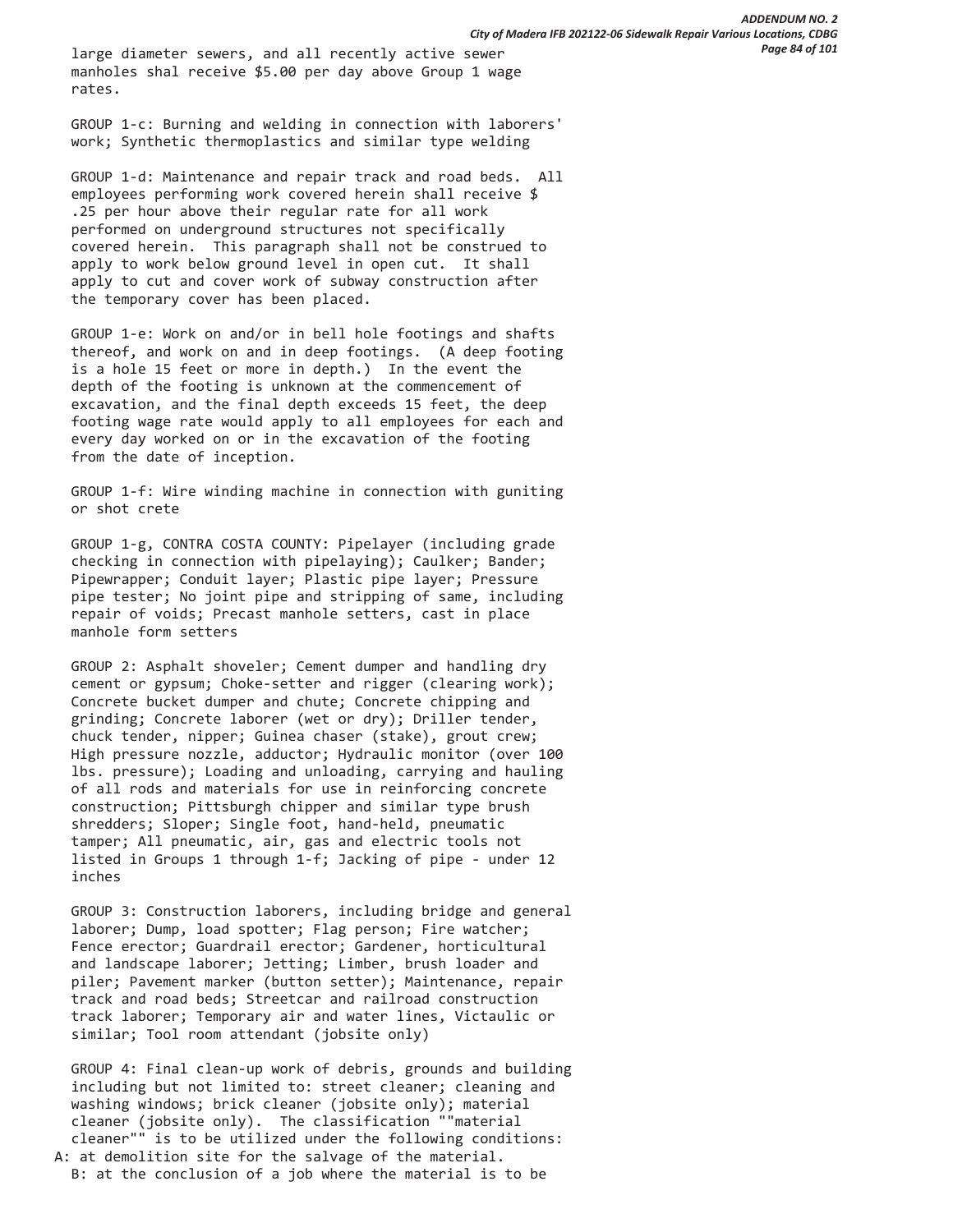salvaged and stocked to be reused on another job. C: for the cleaning of salvage material at the jobsite or temporary jobsite yard.

 The material cleaner classification should not be used in the performance of ""form stripping, cleaning and oiling and moving to the next point of erection"".

--------------------------------------------------------

GUNITE LABORER CLASSIFICATIONS

GROUP 1: Structural Nozzleman

GROUP 2: Nozzleman, Gunman, Potman, Groundman

GROUP 3: Reboundman

GROUP 4: Gunite laborer

----------------------------------------------------------

WRECKING WORK LABORER CLASSIFICATIONS

 GROUP 1: Skilled wrecker (removing and salvaging of sash, windows and materials)

 GROUP 2: Semi-skilled wrecker (salvaging of other building materials)

GROUP 1-g, CONTRA COSTA COUNTY: Pipelayer (including grade checking in connection with pipelaying); Caulker; Bander; Pipewrapper; Conduit layer; Plastic pipe layer; Pressure pipe tester; No joint pipe and stripping of same, including repair of voids; Precast manhole setters, cast in place manhole form setters

----------------------------------------------------------------

LABO0324-014 05/01/2018

CONTRA COSTA COUNTY:

|                                                                                                                                                                                             | Rates | Fringes |
|---------------------------------------------------------------------------------------------------------------------------------------------------------------------------------------------|-------|---------|
| Brick Tender\$ 35.37                                                                                                                                                                        |       | 20.70   |
| FOOTNOTES: Work on jobs where heat-protective clothing is<br>required: \$2.00 per hour additional. Work at grinders: \$.25<br>per hour additional. Manhole work: \$2.00 per day additional. |       |         |
| LAB00324-018 07/01/2021                                                                                                                                                                     |       |         |
| ALAMEDA AND CONTRA COSTA COUNTIES:                                                                                                                                                          |       |         |
|                                                                                                                                                                                             | Rates | Fringes |
| Plasterer tender\$ 38.28                                                                                                                                                                    |       | 29.43   |
| Work on a swing stage scaffold: \$1.00 per hour additional.                                                                                                                                 |       |         |
| LAB01130-002 06/28/2021                                                                                                                                                                     |       |         |

MARIPOSA, MERCED, STANISLAUS, AND TUOLUMNE COUNTIES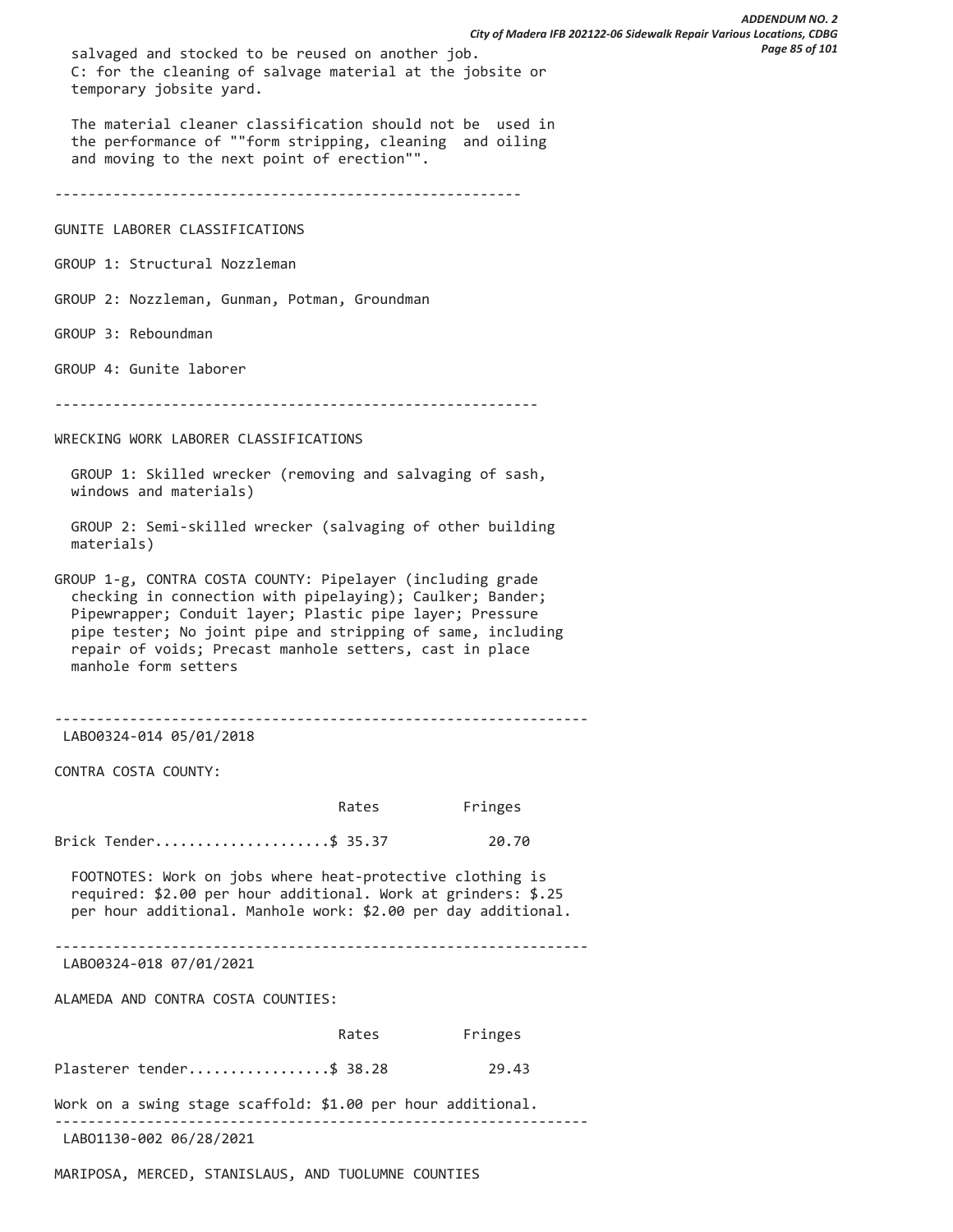Rates Fringes

| LABORER (TRAFFIC CONTROL/LANE      |       |
|------------------------------------|-------|
| CLOSURE)                           |       |
| Escort Driver, Flag Person\$ 33.48 | 26.21 |
| Traffic Control Person I\$ 33.78   | 26.21 |
| Traffic Control Person II\$ 31.28  | 26.21 |
|                                    |       |

 TRAFFIC CONTROL PERSON I: Layout of traffic control, crash cushions, construction area and roadside signage.

 TRAFFIC CONTROL PERSON II: Installation and removal of temporary/permanent signs, markers, delineators and crash cushions.

----------------------------------------------------------------

LABO1130-003 06/26/2017

MARIPOSA, MERCED, STANISLAUS, AND TUOLUMNE COUNTIES

|                                                         | Rates | Fringes |
|---------------------------------------------------------|-------|---------|
| Tunnel and Shaft Laborers:                              |       |         |
| GROUP 1\$ 36.60                                         |       | 24.83   |
| GROUP $2, \ldots, \ldots, \ldots, \ldots, \quad $36.37$ |       | 24.83   |
| GROUP $3 \dots  \dots  \$ 36.12                         |       | 24.83   |
| GROUP 4\$ 35.67                                         |       | 24.83   |
| GROUP 5\$ 35.13                                         |       | 24.83   |
| Shotcrete Specialist\$ 37.12                            |       | 24.83   |

TUNNEL AND SHAFT CLASSIFICATIONS

 GROUP 1: Diamond driller; Groundmen; Gunite and shotcrete nozzlemen

 GROUP 2: Rodmen; Shaft work & raise (below actual or excavated ground level)

 GROUP 3: Bit grinder; Blaster, driller, powdermen, heading; Cherry pickermen - where car is lifted; Concrete finisher in tunnel; Concrete screedman; Grout pumpman and potman; Gunite & shotcrete gunman & potman; Headermen; High pressure nozzleman; Miner - tunnel, including top and bottom man on shaft and raise work; Nipper; Nozzleman on slick line; Sandblaster - potman, Robotic Shotcrete Placer, Segment Erector, Tunnel Muck Hauler, Steel Form raiser and setter; Timberman, retimberman (wood or steel or substitute materials therefore); Tugger (for tunnel laborer work); Cable tender; Chuck tender; Powderman - primer house

 GROUP 4: Vibrator operator, pavement breaker; Bull gang muckers, trackmen; Concrete crew - includes rodding and spreading, Dumpmen (any method)

GROUP 5: Grout crew; Reboundman; Swamper/ Brakeman

---------------------------------------------------------------- LABO1130-005 07/01/2018

MARIPOSA, MERCED, STANISLAUS AND TUOLUMNE COUNTIES

Rates Fringes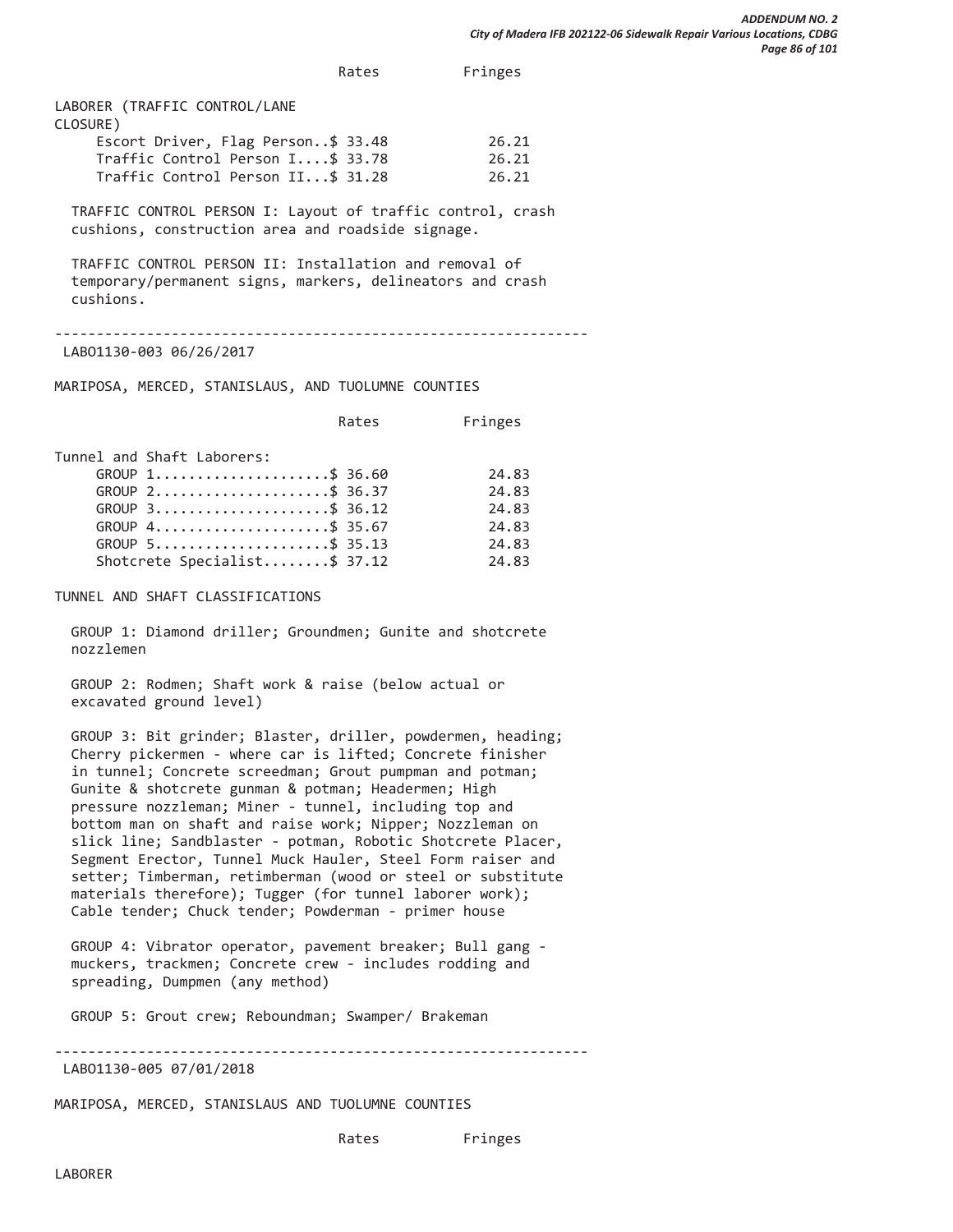#### ----------------------------------------------------------------

#### LABO1130-007 06/25/2018

MARIPOSA, MERCED, STANISLAUS, AND TUOLUMNE , COUNTIES

|                                                                                                           | Rates | Fringes |
|-----------------------------------------------------------------------------------------------------------|-------|---------|
| LABORER (CONSTRUCTION CRAFT<br>LABORERS - AREA B:)<br>Construction Specialist                             |       |         |
| Group\$ 30.49                                                                                             |       | 23.20   |
| GROUP 1\$ 29.79                                                                                           |       | 23.20   |
| GROUP 1-a\$ 30.01                                                                                         |       | 23.20   |
| GROUP 1-C\$ 29.84                                                                                         |       | 23.20   |
| GROUP 1-e\$ 30.34                                                                                         |       | 23.20   |
| GROUP $1 - f$ \$ 29.37                                                                                    |       | 23.20   |
| GROUP 2\$ 29.64                                                                                           |       | 23.20   |
| GROUP 3\$ 29.54                                                                                           |       | 23.20   |
| GROUP 4\$ 23.23                                                                                           |       | 23.20   |
| See groups 1-b and 1-d under laborer classifications.<br>LABORER (GARDENERS,<br>HORTICULTURAL & LANDSCAPE |       |         |
| LABORERS - AREA B:)                                                                                       |       |         |
| $(1)$ New Construction\$ 29.54<br>(2) Establishment Warranty                                              |       | 23.20   |
| Period\$ 23.23                                                                                            |       | 23.20   |
| LABORER (GUNITE - AREA B:)                                                                                |       |         |
| GROUP 1\$ 29.75                                                                                           |       | 22.31   |
| GROUP 2\$ 29.25                                                                                           |       | 22.31   |
| GROUP 3\$ 28.66                                                                                           |       | 22.31   |
| GROUP 4\$ 28.54                                                                                           |       | 22.31   |
| LABORER (WRECKING - AREA B:)                                                                              |       |         |
| GROUP 1\$ 29.79                                                                                           |       | 23.20   |
| GROUP 2\$ 29.64                                                                                           |       | 23.20   |

### FOOTNOTES:

 Laborers working off or with or from bos'n chairs, swinging scaffolds, belts shall receive \$0.25 per hour above the applicable wage rate. This shall not apply to workers entitled to receive the wage rate set forth in Group 1-a below.

---------------------------------------------------------

#### LABORER CLASSIFICATIONS

 CONSTRUCTION SPECIALIST GROUP: Asphalt ironer and raker; Chainsaw; Laser beam in connection with laborers' work; Cast-in- place manhole form setter; Pressure pipelayer; Davis trencher - 300 or similar type (and all small trenchers); Blaster; Diamond driller; Multiple unit drill; Hydraulic drill

 GROUP 1: Asphalt spreader boxes (all types); Barko, Wacker and similar type tampers; Buggymobile; Caulker, bander, pipewrapper, conduit layer, plastic pipelayer; Certified hazardous waste worker including Leade Abatement; Compactors of all types; Concrete and magnesite mixer, 1/2 yd. and under; Concrete pan work; Concrete sander; Concrete saw; Cribber and/or shoring; Cut granite curb setter; Dri-pak-it machine; Faller, logloader and bucker; Form raiser, slip forms; Green cutter; Headerboard, Hubsetter, aligner, by any method; High pressure blow pipe (1-1/2"" or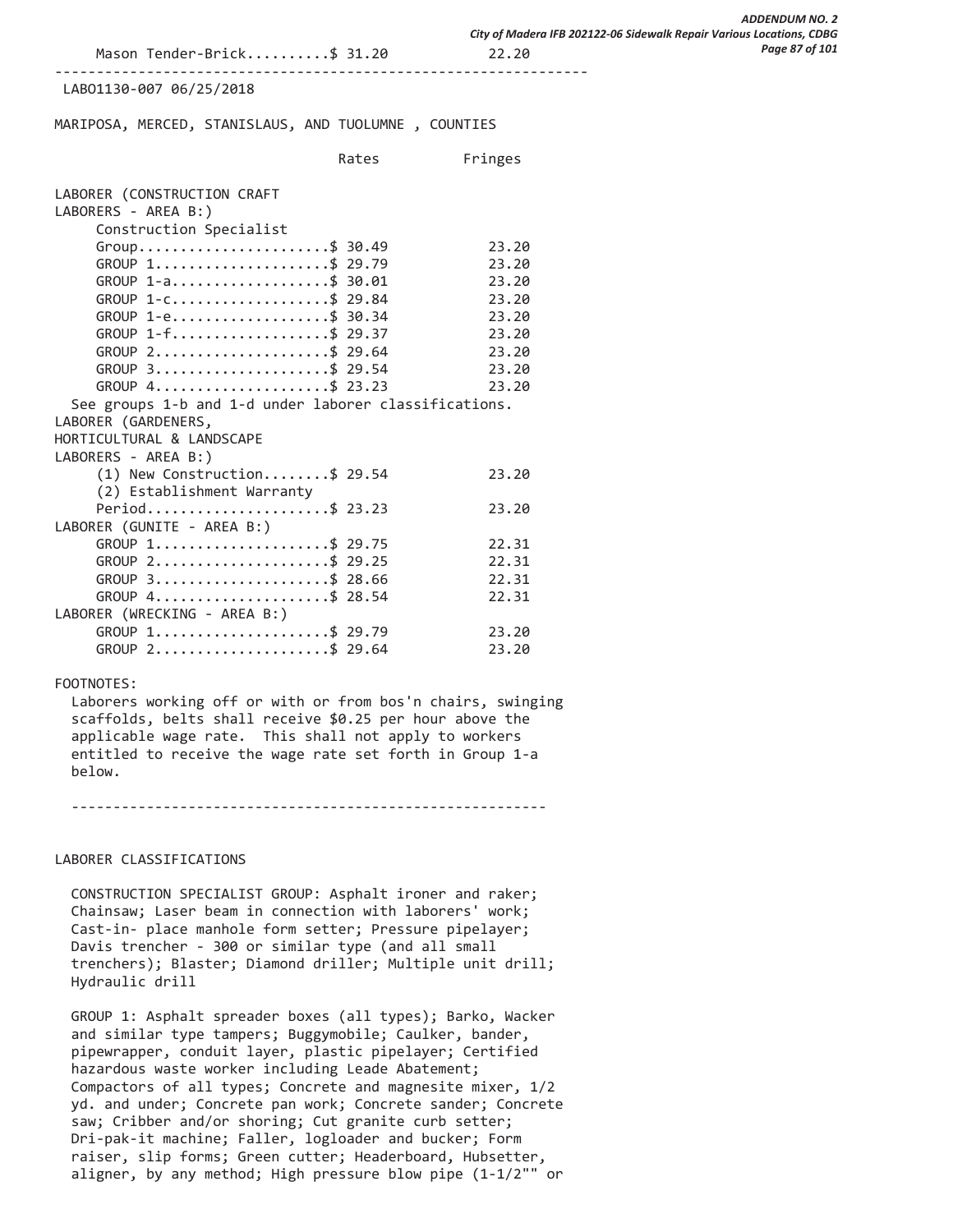over, 100 lbs. pressure/over); Hydro seeder and similar type; Jackhammer operator; Jacking of pipe over 12 inches; Jackson and similar type compactor; Kettle tender, pot and worker applying asphalt, lay-kold, creosote, lime, caustic and similar type materials (applying means applying, dipping or handling of such materials); Lagging, sheeting, whaling, bracing, trenchjacking, lagging hammer; Magnesite, epoxyresin, fiberglass, mastic worker (wet or dry); No joint pipe and stripping of same, including repair of voids; Pavement breaker and spader, including tool grinder; Perma curb; Pipelayer (including grade checking in connection with pipelaying); Precast-manhole setter; Pressure pipe tester; Post hole digger, air, gas and electric; Power broom sweeper; Power tampers of all types (except as shown in Group 2); Ram set gun and stud gun; Riprap stonepaver and rock-slinger, including placing of sacked concrete and/or sand (wet or dry) and gabions and similar type; Rotary scarifier or multiple head concrete chipping scarifier; Roto and Ditch Witch; Rototiller; Sandblaster, pot, gun, nozzle operators; Signalling and rigging; Tank cleaner; Tree climber; Turbo blaster; Vibrascreed, bull float in connection with laborers' work; Vibrator; Hazardous waste worker (lead removal); Asbestos and mold removal worker

 GROUP 1-a: Joy drill model TWM-2A; Gardner-Denver model DH143 and similar type drills; Track driller; Jack leg driller; Wagon driller; Mechanical drillers, all types regardless of type or method of power; Mechanical pipe layers, all types regardless of type or method of power; Blaster and powder; All work of loading, placing and blasting of all powder and explosives of whatever type regardless of method used for such loading and placing; High scalers (including drilling of same); Tree topper; Bit grinder

 GROUP 1-b: Sewer cleaners shall receive \$4.00 per day above Group 1 wage rates. ""Sewer cleaner"" means any worker who handles or comes in contact with raw sewage in small diameter sewers. Those who work inside recently active, large diameter sewers, and all recently active sewer manholes shal receive \$5.00 per day above Group 1 wage rates.

 GROUP 1-c: Burning and welding in connection with laborers' work; Synthetic thermoplastics and similar type welding

 GROUP 1-d: Maintenance and repair track and road beds. All employees performing work covered herein shall receive \$ .25 per hour above their regular rate for all work performed on underground structures not specifically covered herein. This paragraph shall not be construed to apply to work below ground level in open cut. It shall apply to cut and cover work of subway construction after the temporary cover has been placed.

 GROUP 1-e: Work on and/or in bell hole footings and shafts thereof, and work on and in deep footings. (A deep footing is a hole 15 feet or more in depth.) In the event the depth of the footing is unknown at the commencement of excavation, and the final depth exceeds 15 feet, the deep footing wage rate would apply to all employees for each and every day worked on or in the excavation of the footing from the date of inception.

GROUP 1-f: Wire winding machine in connection with guniting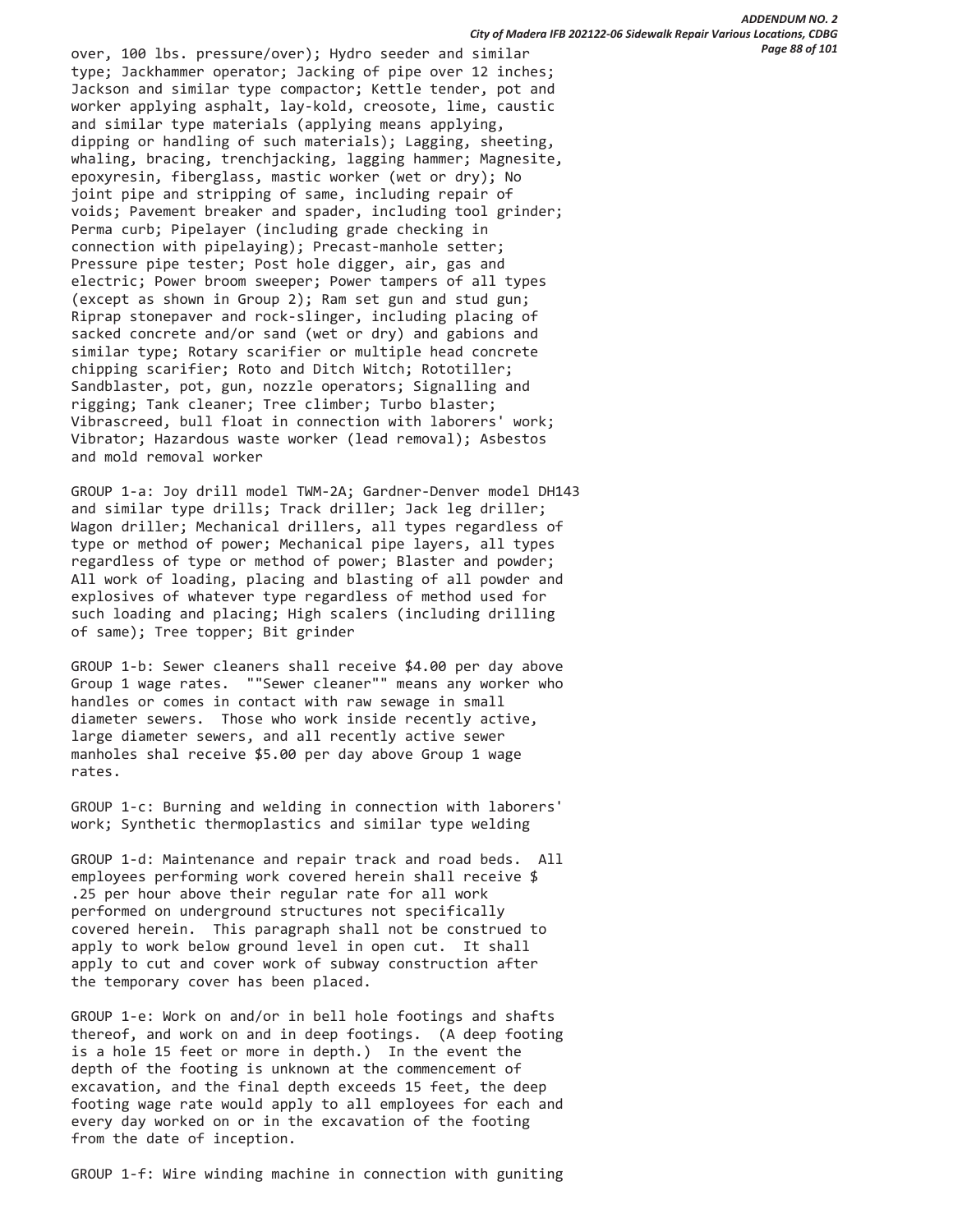or shot crete

 GROUP 2: Asphalt shoveler; Cement dumper and handling dry cement or gypsum; Choke-setter and rigger (clearing work); Concrete bucket dumper and chute; Concrete chipping and grinding; Concrete laborer (wet or dry); Driller tender, chuck tender, nipper; Guinea chaser (stake), grout crew; High pressure nozzle, adductor; Hydraulic monitor (over 100 lbs. pressure); Loading and unloading, carrying and hauling of all rods and materials for use in reinforcing concrete construction; Pittsburgh chipper and similar type brush shredders; Sloper; Single foot, hand-held, pneumatic tamper; All pneumatic, air, gas and electric tools not listed in Groups 1 through 1-f; Jacking of pipe - under 12 inches

 GROUP 3: Construction laborers, including bridge and general laborer; Dump, load spotter; Flag person; Fire watcher; Fence erector; Guardrail erector; Gardener, horticultural and landscape laborer; Jetting; Limber, brush loader and piler; Pavement marker (button setter); Maintenance, repair track and road beds; Streetcar and railroad construction track laborer; Temporary air and water lines, Victaulic or similar; Tool room attendant (jobsite only)

 GROUP 4: Final clean-up work of debris, grounds and building including but not limited to: street cleaner; cleaning and washing windows; brick cleaner (jobsite only); material cleaner (jobsite only). The classification ""material cleaner"" is to be utilized under the following conditions:

A: at demolition site for the salvage of the material. B: at the conclusion of a job where the material is to be salvaged and stocked to be reused on another job. C: for the cleaning of salvage material at the jobsite or temporary jobsite yard.

 The material cleaner classification should not be used in the performance of ""form stripping, cleaning and oiling and moving to the next point of erection"".

--------------------------------------------------------

GUNITE LABORER CLASSIFICATIONS

GROUP 1: Structural Nozzleman

GROUP 2: Nozzleman, Gunman, Potman, Groundman

GROUP 3: Reboundman

GROUP 4: Gunite laborer

----------------------------------------------------------

WRECKING WORK LABORER CLASSIFICATIONS

 GROUP 1: Skilled wrecker (removing and salvaging of sash, windows and materials)

 GROUP 2: Semi-skilled wrecker (salvaging of other building materials)

----------------------------------------------------------------

LABO1130-008 07/01/2021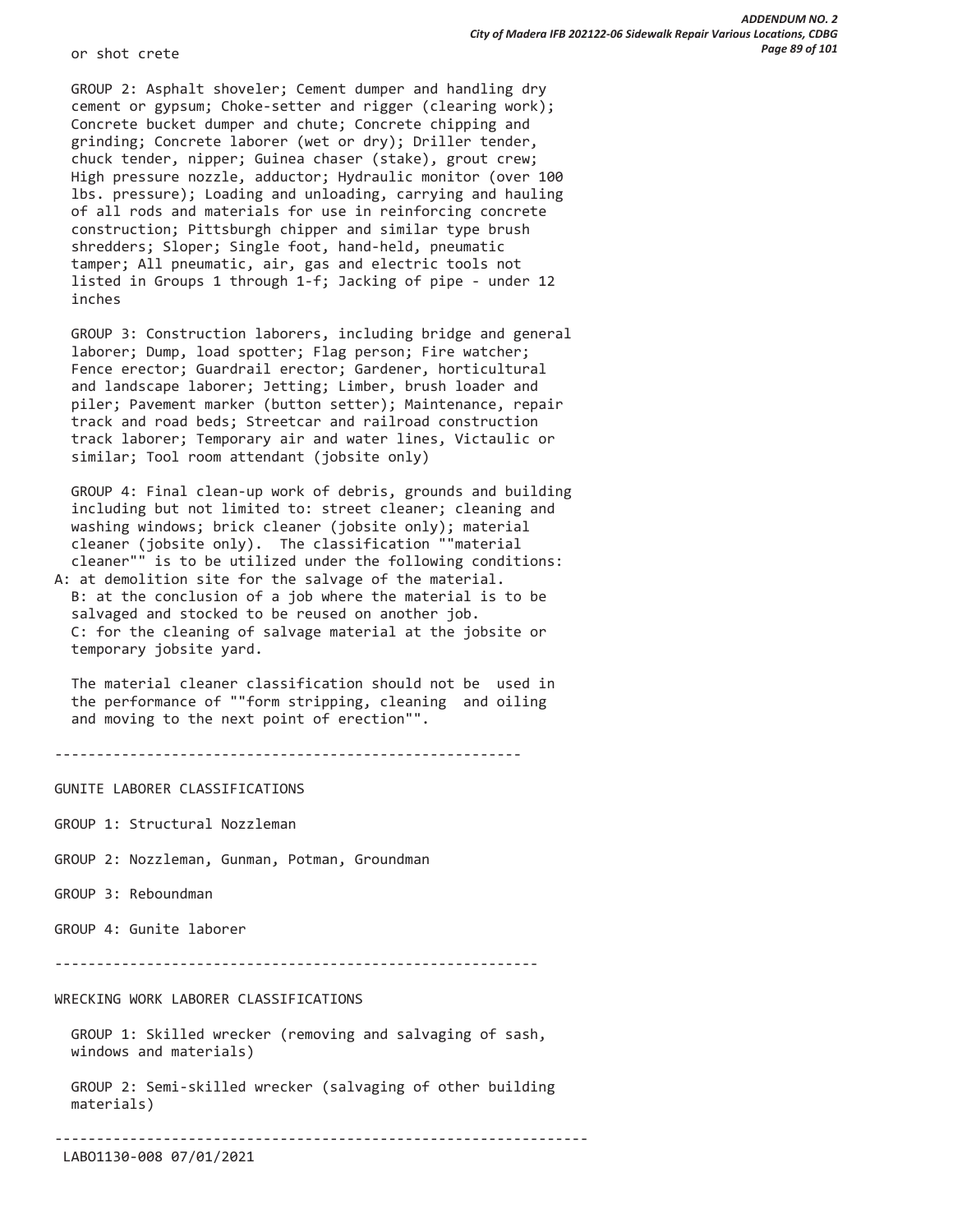|                                                                                                                                                                                                                                                                                                                                           | Rates Fringes |                |
|-------------------------------------------------------------------------------------------------------------------------------------------------------------------------------------------------------------------------------------------------------------------------------------------------------------------------------------------|---------------|----------------|
| Plasterer tender\$ 35.82                                                                                                                                                                                                                                                                                                                  |               | 28.45          |
| Work on a swing stage scaffold: \$1.00 per hour additional.                                                                                                                                                                                                                                                                               |               |                |
| LAB01130-009 07/01/2021                                                                                                                                                                                                                                                                                                                   |               |                |
| MARIPOSA, MERCED, STANISLAUS, AND TUOLUMNE COUNTIES                                                                                                                                                                                                                                                                                       |               |                |
|                                                                                                                                                                                                                                                                                                                                           | Rates         | Fringes        |
| LABORER (Plaster Tender)\$ 35.82                                                                                                                                                                                                                                                                                                          |               | 28.45          |
| Work on a swing stage scaffold: \$1.00 per hour additional.                                                                                                                                                                                                                                                                               |               |                |
| PAIN0016-001 01/01/2021                                                                                                                                                                                                                                                                                                                   |               |                |
| ALAMEDA, CONTRA COSTA, MONTEREY, SAN BENITO, SAN MATEO, SANTA<br>CLARA, AND SANTA CRUZ COUNTIES                                                                                                                                                                                                                                           |               |                |
|                                                                                                                                                                                                                                                                                                                                           | Rates         | Fringes        |
| Painters:\$ 45.22                                                                                                                                                                                                                                                                                                                         |               | 25.48          |
| <b>PREMIUMS:</b>                                                                                                                                                                                                                                                                                                                          |               |                |
| EXOTIC MATERIALS - \$1.25 additional per hour.<br>SPRAY WORK: - \$0.50 additional per hour.<br>INDUSTRIAL PAINTING - \$0.25 additional per hour<br>[Work on industrial buildings used for the manufacture and<br>processing of goods for sale or service; steel construction<br>(bridges), stacks, towers, tanks, and similar structures] |               |                |
| HIGH WORK:<br>over 50 feet - \$2.00 per hour additional<br>100 to 180 feet - \$4.00 per hour additional<br>Over 180 feet - \$6.00 per houir additional                                                                                                                                                                                    |               |                |
| PAIN0016-003 07/01/2021                                                                                                                                                                                                                                                                                                                   |               |                |
| AREA 1: ALAMEDA, CONTRA COSTA, SAN FRANCISCO, SAN MATEO & SANTA<br>CLARA COUNTIES                                                                                                                                                                                                                                                         |               |                |
| AREA 2: CALAVERAS, MARIPOA, MERCED, MONTEREY, SAN BENITO, SAN<br>JOAQUIN, SANTA CRUZ, STANISLAUS & TUOLUMNE COUNTIES                                                                                                                                                                                                                      |               |                |
|                                                                                                                                                                                                                                                                                                                                           | Rates         | Fringes        |
| Drywall Finisher/Taper<br>AREA 1\$ 54.91<br>AREA 2\$ 50.78                                                                                                                                                                                                                                                                                |               | 29.49<br>28.09 |
| PAIN0016-012 01/01/2019                                                                                                                                                                                                                                                                                                                   |               |                |

ALAMEDA, CONTRA COSTA, MARIPOSA, MERCED, MONTEREY, SAN BENITO, SAN FRANCISCO, SAN MATEO, SANTA CLARA AND SANTA CRUZ COUNTIES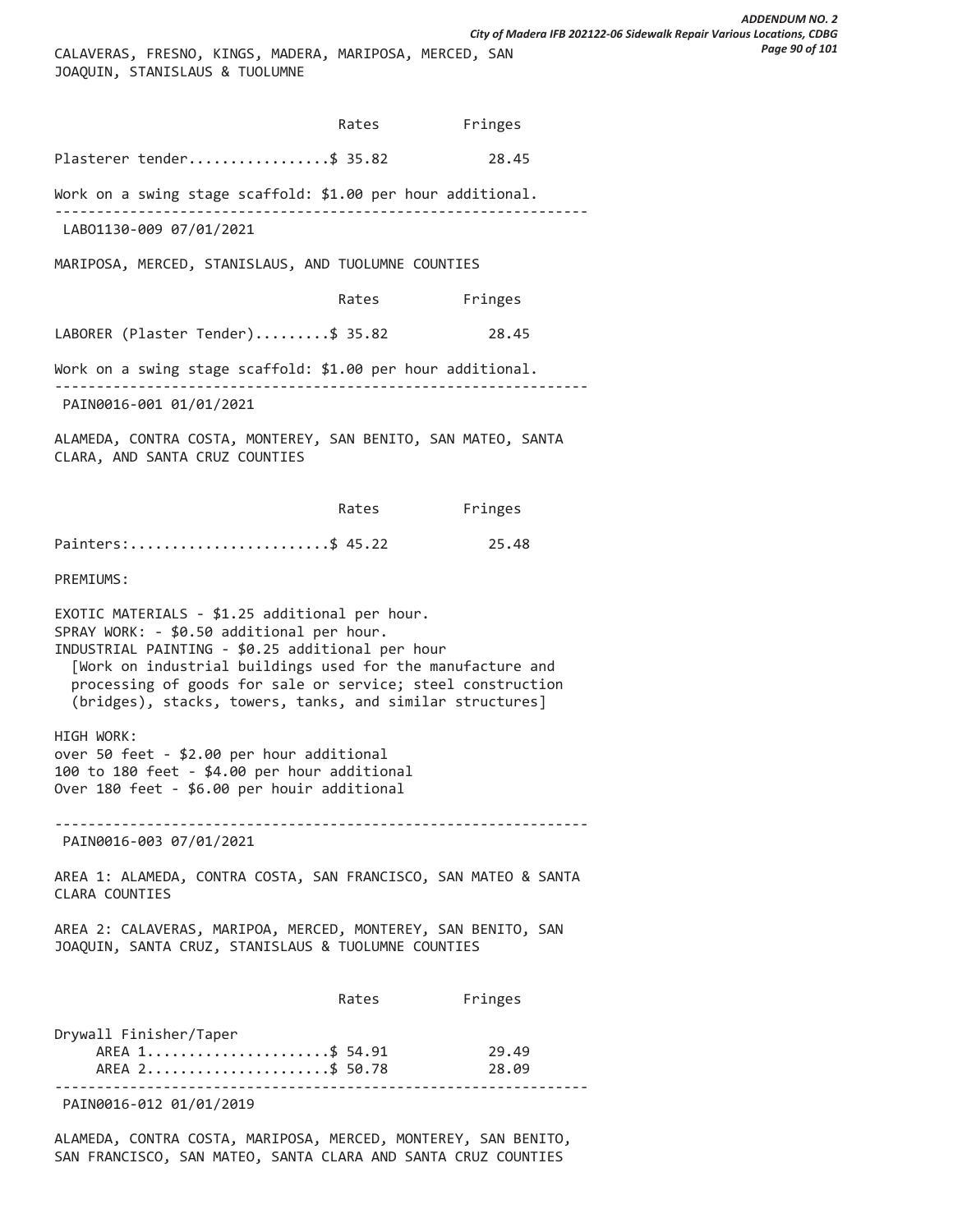|                                                                                                                                                                                                                                                                                                                                                 | Rates | Fringes        |
|-------------------------------------------------------------------------------------------------------------------------------------------------------------------------------------------------------------------------------------------------------------------------------------------------------------------------------------------------|-------|----------------|
| SOFT FLOOR LAYER\$ 48.60                                                                                                                                                                                                                                                                                                                        |       | 27.43          |
| PAIN0016-015 01/01/2021                                                                                                                                                                                                                                                                                                                         |       |                |
| CALAVERAS, MARIPOSA, MERCED, SAN JOAQUIN, STANISLAUS & TUOLUMNE<br>COUNTIES                                                                                                                                                                                                                                                                     |       |                |
|                                                                                                                                                                                                                                                                                                                                                 | Rates | Fringes        |
| PAINTER<br>Brush\$ 35.88                                                                                                                                                                                                                                                                                                                        |       | 21.16          |
| FOOTNOTES:<br>SPRAY/SANDBLAST: \$0.50 additional per hour.<br>EXOTIC MATERIALS: \$1.25 additional per hour.<br>HIGH TIME: Over 50 ft above ground or water level \$2.00<br>additional per hour. 100 to 180 ft above ground or water<br>level \$4.00 additional per hour. Over 180 ft above ground<br>or water level \$6.00 additional per hour. |       |                |
| PAIN0016-022 01/01/2021                                                                                                                                                                                                                                                                                                                         |       |                |
| SAN FRANCISCO COUNTY                                                                                                                                                                                                                                                                                                                            |       |                |
|                                                                                                                                                                                                                                                                                                                                                 |       | Rates Fringes  |
| PAINTER\$ 48.84                                                                                                                                                                                                                                                                                                                                 |       | 25.48          |
| ------------------------------<br>PAIN0169-001 06/01/2020                                                                                                                                                                                                                                                                                       |       |                |
| FRESNO, KINGS, MADERA, MARIPOSA AND MERCED COUNTIES:                                                                                                                                                                                                                                                                                            |       |                |
|                                                                                                                                                                                                                                                                                                                                                 | Rates | Fringes        |
| GLAZIER\$ 40.00                                                                                                                                                                                                                                                                                                                                 |       | 26.76          |
| * PAIN0169-005 01/01/2022                                                                                                                                                                                                                                                                                                                       |       |                |
| ALAMEDA CONTRA COSTA, MONTEREY, SAN BENITO, SAN FRANCISCO, SAN<br>MATEO, SANTA CLARA & SANTA CRUZ COUNTIES                                                                                                                                                                                                                                      |       |                |
|                                                                                                                                                                                                                                                                                                                                                 | Rates | Fringes        |
| GLAZIER\$ 54.77                                                                                                                                                                                                                                                                                                                                 |       | 31.45          |
| PAIN0294-004 01/01/2021                                                                                                                                                                                                                                                                                                                         |       |                |
| FRESNO, KINGS AND MADERA COUNTIES                                                                                                                                                                                                                                                                                                               |       |                |
|                                                                                                                                                                                                                                                                                                                                                 | Rates | Fringes        |
| <b>PAINTER</b><br>Brush, Roller\$ 31.36<br>Drywall Finisher/Taper\$ 40.10                                                                                                                                                                                                                                                                       |       | 20.33<br>25.00 |
| FOOTNOTE:<br>Spray Painters & Paperhangers recive \$1.00 additional per<br>hour. Painters doing Drywall Patching receive \$1.25                                                                                                                                                                                                                 |       |                |

additional per hour. Lead Abaters & Sandblasters receive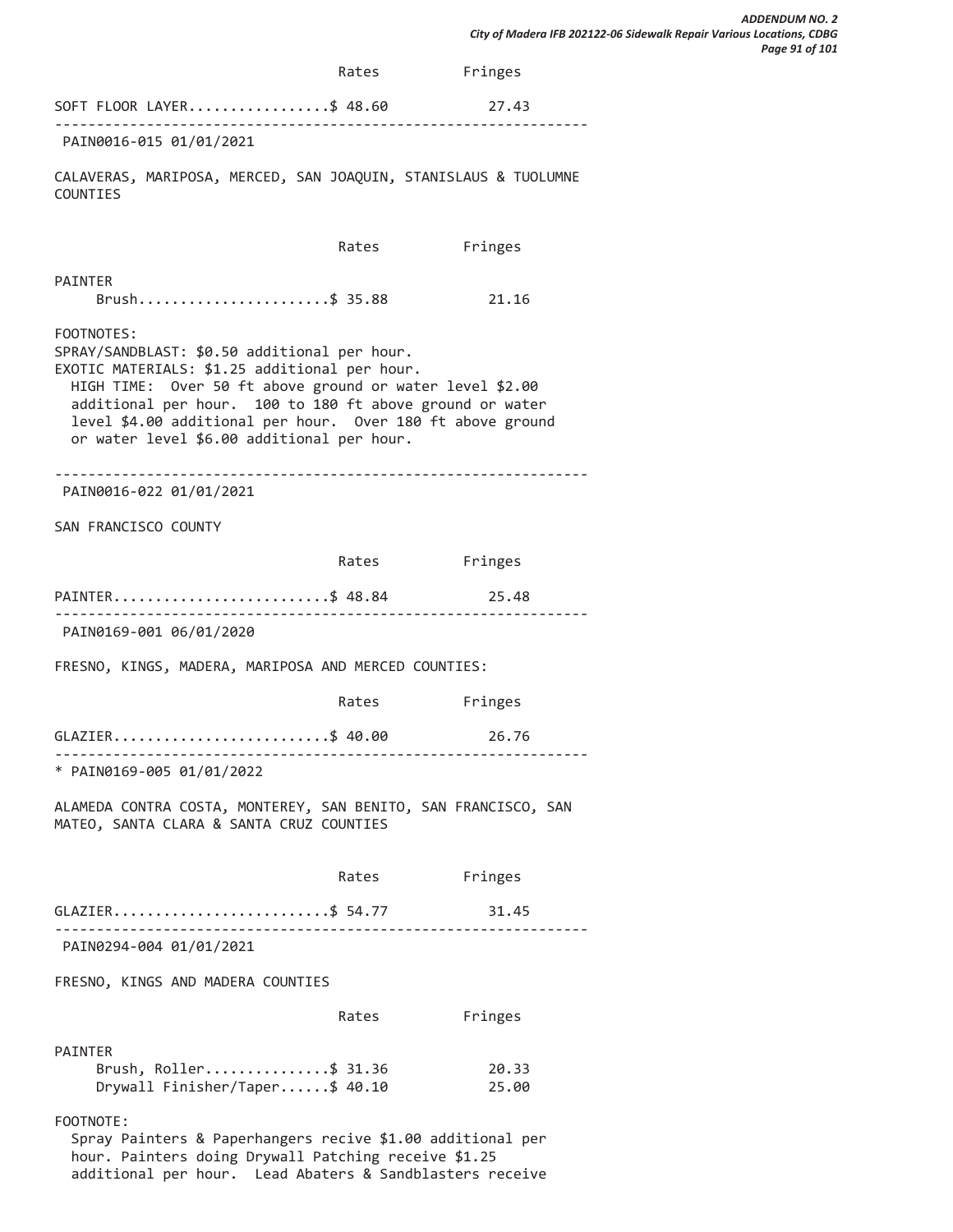\$1.50 additional per hour. High Time - over 30 feet (does not include work from a lift) \$0.75 per hour additional. ---------------------------------------------------------------- PAIN0294-005 01/01/2021 FRESNO, KINGS & MADERA Rates Fringes SOFT FLOOR LAYER...................\$ 34.55 21.67 ---------------------------------------------------------------- \* PAIN0767-001 01/01/2022 CALAVERAS, SAN JOAQUIN, STANISLAUS AND TUOLUMNE COUNTIES: Rates Fringes GLAZIER...............................\$ 41.78 33.09 PAID HOLIDAYS: New Year's Day, Martin Luther King, Jr. Day, President's Day, Memorial Day, Independence Day, Labor Day, Veteran's Day, Thanksgiving Day, and Christmas Day. Employee rquired to wear a body harness shall receive \$1.50 per hour above the basic hourly rate at any elevation. ---------------------------------------------------------------- PAIN1176-001 07/01/2021 HIGHWAY IMPR0VEMENT Rates Fringes Parking Lot Striping/Highway Marking: GROUP 1.......................\$ 39.48 16.98 GROUP 2.......................\$ 33.56 16.98 GROUP 3.......................\$ 33.95 16.98 CLASSIFICATIONS GROUP 1: Striper: Layout and application of painted traffic stripes and marking; hot thermo plastic; tape, traffic stripes and markings GROUP 2: Gamecourt & Playground Installer GROUP 3: Protective Coating, Pavement Sealing ---------------------------------------------------------------- PAIN1237-003 01/01/2021 CALAVERAS; SAN JOAQUIN COUNTIES; STANISLAUS AND TUOLUMNE COUNTIES: Rates Fringes SOFT FLOOR LAYER...................\$ 41.81 23.39 ---------------------------------------------------------------- PLAS0066-002 07/01/2019 *ADDENDUM NO. 2 City of Madera IFB 202122-06 Sidewalk Repair Various Locations, CDBG Page 92 of 101*

ALAMEDA, CONTRA COSTA, SAN MATEO AND SAN FRANCISCO COUNTIES: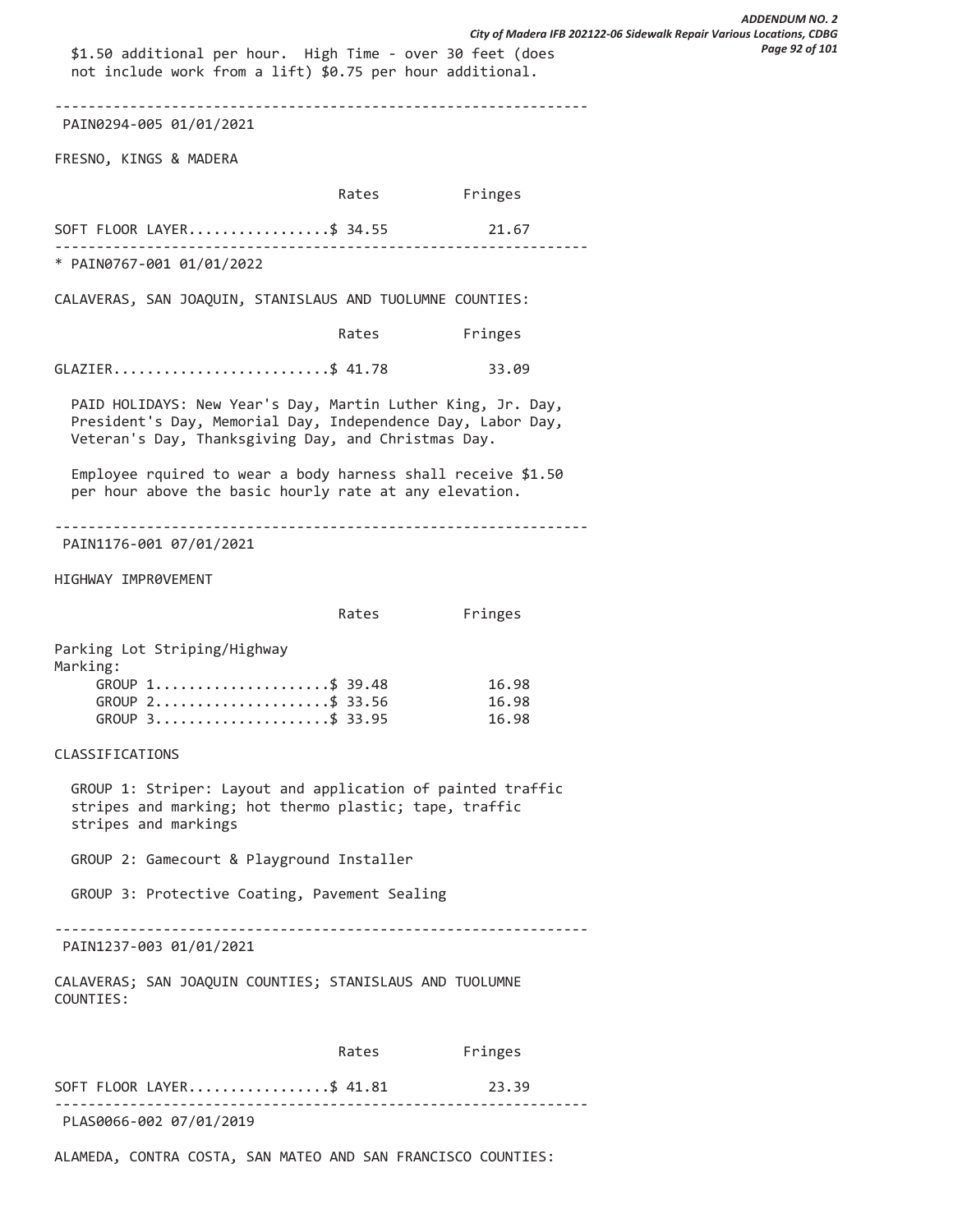|                                                              |       |                | City of Madera IFB 202122-06 Sidewalk Repair Various Locations, CDBG |
|--------------------------------------------------------------|-------|----------------|----------------------------------------------------------------------|
|                                                              | Rates | Fringes        | Page 93 of 101                                                       |
| PLASTERER\$ 42.41                                            |       | 30.73          |                                                                      |
| PLAS0300-001 07/01/2018                                      |       |                |                                                                      |
|                                                              | Rates | Fringes        |                                                                      |
| PLASTERER                                                    |       |                |                                                                      |
| AREA 188: Fresno\$ 32.70<br>AREA 224: San Benito,            |       | 31.68          |                                                                      |
| Santa Clara, Santa Cruz\$ 32.88<br>AREA 295: Calaveras & San |       | 31.68          |                                                                      |
| Joaquin Couonties\$ 32.70                                    |       | 31.68          |                                                                      |
| AREA 337: Monterey County \$ 32.88                           |       | 31.68          |                                                                      |
| AREA 429: Mariposa,                                          |       |                |                                                                      |
| Merced, Stanislaus,<br>Tuolumne Counties\$ 32.70             |       | 31.68          |                                                                      |
| PLAS0300-005 07/01/2016                                      |       |                |                                                                      |
|                                                              |       | Rates Fringes  |                                                                      |
| CEMENT MASON/CONCRETE FINISHER\$ 32.15                       |       | 23.27          |                                                                      |
|                                                              |       |                |                                                                      |
| PLUM0038-001 07/01/2021                                      |       |                |                                                                      |
| SAN FRANCISCO COUNTY                                         |       |                |                                                                      |
|                                                              | Rates | Fringes        |                                                                      |
| PLUMBER (Plumber,                                            |       |                |                                                                      |
| Steamfitter, Refrigeration                                   |       |                |                                                                      |
| Fitter)\$ 79.00 46.01<br><u>.</u>                            |       |                |                                                                      |
| PLUM0038-005 07/01/2021                                      |       |                |                                                                      |
| SAN FRANCISCO COUNTY                                         |       |                |                                                                      |
|                                                              | Rates | Fringes        |                                                                      |
| Landscape/Irrigation Fitter                                  |       |                |                                                                      |
| (Underground/Utility Fitter)\$ 67.15 32.67                   |       |                |                                                                      |
| PLUM0062-001 01/01/2022                                      |       |                |                                                                      |
| MONTEREY AND SANTA CRUZ COUNTIES                             |       |                |                                                                      |
|                                                              |       | Rates Fringes  |                                                                      |
| PLUMBER & STEAMFITTER\$ 47.85                                |       | 38.10          |                                                                      |
| PLUM0159-001 07/01/2019                                      |       |                |                                                                      |
|                                                              |       |                |                                                                      |
| CONTRA COSTA COUNTY                                          |       |                |                                                                      |
|                                                              | Rates | Fringes        |                                                                      |
| Plumber and steamfitter                                      |       |                |                                                                      |
| $(1)$ Refrigeration\$ 56.93<br>(2) All other work\$ 57.82    |       | 41.04<br>41.04 |                                                                      |

*ADDENDUM NO. 2*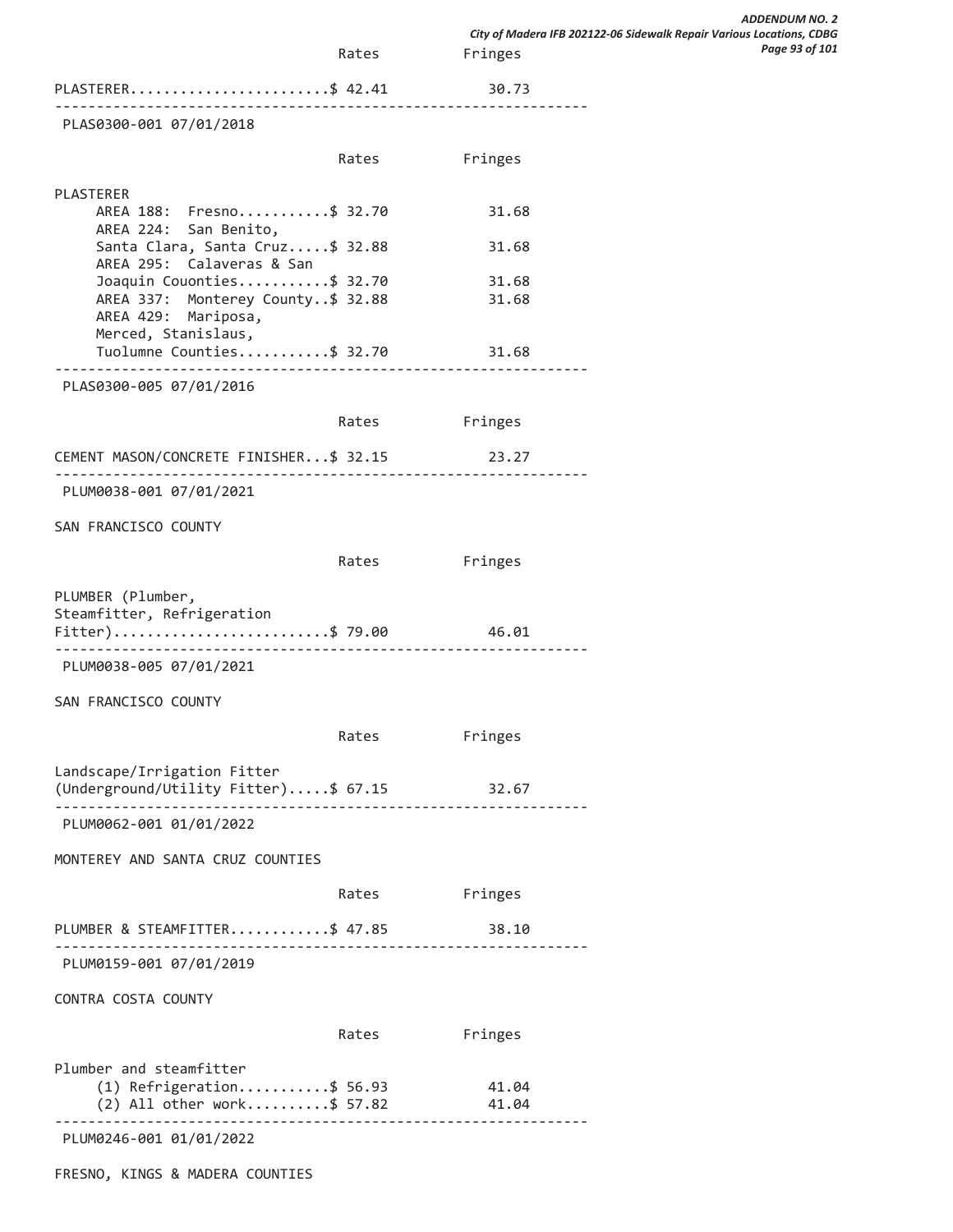|                                     | Rates | Fringes |  |
|-------------------------------------|-------|---------|--|
| PLUMBER & STEAMFITTER\$ 45.15       |       | 37.19   |  |
| * PLUM0246-004 01/01/2017           |       |         |  |
| FRECHA HERCER O CAN BOAQUEN COUNTEC |       |         |  |

FRESNO, MERCED & SAN JOAQUIN COUNIES

| Rates | Fringes |
|-------|---------|
|       |         |

PLUMBER (PIPE TRADESMAN).........\$ 13.00 \*\* 10.74

PIPE TRADESMAN SCOPE OF WORK:

 Installation of corrugated metal piping for drainage, as well as installation of corrugated metal piping for culverts in connection with storm sewers and drains; Grouting, dry packing and diapering of joints, holes or chases including paving over joints, in piping; Temporary piping for dirt work for building site preparation; Operating jack hammers, pavement breakers, chipping guns, concrete saws and spades to cut holes, chases and channels for piping systems; Digging, grading, backfilling and ground preparation for all types of pipe to all points of the jobsite; Ground preparation including ground leveling, layout and planting of shrubbery, trees and ground cover, including watering, mowing, edging, pruning and fertilizing, the breaking of concrete, digging, backfilling and tamping for the preparation and completion of all work in connection with lawn sprinkler and landscaping; Loading, unloading and distributing materials at jobsite; Putting away materials in storage bins in jobsite secure storage area; Demolition of piping and fixtures for remodeling and additions; Setting up and tearing down work benches, ladders and job shacks; Clean-up and sweeping of jobsite; Pipe wrapping and waterproofing where tar or similar material is applied for protection of buried piping; Flagman

----------------------------------------------------------------

PLUM0342-001 07/01/2021

ALAMEDA & CONTRA COSTA COUNTIES

|                                                     | Rates | Fringes |
|-----------------------------------------------------|-------|---------|
| PTPEFITTER                                          |       |         |
| CONTRA COSTA COUNTY\$ 69.95<br>PLUMBER, PIPEFITTER, |       | 44.00   |
| STEAMFITTER                                         |       |         |
| ALAMEDA COUNTY\$ 69.95                              |       | 44.00   |
|                                                     |       |         |

PLUM0355-004 07/01/2021

ALAMEDA, CALAVERAS, CONTRA COSTA, FRESNO, KINGS, MADERA, MARIPOSA, MERCED, MONTEREY, SAN BENITO, SAN JOAQUIN, SAN MATEO, SANTA CLARA, SANTA CRUZ, STANISLAUS, AND TUOLUMNE COUNTIES:

|                                                         | Rates | Fringes |  |
|---------------------------------------------------------|-------|---------|--|
| Underground Utility Worker<br>/Landscape Fitter\$ 30.90 |       | 16.80   |  |
| PLUM0393-001 07/01/2021                                 |       |         |  |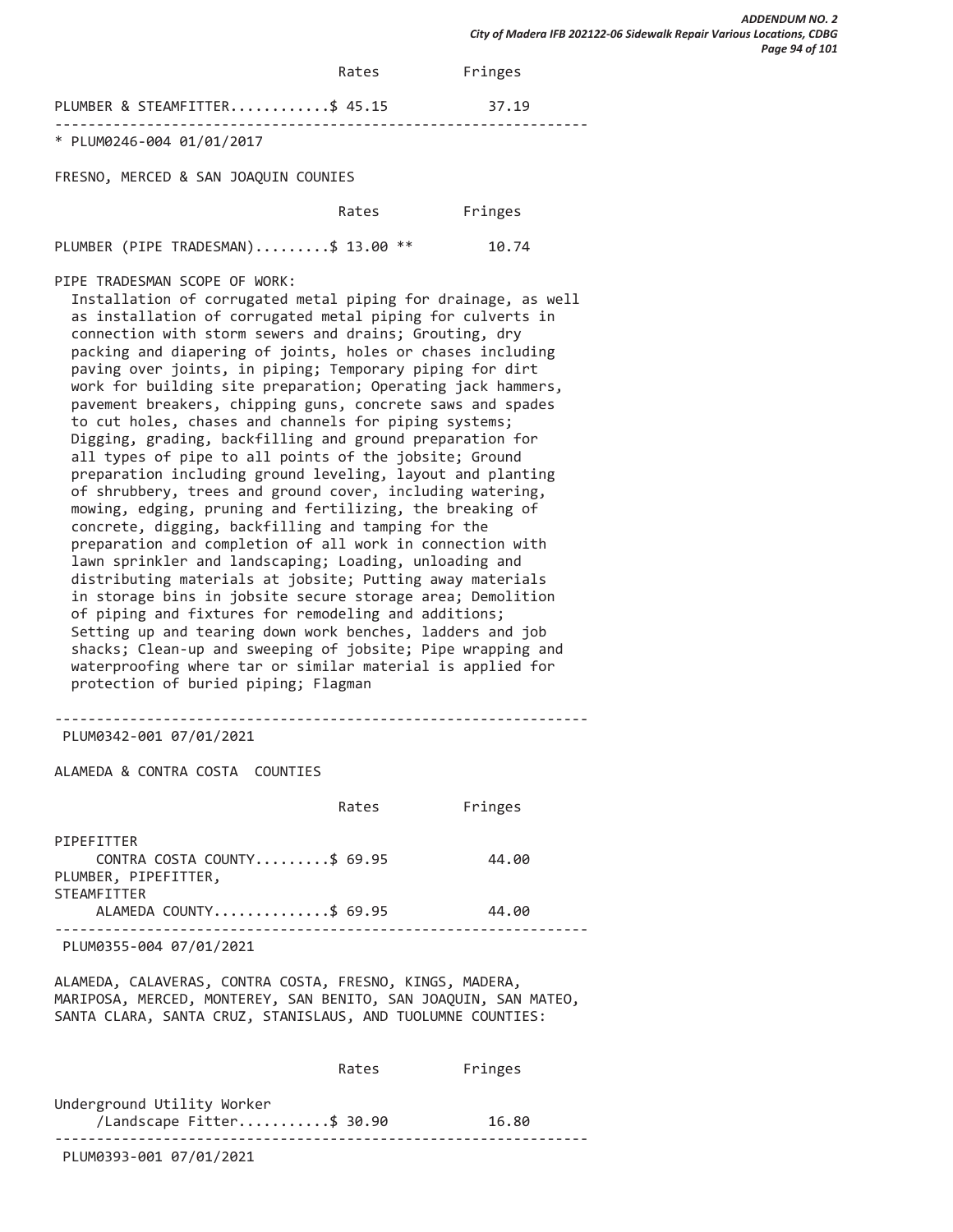| SAN BENITO AND SANTA CLARA COUNTIES                                                                                                                                                                                                                                            |               |         |
|--------------------------------------------------------------------------------------------------------------------------------------------------------------------------------------------------------------------------------------------------------------------------------|---------------|---------|
|                                                                                                                                                                                                                                                                                | Rates Fringes |         |
| PLUMBER/PIPEFITTER\$ 68.76                                                                                                                                                                                                                                                     |               | 46.63   |
| PLUM0442-001 01/01/2022                                                                                                                                                                                                                                                        |               |         |
| CALAVERAS, MARIPOSA, MERCED, SAN JOAQUIN, STANISLAUS & TUOLUMNE<br>COUNTIES                                                                                                                                                                                                    |               |         |
|                                                                                                                                                                                                                                                                                | Rates Fringes |         |
| PLUMBER & STEAMFITTER\$ 48.75 33.94                                                                                                                                                                                                                                            |               |         |
| ---------------------------------<br>PLUM0467-001 07/01/2021                                                                                                                                                                                                                   |               |         |
| SAN MATEO COUNTY                                                                                                                                                                                                                                                               |               |         |
|                                                                                                                                                                                                                                                                                | Rates Fringes |         |
| Plumber/Pipefitter/Steamfitter\$ 73.10 38.61                                                                                                                                                                                                                                   |               |         |
| ROOF0027-002 01/01/2022                                                                                                                                                                                                                                                        |               |         |
| FRESNO, KINGS, AND MADERA COUNTIES                                                                                                                                                                                                                                             |               |         |
|                                                                                                                                                                                                                                                                                | Rates Fringes |         |
| ROOFER\$ 38.81                                                                                                                                                                                                                                                                 |               | 14.81   |
| FOOTNOTE: Work with pitch, pitch base of pitch impregnated<br>products or any material containing coal tar pitch, on any<br>building old or new, where both asphalt and pitchers are<br>used in the application of a built-up roof or tear off:<br>\$2.00 per hour additional. |               |         |
| ROOF0040-002 08/01/2021                                                                                                                                                                                                                                                        |               |         |
| SAN FRANCISCO & SAN MATEO COUNTIES:                                                                                                                                                                                                                                            |               |         |
|                                                                                                                                                                                                                                                                                | Rates         | Fringes |
| ROOFER\$ 46.38                                                                                                                                                                                                                                                                 |               | 20.94   |
| ROOF0081-001 08/01/2021                                                                                                                                                                                                                                                        |               |         |
| ALAMEDA AND CONTRA COSTA COUNTIES:                                                                                                                                                                                                                                             |               |         |
|                                                                                                                                                                                                                                                                                | Rates Fringes |         |
| Roofer\$ 47.17                                                                                                                                                                                                                                                                 |               | 19.86   |
| ROOF0081-004 08/01/2020                                                                                                                                                                                                                                                        |               |         |
| CALAVERAS, MARIPOSA, MERCED, SAN JOAQUIN, STANISLAUS AND<br>TUOLUMNE COUNTIES:                                                                                                                                                                                                 |               |         |
|                                                                                                                                                                                                                                                                                | Rates         | Fringes |
| ROOFER\$ 39.73                                                                                                                                                                                                                                                                 |               | 19.11   |

----------------------------------------------------------------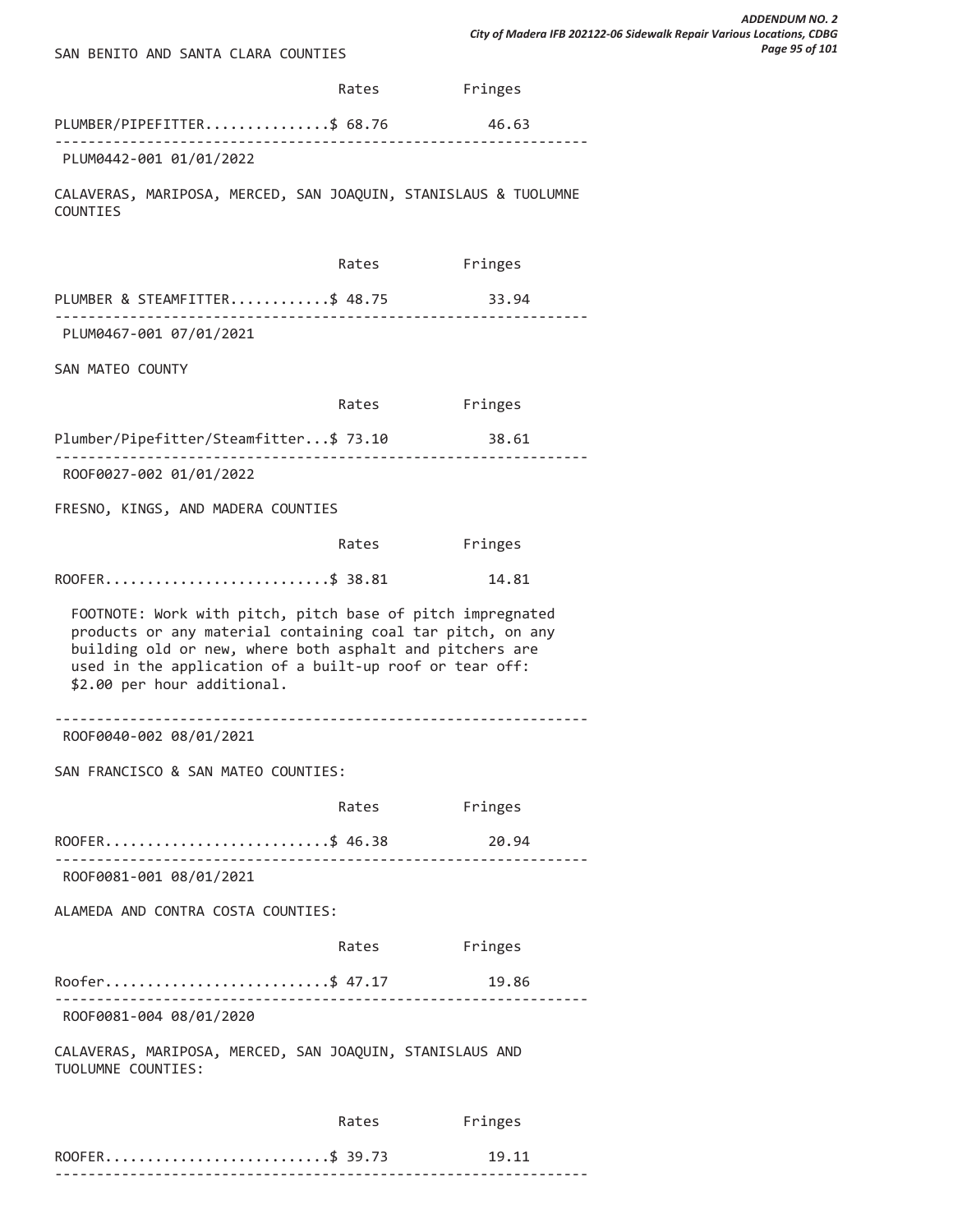ROOF0095-002 08/01/2020

MONTEREY, SAN BENITO, SANTA CLARA, AND SANTA CRUZ COUNTIES:

|                                                                                                                          | Rates | Fringes |
|--------------------------------------------------------------------------------------------------------------------------|-------|---------|
| <b>ROOFER</b><br>Journeyman\$ 46.54<br>Kettle person (2 kettles);<br>Bitumastic, Enameler, Coal<br>Tar, Pitch and Mastic |       | 20.69   |
| worker\$ 48.54                                                                                                           |       | 20.69   |
| SFCA0483-001 01/01/2022                                                                                                  |       |         |
| ALAMEDA, CONTRA COSTA, SAN FRANCISCO, SAN MATEO AND SANTA CLARA<br>COUNTIES:                                             |       |         |

|                                 | Rates | Fringes |  |
|---------------------------------|-------|---------|--|
| SPRINKLER FITTER (FIRE)\$ 70.55 |       | 35.39   |  |
| * SFCA0669-011 04/01/2022       |       |         |  |

CALAVERAS, FRESNO, KINGS, MADERA, MARIPOSA, MERCED, MONTEREY, SAN BENITO, SAN JOAQUIN, SANTA CRUZ, STANISLAUS AND TUOLUMNE COUNTIES:

|                                                                                                                                                | Rates | Fringes                          |
|------------------------------------------------------------------------------------------------------------------------------------------------|-------|----------------------------------|
| SPRINKLER FITTER\$ 42.30                                                                                                                       |       | 26.69                            |
| SHEE0104-001 07/01/2020                                                                                                                        |       |                                  |
| AREA 1: ALAMEDA, CONTRA COSTA, SAN FRANCISCO, SAN MATEO, SANTA<br><b>CLARA</b>                                                                 |       |                                  |
| AREA 2: MONTEREY & SAN BENITO                                                                                                                  |       |                                  |
| AREA 3: SANTA CRUZ                                                                                                                             |       |                                  |
|                                                                                                                                                | Rates | Fringes                          |
| SHEET METAL WORKER<br>AREA 1:<br>Mechanical Contracts<br>under \$200,000\$ 55.92<br>All Other Work\$ 64.06<br>AREA 2\$ 52.90<br>AREA 3\$ 55.16 |       | 45.29<br>46.83<br>36.44<br>34.18 |
| SHEE0104-003 07/01/2021                                                                                                                        |       |                                  |
| CALAVERAS AND SAN JOAQUIN COUNTIES:                                                                                                            |       |                                  |
|                                                                                                                                                | Rates | Fringes                          |
| SHEET METAL WORKER\$ 44.34                                                                                                                     |       | 39.22                            |
| SHEE0104-005 07/01/2021                                                                                                                        |       |                                  |
| MARIPOSA, MERCED, STANISLAUS AND TUOLUMNE COUNTIES:                                                                                            |       |                                  |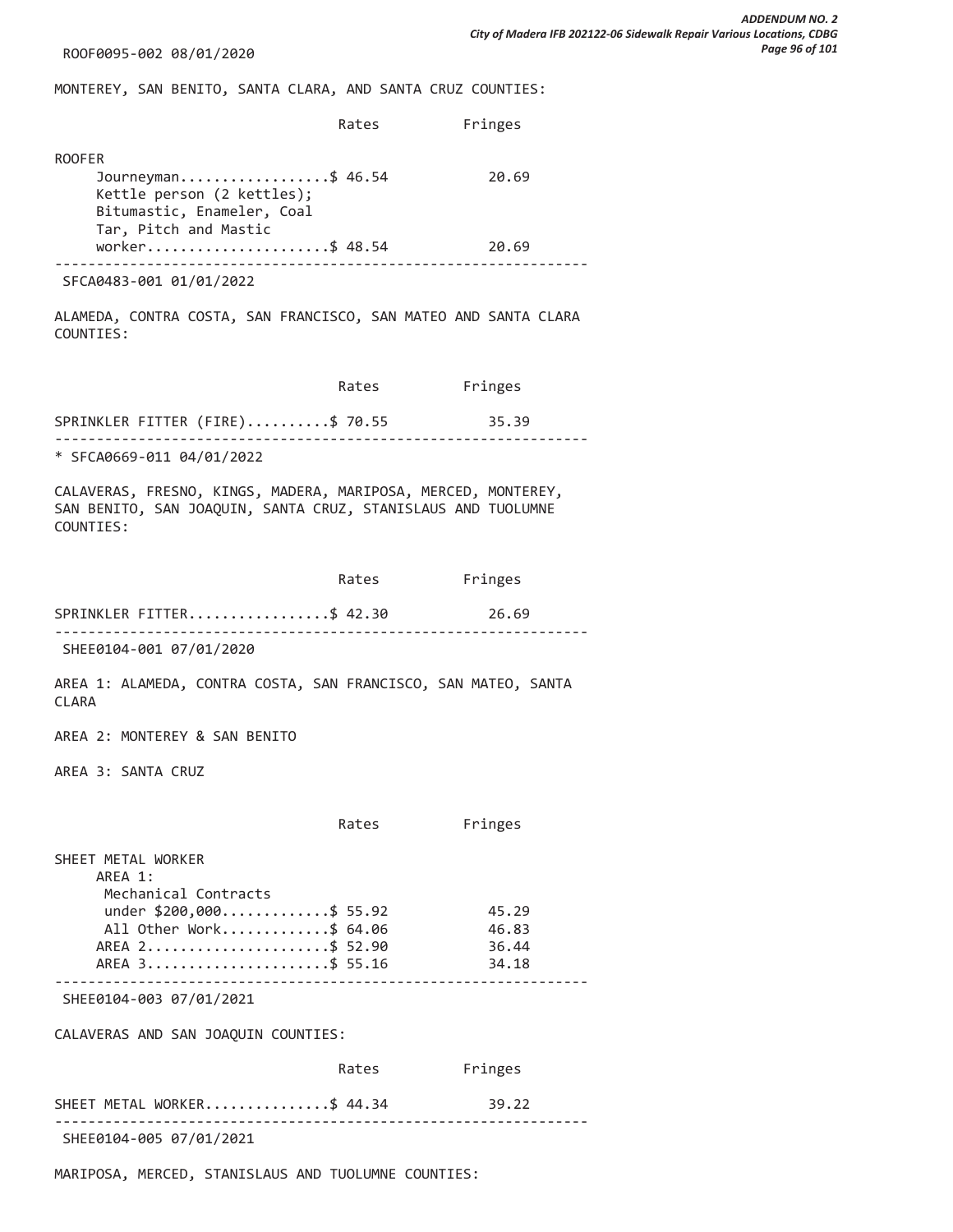Rates Fringes SHEET METAL WORKER (Excluding metal deck and siding)...........\$  $41.28$  45.41 ---------------------------------------------------------------- SHEE0104-007 07/01/2021 FRESNO, KINGS, AND MADERA COUNTIES: Rates Fringes SHEET METAL WORKER................\$ 44.07 40.79 ---------------------------------------------------------------- SHEE0104-015 07/01/2020 ALAMEDA, CONTRA COSTA, MONTEREY, SAN BENITO, SAN FRANCISCO, SAN MATEO, SANTA CLARA AND SANTA CRUZ COUNTIES: Rates Fringes SHEET METAL WORKER (Metal Decking and Siding only).........\$ 44.45 35.55 ---------------------------------------------------------------- SHEE0104-018 07/01/2020 CALAVERAS, FRESNO, KINGS, MADERA, MARIPOSA, MERCED, SAN JOAQUIN, STANISLAUS AND TUOLUMNE COUNTIES: Rates Fringes Sheet metal worker (Metal decking and siding only).........\$ 44.45 35.55 ---------------------------------------------------------------- TEAM0094-001 07/01/2021 Rates Fringes Truck drivers: GROUP 1........................\$ 35.15 31.42<br>GROUP 2.........................\$ 35.45 31.42 GROUP 2......................\$ 35.45 GROUP 3.......................\$ 35.75 31.42 GROUP 4......................\$ 36.10 31.42 GROUP  $5... \dots \dots \dots \dots \dots$ \$ 36.45 31.42 FOOTNOTES: Articulated dump truck; Bulk cement spreader (with or without auger); Dumpcrete truck; Skid truck (debris box); Dry pre-batch concrete mix trucks; Dumpster or similar type; Slurry truck: Use dump truck yardage rate. Heater planer; Asphalt burner; Scarifier burner; Industrial lift truck (mechanical tailgate); Utility and clean-up truck: Use appropriate rate for the power unit or the equipment utilized.

#### TRUCK DRIVER CLASSIFICATIONS

 GROUP 1: Dump trucks, under 6 yds.; Single unit flat rack (2 axle unit); Nipper truck (when flat rack truck is used appropriate flat rack shall apply); Concrete pump truck (when flat rack truck is used appropriate flat rack shall apply); Concrete pump machine; Fork lift and lift jitneys;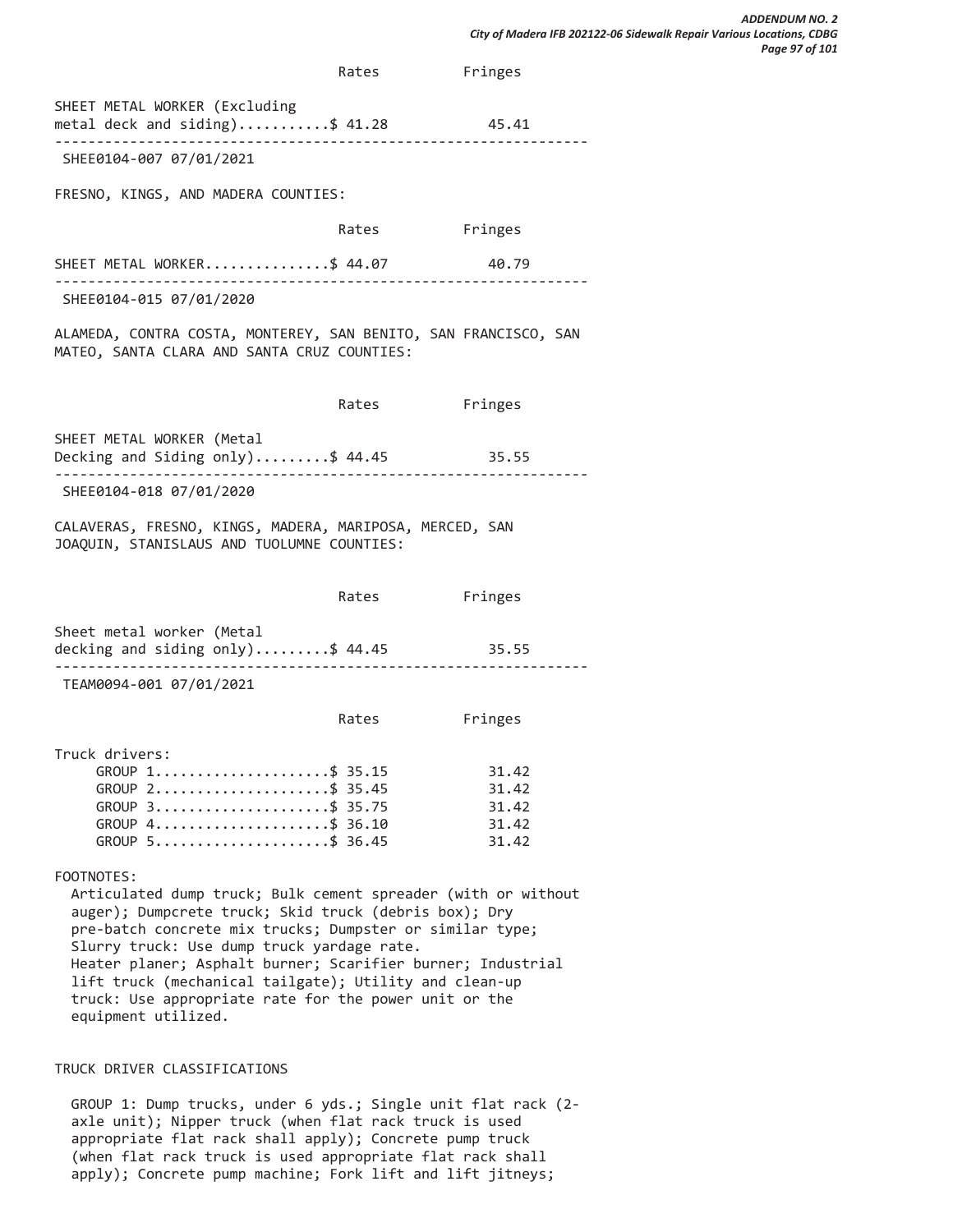Fuel and/or grease truck driver or fuel person; Snow buggy; Steam cleaning; Bus or personhaul driver; Escort or pilot car driver; Pickup truck; Teamster oiler/greaser and/or serviceperson; Hook tender (including loading and unloading); Team driver; Tool room attendant (refineries)

 GROUP 2: Dump trucks, 6 yds. and under 8 yds.; Transit mixers, through 10 yds.; Water trucks, under 7,000 gals.; Jetting trucks, under 7,000 gals.; Single-unit flat rack (3-axle unit); Highbed heavy duty transport; Scissor truck; Rubber-tired muck car (not self-loaded); Rubber-tired truck jumbo; Winch truck and ""A"" frame drivers; Combination winch truck with hoist; Road oil truck or bootperson; Buggymobile; Ross, Hyster and similar straddle carriers; Small rubber-tired tractor

 GROUP 3: Dump trucks, 8 yds. and including 24 yds.; Transit mixers, over 10 yds.; Water trucks, 7,000 gals. and over; Jetting trucks, 7,000 gals. and over; Vacuum trucks under 7500 gals. Trucks towing tilt bed or flat bed pull trailers; Lowbed heavy duty transport; Heavy duty transport tiller person; Self- propelled street sweeper with self-contained refuse bin; Boom truck - hydro-lift or Swedish type extension or retracting crane; P.B. or similar type self-loading truck; Tire repairperson; Combination bootperson and road oiler; Dry distribution truck (A bootperson when employed on such equipment, shall receive the rate specified for the classification of road oil trucks or bootperson); Ammonia nitrate distributor, driver and mixer; Snow Go and/or plow

 GROUP 4: Dump trucks, over 25 yds. and under 65 yds.; Water pulls - DW 10's, 20's, 21's and other similar equipment when pulling Aqua/pak or water tank trailers; Helicopter pilots (when transporting men and materials); Lowbedk Heavy Duty Transport up to including 7 axles; DW10's, 20's, 21's and other similar Cat type, Terra Cobra, LeTourneau Pulls, Tournorocker, Euclid and similar type equipment when pulling fuel and/or grease tank trailers or other miscellaneous trailers; Vacuum Trucks 7500 gals and over and truck repairman

 GROUP 5: Dump trucks, 65 yds. and over; Holland hauler; Low bed Heavy Duty Transport over 7 axles

----------------------------------------------------------------

WELDERS - Receive rate prescribed for craft performing operation to which welding is incidental.

================================================================

\*\* Workers in this classification may be entitled to a higher minimum wage under Executive Order 14026 (\$15.00) or 13658 (\$11.25). Please see the Note at the top of the wage determination for more information.

Note: Executive Order (EO) 13706, Establishing Paid Sick Leave for Federal Contractors applies to all contracts subject to the Davis-Bacon Act for which the contract is awarded (and any solicitation was issued) on or after January 1, 2017. If this contract is covered by the EO, the contractor must provide employees with 1 hour of paid sick leave for every 30 hours they work, up to 56 hours of paid sick leave each year. Employees must be permitted to use paid sick leave for their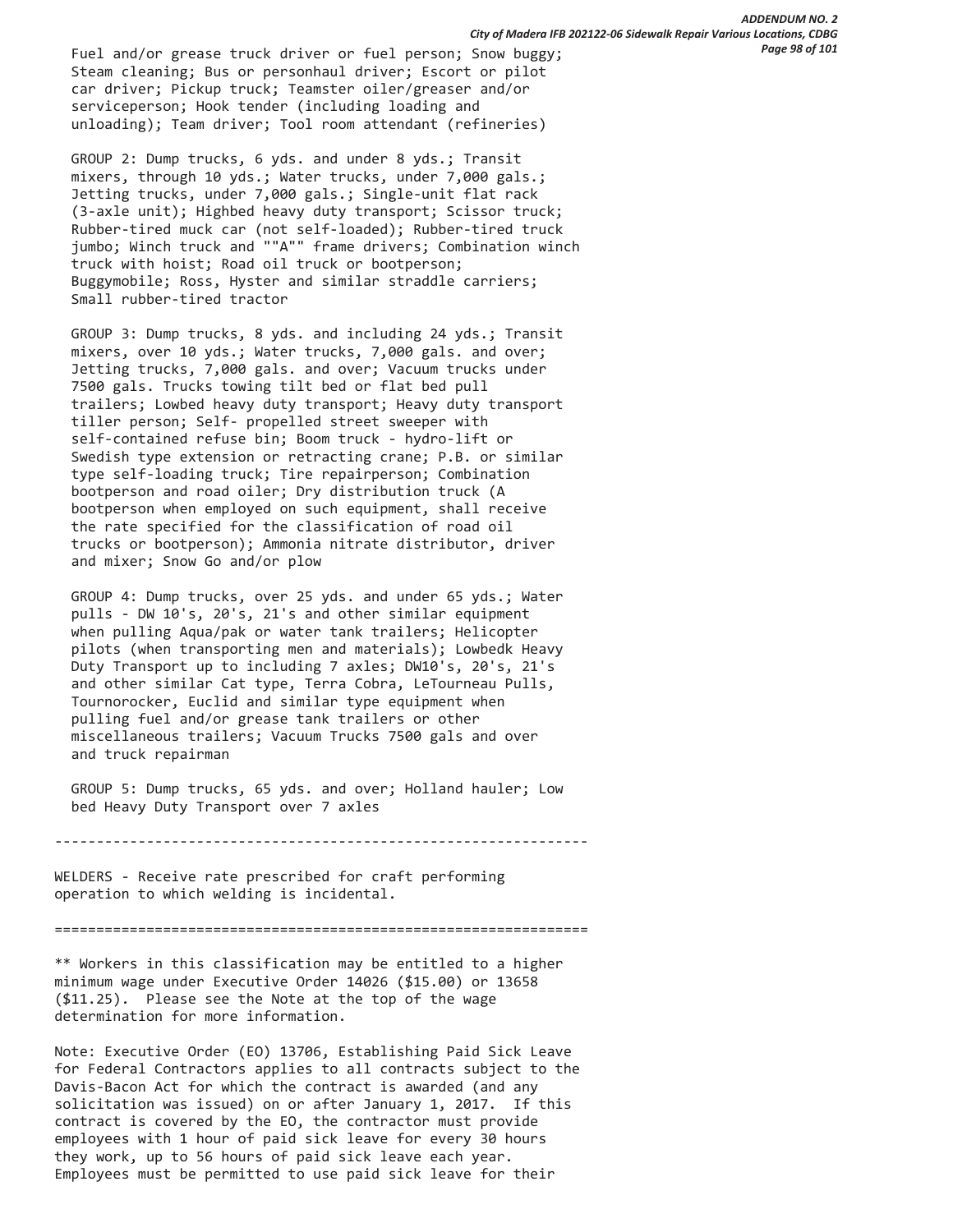own illness, injury or other health-related needs, including preventive care; to assist a family member (or person who is like family to the employee) who is ill, injured, or has other health-related needs, including preventive care; or for reasons resulting from, or to assist a family member (or person who is like family to the employee) who is a victim of, domestic violence, sexual assault, or stalking. Additional information on contractor requirements and worker protections under the EO is available at

https://www.dol.gov/agencies/whd/government-contracts.

Unlisted classifications needed for work not included within the scope of the classifications listed may be added after award only as provided in the labor standards contract clauses (29CFR 5.5 (a) (1) (ii)).

----------------------------------------------------------------

The body of each wage determination lists the classification and wage rates that have been found to be prevailing for the cited type(s) of construction in the area covered by the wage determination. The classifications are listed in alphabetical order of ""identifiers"" that indicate whether the particular rate is a union rate (current union negotiated rate for local), a survey rate (weighted average rate) or a union average rate (weighted union average rate).

#### Union Rate Identifiers

A four letter classification abbreviation identifier enclosed in dotted lines beginning with characters other than ""SU"" or ""UAVG"" denotes that the union classification and rate were prevailing for that classification in the survey. Example: PLUM0198-005 07/01/2014. PLUM is an abbreviation identifier of the union which prevailed in the survey for this classification, which in this example would be Plumbers. 0198 indicates the local union number or district council number where applicable, i.e., Plumbers Local 0198. The next number, 005 in the example, is an internal number used in processing the wage determination. 07/01/2014 is the effective date of the most current negotiated rate, which in this example is July 1, 2014.

Union prevailing wage rates are updated to reflect all rate changes in the collective bargaining agreement (CBA) governing this classification and rate.

#### Survey Rate Identifiers

Classifications listed under the ""SU"" identifier indicate that no one rate prevailed for this classification in the survey and the published rate is derived by computing a weighted average rate based on all the rates reported in the survey for that classification. As this weighted average rate includes all rates reported in the survey, it may include both union and non-union rates. Example: SULA2012-007 5/13/2014. SU indicates the rates are survey rates based on a weighted average calculation of rates and are not majority rates. LA indicates the State of Louisiana. 2012 is the year of survey on which these classifications and rates are based. The next number, 007 in the example, is an internal number used in producing the wage determination. 5/13/2014 indicates the survey completion date for the classifications and rates under that identifier.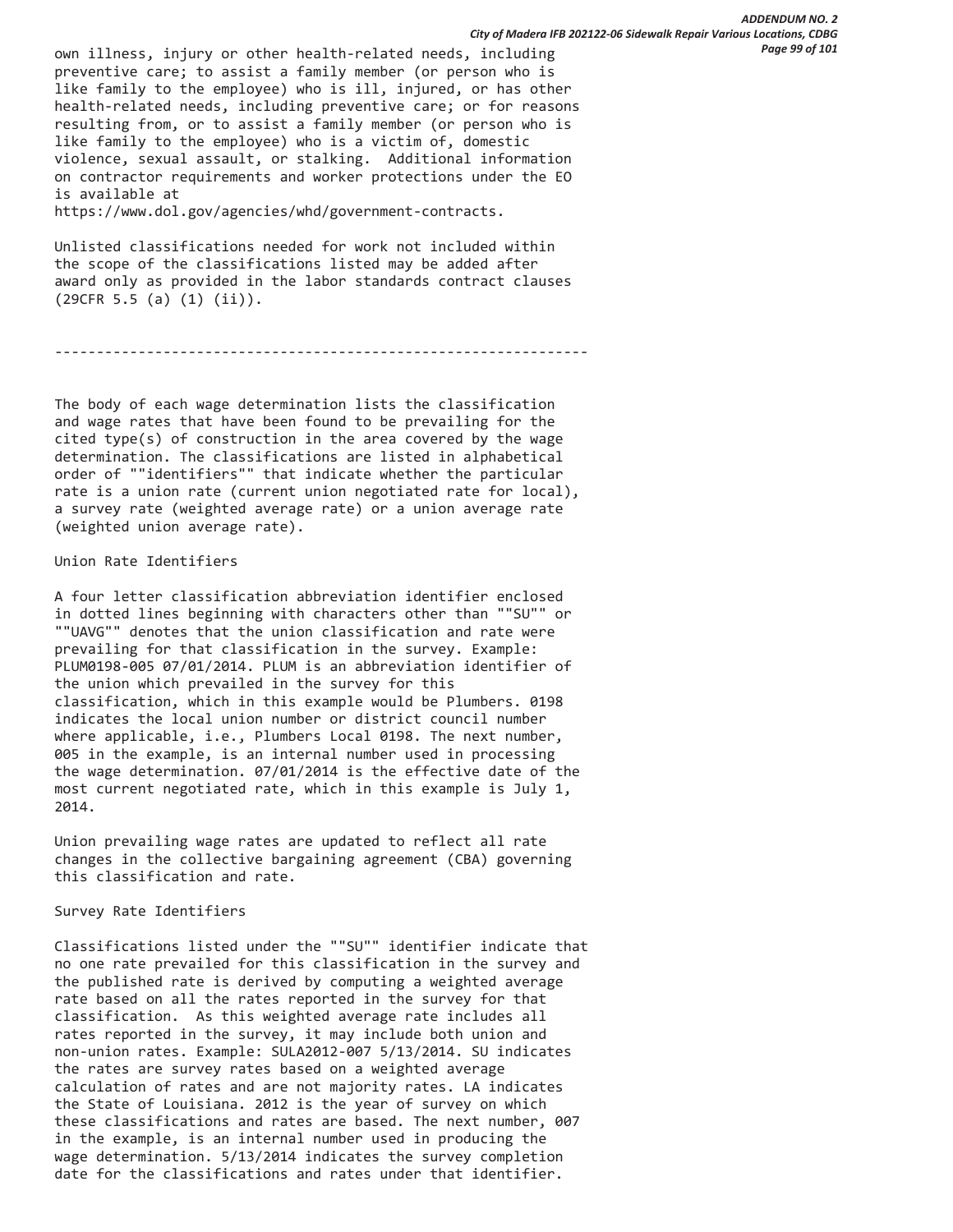Survey wage rates are not updated and remain in effect until a new survey is conducted.

Union Average Rate Identifiers

Classification(s) listed under the UAVG identifier indicate that no single majority rate prevailed for those classifications; however, 100% of the data reported for the classifications was union data. EXAMPLE: UAVG-OH-0010 08/29/2014. UAVG indicates that the rate is a weighted union average rate. OH indicates the state. The next number, 0010 in the example, is an internal number used in producing the wage determination. 08/29/2014 indicates the survey completion date for the classifications and rates under that identifier.

A UAVG rate will be updated once a year, usually in January of each year, to reflect a weighted average of the current negotiated/CBA rate of the union locals from which the rate is based.

----------------------------------------------------------------

#### WAGE DETERMINATION APPEALS PROCESS

1.) Has there been an initial decision in the matter? This can be:

- \* an existing published wage determination
- \* a survey underlying a wage determination
- a Wage and Hour Division letter setting forth a position on a wage determination matter
- \* a conformance (additional classification and rate) ruling

On survey related matters, initial contact, including requests for summaries of surveys, should be with the Wage and Hour National Office because National Office has responsibility for the Davis-Bacon survey program. If the response from this initial contact is not satisfactory, then the process described in 2.) and 3.) should be followed.

With regard to any other matter not yet ripe for the formal process described here, initial contact should be with the Branch of Construction Wage Determinations. Write to:

> Branch of Construction Wage Determinations Wage and Hour Division U.S. Department of Labor 200 Constitution Avenue, N.W. Washington, DC 20210

2.) If the answer to the question in 1.) is yes, then an interested party (those affected by the action) can request review and reconsideration from the Wage and Hour Administrator (See 29 CFR Part 1.8 and 29 CFR Part 7). Write to:

> Wage and Hour Administrator U.S. Department of Labor 200 Constitution Avenue, N.W. Washington, DC 20210

The request should be accompanied by a full statement of the interested party's position and by any information (wage